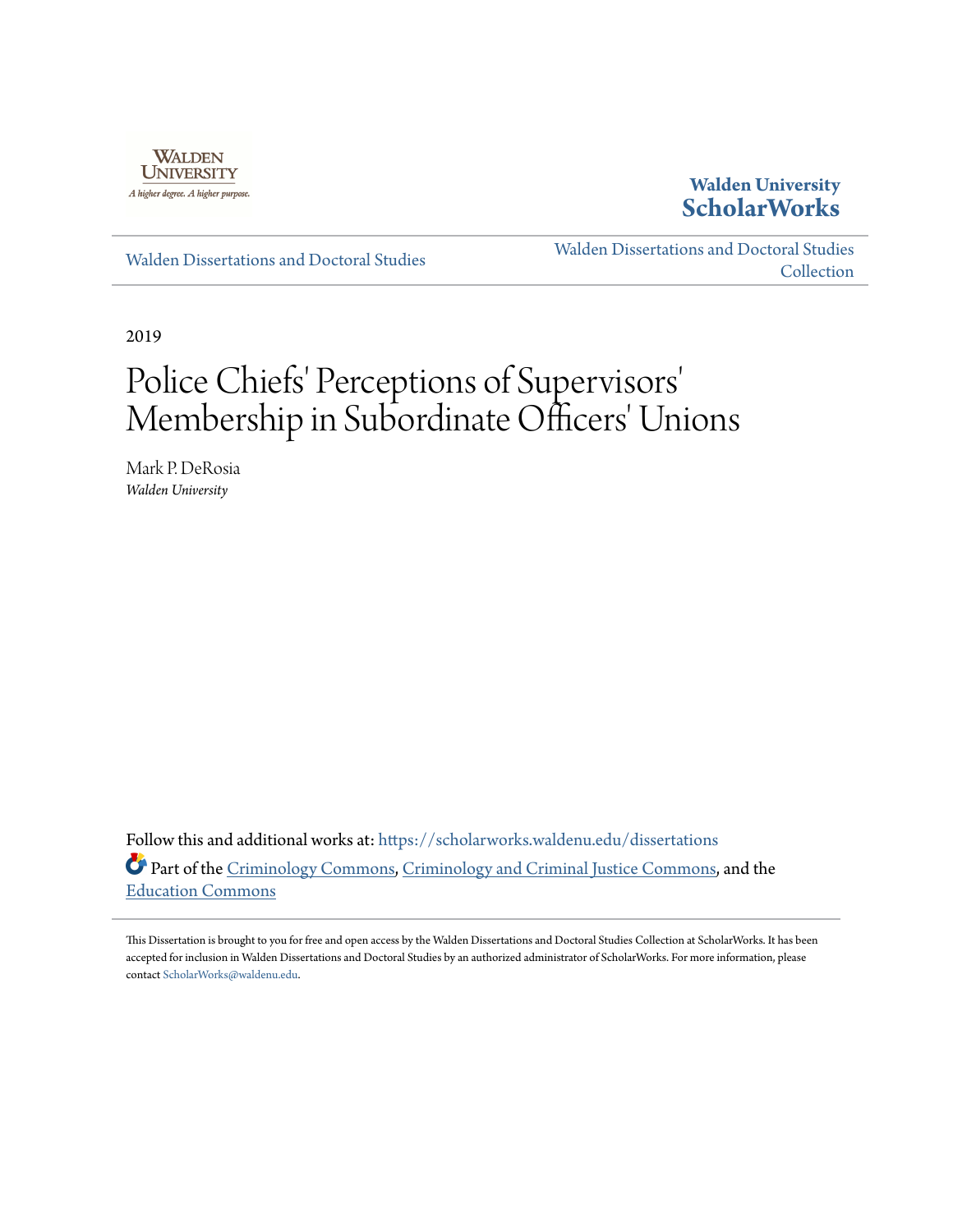## **Walden University**

College of Social and Behavioral Sciences

This is to certify that the doctoral dissertation by

Mark P. DeRosia

has been found to be complete and satisfactory in all respects, and that any and all revisions required by the review committee have been made.

Review Committee Dr. Deborah Laufersweiler-Dwyer, Committee Chairperson, Criminal Justice Faculty

> Dr. Mark Langevin, Committee Member, Criminal Justice Faculty

Dr. John Walker, University Reviewer, Criminal Justice Faculty

> Chief Academic Officer Eric Riedel, Ph.D.

> > Walden University 2019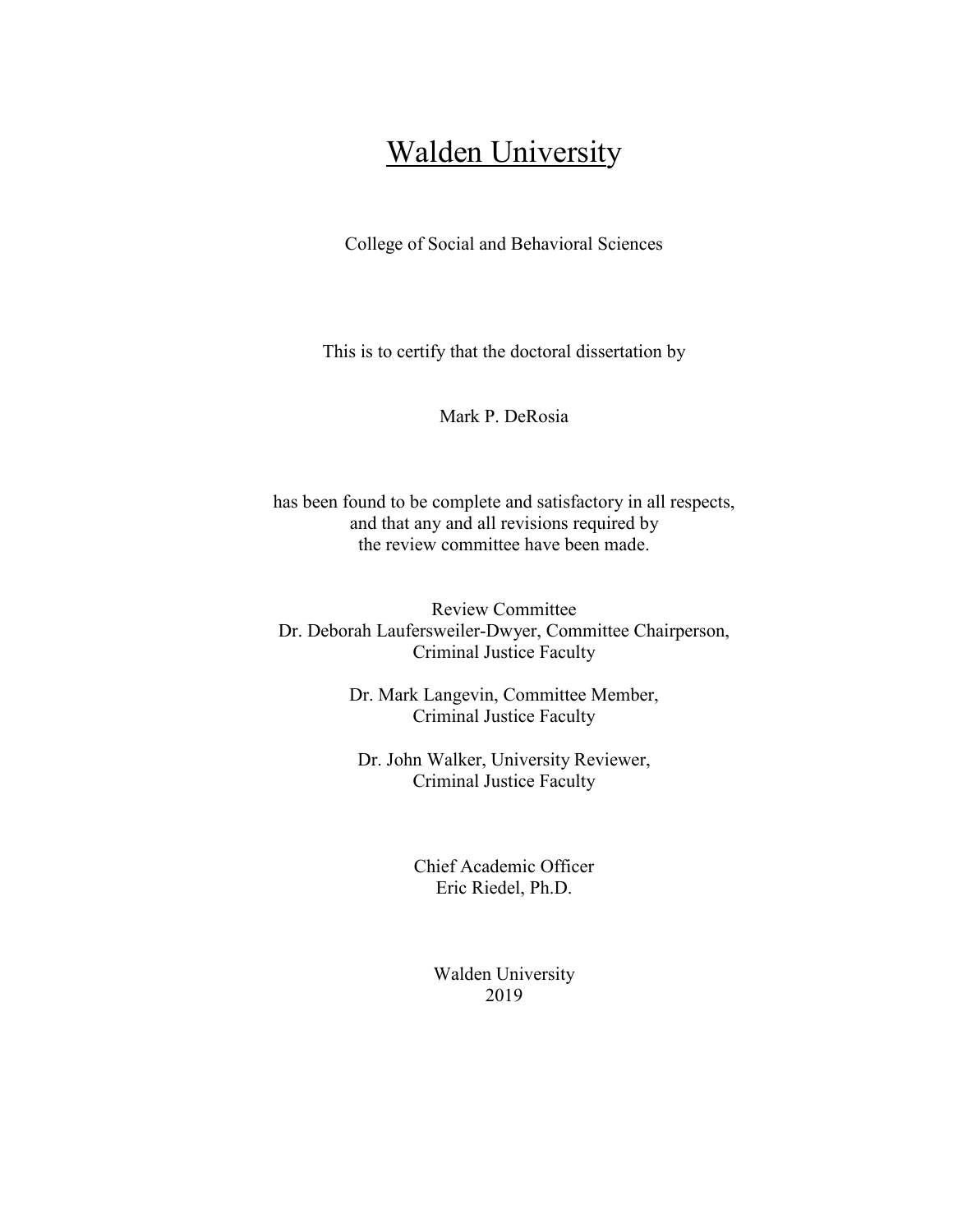#### Abstract

Police Chiefs' Perceptions of Supervisors' Membership in Subordinate Officers' Unions

by

Mark P. DeRosia

EdD, Walden University, 2012

MA, California State University, Dominguez Hills, 1997

Dissertation Submitted in Partial Fulfillment

of the Requirements for the Degree of

Doctor of Philosophy

Criminal Justice

Walden University

February 2019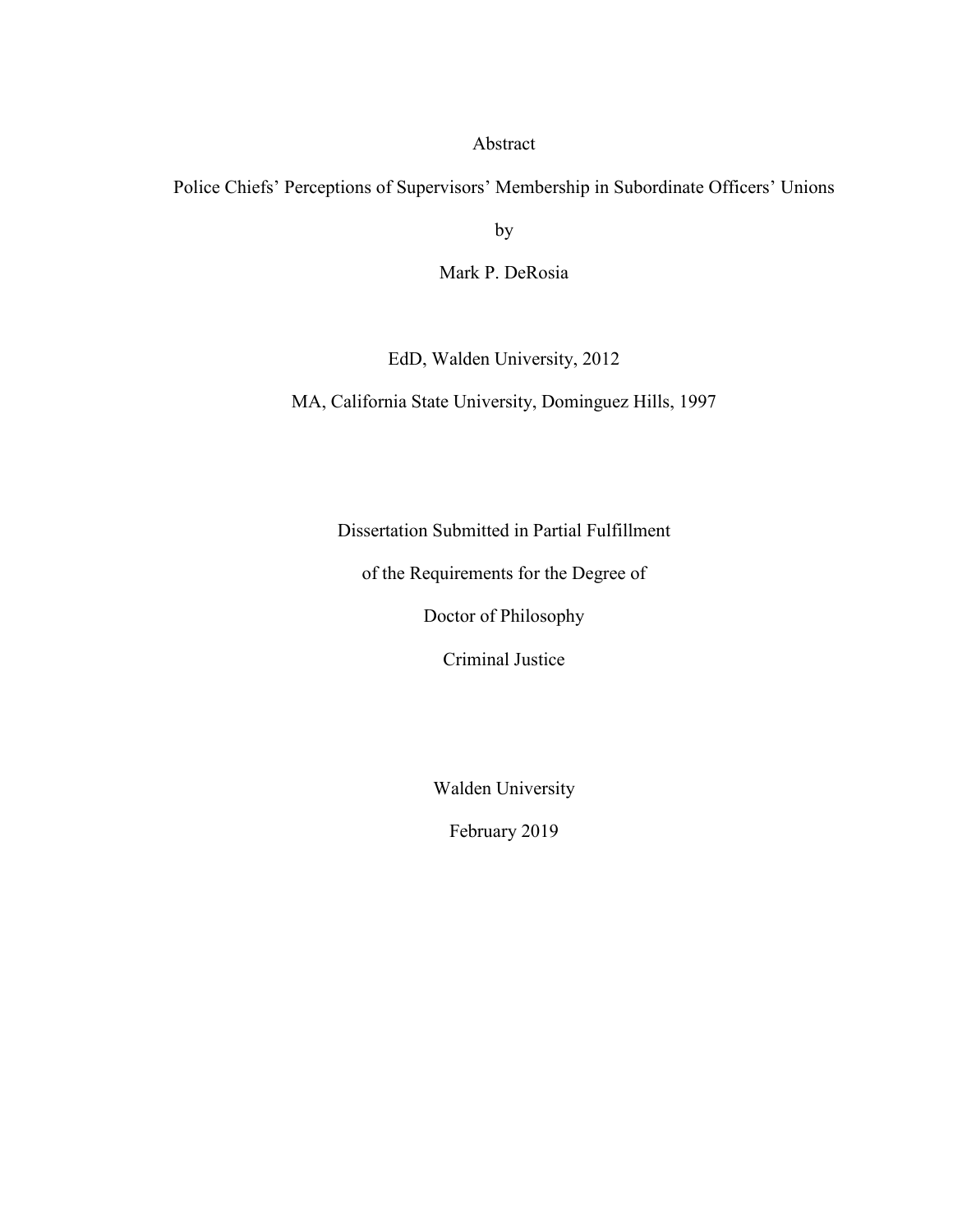Abstract

Police supervisors who enjoy membership in their subordinates' police union may contribute to organizational discord by failing to enforce organizational policy among their subordinates. The purpose of this multiple case study was to examine the perceptions of 9 municipal chiefs from a west coast state in the United States regarding how supervisors' membership in their subordinates' police union affects policy enforcement and how supervisor enforcement of policy may impact police officer discipline. The conceptual framework was based on dual-commitment conflict theory. Data were collected using semi structured interviews and e-mail questionnaires. Data were member checked and cross-interpreted through coded analysis. Findings indicated that supervisors' membership in their subordinates' police union affected disciplinary outcomes. Participants' recommendations to address dual-commitment conflict included removal of supervisors from their subordinates' union, removal of supervisors' investigative duties, and outsourcing of critical investigations involving subordinates. The implications for social change can be observed in increased organizational transparency and police accountability, which may assist in enhancing police-community relationships.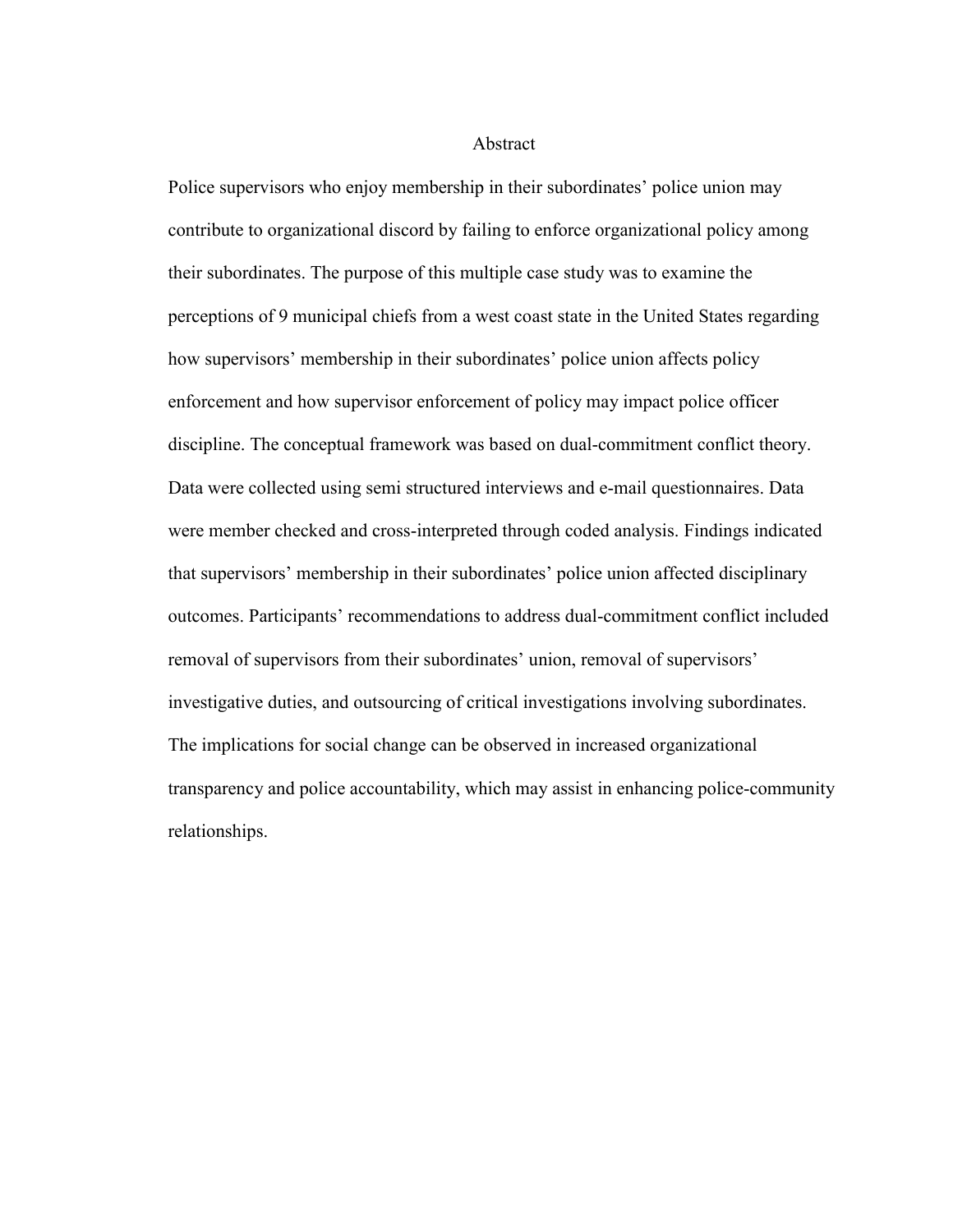Police Chiefs' Perceptions of Supervisors' Membership in Subordinate Officers' Unions

by

Mark P. DeRosia

EdD, Walden University, 2012

MA, California State University, Dominguez Hills, 1997

Dissertation Submitted in Partial Fulfillment

of the Requirements for the Degree of

Doctor of Philosophy

Criminal Justice

Walden University

February 2019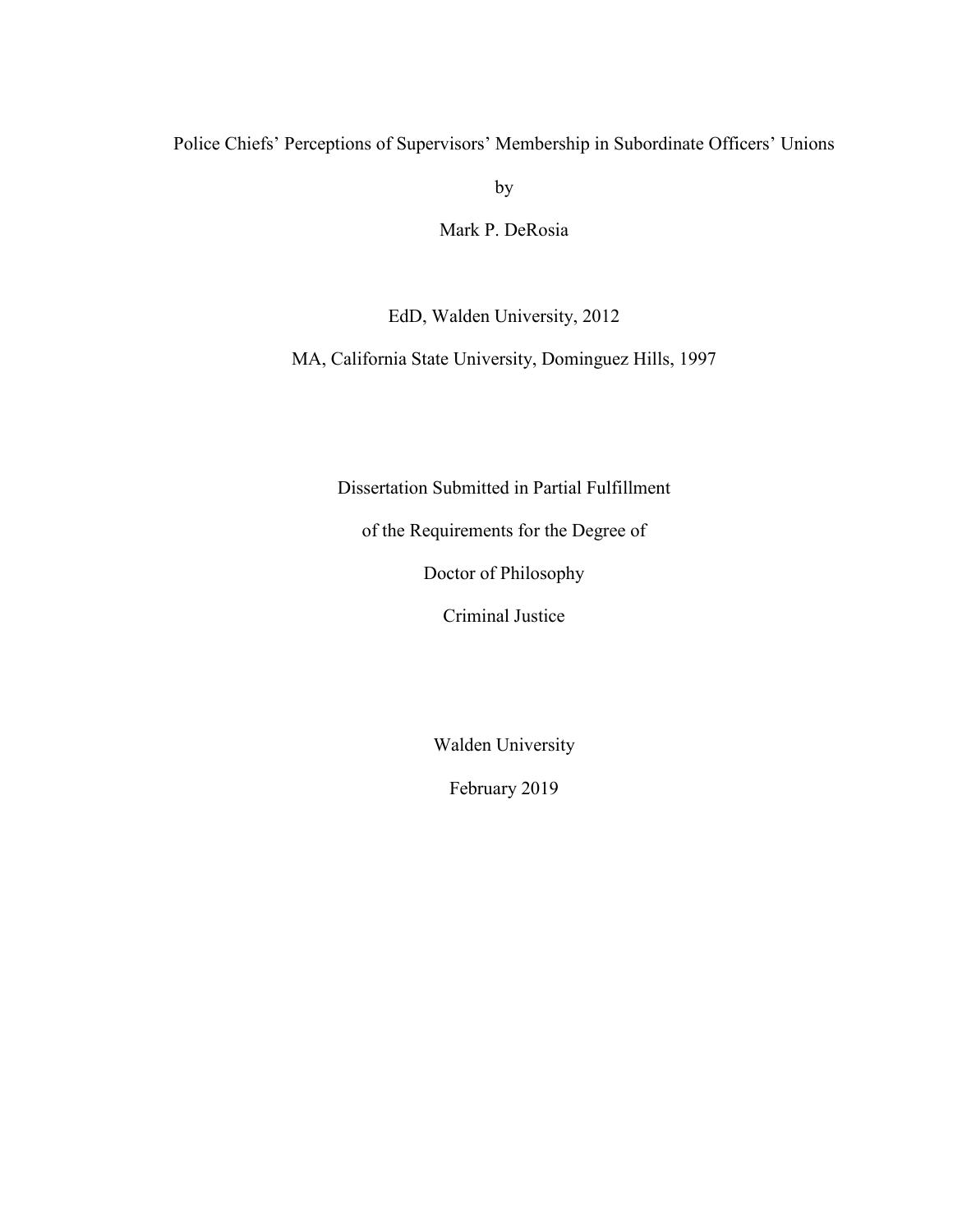### Dedication

This study is dedicated to the future law enforcement leaders in the United States. Honesty and integrity are the hallmark of our profession, and ethical play should not be something that begins at the time of promotion into a supervisory, management, or chief of police position. These traits should be at the core of our value system.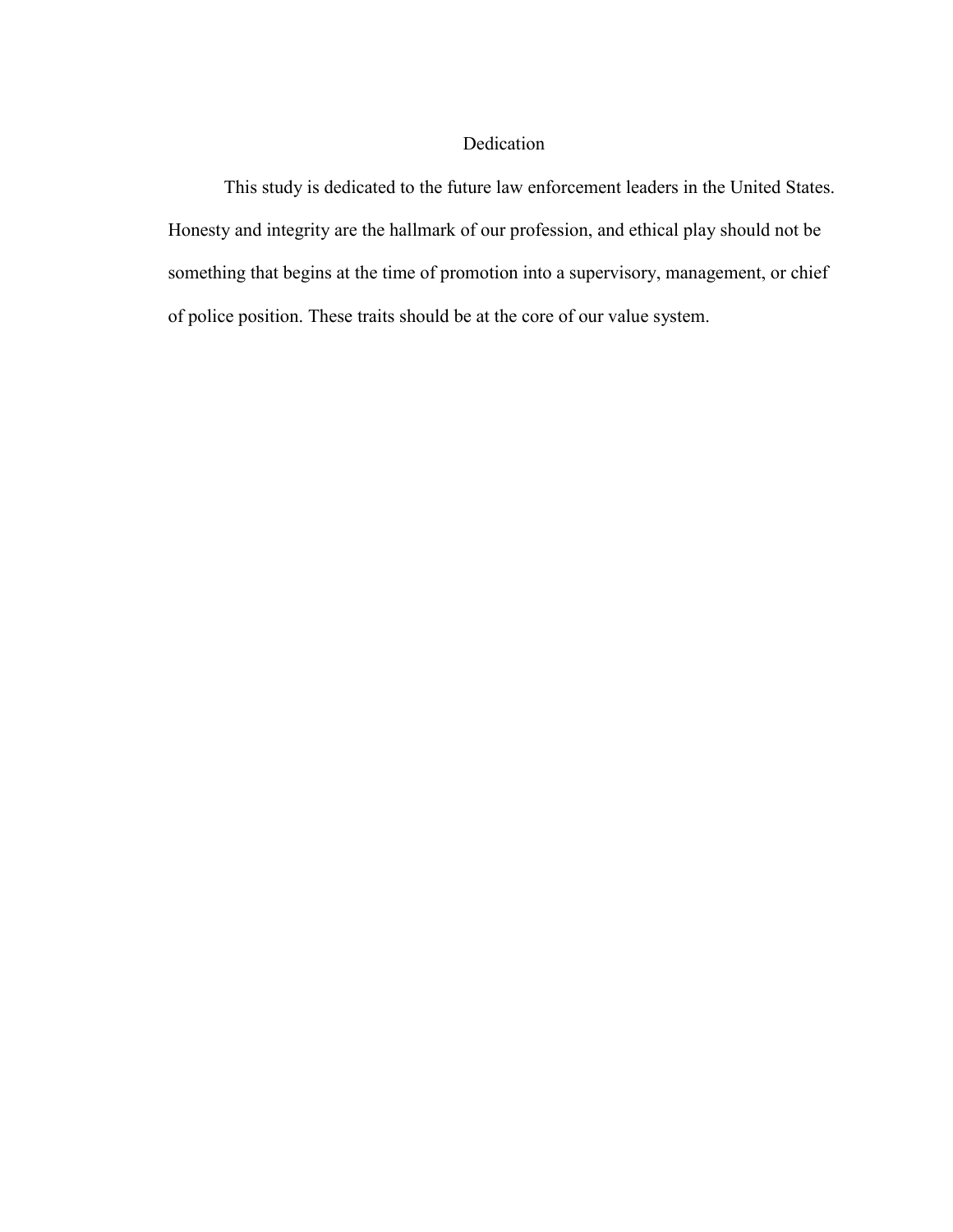#### Acknowledgments

It is with a great amount of gratitude that I recognize several people who gave me guidance, encouragement, and the benefit of their knowledge and experience during my journey. First and foremost, I would like to recognize Dr. Deborah Laufersweiler-Dwyer, my committee chair. She has been a great inspiration to me during this process. Her caring attitude and genuine interest in her students and mentees are without question.

Next, Dr. Mark Langevin, my committee member, was the balance I needed in my scholarly work and he was there to provide it. He was always available to me during this process, and he assisted me in producing a quality document that I hope will serve the law enforcement profession in promoting greater transparency and accountability.

My university research reviewer, Dr. John Walker, must also be acknowledged as being an integral member of my team. Without his keen eye, I would still be working to complete this document. His kind words and encouragement are greatly appreciated.

To my wife, Deborah, I am not so certain that she knew what she was getting herself into 35 years ago when she married me. She has helped me grow in my chosen profession and as a husband and father, and has always been there to support my endeavors. She was very happy when I completed my Doctorate of Education, and the look on her eyes when I expressed my desire to complete another doctoral program was priceless. She eagerly agreed and has been here for me during this entire journey.

Several other people come to mind whom I would like to recognize. This program through Walden University has given me the opportunity to meet and work with so many great people. I would like to recognize two law enforcement professionals who are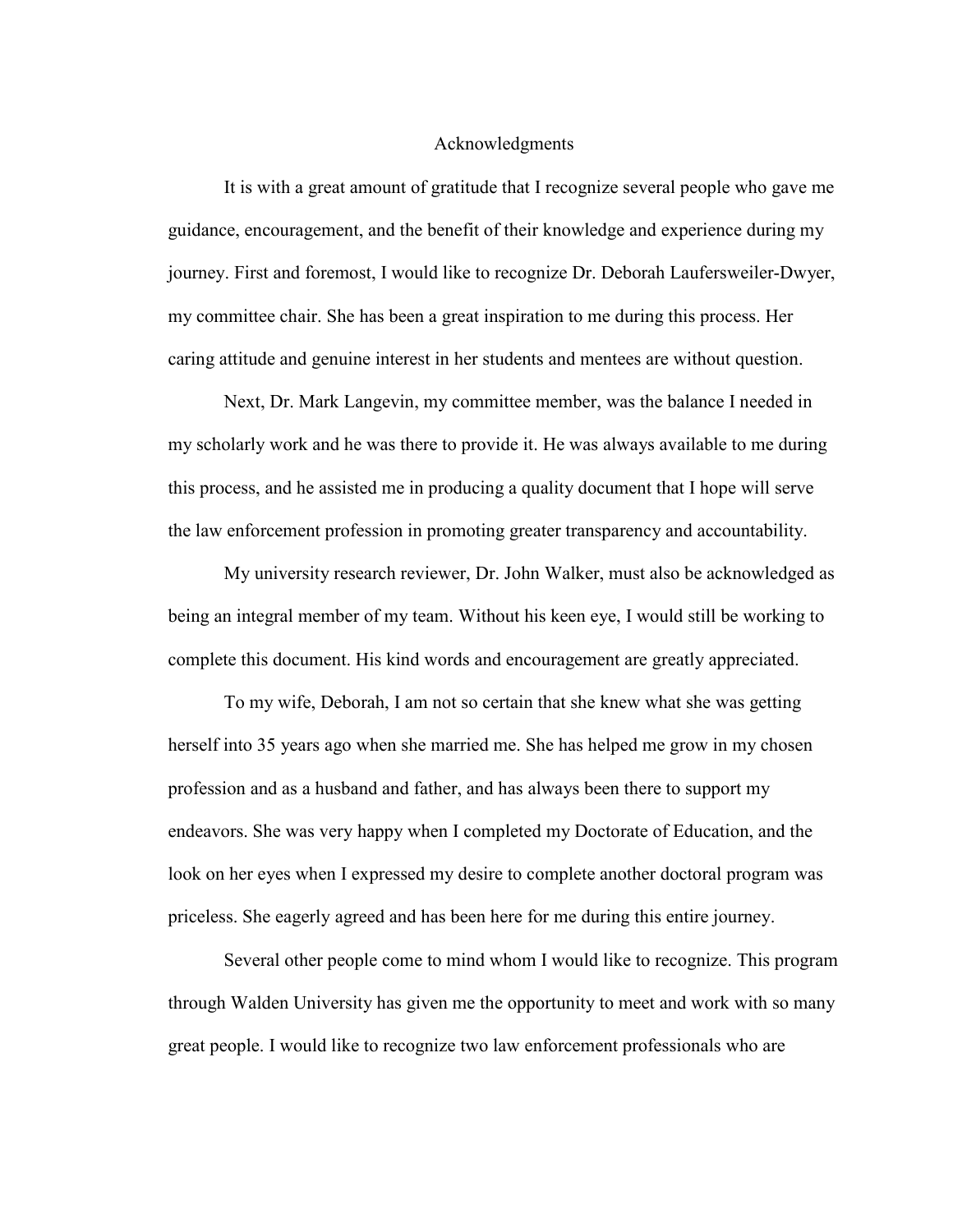doctoral candidates at Walden University: Steve Ufford and Mike Ballard. Both Steve and Mike have been there, anytime day or night, to speak with concerning our educational progress, our families, and personal and professional issues that we may have been experiencing at the time. Both of you are great friends and valued colleagues, and I know that our friendship will continue for many years.

I would also like to thank the chiefs who participated in this study. Without their input, this study would not have been possible. I appreciate the time you took out of your life to help me explore this important issue.

Finally, I would like to recognize all the members of Walden University who have been with me from the first day working behind the scenes to ensure that my journey was the best that it could possibly be.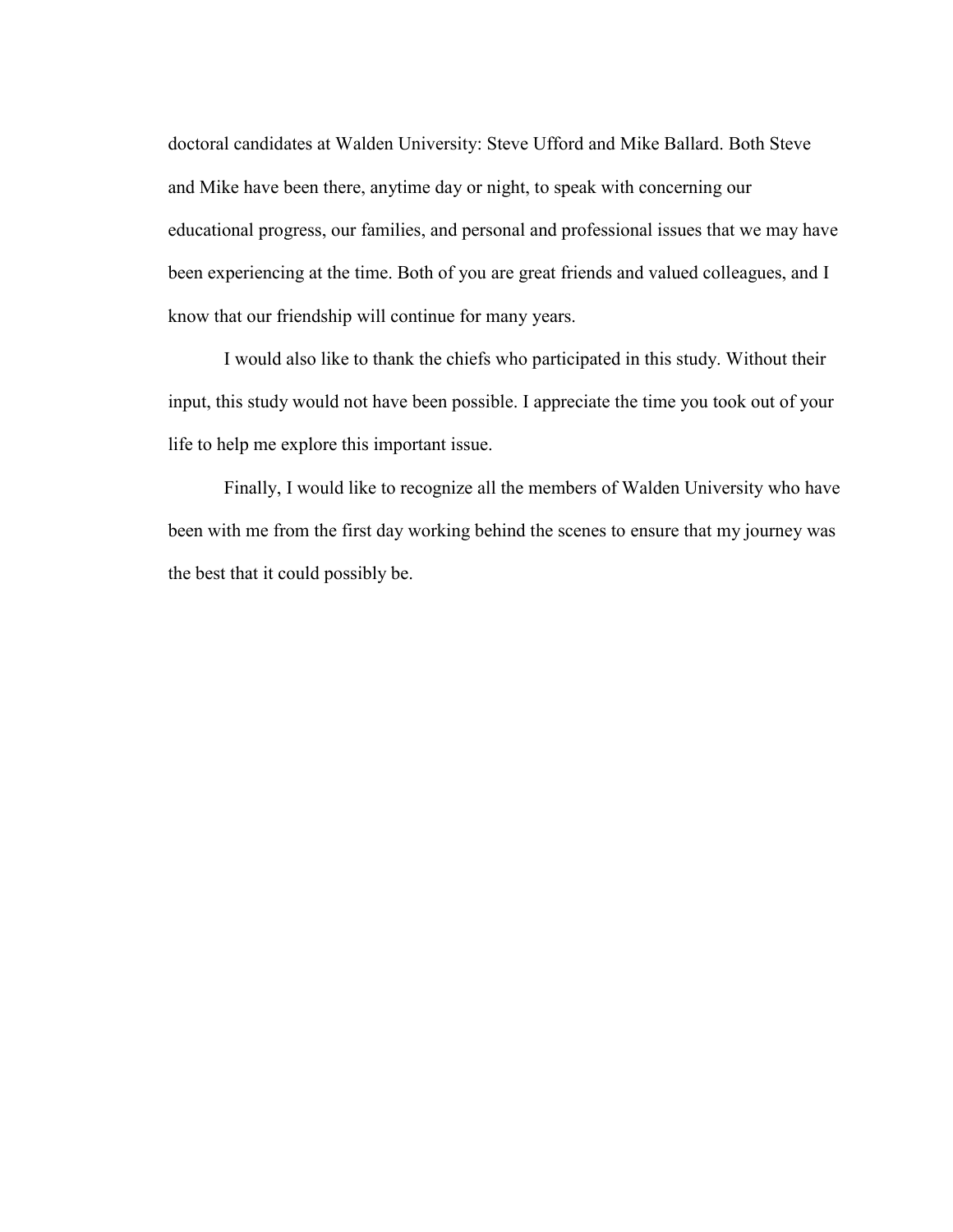## Table of Contents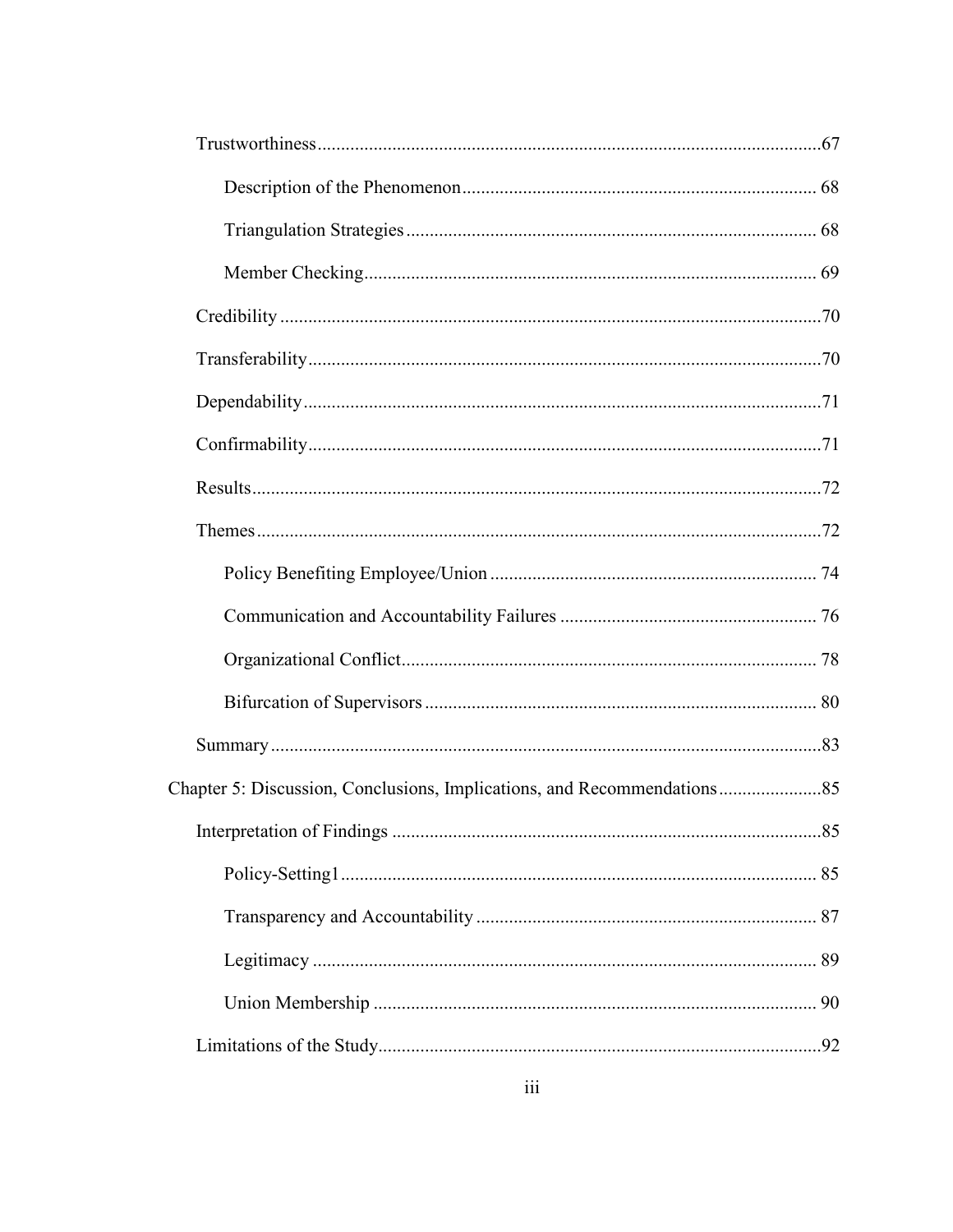| Appendix B: Notification of Selection and Request for Interview124 |  |
|--------------------------------------------------------------------|--|
|                                                                    |  |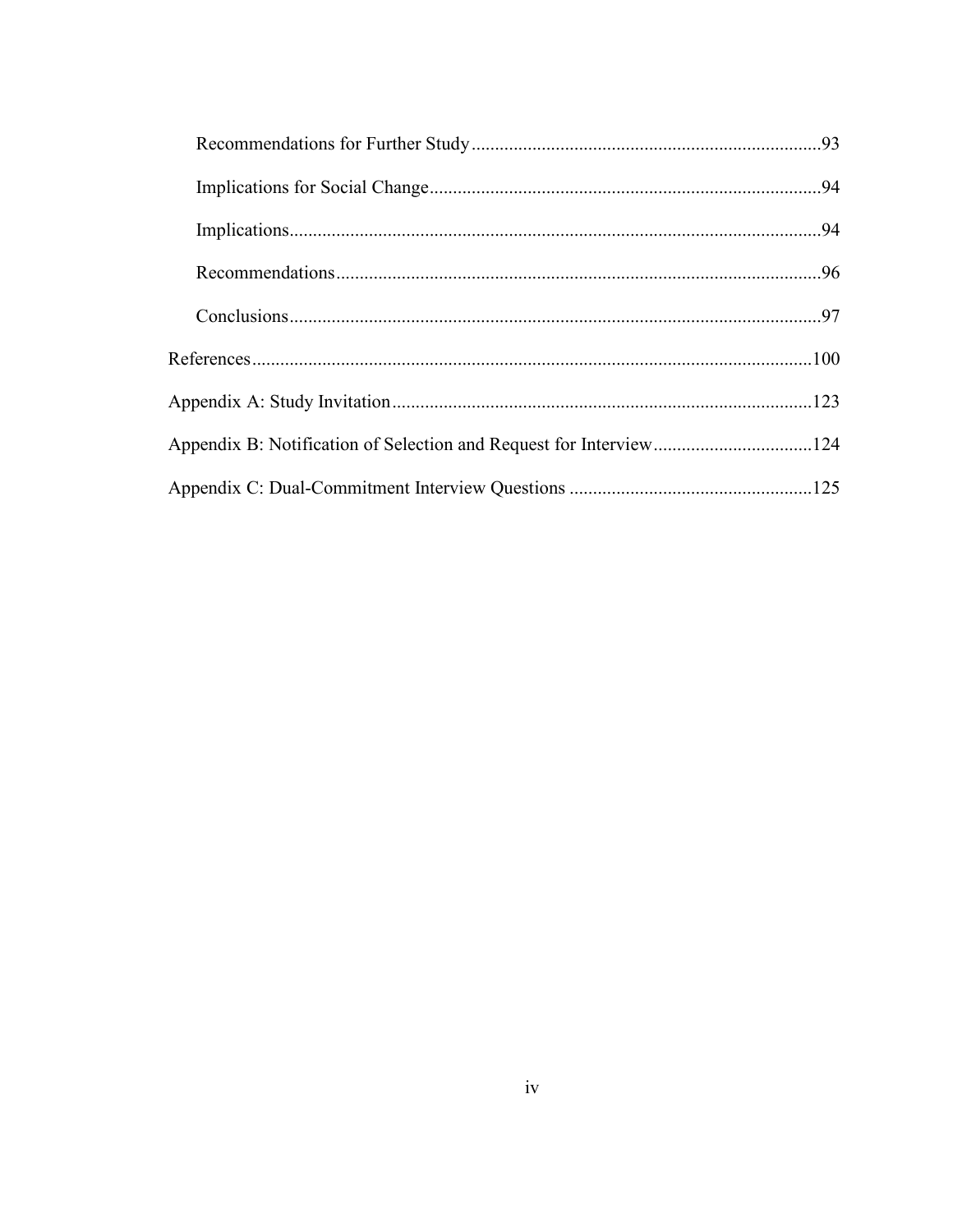### List of Tables

| Table 4. Participant Responses to Organizational and Managerial Legitimacy81       |  |
|------------------------------------------------------------------------------------|--|
| Table 5. Responses for Supervisors Membership in Their Subordinate Officer Union83 |  |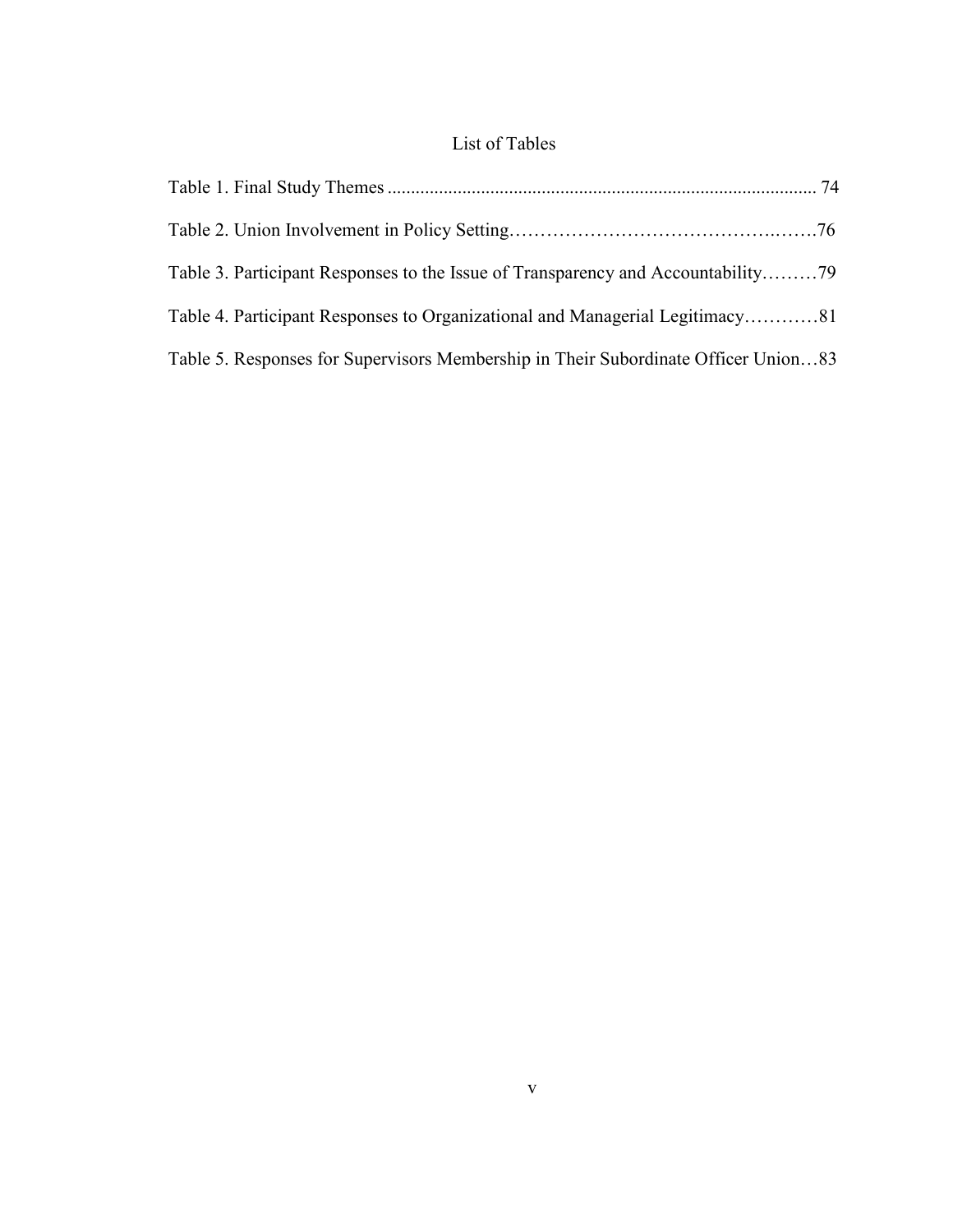## List of Figures

|--|--|--|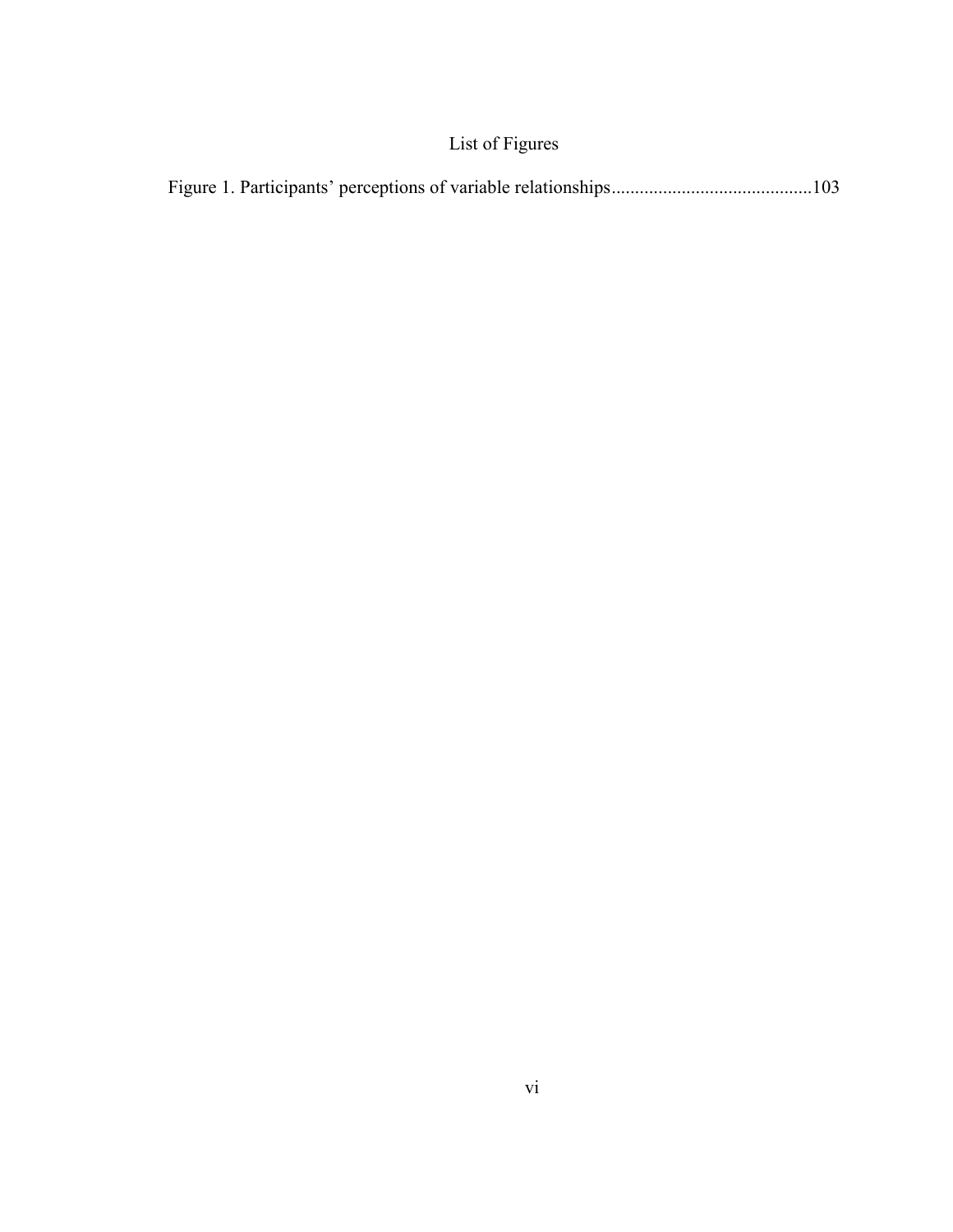#### Chapter 1: Introduction to Study

Conflict in the workplace has been studied for many years by a variety of scholars interested in the effects that conflict has in the workforce. Research on conflict in the workplace has been focused on three types. The first type of conflict involves violence in the workplace in which workers or employers are injured (Kristen, Banuelos, & Urban, 2015). One example was a U.S. postal worker who was being investigated for workplace violence issues who walked into his workplace and shot and killed his supervisor (Guarnieri, 2017). These incidents bring renewed attention to workplace safety.

The second type of conflict involves employer-employee group relationships, which sometimes occurs in the media. Employee-employer conflict includes the struggles, real or perceived, that certain organizations and employees have regarding workplace conditions, benefits, and the inability to come to a negotiated agreement to settle the conflict (Lewin & Gollan, 2018). The Atlantic Telephone and Telegraph situation was one example of employer-employee conflict in which management and employees could not agree on the terms and conditions of their employee benefits (Pressman, 2017).

The third type of conflict occurs within organizations. This conflict has been described as a dual-commitment conflict by Angle and Perry (1986) and involves an employee's challenge to remain dually committed to the organization and to his or her labor union. Unlike workplace violence conflict that can occur at a moment's notice based on issues that may have been brewing for a period of time, dual-commitment conflict is not as easy to understand. Scholars have investigated whether dual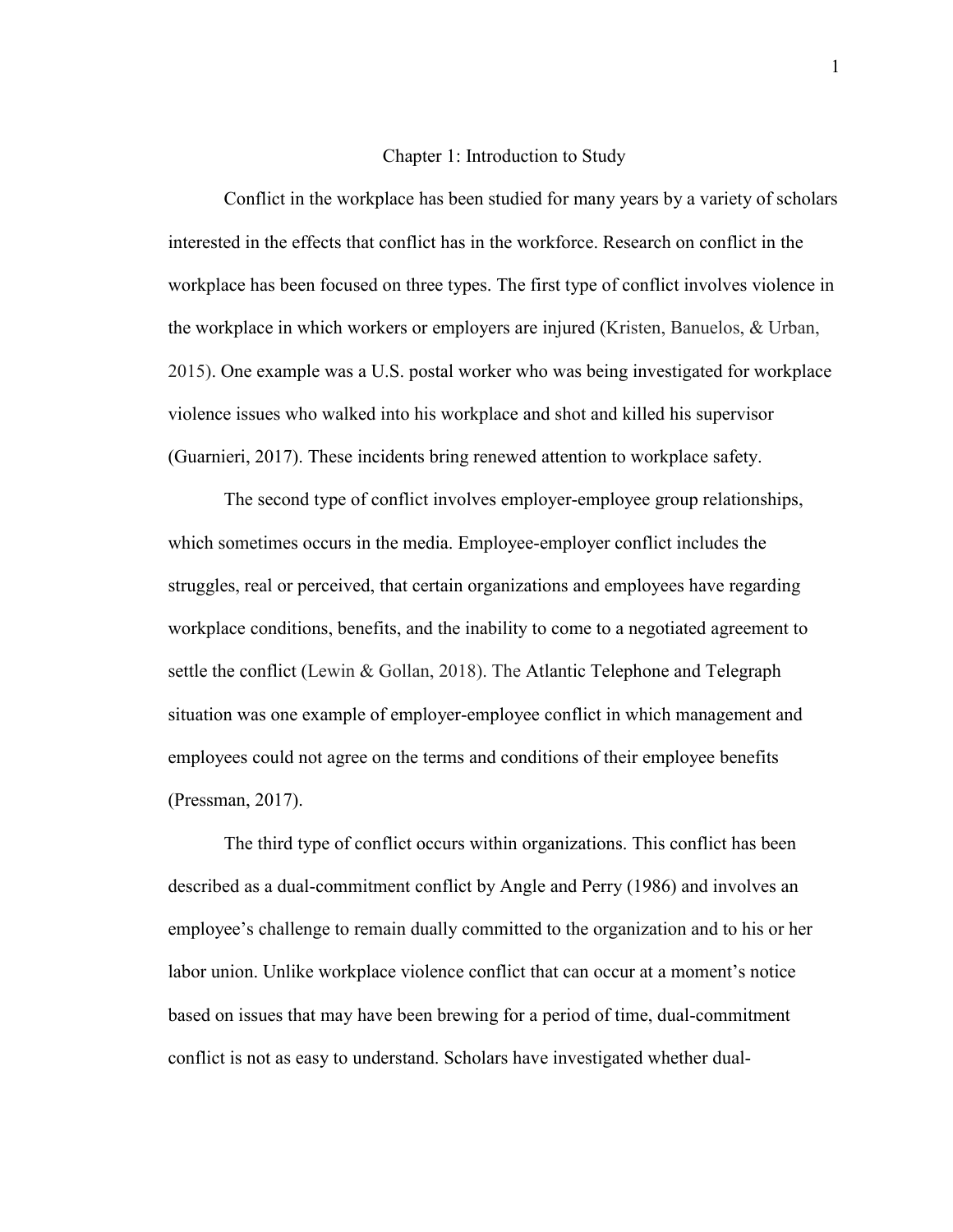commitment conflict can occur between management and the union, and under what conditions it can exist.

Within law enforcement, police officers are promoted to supervisory positions from among the rank-and-file personnel. Many employers work to coach, mentor, and develop future leaders so that when attrition occurs, planned or otherwise occurs, there are qualified personnel who can step in to avoid disrupting the inner workings of the organization (LeCounte, Prieto, & Phipps, 2017). By promoting from within, the organization makes a calculated gamble that the person promoted will serve the best interests of the organization while remaining a qualified and able leader of his or her staff. However, LeCounte, et al. (2017) questioned this internal hiring process. When investigating the hiring of organizational leadership positions, LeCounte et al. (2017) noted that hiring or promoting from within an organization may not be the most favorable option as these candidates tend to reflect the current organizational culture, which may not benefit the organization in the long term.

It may be challenging for a person to lead others within a group when he or she has been working side by side in a field or investigatory situation, with members of the group. The issue becomes whether the supervisor can enforce the rules and regulations when he or she shares a common union interest with members of the group. In some California municipal policing agencies, supervisors who are members of their subordinates' police union have committed procedural violations when conducting misconduct investigations of their union peers that resulted in reductions in officer discipline (A. Aguil, personal communications, January 28, 2016).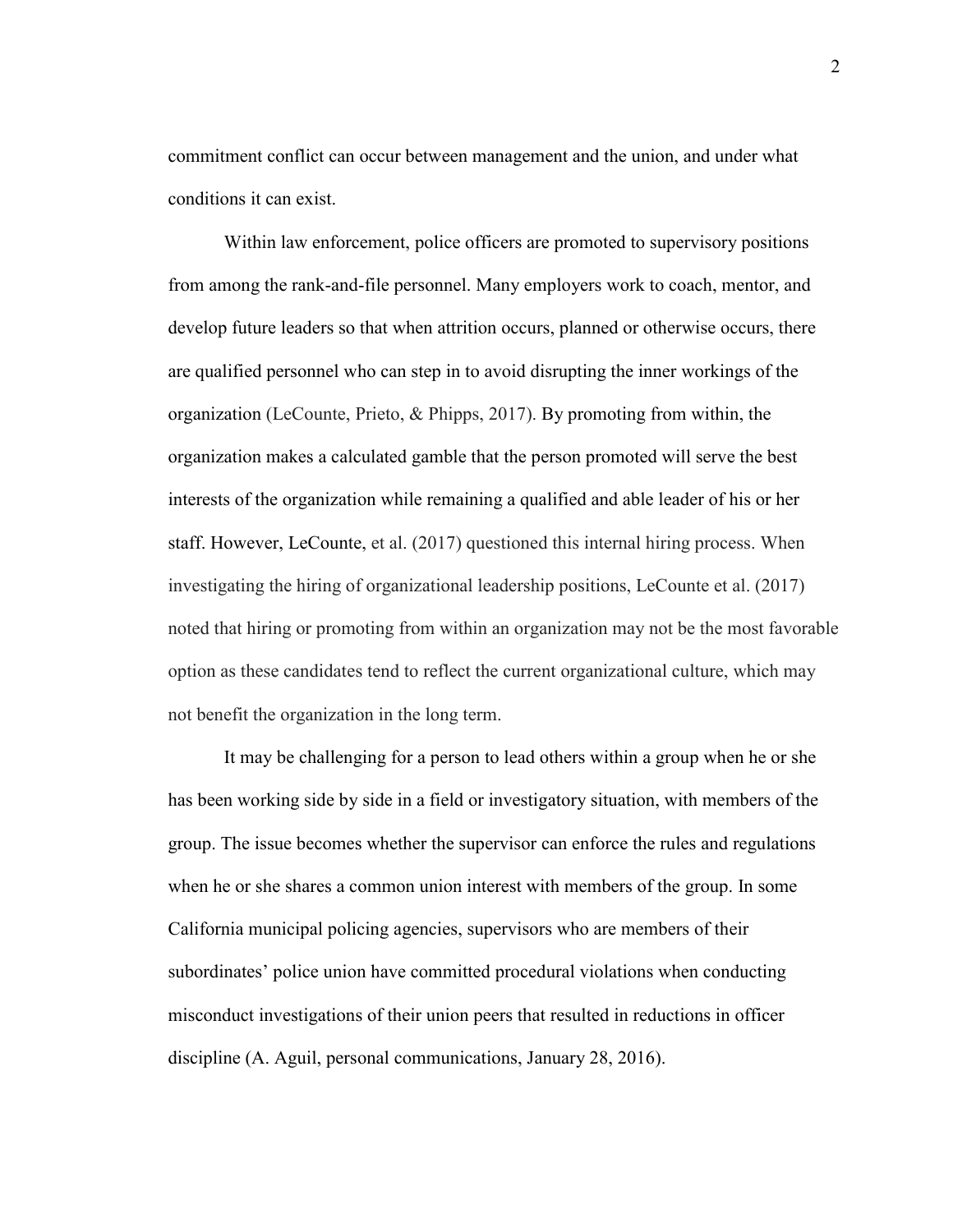Chapter 1 provides the background of the study regarding the problem of policy compliance by police supervisors in law enforcement agencies. Chapter 1 also includes the problem statement, purpose of this study, research questions, nature of this study, and conceptual frameworks used. Terms used in this study are defined. Assumptions, delimitations, and limitations of the study are explained. The chapter concludes with the significance of this study and a summary.

#### **Background**

In many unions, solidarity and loyalty among the members are usually high, and the issues the union faces are routinely resolved in favor of the membership by their executive board. More (as cited in Magenau & Hunt, 1996) noted that since the 1950s, one of the challenging forces within police agencies has been police unions. Levinson (2017) noted that during the 1980s when many cities experienced financial problems, some cities gave police unions more control in organizational decisions exchange for increased salaries. In some cases, this increase in organizational control by unions through increased influence on the organization has resulted in complaints against officers hitting barriers from completing the complaint process (Levinson, 2017). Goldstein (1967) noted that complaining parties often have a desire to get back at the officer and they make false complaints against these officers. As a result, when a legitimate complaint is received, a police supervisor may attempt to discredit the allegation made by a person if that person has committed a previous offense (Goldstein, 1967).

Goldstein (1967) suggested that police officers often assume defensive positions based on past experiences relative to false complaints being levied against them by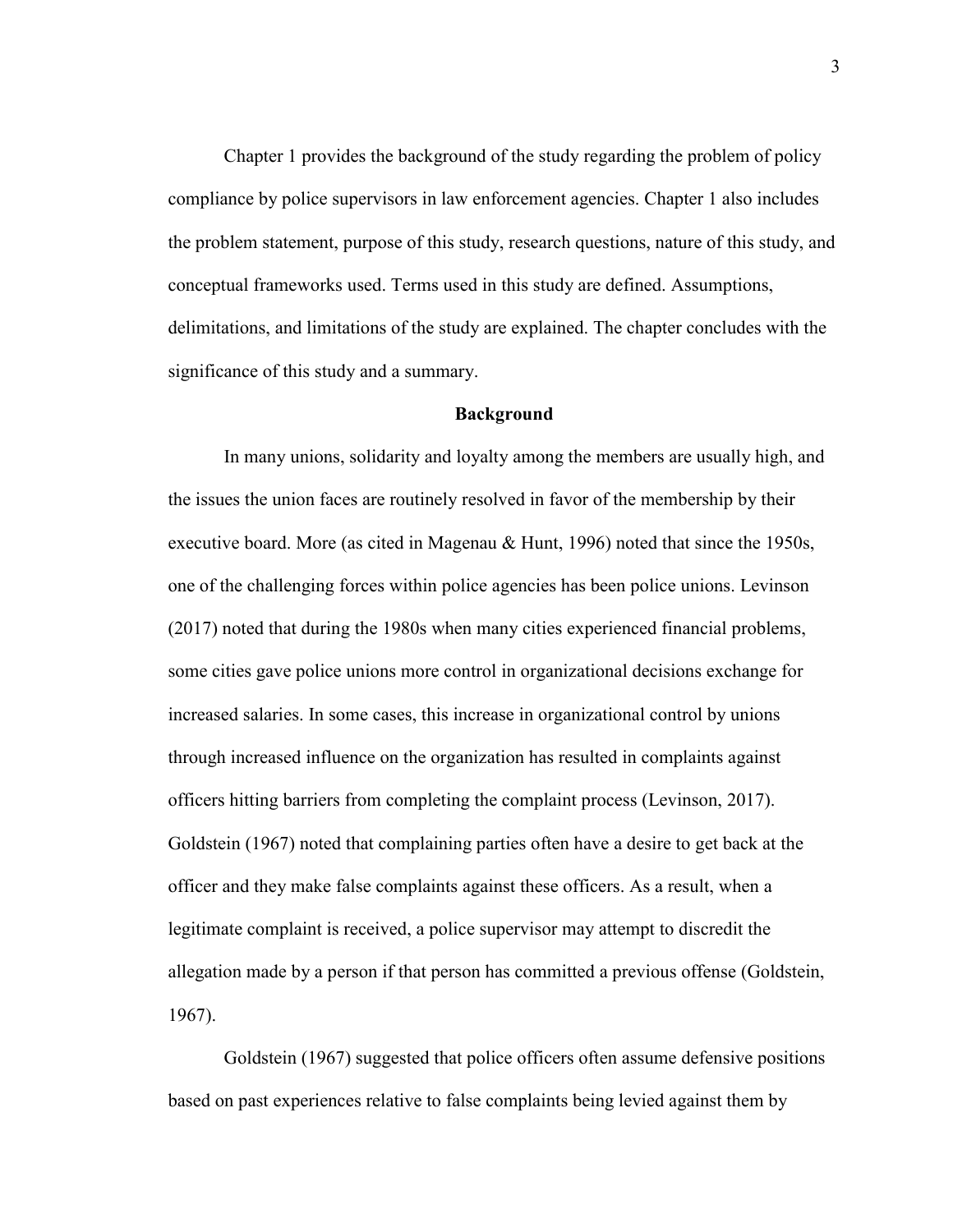complainants. Other defensive factors can also include the dangerous nature of the job, deprivation of certain job benefits, and a fraternal spirit among officers tends to bind them together. Goldstein also noted that when challenged, officers will support the version of an event that is supportive of the officer in question. Vickovic and Griffin (2013) found that some applicants who are testing for promotion to a supervisory rank state that they will support the organizational policy if promoted, but they do not always live up to that expectation once promoted.

There are several reasons why supervisors fail to comply with organizational policies or procedures. For example, employees may feel that they do not have an emotional attachment to the organization or its goals (Kehoe & Wright, 2013), or the violating supervisor may not have a clear understanding of the issues involved in the complaint at the time of receiving the complaint (Sheyner, 2016). Walker (2008) discussed that extensive study had been done on police unions as well as the police subculture, and noted that it is not known to what extent police unions and collective bargaining affect officer accountability. It is also not known whether a supervisor's membership in his or her subordinate officers' bargaining unit influences how investigations are conducted.

My review of the literature revealed that researchers had not examined whether a police supervisor's membership in a subordinates' bargaining unit influenced the type and amount of discipline a police officer receives for sustained violations of misconduct. However, there was research on organizational commitment and how dual commitment may conflict with organizational interests (Barling, Fullagar, Kelloway & McElvie, 1992; Barling, Wade, & Fullagar, 1990; Fullagar, Barling, & Christie, 1991; Gottlieb & Kerr,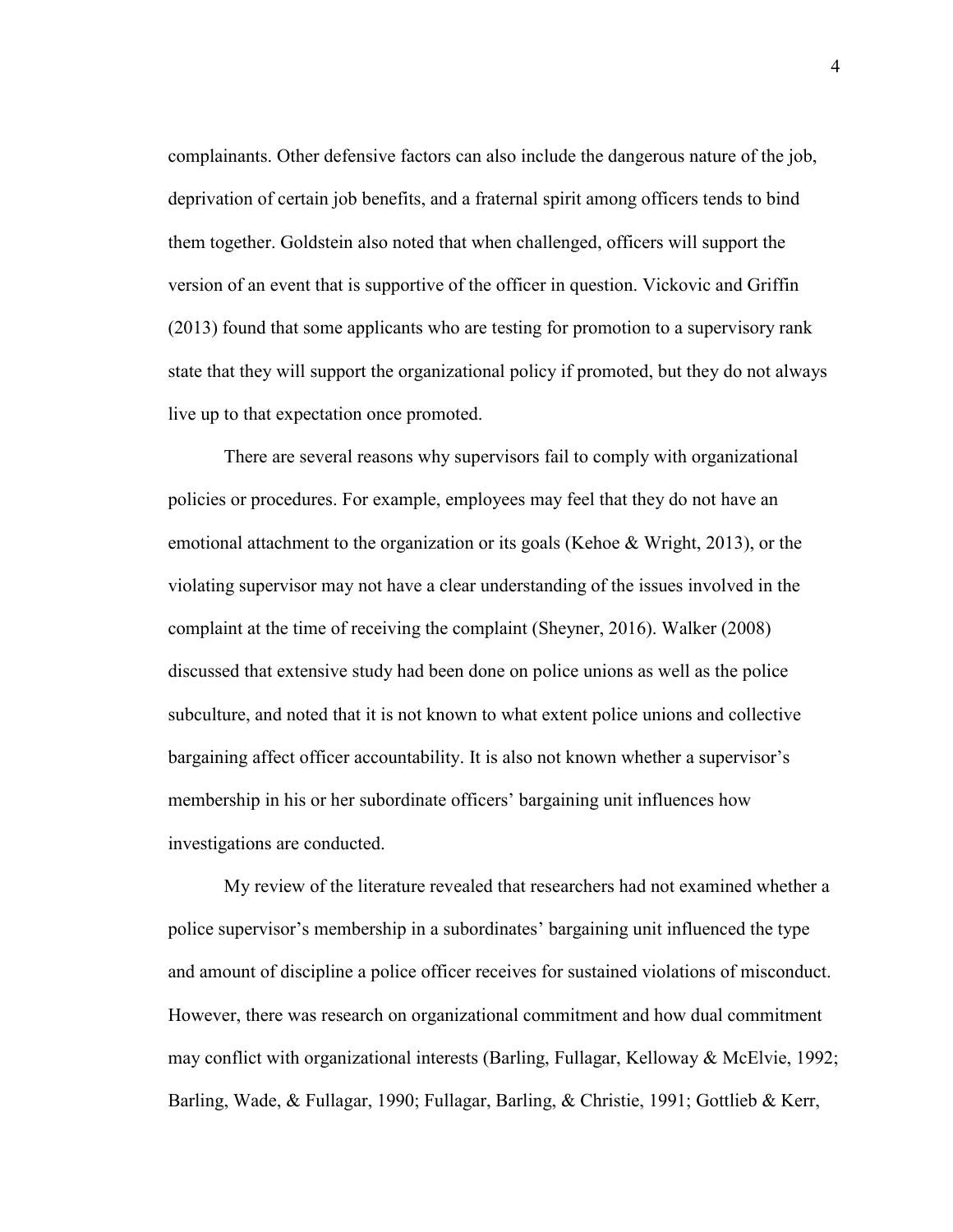1950). Researchers had also addressed the issue of police officers not being appropriately investigated or disciplined for violations of policy and law, which may perpetuate community views that police officers are above the law (Herbert, 2006).

Hickman (2016) reported that of the 26,556 use-of-force complaints received on police, only 8% (2,124) were found to be true. This figure was consistent with the Human Rights Watch (HRW, 1998) that reported on police brutality and accountability in the United States. This group noted one of the barriers to investigating officer misconduct was a failure to punish officers who commit human rights violations (HRW, 1998). According to Wolfe and Piquero's (2011) study on organizational justice and police misconduct, police officers who associate with peers who engage in deviant activity are very likely to subscribe to a subculture that advocates that officers should protect their coworkers regardless of the misconduct alleged. Dutta (2014) reported that the decentralization of policing resulted in unprofessional and inefficient policing, and that some police departments get away with subpar levels of officer training, poor work practices, and corruption. Delattre (2006) discussed how policies, procedures, and good supervision might serve to help officers with forming habits of excellence. However, the United States Department of Justice (USDOJ, 2015) uses a different approach to promoting justice when a law enforcement organization does not properly investigate staff misconduct. Under 42 U.S.C. § 14141, the USDOJ has the authority to investigate law enforcement agencies for misconduct that may have not been properly dealt with or investigated by the offending agency when a pattern or practice of misconduct that could constitute a violation of a person's civil rights is suspected.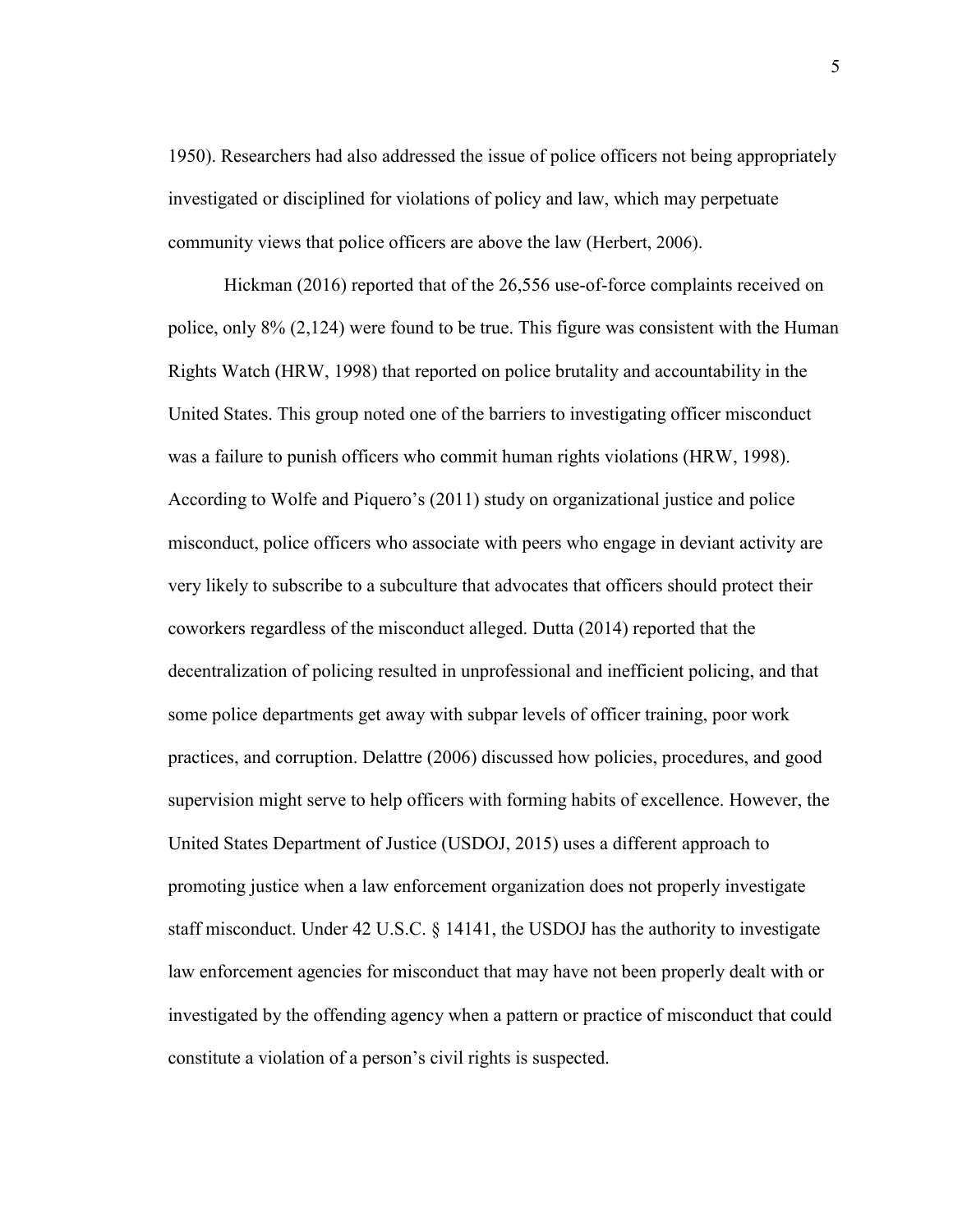The current study was required for a variety of reasons. First, this study contributed to the existing body of knowledge regarding dual-commitment conflicts through an in-depth exploration of commitment conflicts found in organizations. Findings may assist law enforcement and human resources professionals in understanding how dual-commitment conflicts experienced by supervisors may disrupt the orderly operation of an organization. Findings may also help managers to explore new approaches that promote police officer accountability by reducing dual-commitment conflicts for supervisors. Finally, findings may be used to enhance police-community relationships by promoting police officer accountability, cooperation, trust, crime reporting, and crime reduction.

#### **Problem Statement**

The problem seen in some California police agencies is that some police supervisors have committed procedural errors when investigating allegations of misconduct by their subordinate officers that subsequently result in reductions in police officer discipline. As a matter of California law, if a police agency investigates complaints against its officers, the agency is required to publish a written policy and make it available to the public (California Penal Code  $\S$  832.5 (a) (1), n.d.). Police agencies are also expected to enforce police officer accountability so that community trust and cooperation will not erode, and law enforcement officers will not view themselves as being above the law. When complaints occur, law enforcement must investigate these allegations of misconduct in a fair and unbiased manner, keeping the interests of the community and the involved officer(s) equally in mind. Some police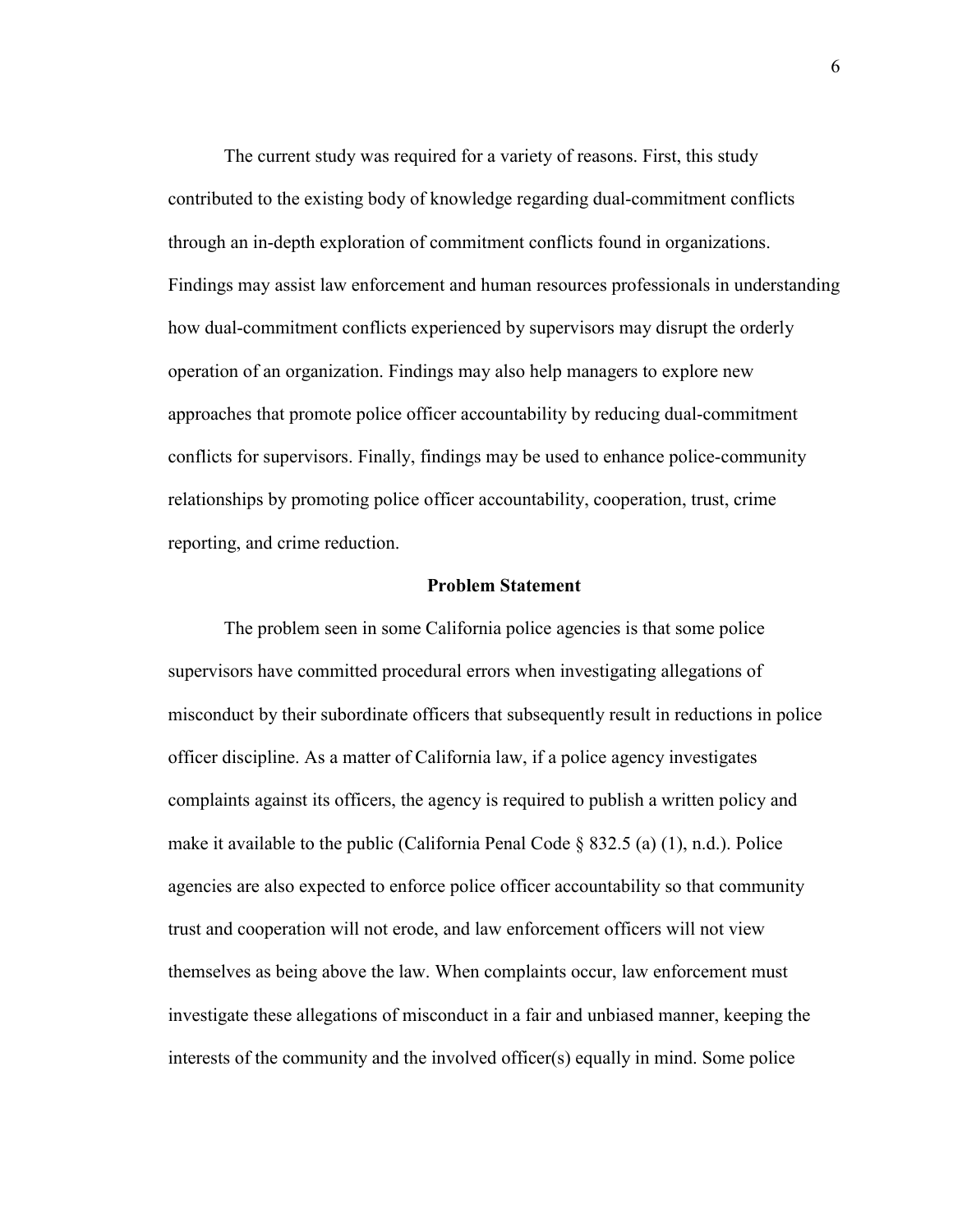agencies have established how-to procedures for investigating officials to use during these investigations for allegations of misconduct.

These same agencies must, by California law commonly referred to as the Police Officers Bill of Rights, advise the accused officers under investigation of certain rights that they enjoy by law. These rights are not to be confused with the rights afforded to an accused person guaranteed under the 5<sup>th</sup> Amendment of the Bill of Rights in the U.S. Constitution. Although some supervisors ensure that officers are afforded these procedural rights when conducting misconduct investigations, some do not. For example, in one Southern California municipal police department, police supervisors who are members of their subordinates' employee union have made investigative errors by not affording police officers accused of misconduct their procedural rights while investigating misconduct issues. These errors included accused officers not being able to secure representation, and supervisors making certain inquiries that could result in officer discipline before the officer receives notification that they are subject to an internal affairs investigation (A. Aguil, personal communication, January 28, 2016). These errors often result in disciplines for sustained violations of misconduct being reduced. If the chief of police did not reduce disciplines, the organization could have been subjected to monetary sanctions from the courts, as well as revocations of disciplines if an accused officer sues the agency for these procedural violations. A single violation of this Government Code section can result in a maximum fine of 25,000 dollars (California Penal Code § 832.5 (a) (1), n.d.).

A gap in the literature revealed that previous empirical inquiries had not addressed supervisory dual-commitment conflicts when the supervisor was a member of

7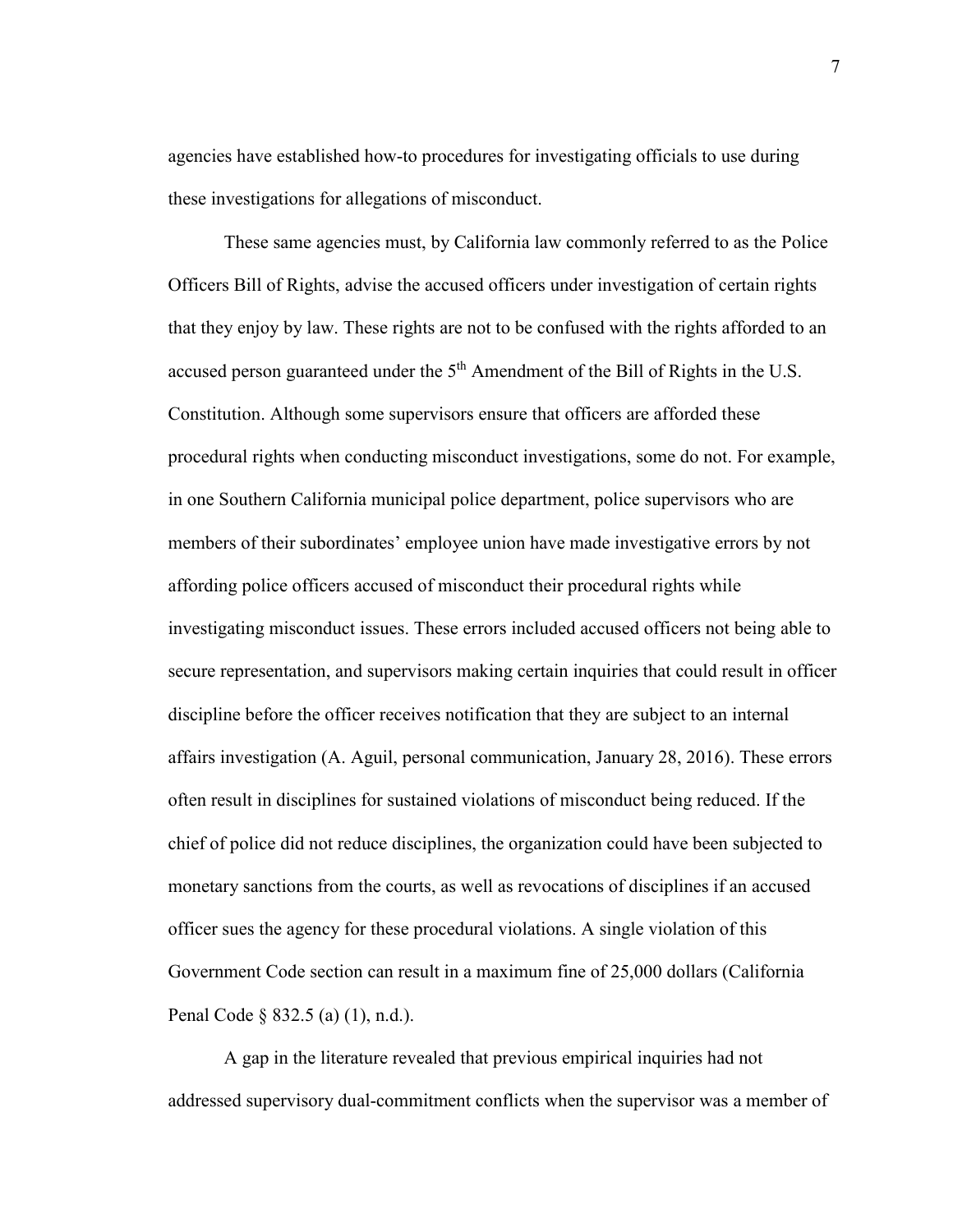his or her subordinates' police union. Researchers had not examined how this conflict impacts misconduct investigations of subordinates for policy violations. Although researchers had explored dual-commitment conflicts within organizations, these investigations did not address the conflicts a supervisor may experience when working with not only management but the rank-and-file members of the union, including his or her subordinates.

#### **Purpose of the Study**

The purpose of this qualitative multiple case study was to explore the perceptions of 27 California chiefs of police concerning how a police supervisor's membership in his or her subordinate officers' police bargaining unit may cause a dual-commitment conflict when police supervisors decide whether to comply with the organizational policy. These perceptions were specifically focused on policies related to investigating allegations of police officer misconduct and enforcing rules and regulations.

#### **Research Questions**

The central research question was the following: How does supervisory membership in a subordinate's union affect the type and amount of discipline an officer receives for sustained violations of misconduct? The sub questions were the following: (a) How are the union executive board members involved in the policy-making process that may have an impact on cooperation within the organization? (b) How does a police supervisor violate policy relative to misconduct investigations that result in discipline reductions? (c) How is the organizational and managerial legitimacy questioned by police supervisors when choosing to enforce the organizational policy? (d) How is the organizational commitment of supervisors to enforce policies relative to conducting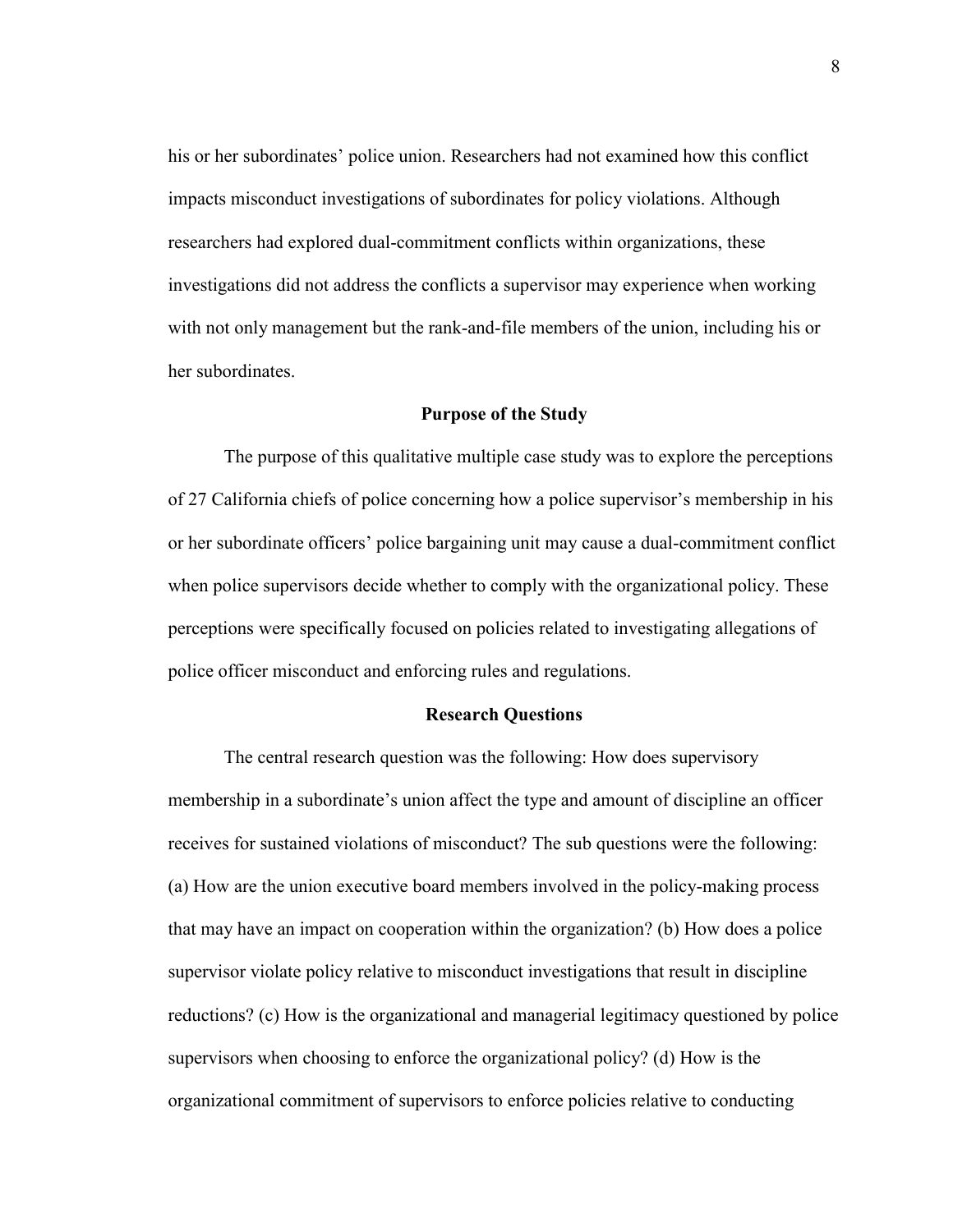subordinate misconduct investigations impacted by their membership in their subordinates' union?

#### **Conceptual Frameworks**

Supervisors receive proper training regarding requirements and guidelines for ensuring that accused officers' procedural rights are respected during investigations of misconduct. When supervisors do not afford the officer those rights, this raises a question about the relationship a supervisor has with his or her subordinates within their union. The purpose of this study was to examine the perceptions of chiefs of police regarding whether they view a supervisor-union membership affiliation as having any implied or real expectation for supervisors to make intentional procedural errors that favor reductions in discipline imposed on fellow union members.

The framework for this study was based on the previous work of researchers regarding dual-commitment conflicts in organizations. Although closely tied to the work in organizational commitment conducted by Mowday, Porter, and Steers (1982), dual commitment is focused on the organizational and union interactions. The organizational commitment framework focuses specifically on an individual's commitment to remain with an organization based on his or her relationship with the organization or his or her personal needs (Meyer & Allen, 1997). The organizational commitment framework does not address the competing interests of the organization and established unions within the workplace. Although some researchers argue that dual commitment exists within organizations, it is difficult to prove without a conceptual framework (Iverson  $\&$ Kuruvilla, 1995). Perrewé and Ganster (2010) noted that studies addressing the commitment people have to their organization and their union have been conducted.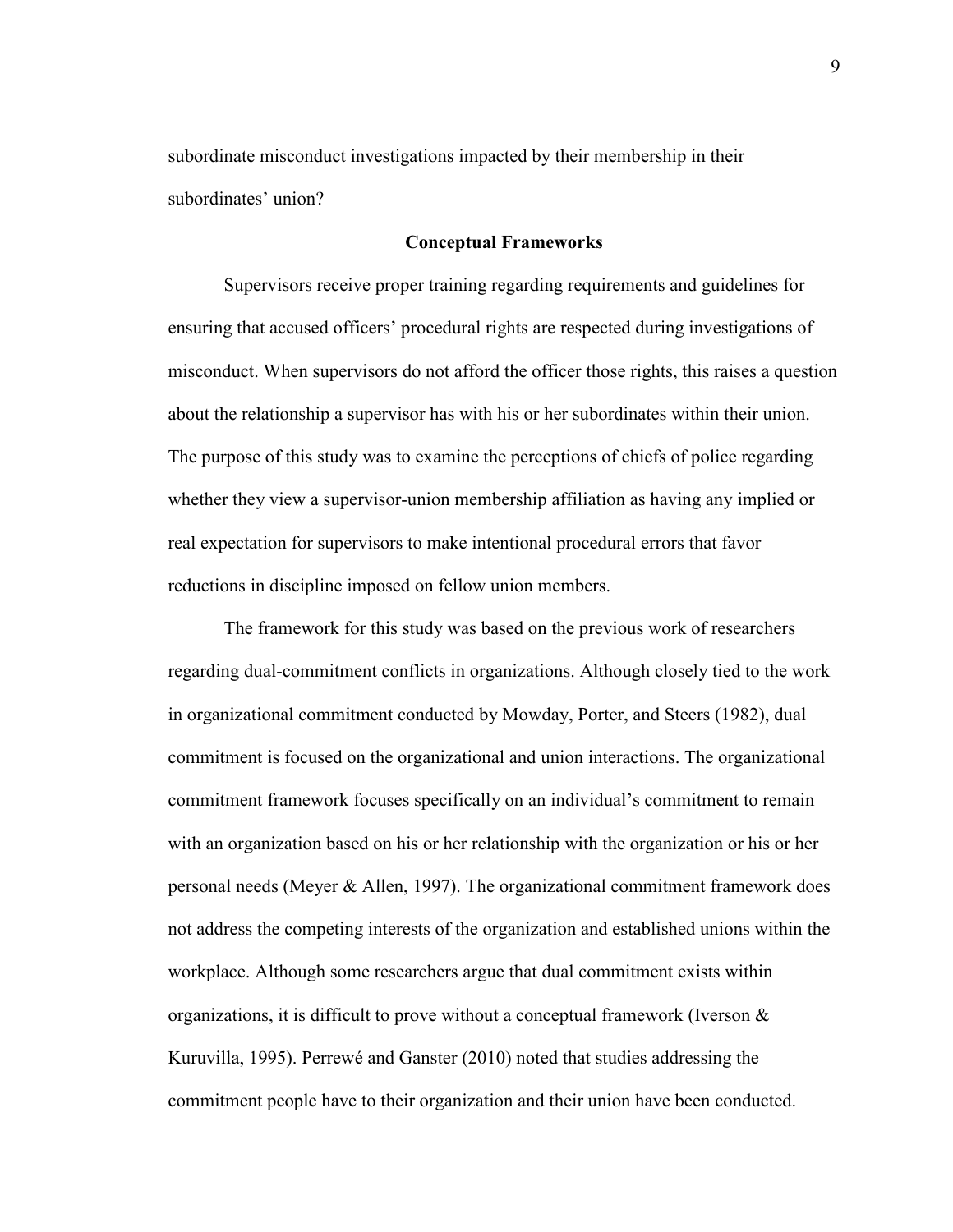Although there have been numerous studies on dual commitments with varying findings relative to whether commitment issues exist and why, or how they may result in conflict between the two groups (Barling et al., 1990; Fullagar et al., 1991; Gottlieb & Kerr, 1950; Sherer & Morishima, 1989). Barling et al. (1992) found that where there was no conflict between the organization and the union, dual commitment was possible. If a conflict exists between police supervisors and their shared subordinate union, there is a possibility that this conflict can be reduced or eliminated to ensure compliance with policy by supervisors.

#### **Nature of the Study**

I employed a social constructivist framework to examine the phenomenon. Social constructivism allows researchers to construct knowledge from the perceptive of the participants to make meaning of their observations and experiences (Creswell & Cresswell, 2017). Social constructivism accounts for interpretation of the individual experiences based on the participants' knowledge of the phenomenon and can provide a better understanding of why a given phenomenon is occurring than those methods used by positivists. Positivist researchers argue that knowledge acquisition occurs through the verification of hypotheses with quantitative data to ensure objectivity and reliability (Guba & Lincoln, 1994). In a social constructivist research approach, knowledge is obtained through qualitative means such as conducting interviews, field observations, focus groups, and other qualitative means to gain this understanding of the experiences of the participants (Lincoln & Guba, 1985).

This specific study addressed the perceptions and beliefs of chiefs of police regarding the phenomenon of police supervisors failing to follow policy when conducting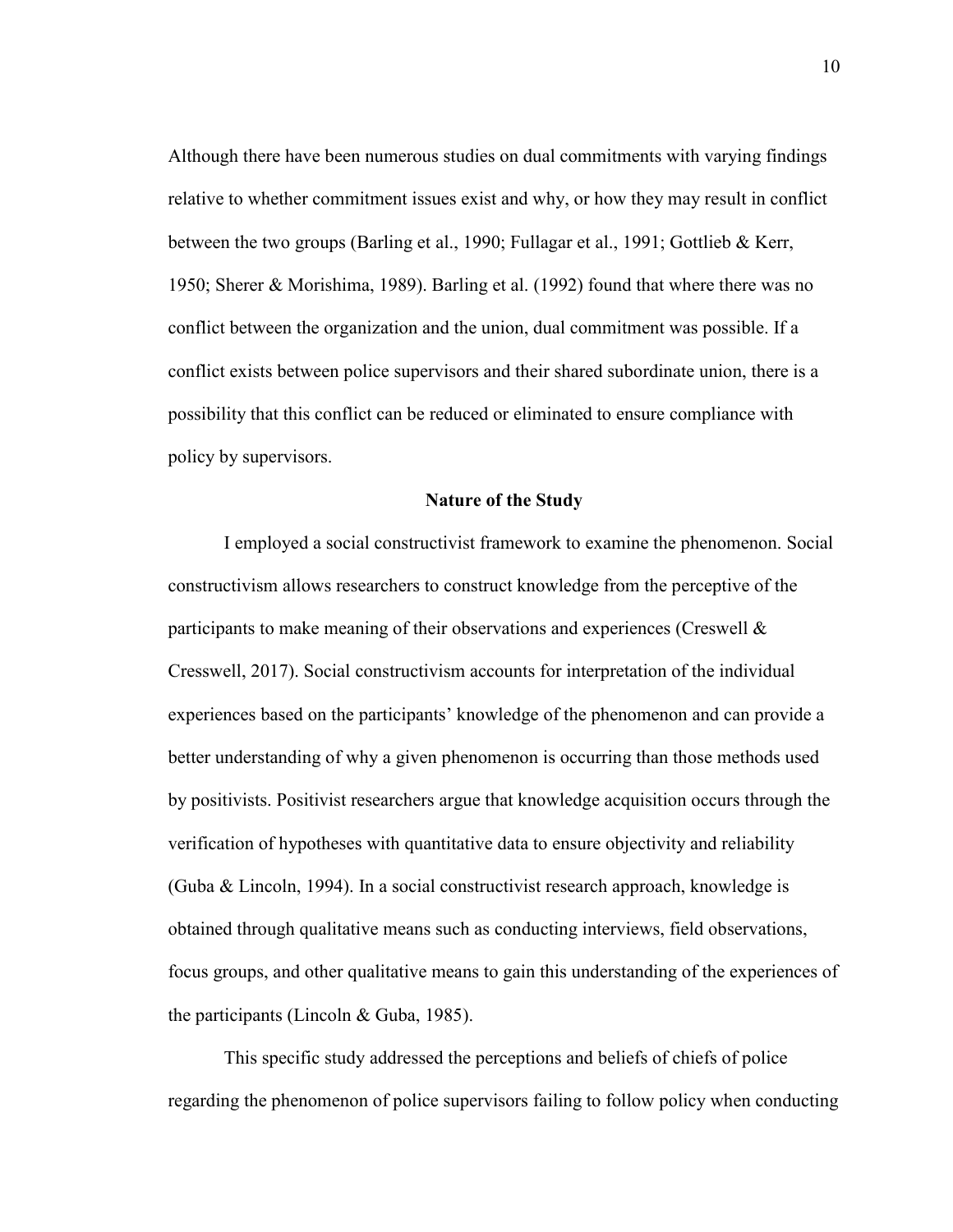misconduct investigations that result in reductions in police officer disciplines. Data were collected through semistructured interviews and thematic analysis of the data through the use of Atlas ti data analysis software. A qualitative approach was the best method to explain participants' perceptions and beliefs. A qualitative method was selected to provide insight into why the phenomenon was occurring and to provide a rich array of information regarding the problem (see Speake et al. 2015).

Case studies have been used to investigate individual groups as well as larger select groups. To better understand phenomena, a researcher must first consider whether to conduct a single group study or a multiple group study. The case study allows the researcher to identify common themes specific to an individual group or selected groups (Gustafsson, 2017). The versatility in being able to explore one or more groups is a benefit of the case study as a researcher may, with the appropriate analysis and interpretation, provide knowledge to stakeholders that may be used to decrease incidents of the phenomenon (Zach, 2006).

#### **Definition of Terms**

*Citizen complaint*: Comments by a person regarding alleged police misconduct that represents a formal expression of injustice (Terrill & Paoline, 2015).

*Discipline*: Corrective action taken against a police officer that will result in a letter of reprimand, loss of pay, benefits, suspension without pay, or termination (California Government Code, Section 3300, 2005).

*Dual-commitment conflict*: An allegiance in such dual membership situations that forces an either-or choice (Angle & Perry, 1986).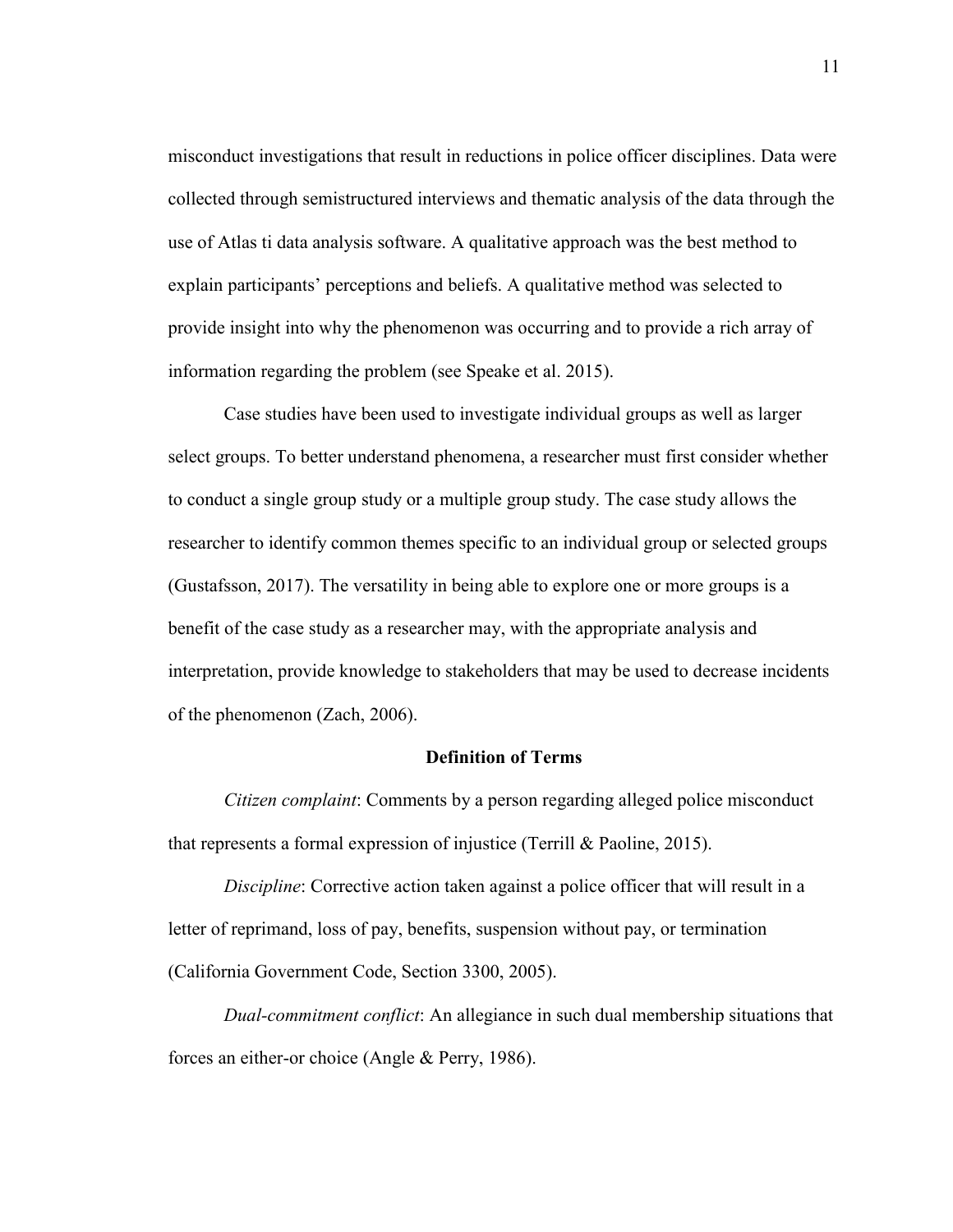*Internal affairs investigation*: An administrative investigation originated by an agency against a member of the agency for allegations of misconduct and limited to noncriminal investigations (Thurnauer, n.d.).

*Legitimacy*: Certain feelings and beliefs about the system of authority that would cause a willingness to obey the system of authority (Weber, 1919).

*Meet and confer*: A legal requirement for an agency to meet in good faith to discuss any changes to organizational policy or procedure that may affect working conditions of employees (California Government Code, Section 3505, n.d.).

*Misconduct*: Nonadherence to rules, regulations, guidelines, and commonly accepted professional codes or norms (Okonta & Rossouw, 2014).

*Municipal police department*: A law enforcement agency established by city charter or ordinance that enforces the laws of the state and municipality with a primary focus of performing those law enforcement duties within their jurisdictional boundaries (Miller, 2015).

*Organizational justice*: A perception and expectation of fairness in procedures and distribution of rewards across all dimensions of an organization (Barclay, Skarlicki, & Pugh, 2005).

*Union*: A collective bargaining group that routinely negotiates with their employer for collective bargaining purposes as well as working together with the employer to improve conditions and terms of employment (National Labor Relations Board, n.d.).

*Union board member*: A rank-and-file member of a union who is elected by the union members to hold an executive position within the union and charged with the daily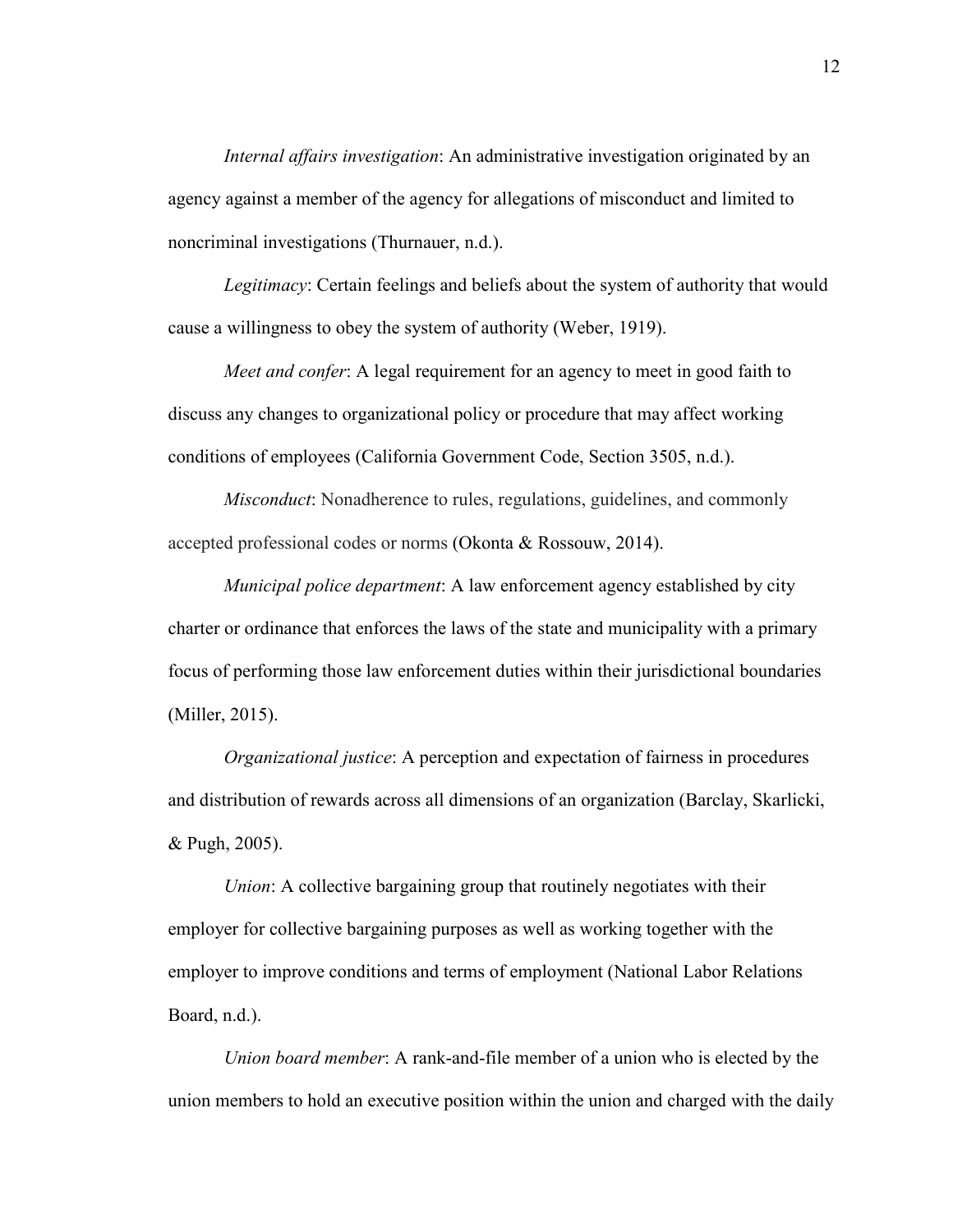operation of all union matters, while maintaining his or her role as an employee of the organization (Devoren, n.d.).

#### **Assumptions**

I assumed that participants would provide honest and candid responses, feedback, and other organizational historical data regarding how a supervisor's dual commitment to the organization and his or her union does or does not impede his or her ability to effectively comply with policy relative to conducting investigations of alleged misconduct. This assumption was based on the fact that police chiefs are the senior member of their department and charged with holding officers accountable and for ensuring fair dealings with their staff and their communities. Police agencies maintain personnel records that in the absence of consent or a warrant must remain confidential. I assumed that agencies would not provide access to any documents about issues regarding supervisors failing to follow policy; however, I also assumed that they would provide information regarding the number of disciplines that had been reduced due to procedural errors made by supervisors during misconduct investigations.

#### **Scope and Delimitations**

Because this study addressed dual-commitment issues of police supervisors who are members of their subordinates' union, only those agency chiefs were invited to take part in this investigation. Each participant was required to be a full-time police officer appointed as the chief of police for the participant agency. The participants were required to have at least 1 year of full-time service as the chief for the participant agency at the time of interview. This study was initially limited to 27 chiefs of police throughout the state of California, with equal numbers of chiefs spread across three geographical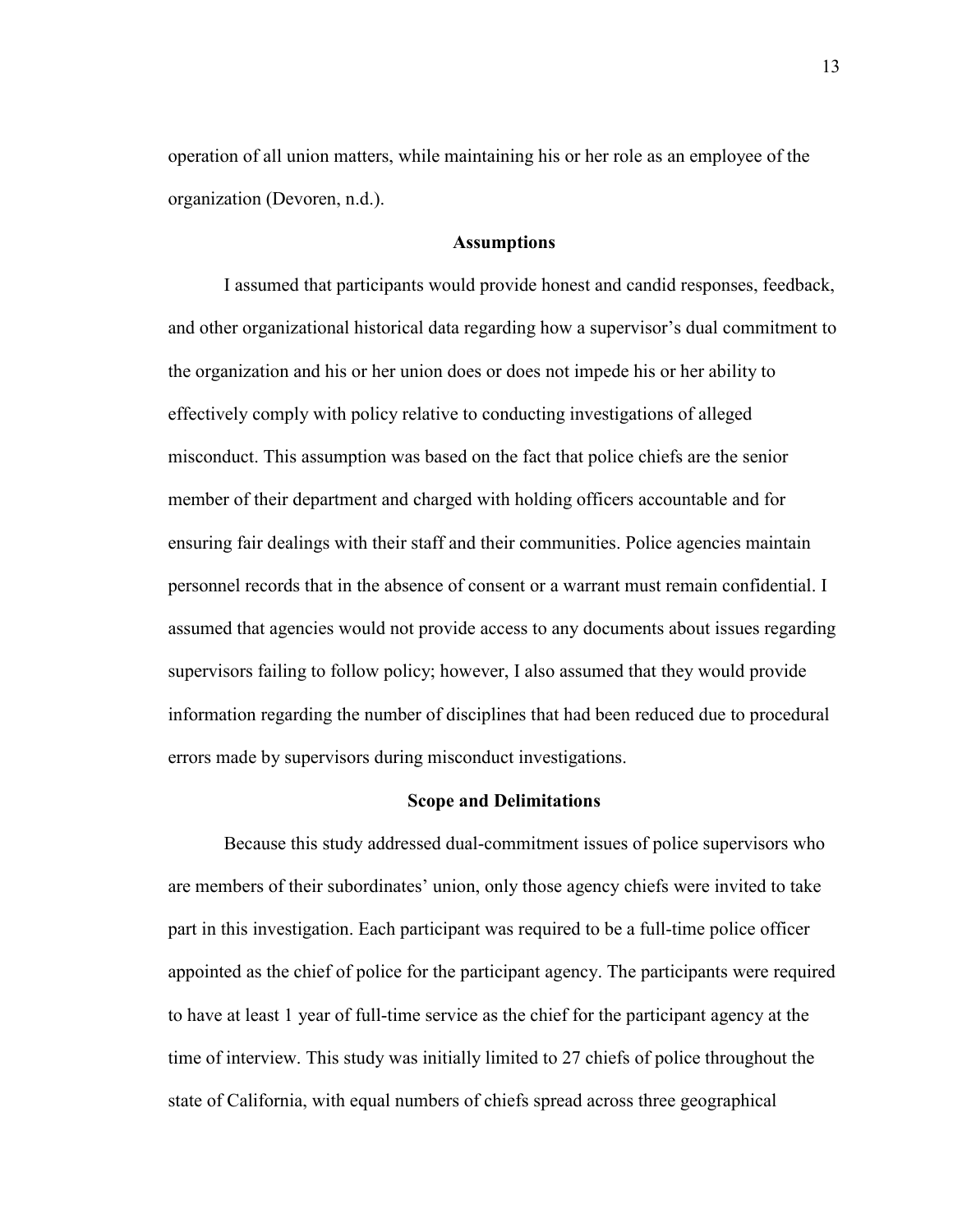locations within the state and based on the size of their agency. I assumed that data from 27 participants would ensure saturation.

#### **Limitations**

As a result of the case study design, one limitation was that only chiefs of police would participate in this study and not union members. Therefore, only a management viewpoint was obtained and not a union perspective or the perspectives of police agencies in which supervisors do not enjoy membership in their subordinate officers' police union. Findings from this study may require further research regarding the issue of dualcommitment conflicts a supervisor may experience due to membership in his or her subordinates' police union.

#### **Significance of the Study**

As a result of procedural errors when supervisors conduct alleged officer misconduct investigations, some police officer disciplines have been reduced as a way to mitigate potential future litigation of the matter in state courts. This failure by some police supervisors to follow organizational policy or existing laws regarding police officer procedural rights has had negative consequences for the agency because a false message is often sent to the community and the organization that officers are above the law. When these incidents occur, they become troublesome in that the chief executive officer's ability to hold staff accountable can be diminished (Kadleck, 2003). Equally important, unions may attempt to influence policy and working conditions (Davis, 2013), and often defend their members when they are accused of wrongdoing even when the wrongdoing is not condoned by the union (Lopez, 2014).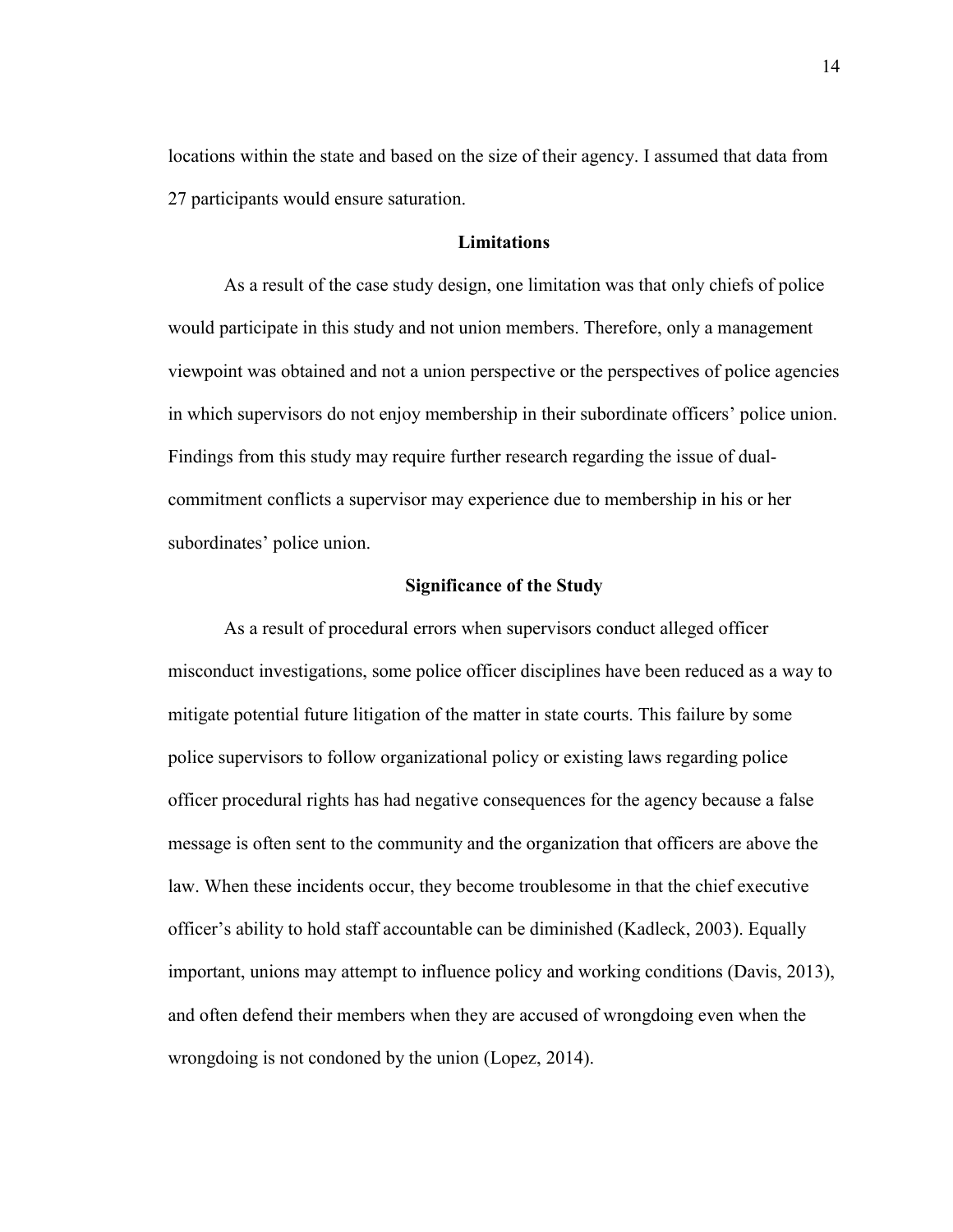Holding police officers accountable is paramount if a police organization is to maintain its legitimacy with the community and within the profession. Highly charged and publicized police-community incidents that have resulted in civil unrest and have called for police reform seem to be commonplace across the United States. This research contributed to the existing body of literature by providing insight into ways to increase police officer accountability. Findings may be used to improve community trust, community cooperation, and crime reporting through officers being held accountable for violating policies, rules, regulations, and laws (see USDOJ, 1991).

#### **Summary**

The problem that was occurring was that some police supervisors who were members of their subordinates' police union were committing procedural errors when conducting misconduct investigations of their subordinate union members, which had resulted in discipline reductions for sustained violations of misconduct. Numerous studies have addressed law enforcement conduct issues such as police accountability, trust, complaints by citizens, and police-community relationships. Little research, however, had been conducted on how dual-commitment conflicts might be related to policy-setting, organizational legitimacy, and transparency and accountability as a group. Police unions have considerable influence on their members. As public servants, police officers are responsible for enforcing the laws in a fair, unbiased manner, and using discretion when it is appropriate to do so. In using discretion, an officer must look to the goal that its use would bring. A discretion goal might include giving a traffic violator a break instead of a citation, which might encourage voluntary compliance with the rules of the road by the driver at a later time. However, when an officer is observed failing to stop at stop signs, a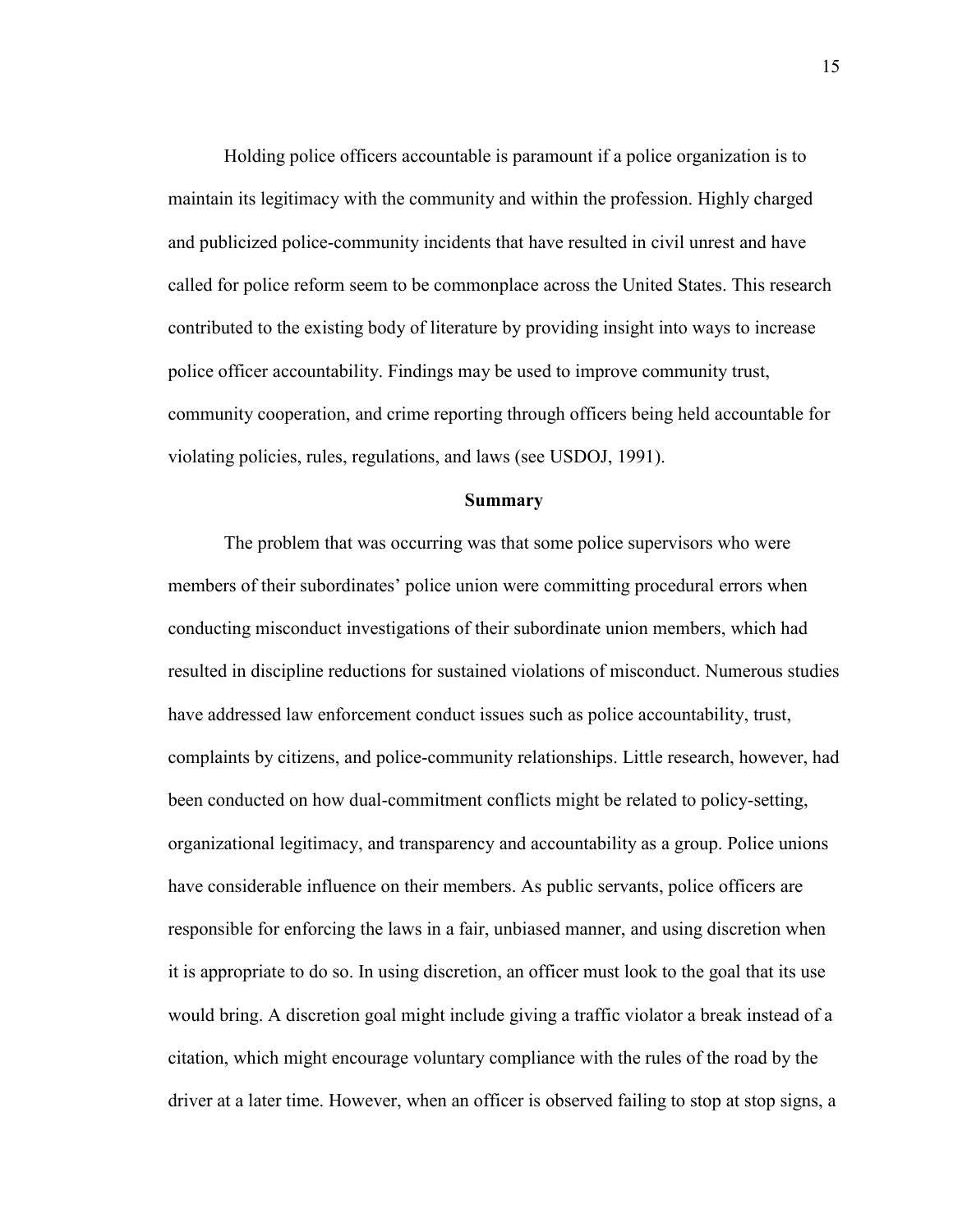driver who received a citation for the same violation may begin to question the value of the law when it does not apply to everyone. Conversely, a supervisor charged with enforcing organizational policy who does not enforce or who selectively enforces a policy against certain employees may provide reason for others to follow suit and violate the policy as well. Whether supervisors' failures to enforce a policy resulted from individual decision-making or a concerted effort on the part of the police union required exploration.

This study addressed gaps in the literature through examination of the phenomenon from the perspective of chiefs of police. The findings may empower organizations to consider alternative methods of promoting supervisors, training newly appointed supervisors, or providing alternative union membership options for supervisors that may reduce supervisory errors. Further, the findings may be used to develop new strategies to increase police officer accountability that may result in enhanced community trust and cooperation, increased crime reporting, and reduced crime. Chapter 2 provides a review of the literature addressing the phenomenon of dual-commitment conflict within municipal police departments.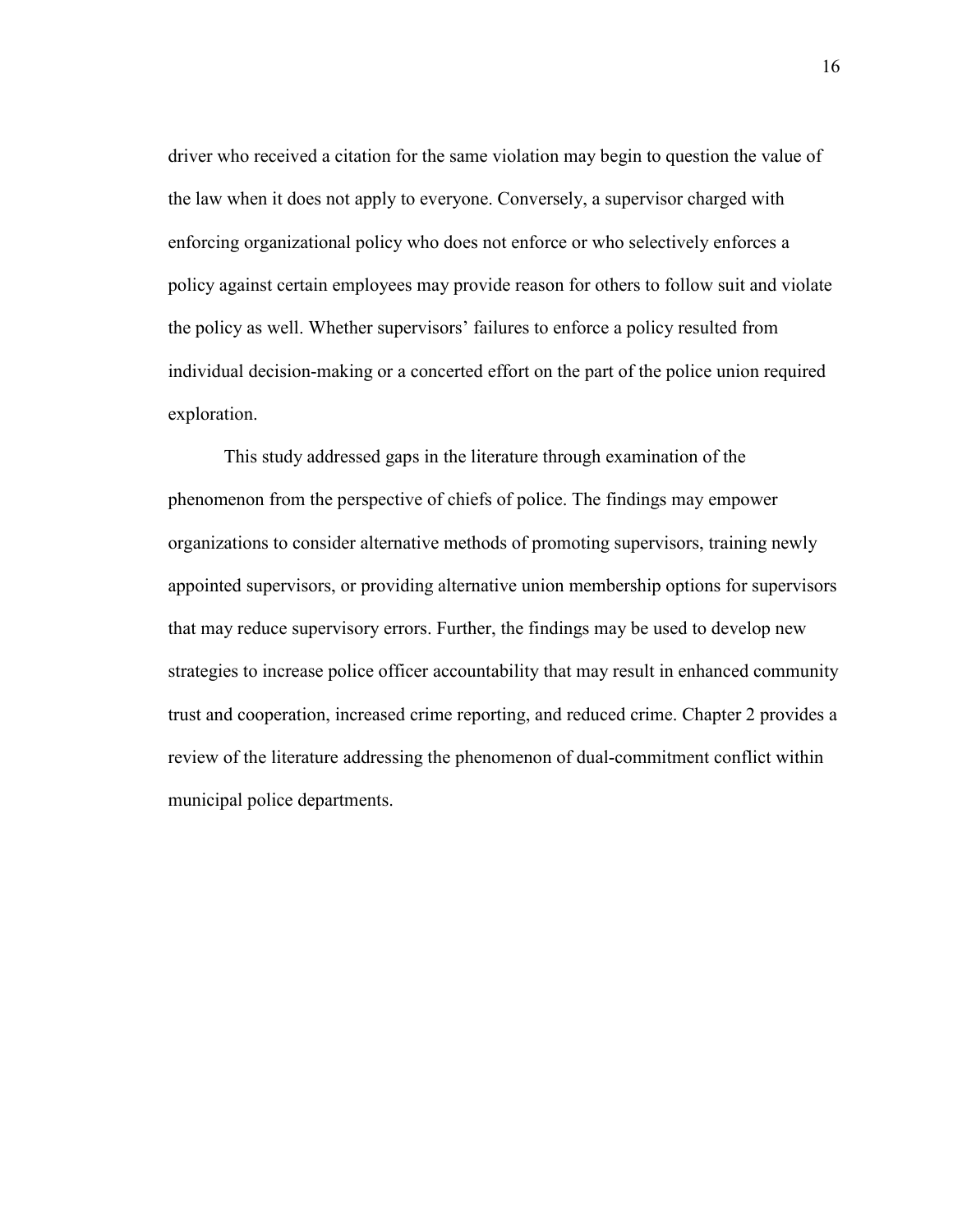#### Chapter 2: Literature Review

The problem seen in some police agencies is police supervisors who enjoy union membership in their subordinates' police union are committing procedural errors when conducting investigations of their subordinates for allegations of misconduct. As a result of these errors, punishment for sustained allegations of misconduct has been reduced in some cases by chiefs of police to avoid future court-imposed sanctions against the departments.

Although there is no one clear definition of a police union, the National Labor Relations Board (n.d.) described an employee union as a collective bargaining group that routinely negotiates with the employer for collective bargaining purposes, as well as working together with the employer to improve conditions and terms of employment. Negotiations include salary increases, benefits, working conditions, policy input, and other situations within and outside of the agency (Kadleck, 2003; Magenau & Hunt, 1996; National Labor Relations Board, n.d.; Wilson & Buckler, 2009). More (as cited in Magenau & Hunt, 1996) noted that "police unions have been a challenging force in the world of policing since at least the 1950s" (p. 1316). These comments appear relevant today.

Kadleck (2003) noted that collective bargaining can change the relationship between the department and the police employee organization. Hewitt and Salerno (as cited in Kadleck, 2003) found that police unions can reduce the ability of the chief of police to oversee a police department. The International Association of Chiefs of Police (IACP, 2015) noted that law enforcement executives bear great responsibility in ensuring that their police officers uphold the law and that their department's policies are clear. The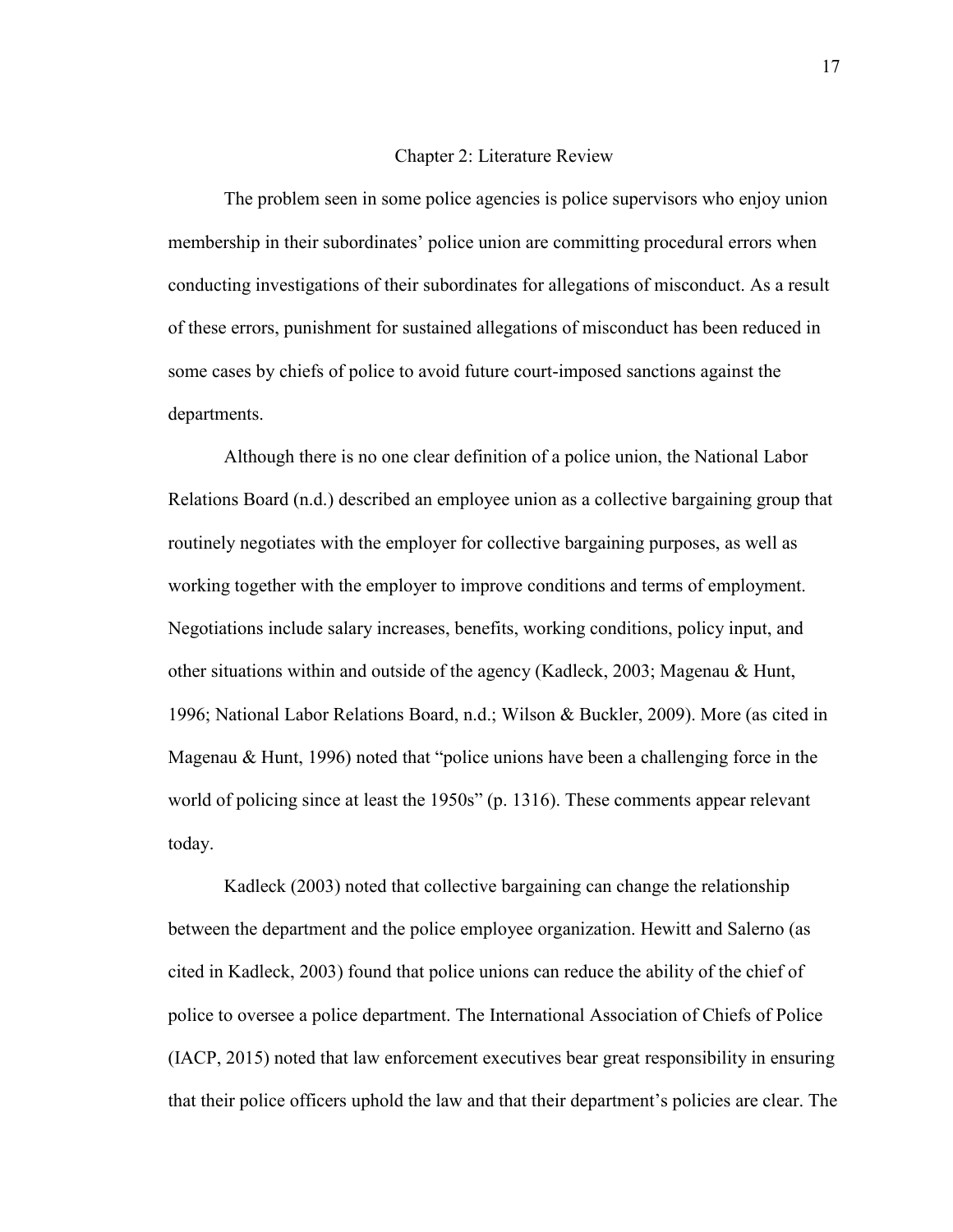chief of police should work closely with his or her police union to develop early intervention systems to identify indicators of future misconduct (IACP, 2015). However, Magenau and Hunt (1996) reported that a police union could use political means to gain support for issues that they support or oppose.

Ring (2014) observed that police unions are "using far too much of their substantial influence to protect bad apples" (para. 8). For example, in 2002, a Portland, Oregon police officer was charged with felony assault and several other crimes against his ex-girlfriend (Nelson, 2002). In his article regarding the crimes alleged by the officer, Nelson (2002) noted that although the Portland police officers' union had previously denounced domestic violence, and held a fundraiser for the officer's legal defense. To further exemplify how police unions may deal with misconduct issues of their officers, in 2012, a police officer in Philadelphia was captured on video striking a woman with his fist. The officer was terminated from the department for his conduct. In response, the Fraternal Order of Police in Philadelphia condemned the firing and stated that the firing sent the wrong message to police officers (Ng, 2012). When discussing police shootings of civilians by members of the Chicago Police Department, Releford (2015) reported one retired Chicago police officer as stating,

You have unions that, whenever there's a police shooting, they give you a story that makes the public think in every case of a policeman shooting someone that a male black subject was running down the street holding his pants, and he turned around and aimed a gun at a policeman. (p. 5)

These incidents of police unions protecting officers at all costs seem to be a common theme throughout the United States. Police unions work to protect their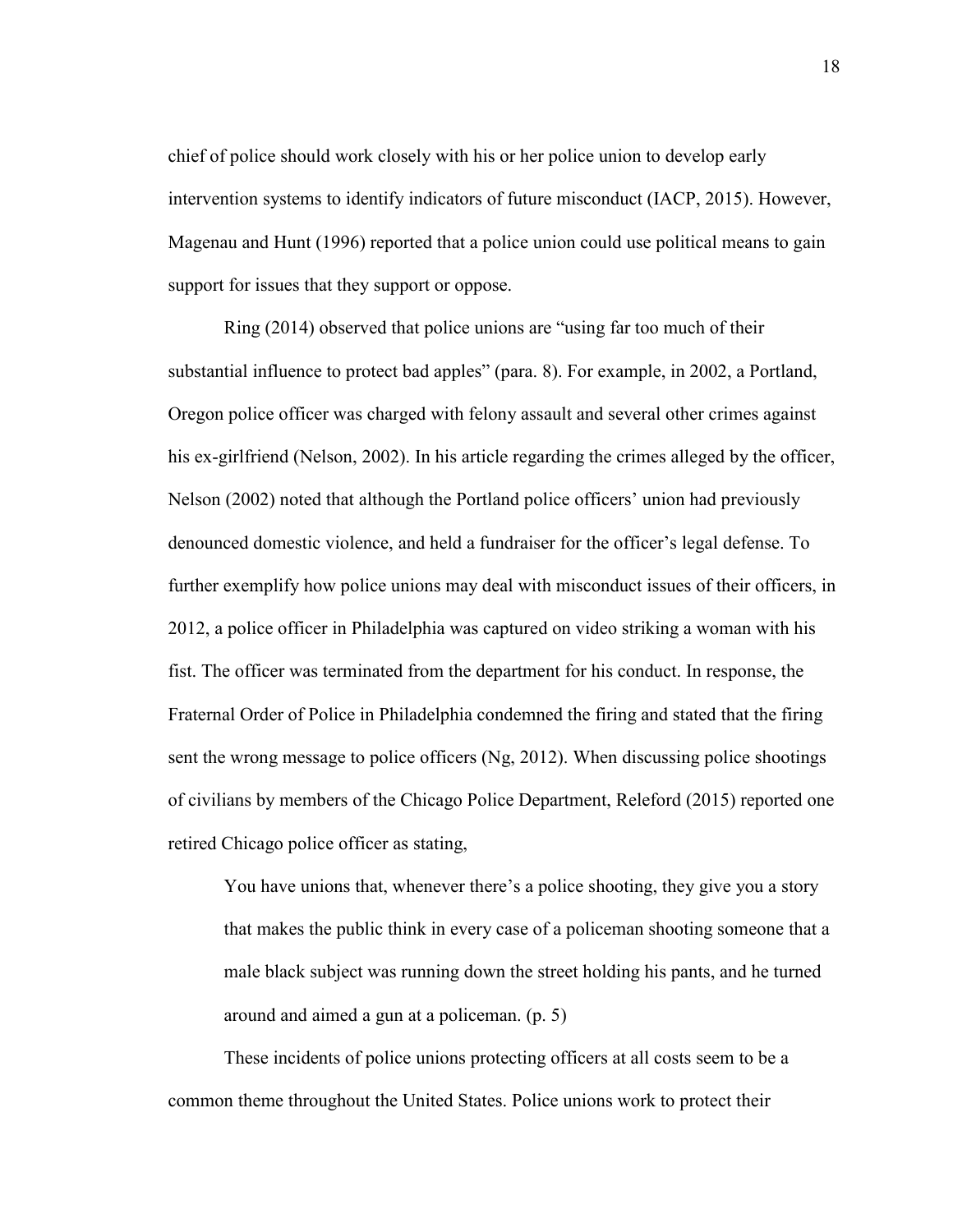members by making attempts to minimize discipline imposed by management or by downplaying the conduct. Kuye and Mafunisa (2003) discussed how a conflict of interests could interfere with public duties and responsibilities. Kuye and Mafunisa noted that when these interests are placed before the interests of the public, objectivity and judgment are likely to be compromised.

During exploration of police supervisory procedural errors, consideration must be given to supervisors' organizational commitment being in possible conflict with their commitment to the bargaining unit where they enjoy the benefits of membership. Commitment to an organization is seen as a psychological state that helps bind the person to the organization (van Vuuren, de Jong, & Seydel, 2007). When supervisors fail to follow policy, their organizational commitment may come into question. Loyalty to a group is important, and it should be possible to maintain loyalty to both the union and the organization while performing duties in a professional and ethical manner. However, Angle and Perry (1986) found that dual commitment to a union and organization can be problematic. Angle and Perry noted that supervisors may be faced with "either-or choices" (p. 44) based on loyalty attachments.

Unions have a strong influence on their members, and some supervisors do not want to be the person who is responsible for initiating an investigation against an officer that could result in discipline and perhaps impede the officer's career path (Harris  $\&$ Worden, 2014). Vickovic and Griffin (2013) acknowledged that solidarity between supervisors and subordinates could be high when supervisors receive promotions from within the ranks. This solidarity could give cause for supervisors to be concerned about how their loyalty to their union is interpreted when they are required to investigate a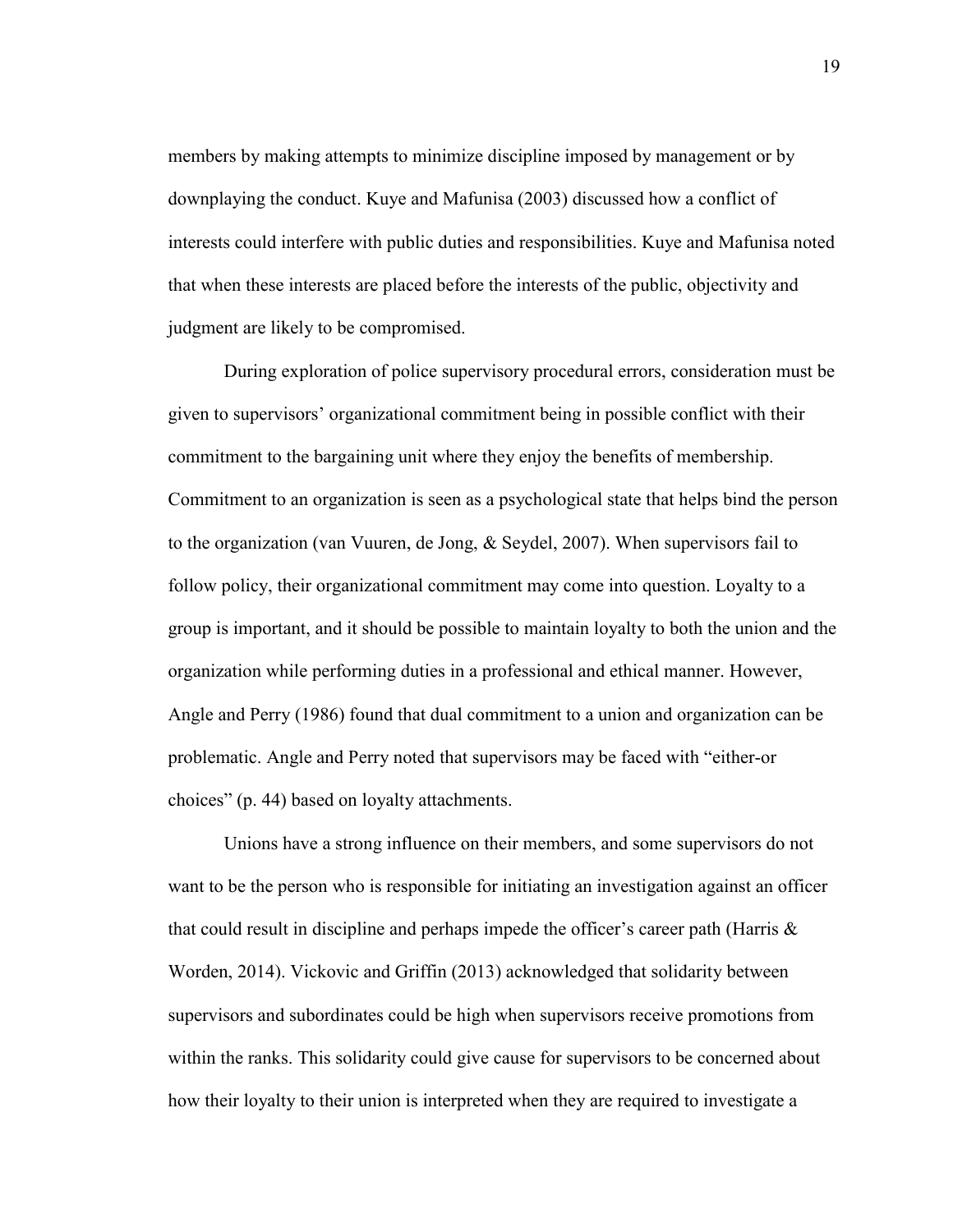subordinate's alleged violation of policy. Also, an argument could be made that the supervisor has not clearly defined his or her organizational identity as a supervisor (Keskes, 2014), or perhaps he or she does not have a good understanding of the job requirements that he or she is expected to perform (Palumbo, Miller, Shalin, & Steele-Johnson, 2005). Research has revealed that a police union's top priority is to protect its members (USDOJ, 2003).

In this chapter, I provide a brief review of the historical perspective of how and why police unions came into existence. Some of the impacts that police unions have on their agencies are examined. I also discuss police accountability and transparency as applied to fair and impartial investigations of police officer misconduct. The meet-andconfer process regarding a union's right to meet and discuss issues related to organizational policy provides additional reason to consider how conflict can occur within an organization. Additionally, I examine the policy-making frameworks that are most commonly used in law enforcement.

These frameworks were explored to determine how they fit into the overall scheme of maintaining effective relationships with organized bargaining units relative to policy compliance and organizational trust. Legitimacy theory was used to understand how compliance to a policy will usually occur when employees view the policy as being established through legitimate means by management. Finally, this chapter addresses the concept of the dual-commitment theory to explain how organizational and union relationships may be adversarial as a result of struggles that some supervisors experience with dual-commitment conflict.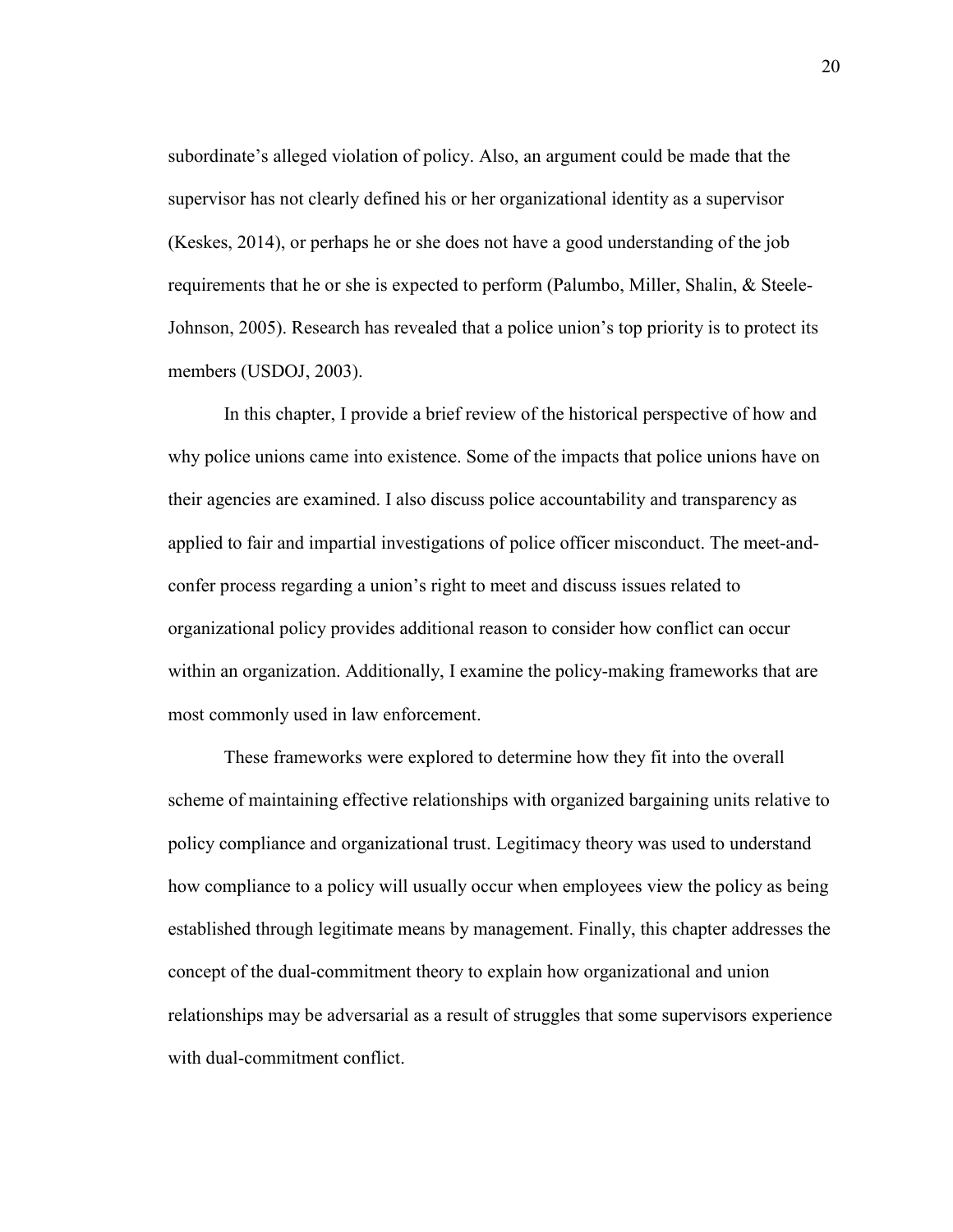#### **Literature Review**

The literature review included published articles and journals to provide a historical perspective of police unions and their impact within police organizations, policy-setting issues related to police unions as well as police transparency, transparency and accountability, legitimacy, and dual-commitment conflict theories. The process to locate this information was broad yet structured to include any relevant source that could provide insight into the phenomenon being investigated. Published journals and peerreviewed articles were obtained from Google Scholar and the Walden University library using the ProQuest Criminal Justice, SAGE Journals, EBSCO, Psych Info, and Soc Index databases. Internet websites were searched to obtain historical facts regarding early policing and the specific police organizations. During the search for articles and journals, the following key words were used: *abuse of power*, *accountability*, *advocacy coalition*, *criminal justice*, *dual commitment*, *favoritism*, *history of police unions*, *human resource management*, *legitimacy*, *meet and confer, organizational justice*, *organizational identity*, *organizational commitment*, *police misconduct*, *public trust transparency*, and *solidarity*. All sources reviewed were evaluated to determine whether they had any pertinent information that would apply to this study.

#### **Historical Perspective of Police Unions**

Colonial policing in the United States was a for-profit, part-time venture, and was often funded through private sources (Waxman, 2017). Policing during these early times included police officers performing duties specific for the region. In the West, towns appointed sheriffs or constables to enforce the laws. Towns were free to hire whomever they felt could do the best job to deter problems, and often these people had a reputation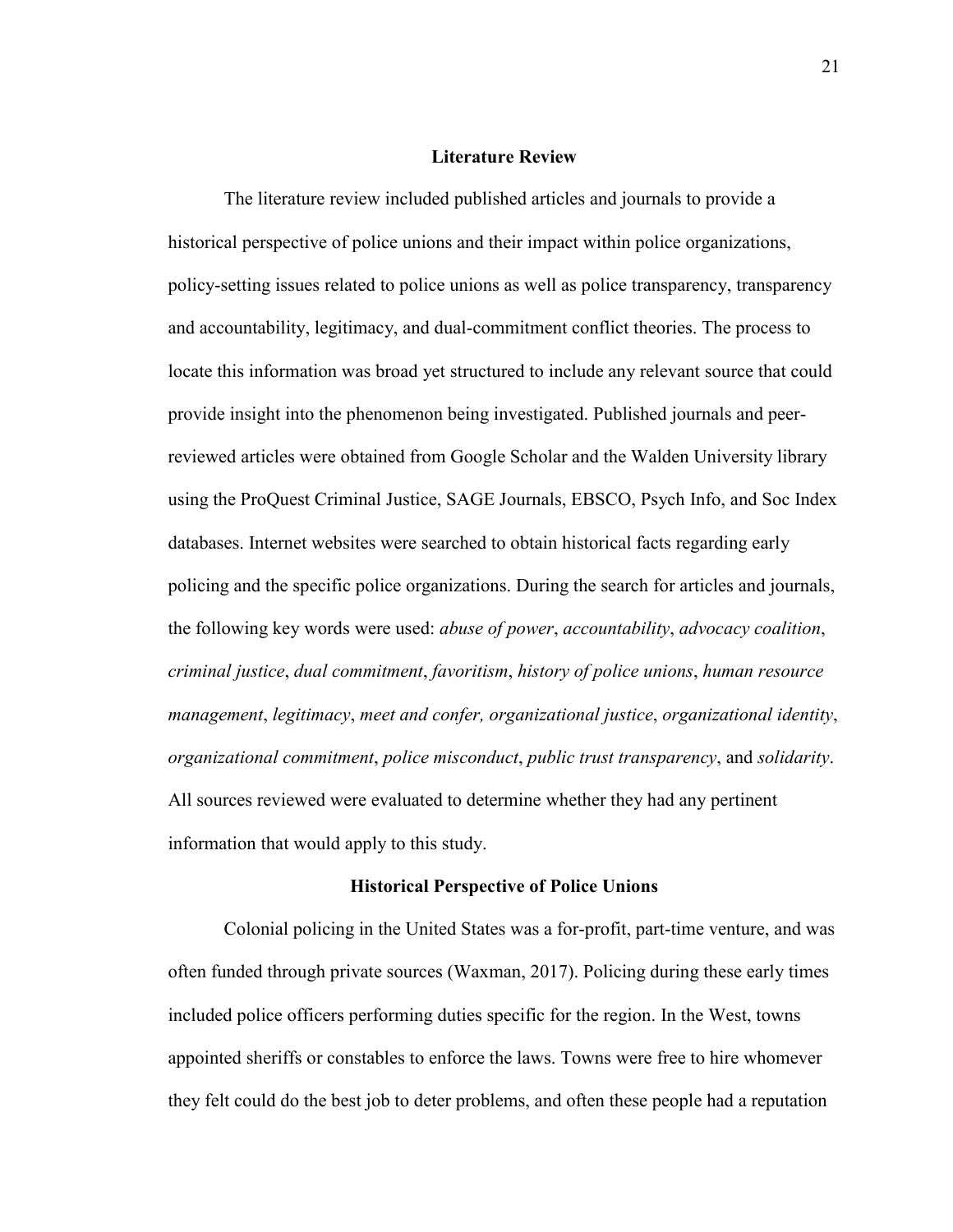to be able to use a gun (Metz, 1983). In the South, police officers duties' included slave patrols. In the North, police officers were often used to protect shipping interests of business owners. Many of these colonial police officers did not wear uniforms or badges, were drunks or other petty criminals, served as night watchmen, and were supervised by a constable (Uchida, 1997). These watchmen had very poor reputations within their communities (Waxman, 2017).

Beginning in the early 1900s, many questions about the operation of U.S. police forces were raised by the officers, management, government officials, and citizenry. Government officials looked abroad to London, England to answer some of the questions and make improvements to their departments. In 1829, Sir Robert Peel established and successfully managed the Metropolitan Police Department in London (Uchida, 1997). By all accounts, Peel developed a well-groomed police department where a variety of standards such as wearing a uniform and badge, following a code of conduct, and completing training enhanced professionalism in the organization (Uchida, 1997). Like Peel, local U.S. municipal government officials believed police officers should wear a uniform to enhance their legitimacy and to improve officer recognition. The police officers, however, were concerned that wearing uniforms might cause them to stand out in their communities in a negative way (Uchida, 1997). These officers also believed that due to the violent nature of many criminals during the time, uniforms could be one of the causes of assaults or other violence being committed against officers (Uchida, 1997).

Another issue between government officials and police officers was whether officers should be allowed to carry firearms. Early U.S. policing efforts followed Peel's approach. London police officers were not allowed to carry firearms, and this approach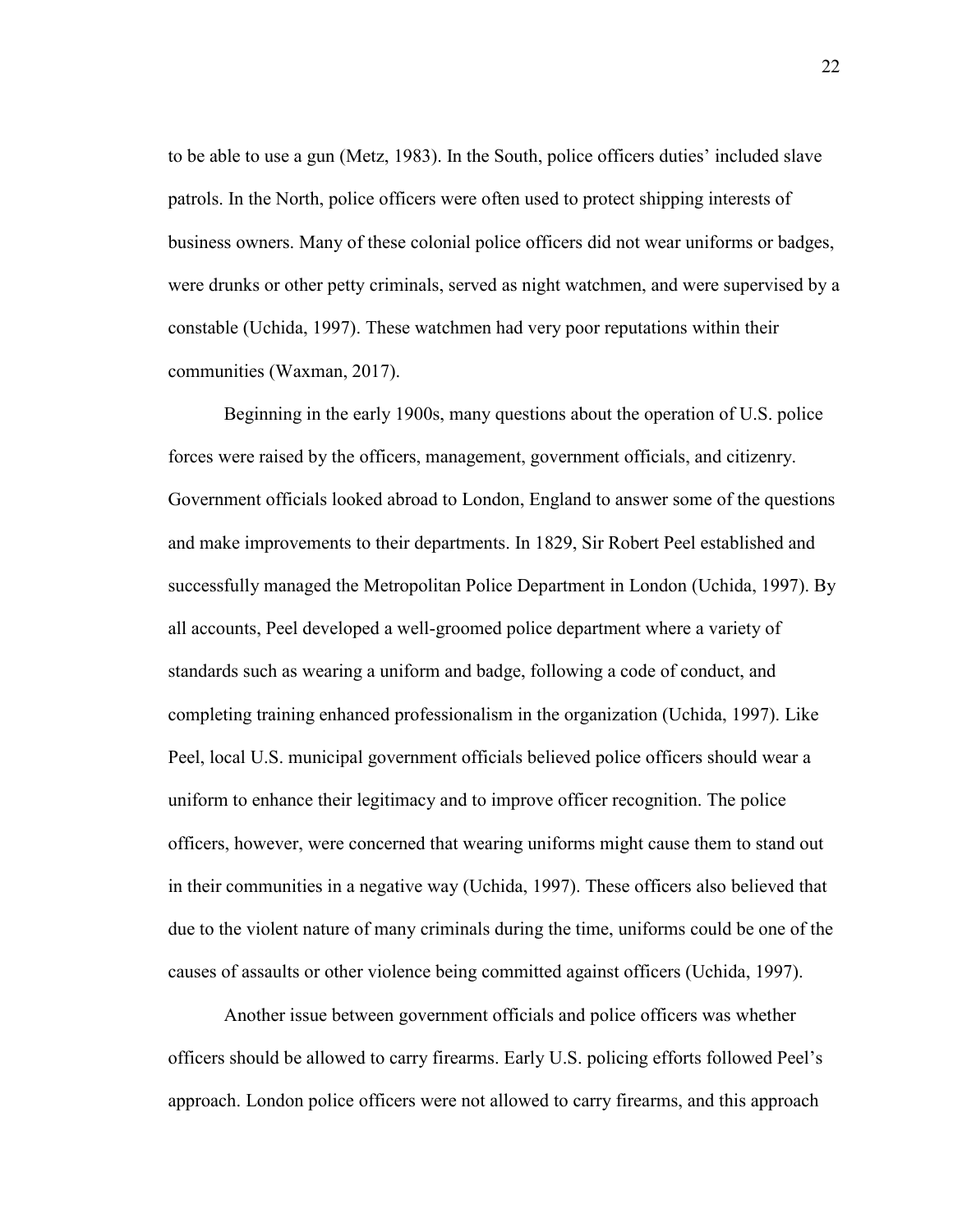was considered in cities across the United States as officials struggled with issues such as the use of force by their officers (Walker & Katz, 2012). However, the police officers subjected to this no firearm policy later argued that due to the violence occurring in the country, firearms were a necessary tool to keep them safe. After voicing their safety concerns, the officers were required to wear uniforms but were given clubs and service pistols to protect themselves while performing their duties (Uchida, 1997).

# **Transparency and Public Accountability**

Police unions have proven useful in obtaining enhanced employee benefits. Unions have also proven that they can provide officers with added layers of employment protection when it comes to allegations of misconduct. Keenan and Walker (2004) noted that no other group of public employees is afforded more due process protection than police officers. These protections can be seen in states like California that enacted California Government Code 3300 et al., which is known as the Police Officers Bill of Rights. This law gives police officers, correctional officers, and other public safety personnel certain rights that are not normally enjoyed by other public employees when allegations of misconduct are alleged. For example, in California, police officers can be ordered to speak with internal affairs investigators under threat of termination. If they do and the information that they provide, incriminating or otherwise, cannot be used in most criminal actions against the officer. Also, officers may not be interrogated by more than two people at a time. Interesting enough, these protections are afforded to an officer even when the officer's involvement in the investigation has not been established (CGC, 2005). These rights are also afforded to all officers if there is any indication that some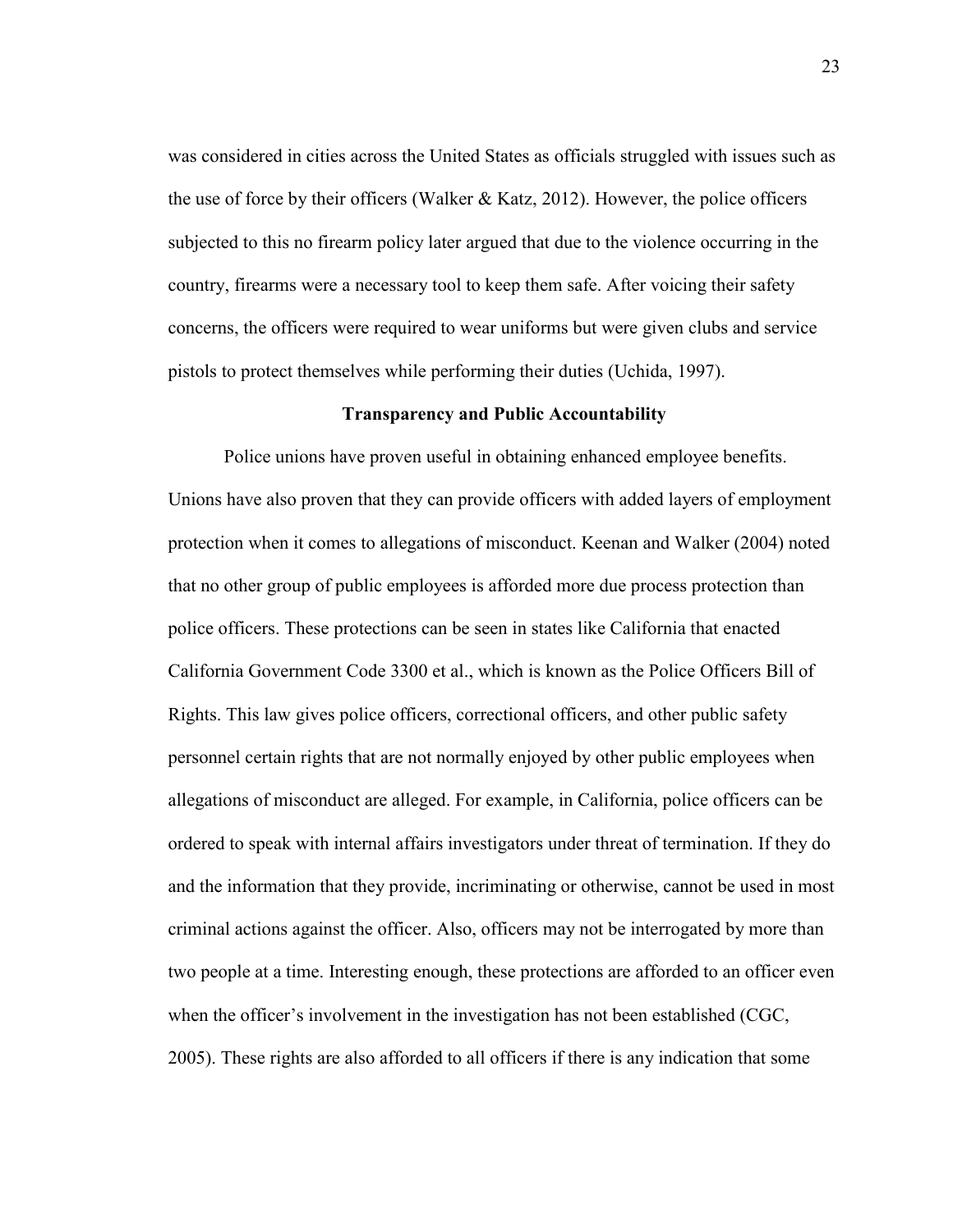form of discipline, other than a memorandum of counseling or verbal warning will be administered to the officer (CGC, 2005).

In providing these administrative due process rights, questions arise as to whether these protections impede the investigation of allegations of misconduct by an officer, or if these protections somehow prevent police officer accountability (Keenan & Walker, 2004). It has long been the intent of the CGC to ensure officer rights are protected through the provisions of the Code. These rights were developed to ensure administrative investigations are conducted by the organization with a clear set of standards in mind. The CGC requirements are not the issue when it comes to alleged officer misconduct. The problem occurs when a supervisor fails to afford an officer their procedural bill of rights before questioning, or when they commit other types of procedural shortcomings required by CGC. When these procedural errors occur, it becomes difficult for law enforcement executives to hold officers fully accountable for misconduct issues (Noelliste, 2013). The inability to hold officers accountable where the punishment fits the violation is troublesome. Law enforcement executives should do everything possible to maintain the public trust for their agency (Laine, 2009), while still ensuring fair and impartial administrative investigations take place. When police executives are not able to hold officers accountable for wrongdoing, public trust can quickly erode (Laine, 2009; Rosenbaum et al., 2015).

Liderbach et al. (2007), when studying one Midwest city police agency, found that less than 2% of some 120 complaints made against officers were determined to be sustained. Further, during the investigation of the use of force by police officers at a large California police agency, it was found that only a small number of the agency's officers

24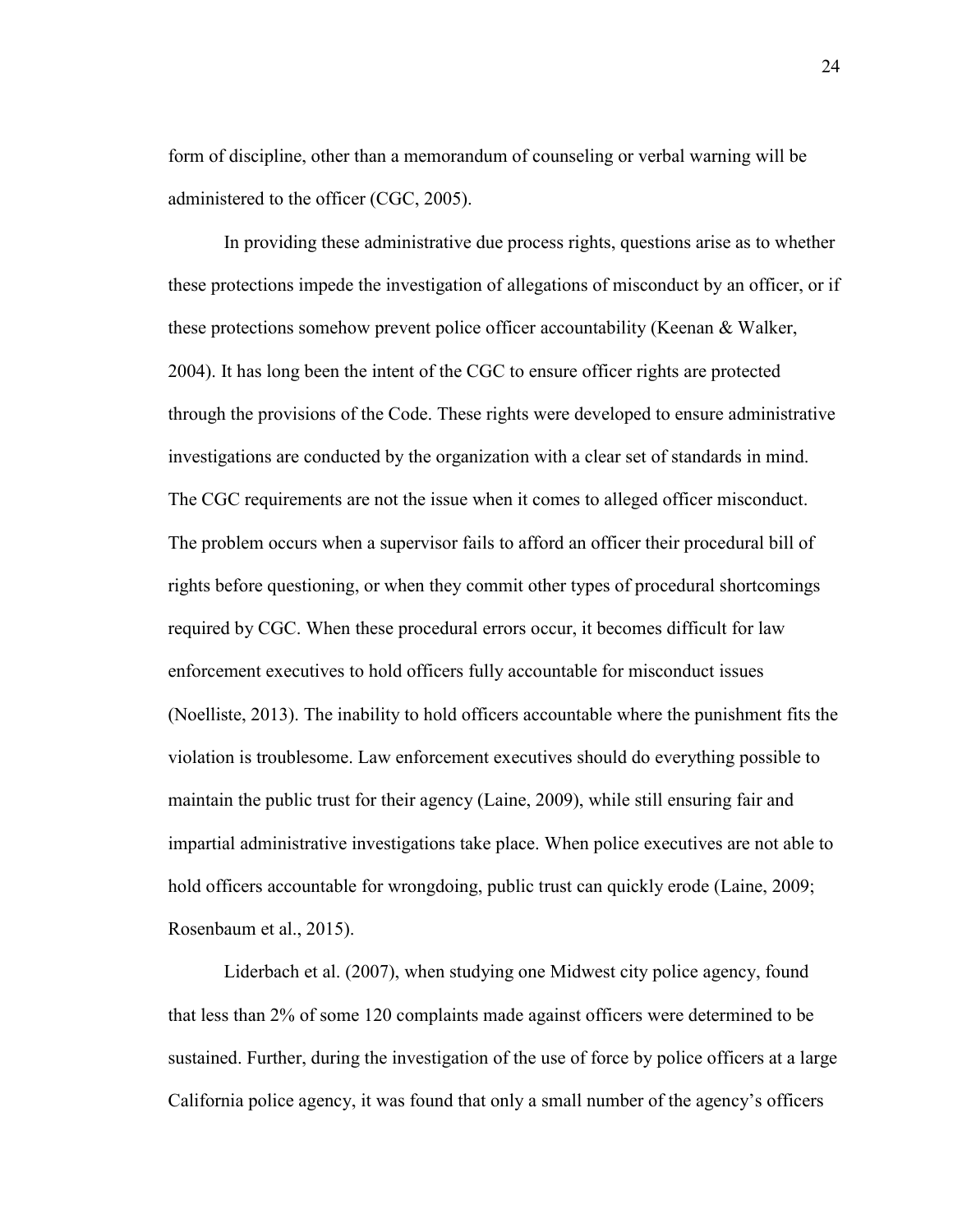were responsible for most of the use of force incidents. Research has shown that plans such as early warning systems (Brandl  $\&$  Strosshine, 2012); attempts at changing job attitudes of police officers (Terrill  $\&$  Poaline, 2015); and, having fair and consistent management decisions regarding officer discipline (Noelliste, 2013), can have a positive impact on reducing officer misconduct. It would seem logical then, that when these steps are taken to curtail misconduct by officers, supervisors would embrace the organization's policies and actively enforce them equally with all staff. Further, it would also seem logical that a supervisor would ensure department policies are followed and investigations of complaints concerning officers are investigated in an unbiased manner. However, the preceding statement does not appear to be the case as some supervisors continue to violate policies that they are charged with enforcing. If training and discipline are designed to correct improper behavior but has not, the question must be asked, "Why?" Stephens (2011) noted that "Unfortunately, the approaches police use fall well short of achieving their primary purpose and leave the department, employees, and the community with concerns" (p. 2). This is a good point within this research to recognize, as did Brandl and Stroshine (2012) that not all officers violate policy and those that do comply, may be left wondering why they are required to comply with policy while others are not.

In most cases, the types and amounts of the discipline are nearly impossible for a manager to make public as these matters are subject to personnel or state laws relative to confidentiality. Although an argument could be made to publish information regarding the types and discipline received on a larger department where it would be difficult to learn the identity of the violating officer, this approach might not be as effective in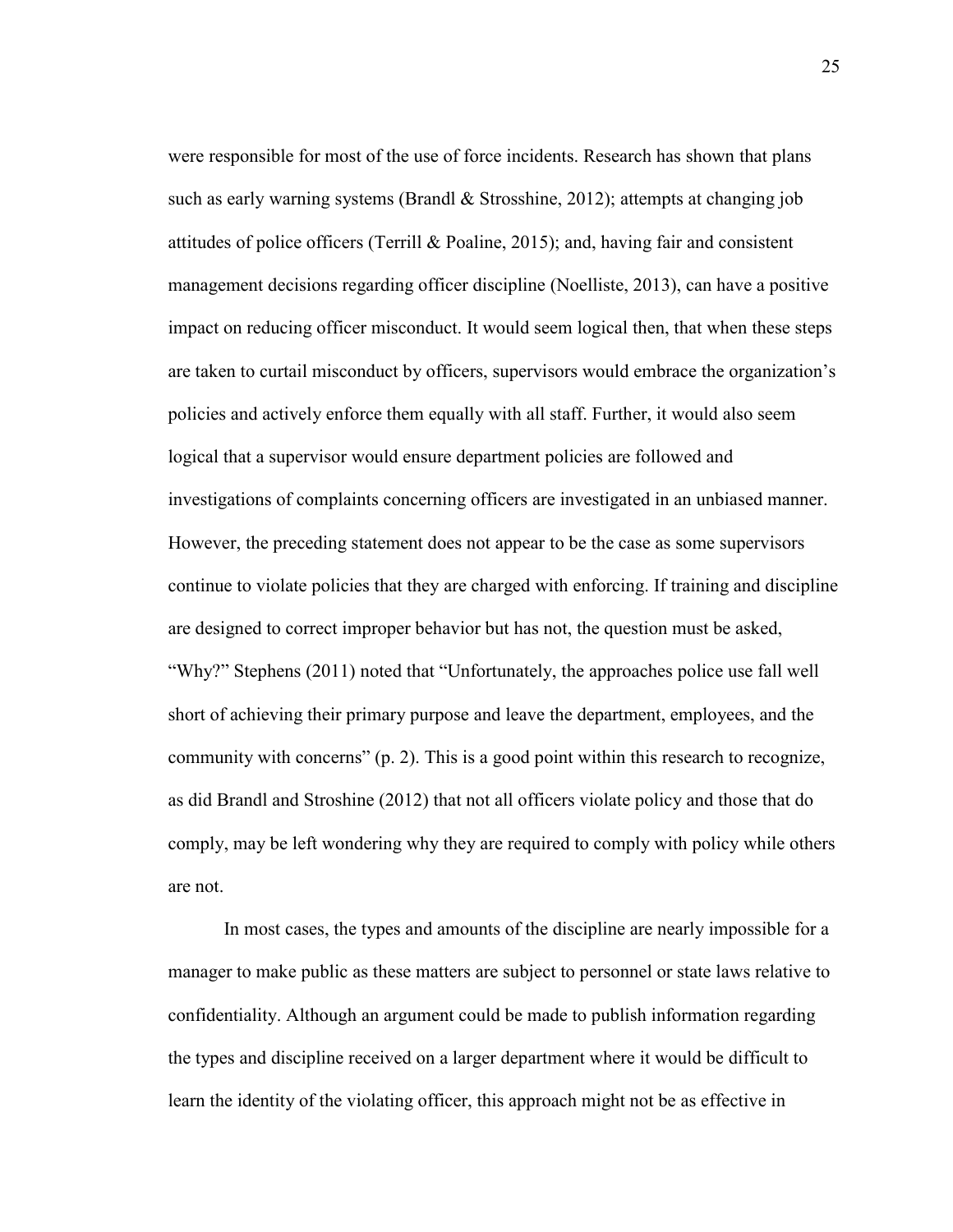smaller agencies. In smaller agencies, officers might become more aware of issues based on the agency's size and rumor mills where officers are better able to determine who the violator was. The inability to publish discipline results makes it difficult for managers to obtain buy-in from officers as they may see no benefit in following a policy as no severe discipline is believed to be administered. Further, what may seem by officers as being an unfair management practice due to favoritism or other reasons to administer minor discipline, could have a negative effect on organizational legitimacy if this perceived lack of discipline continues to exist (Gibson & Nelson, 2013; Trinkner, Tyler, & Goff, 2016).

There have been studies that have investigated employee and supervisory relationships but little research concerning supervisors that do not comply with policy relative to conducting investigations of their subordinates. Vickovic and Griffin (2013) examined the conditioning effect that supervisors have on subordinate correctional officers regarding a commitment to the organization. One reason for this lack of support from some supervisors was due to the para-military nature of the organization where there is high regard for solidarity among the staff (Vickovic & Griffin, 2013). Vickovic and Griffin (2013) noted that upon promotion to a supervisory position, solidarity between the supervisor and those he served with has mostly gone unchanged. Terrill and Poaline (2015) discussed how job attitudes could compromise police legitimacy. Research has shown that some officers that promote to a supervisory position might not be willing to take appropriate action when violations are alleged or have occurred (Vickovic & Griffin, 2013).

Based on research, the solidarity a supervisor has with their subordinates and a supervisor's organizational commitment can become at odds with each other, or even

26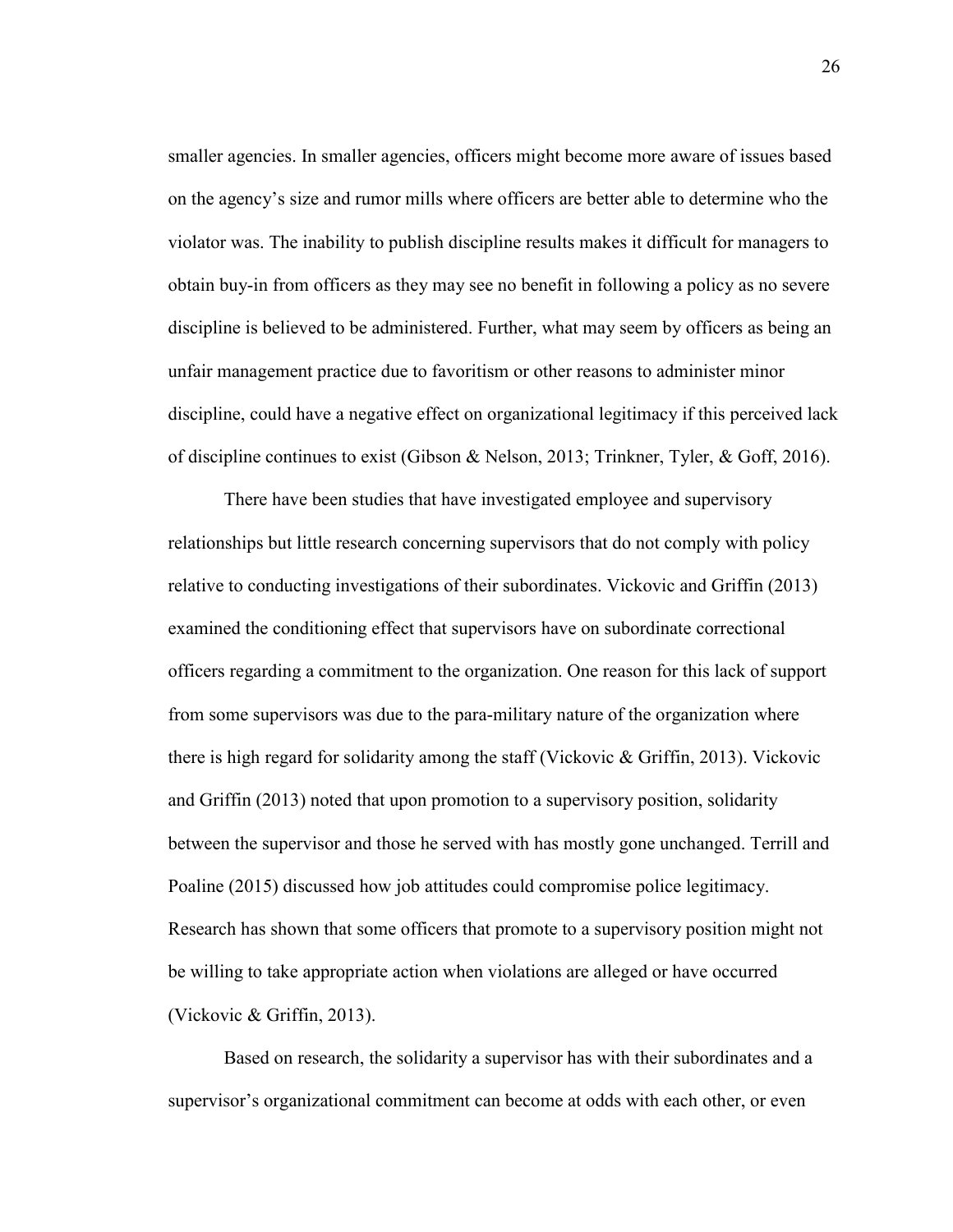adversarial when there is a strong bond between supervisors and line-staff. As noted previously, recommendations by researchers have been provided that may reduce complaints and some officer misconduct (Worden et al., 2012) however, often discipline reductions occur because of procedural errors by supervisors. This problematic issue makes it difficult to enforce staff accountability. Suderman (2009), as reported by Stephens (2011) in an article entitled, *Police discipline: A need for change*, noted that there had been several incidents where chiefs of police have recommended discipline and the officers received less than what had been recommended. Given that Angle and Perry (1986) has noted that dual-commitment situations can be problematic, a closer examination of a police supervisor membership in their subordinates' employee bargaining unit and how policy may or not be enforced due to commitment conflicts that result in policy violations by police supervisors is needed.

# **Policy-Setting**

Historically, an organization's chief executive officer establishes policies within the workplace and requires their employees to follow them. Over time, police unions have secured the right to review and provide input into the policies that management desires to implement. Often, unions have been successful in abolishing policies or bringing legal actions to alter or stop a policy from implementation. This right to review and provide input into police operations is known as "meet and confer." In organizational policy setting, two methods can be used to implement policy. The first method involves work within coalitions to hopefully come to some consensus on the policy (Sabatier  $\&$ Jenkins-Smith, 1988), and the second method involves management implementing a policy with little or no input from those affected by the policy (Sutton, 1999). Just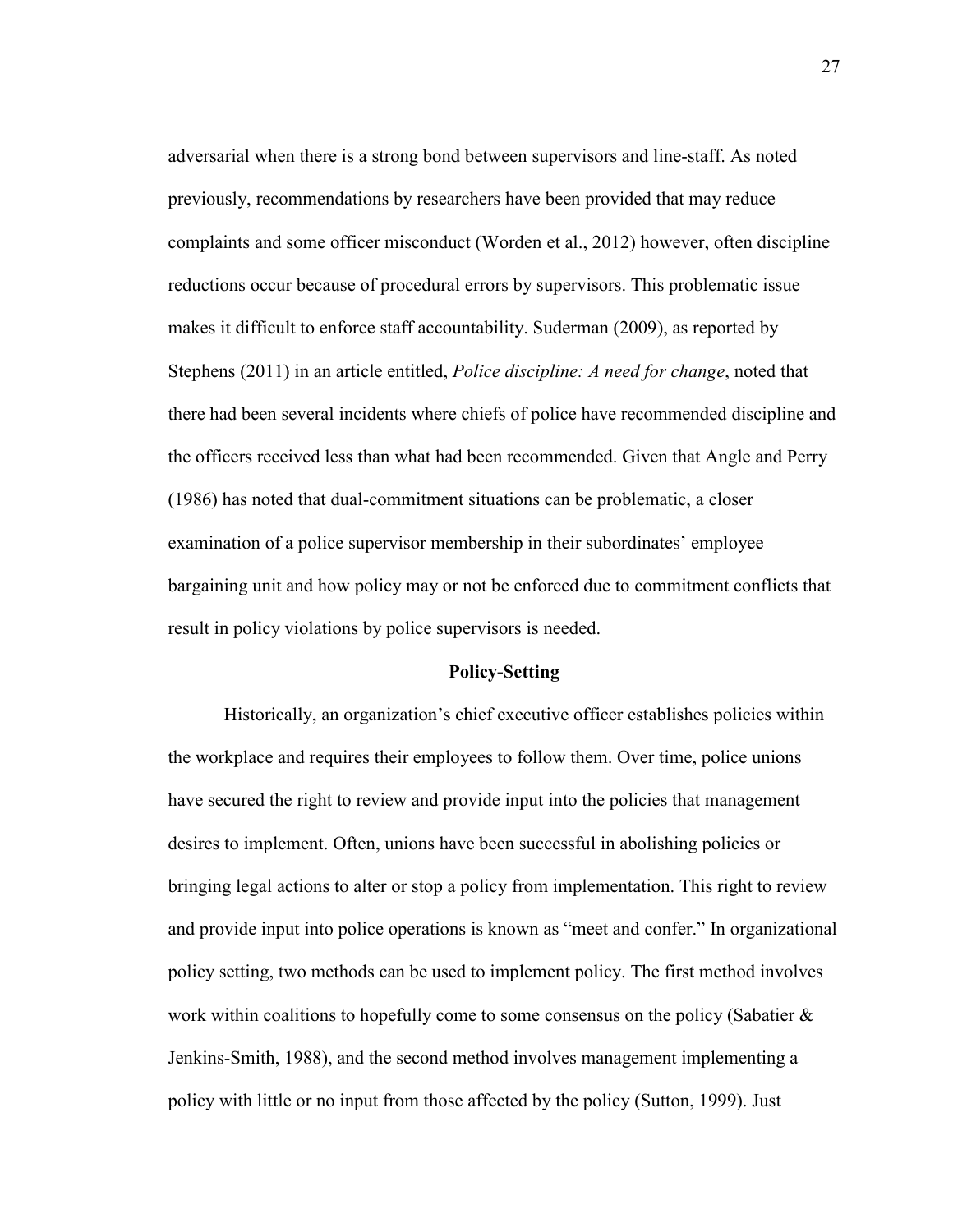because a policy is established, that in itself does not mean that it will be followed as there must be a willingness to follow it. Understanding how policy can be established is an important first step to in understanding how an organization may or may not gain policy compliance from the employees.

## **Meet and Confer Requirements**

The California Government Code (CGC), Title 1, Division 4, Chapter 10, Section 3505, mandates that when certain public policy changes occur that may affect working conditions, employees have the right to meet and confer with the policy-maker to discuss any concerns the employees have regarding the policy being proposed or changed (CGC, 2017). Meet and confer does mean meet and agree, but it does mean that certain actors can be heard in good faith by the policy maker regarding any concerns that they may have regarding any proposed new public policy or proposed changes to existing public policy. Meet and confer is applicable within the workplace for such issues as changing sick leave policies, changing work requirements, establishing or adjusting alternative work schedules, or establishing and changing performance standards (CGC, 2017).

Not all issues of change within a workplace automatically trigger a meet and confer process as governing agencies do maintain certain rights regarding the implementation of programs or equipment. These changes, however, do not relieve the agency of at least notifying a union of the proposed changes so that they can meet and confer over the impact of the change (CGC, 2013). For example, if an agency were to change a type of computer software where the employees were not previously required to input data into the system, and as a result of the change they will be required to enter data, a meet and confer would be required for the impact of the change only. In this meet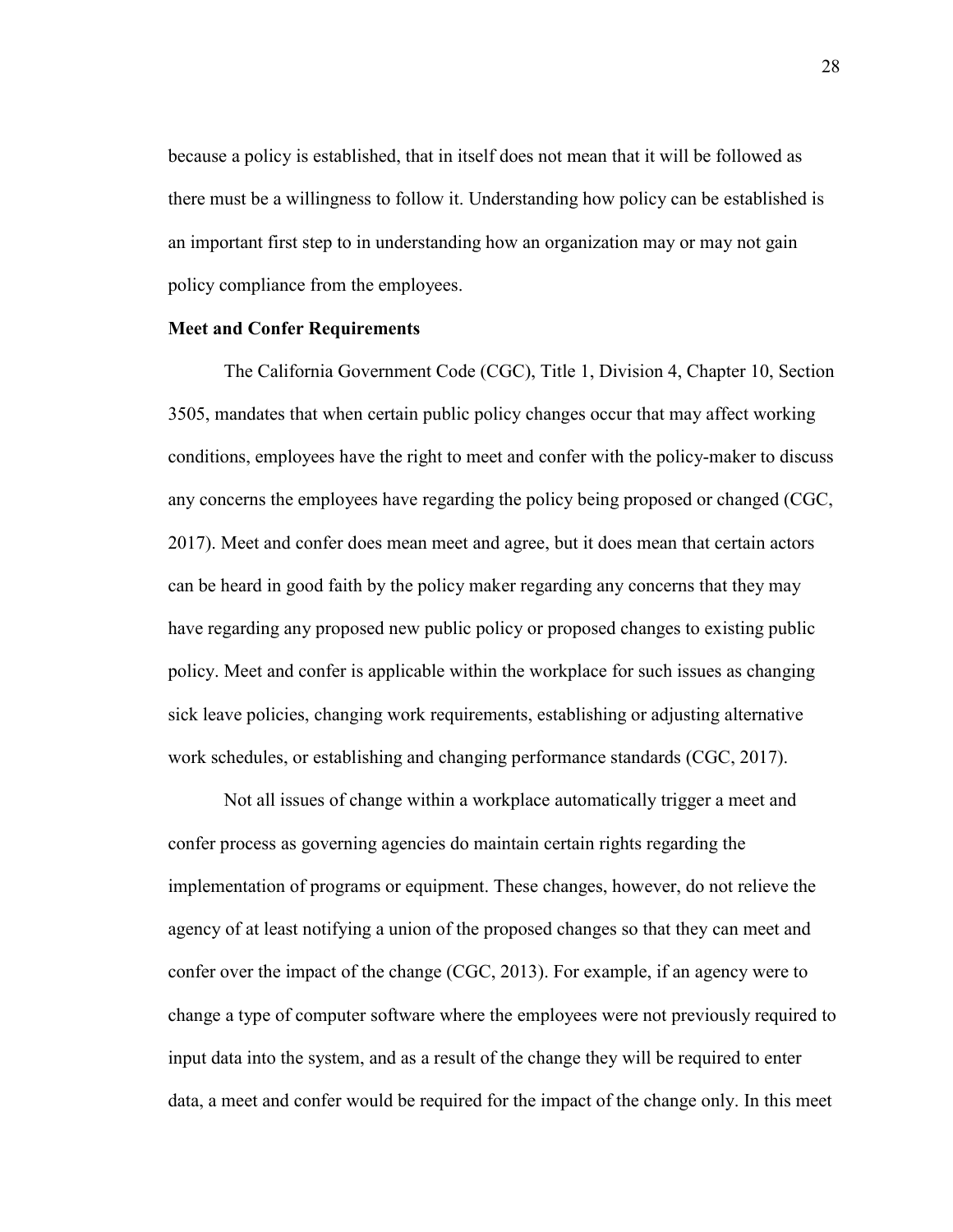and confer process, employees would be allowed to voice their concerns, but the agency is not required to agree or modify the new policy unless there is employment contractual or legal requirements or mandates that would require such changes.

The term good faith is a term that is often open to interpretation. By California law, a good faith effort means that a genuine attempt to reach an agreement before a decision is made regarding a proposed action to be taken (CGC, 2017). Trust plays a vital role in a successful negation during the initial process and over the long-term (Kong, Dirks, & Ferrin, 2014). To have effective policy enforcement, supervisors must have trust in management and believe that management is fair in their decisions and policy implementation. Research has shown that police officers are more likely to comply with policies when they perceive that they are being treated fairly by their supervisors and have trust in them (Haas, Van Craen, Skogan, & Fleitas, 2015). Just like police officers, it would seem logical that police supervisors must have trust and faith in their managers that they are fair if they are to support and enforce organizational policies.

### **Coalition Policy-Setting**

The Advocacy Coalition Framework (ACF) is based on Sabatier and Jenkins-Smith's (1988) work and is a policy-making framework that can be used to deal with complicated public policy issues. While most applications of the ACF deal with environmental and energy-related issues, increased use of the ACF has been seen in other areas of research (Fischer & Miller (Eds), 2006). The ACF is entrenched in five foundational principles; (1) it places a central role on scientific and technical information when determining the scope, complexity, or causes of a problem, (2) it requires a timeframe of at least 10 years to properly evaluate, (3) it sets the policy subsystem as the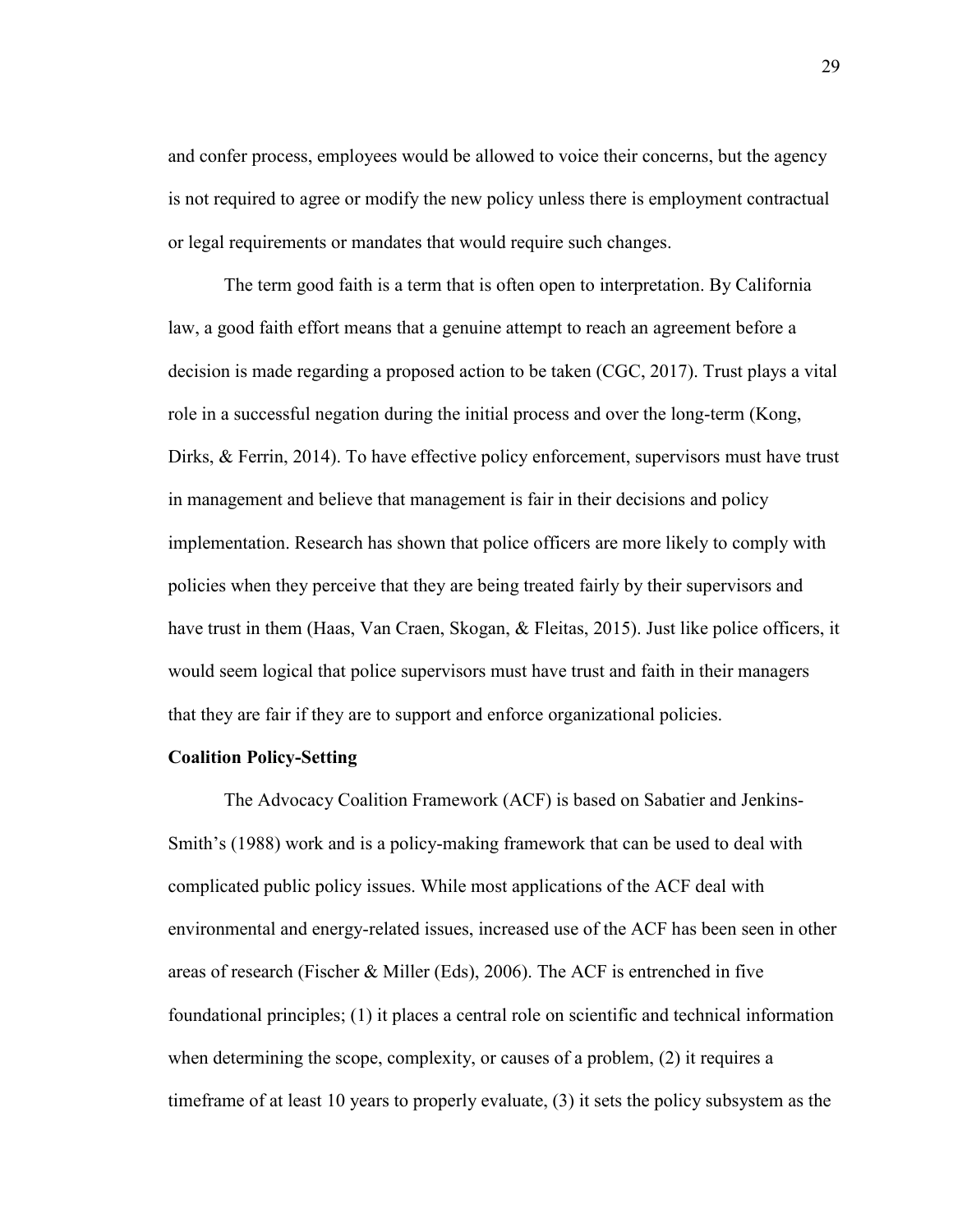primary unit of analysis instead of the government agency or policy, (4) it expands those who may be involved within coalitions, and (5) that policies and program incorporate various theories (Weible, Sabatier & Flowers, 2008). This framework can involve multiple actors from within and outside the organization, some of which that will challenge the legal authority of the policy-setter that make decisions (Sabatier & Jenkins-Smith, 1988). The ACF was originally developed because Sabatier and Jenkins-Smith (1988) believed that other policy theories did not take into account multiple actors' that influence policy decision making. They also believed that other policy theories relied too heavily on a linear progression and a more fluid model was required (Sabatier & Jenkins-Smith, 1988).

Many of these policy decisions can be highly charged due to the nature of the policy such as the use of force, implementation of certain equipment such as body-worn cameras, or special assignments. Some of these policies are more internalized and specific to an agency and results in less public attention such as shift schedules, vehicle take-home programs, and updates to policy based on changes in the law. The ACF recognizes that because of the different interests within the groups involved, decisions are made regarding policy even though there may be levels of uncertainty by some within the group (Sabatier & Jenkins-Smith, 1988).

Coalition members possess deep core beliefs that are considered normative, fundamental beliefs that span multiple policy sub-systems and are very resistant to change. Policy core beliefs are normative empirical beliefs within a sub-system and are less-resistant to change. Additionally, members also possess secondary beliefs that are considered policy preferences and are very susceptible to change (Sabatier & Jenkins-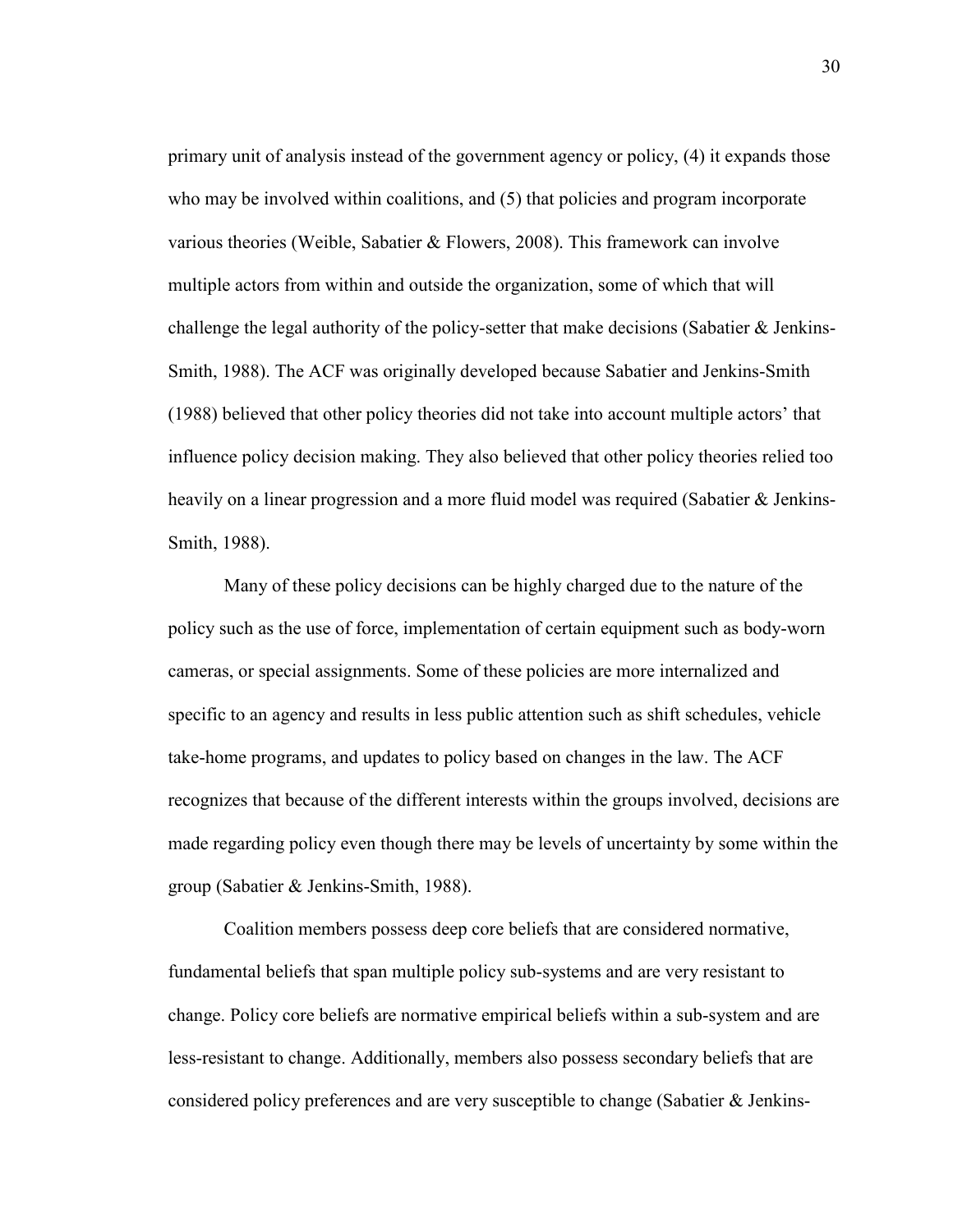Smith, 1988). Also, perceptual filters allow coalition members to see what they need and want to see. The ACF accounts for the fact that coalitions will shop for the best venue to increase their chances of winning a dispute. A coalition may also demonize the opposing coalition (Sabatier & Jenkins-Smith, 1988). Demonizing is known as "devil shift," which is nothing more than attempts at framing their enemy by describing the opposing coalition as evil and having less-power than they have (Sabatier, Hunter & McLaughlin, 1987).

Understanding these beliefs and perceptual filters, policy brokers, that are usually uninterested third-parties that are trusted by the various coalitions, will attempt to negotiate and find compromises between the coalitions. Negotiation occurs by bringing the deep core beliefs and policy core beliefs into perceptive relative to the intent and purpose of the public policy. While in practice the use of a policy broker (negotiator) provides a layer of fairness into the process (Svensson, 2013), they are not often used because of trust issues might exist within the various coalitions. McGovern (2016) suggested that credibility and trust are not immediate and must be built over time. Svensson (2013) argued that sometimes a biased negotiator is more effective in reaching consensus than a neutral one as they can provide more protections to their associates.

The manner in which an ACF operates is one in which coalitions of similar interests are sought out by actors that would best support a certain position regarding a serious public policy issue. In a public policy regarding police officer discipline, for example, the chief executive may seek to support of those with similar views such as other law enforcement executives, city attorneys, or perhaps their human resources department. Consideration must also be given to the silent actor who could be a new or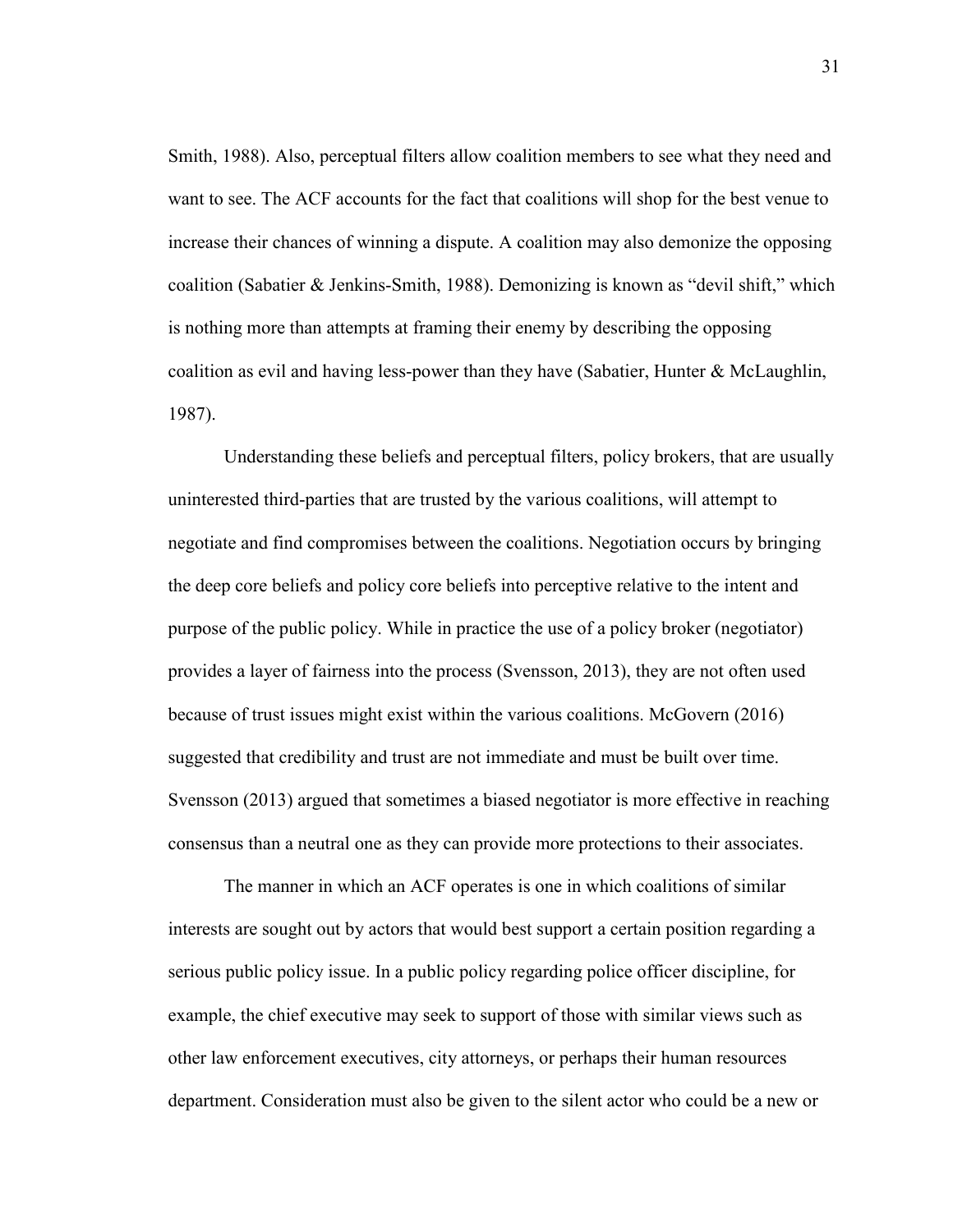changed law or incident that brought on the need for policy implementation or change. Other coalitions such as the police union, union attorneys, community figures, or politicians, to name a few, may form relative their interest in protecting officers through reduced disciplines, minimizing salary reductions, or other interests of the coalition. Coalitions jostle for power and influence as the safety in numbers indicates support of each other's coalition. Martin and Richards (1995) discussed how disputes between coalitions in such areas as the control of AIDS, cold weather fusion, and the abortion pill exist and can be so volatile that major issues regarding decision-making and policy implementation will go left unresolved.

Public-policy issues within law enforcement exist as well, and law enforcement executives implement policy and procedure for a variety of reasons. Some of these policies or procedures may be mandated by law such as pursuit policies and use of force. Other policies may address operational or procedural issues within the organization. In the end, whatever public policy is developed regarding an organization, and as noted by Sabatier and Jenkins-Smith (1988), the impact of such policy may take years to evaluate fully. The ACF is good for explaining the battles or the flow, magnitude, and nature of conflict and a visual diagram of how all the moving parts fit into the process, but it does have its limitations. The ACF could be viewed by some as being an adversarial framework. It is considered weak on policy learning relative to how coalitions learn over time, but it does consider the policy-oriented learning process that will take place over shorter periods (Jenkins-Smith & Sabatier, 1994). Time is not on the side of this framework for quick evaluations, and once a policy has been placed into effect, it may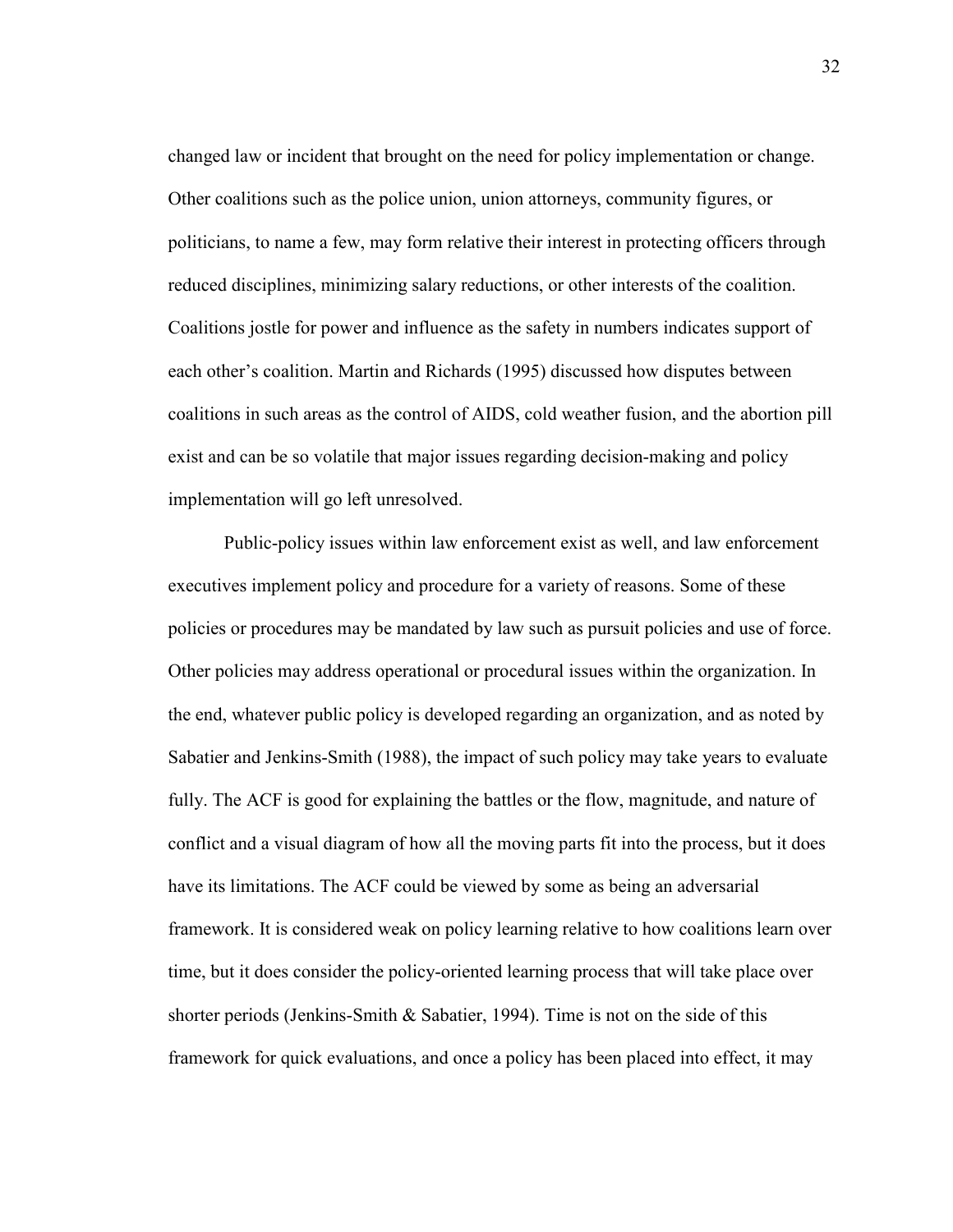take years for the policy decision to produce the desired outcome (Sabatier and Jenkins-Smith, 1988).

Even with the limitations of the ACF relative to short-term evaluation efforts and the adversarial roles that may play-out with the process by certain actors, the ACF does provide excellent stability within meet and confer requirements established by CCG. By allowing for all issues to be brought to the table for discussion and consensus cannot be obtained, all coalitions are still afforded an opportunity to express their concerns and provide alternative suggestions to the proposed policy. The ACF, however, does not guarantee that all coalitions will agree and comply with proposed changes to an existing policy or a new policy seeking to be implemented. With the length of the evaluation time required to determine if the policy has been effective, the impacts, successes, or failures of the changes are not immediately known which can be problematic in some policies being implemented where shorter-term results are required. Some law enforcement policies are not designed for long-term evaluation such as complying with Constitutional or statutory changes in the law which have civil torts or criminal prosecution implications attached. These types of policies require immediate availability to the knowledge that will either confirm or not if the policy is being complied with.

## **Linear Policy-Setting**

A linear approach to policy development and implementation is calculated, focused, and often an adversarial approach by a decision maker through a closed-system of key actors and viewing the policy issue through a singular lens. These policy issues may be viewed as "high politics" issues (Sutton, 1999) where they are evaluated to ascertain if the change or new policy is required. High politics issues in the past have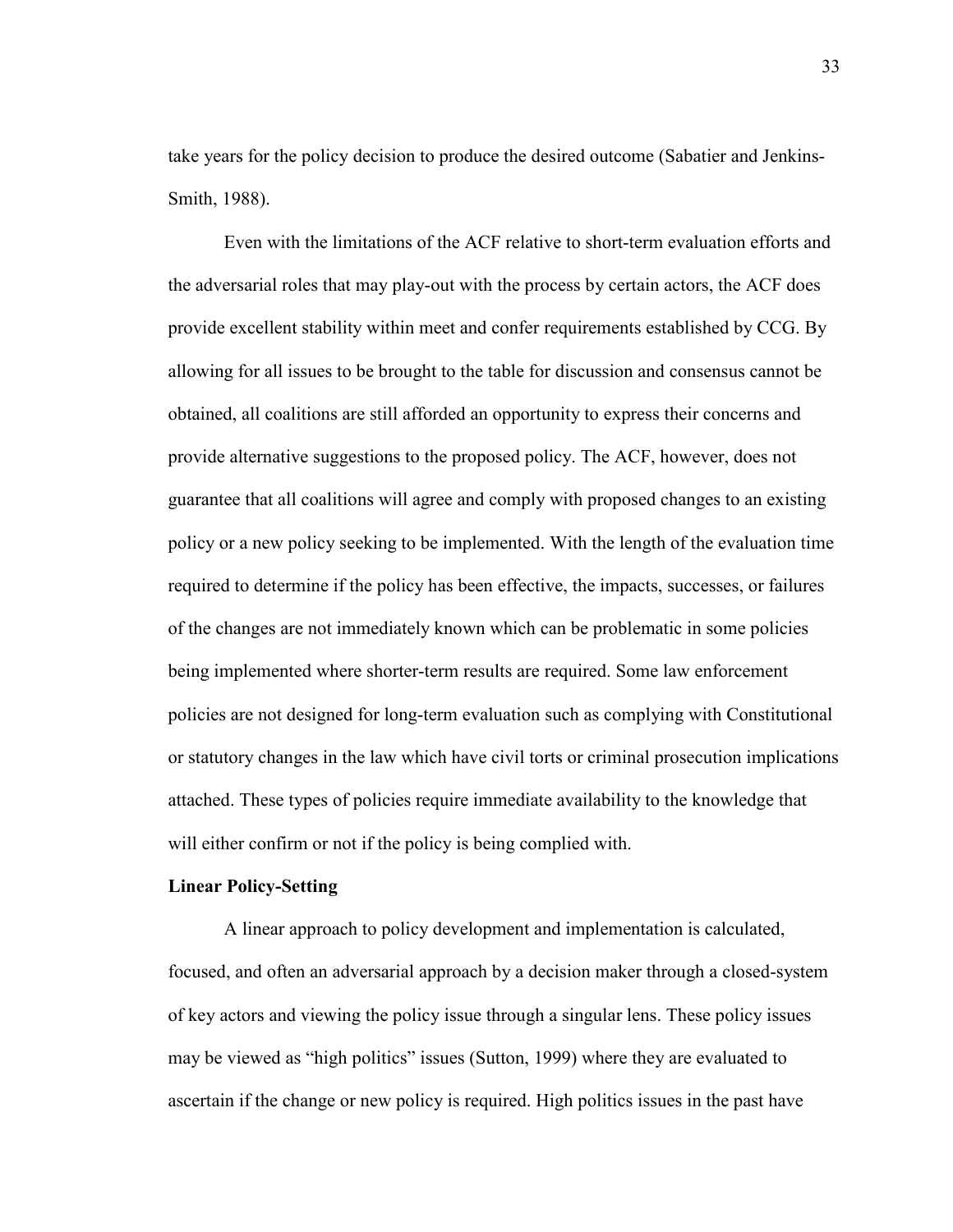usually pertained to political issues of inter-state relations but can also include other issues as levels like politics can overlap (Dikshit, 1999). Examples where a linear approach could be used within law enforcement might include issues dealing with the use of force policies based on changes in the law, or law enforcement's dealings with the community, citizen complaint policies that enhance transparency and accountability, or other highly charged or controversial public policy issues. These issues may be viewed by the policy maker as policy issues that will be implemented without the benefit of outside influence so that certain legal requirements or expectations are fully complied with. These policies may also be considered non-negotiable, and compliance shall occur even when objections are raised by other actors that may provide input regarding the new policy or policy change.

Sutton (1999) discussed that in a linear approach to public policy development there might be "low politics" policy issues that have less impact or importance, and a wider group of actors may be involved in the policy decision-making process. Dikshit (1999) described "low politics" as issues that relate to day-to-day human survival relative to public administration or other fields such as public health, education, or welfare administration. In law enforcement, such issues as work schedules or vacation policies, overtime policies, or other low priority issues that the decision maker is willing to provide some leeway to those that the policy will affect may be the topic of discussion. The "low politics" policies can have more immediate effects wherein a "high politics" issue may require years to evaluate completely (Sutton, 1999). One of the primary faults with the linear policy decision model, according to Sutton (1999), is that very little consideration is given to the interests or knowledge of other actors. On an international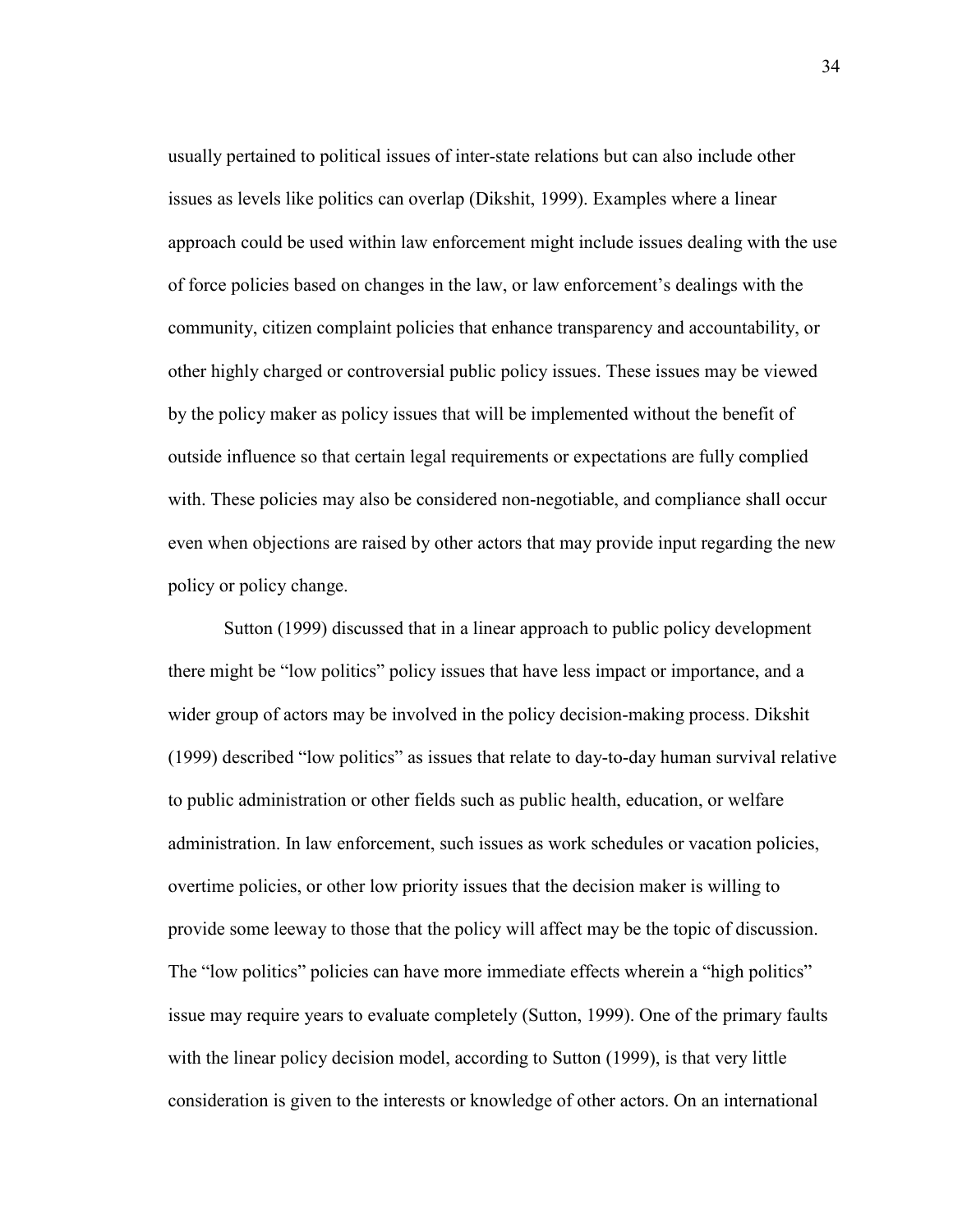level for example, in the past governments have failed to include the interests of non-state actors, but have been pushing to widen the balance of interests in many public policy issues by recognizing non-state actors' interests (Hocking  $& Smith, 1997$ ). These issues may have some form of carry-over or parallel interest to those of other actors such as drug sales, child abductions, environmental issues, trade, and the new growing concern of domestic and international terrorism to name a few. Just like in government affairs where a certain government does not take into consideration the interests of other governments where a potential for conflict exists, conflict can also arise within law enforcement agencies where the chief executive fails to take into account the interests of other actors.

When setting policy through either the ACF or LP, there are several areas of concern that must be considered. Coalitions may philosophically have similar core beliefs regarding an issue when they begin the ACF process. However, often a policy change will be viewed as not being in the best interest of a coalition, and the coalition will make every effort to influence the policy to conform to the specific coalition's desires (Weible, 2005). When this influence is not successful, and the policy will eventually be implemented, the coalition may verbally or in writing reject the public policy and seek further assistance through the Courts or other venues to reverse or modify a policy (Sabatier & Jenkins-Smith, 1998). Until further intervention occurs, if any, and with the knowledge that they must still comply a coalition may make attempts to resist the policy through non-compliance efforts. Parker (2000), in a report addressing concerns about reducing the risk of policy failure and the challenges to regulatory compliance, noted that there are three common assumptions in regulatory compliance. These assumptions are, (1) that a coalition will be aware and understand how to comply with a policy, however,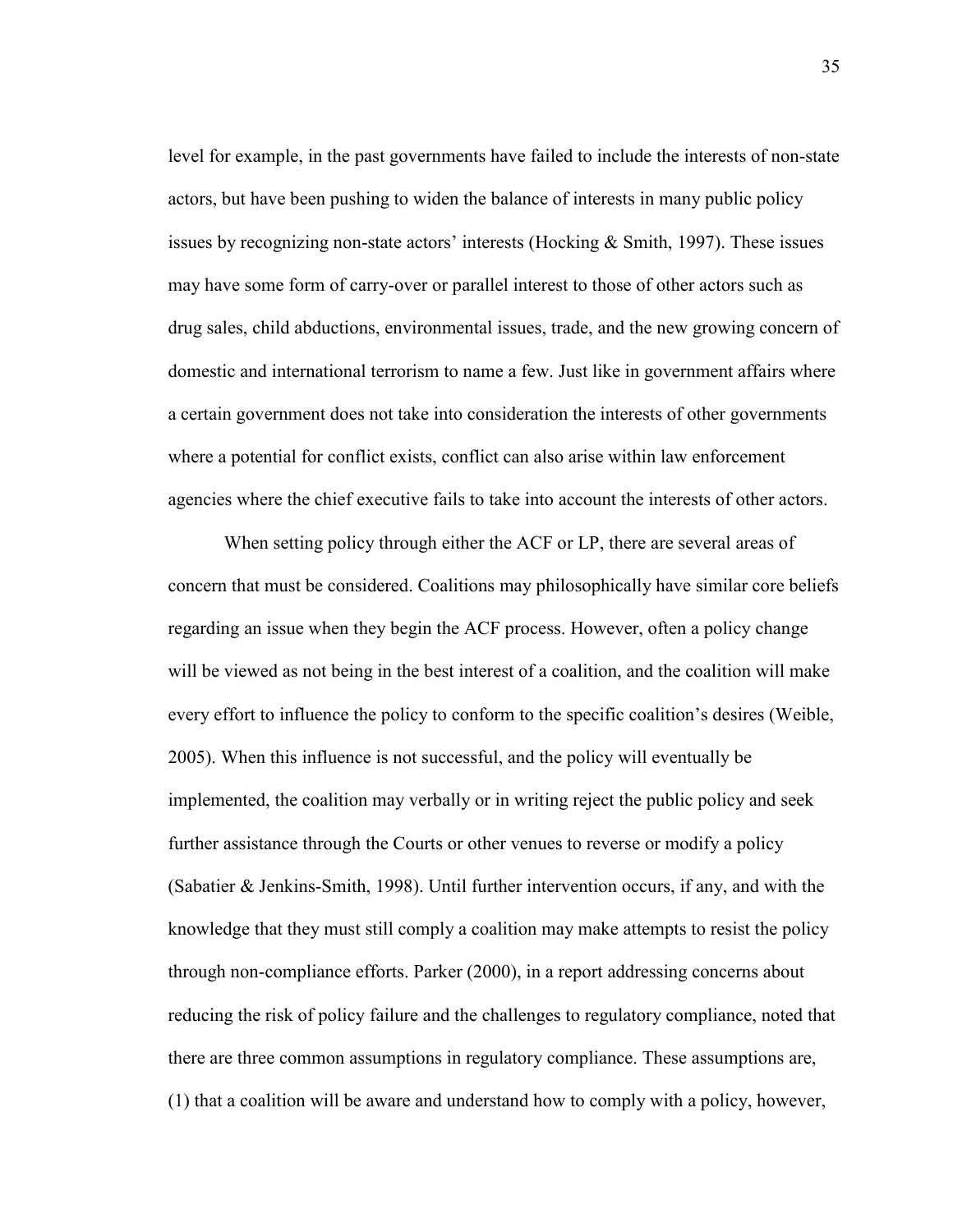due to rapid increases in the type and number of new regulations can make compliance assumptions unrealistic, (2) the willingness of the target group to comply due to a variety of issues which can include pressure from enforcement activities, and (3), the degree to which the target group can comply (Parker, 2000). All three issues as noted by Parker (2000) would appear on their face to be valid concerns for non-compliance of policy in some fashion with either the ACF or LP policy-setting processes. The second assumption (the willingness to comply) however could be viewed by the policy-setter as a cause for willful non-compliance when, for example, a police union's belief the policy is unfair, and the overall interest of the policy does not favor the employee.

# **Legitimacy Factor in Policy Compliance**

The Legitimacy Theory (LT) (Weber, 1919) is a complicated theory to apply equally across all spectrums of government, communities, or the workplace. For example, in examining the LT, a key issue becomes defining what legitimacy is or what it means, and to whom (Suchman, 1995). One of the biggest reasons for this belief is that there may be varying responses from those that researchers would ask regarding the legitimacy of one's government (Booth & Seligson, 2009). Research does not provide one clear definition of legitimacy. However, a general definition can be extracted from Tyler and Jackson's (2013) research wherein they surmised that legitimacy is established when a participant has certain feelings and beliefs about the system of authority that would cause a willingness to obey the system of authority. Sternberg (2015), when discussing the European Union, explained that perhaps that political legitimacy deals more with the will of the people and the benefits to them. While the LT originally dealt with issues of a nation-state and its citizens, von Billerbeck and Gippert (2017) believed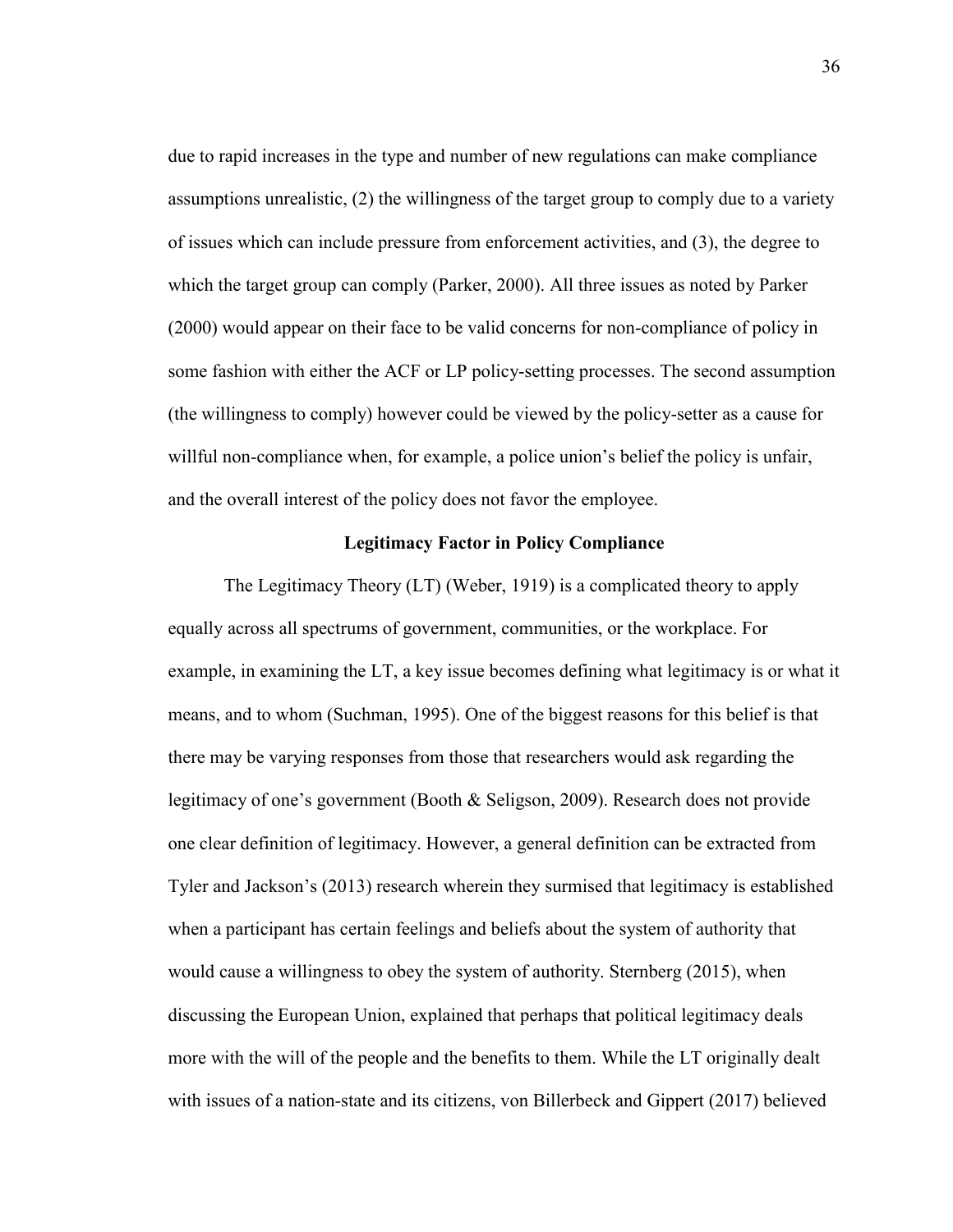that a wholesale definition of the LT was one of the major problems with the theory. They described that for a variety of reasons such as the fluidity of power relations, contextual factor changes, and actors that are constantly changing, the legitimacy definition needed to be redefined (von Billerbeck & Gippert, 2017). While the LT has been useful in areas of peacekeeping issues, there are still many unanswered questions that research has not answered regarding further uses of the LT (von Billerbeck & Gippert, 2017).

Bartels and Johnston's (2013) study of the legitimacy of the United States Supreme Court found that the Court was grounded in the ideological preferences and beliefs of the American people. They also found that legitimacy was high in the Court when the American people agreed with their rulings, but when they did not agree, legitimacy declined (Bartels & Johnson, 2013). Gibson and Nelson (2013) did not concur with the evidence presented and noted that Bartels and Johnston's (2013) findings were not in keeping with previous research on the Court. According to Gibson and Nelson (2013), upon conducting their own research to re-investigate Bartels and Johnston's (2013) findings regarding the relationship between ideology, performance satisfaction, and the Court's legitimacy, found that there was perhaps a loose connection with some people regarding the legitimacy of the Court and how satisfied they were with the Court's decision. They also noted that a single grievance with the Court regarding a case decision would not cause an overall lack in legitimacy, but a group of grievances could call the legitimacy of the Court into question by certain actors (Gibson & Nelson, 2013).

Understanding how legitimacy plays into framing the motivations of police unions is important as the research suggests that generally a union's top priority and the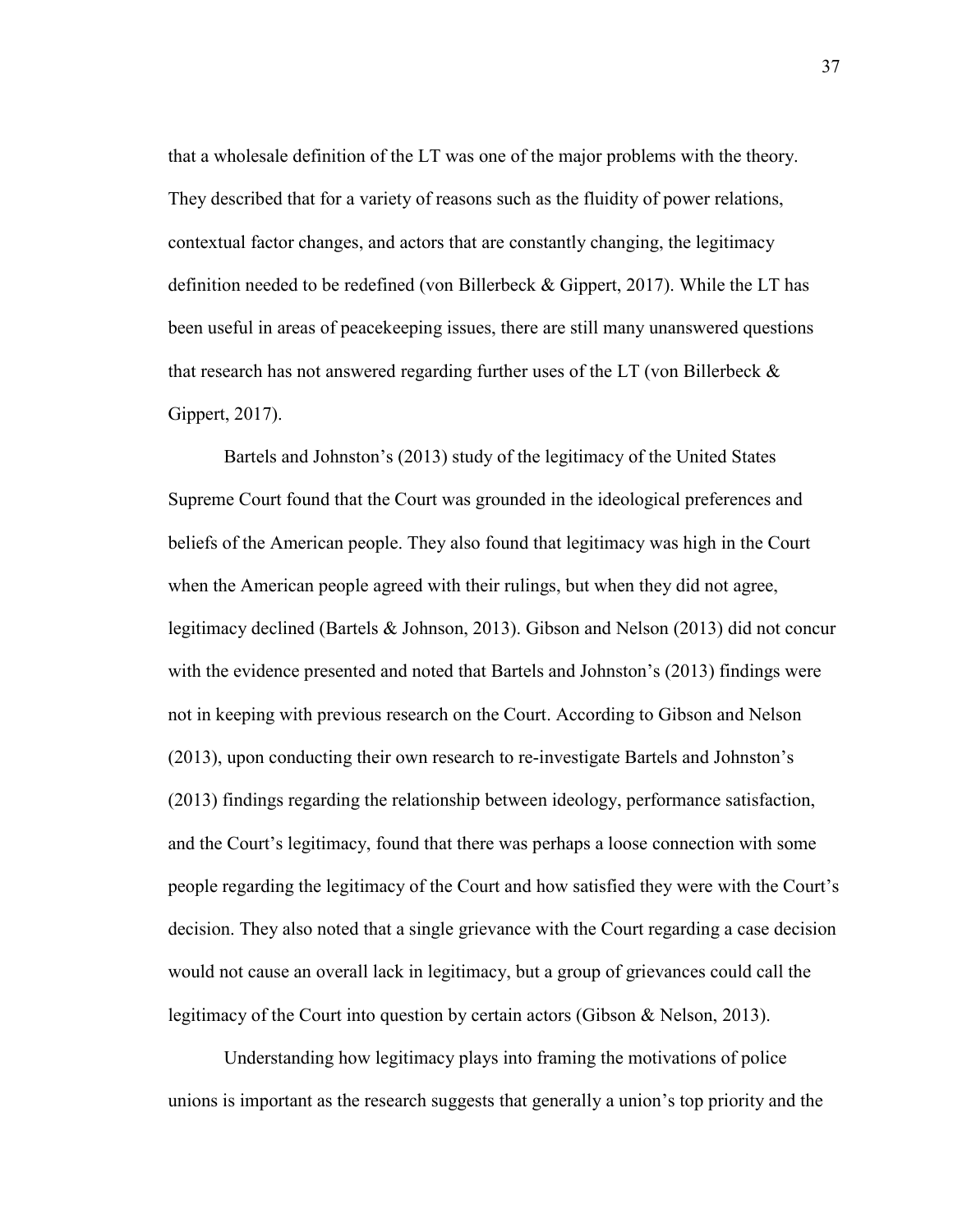main focus is that of protecting their members. Police organizations, like many other governmental service providers, are extensions of a government and as such, represent the interest of the government while still attempting to maintain control. Legitimacy, which deals with the beliefs regarding a political system or organization, goes far beyond philosophy and can directly have a say in a system's stability and authority (Weber, 1919). Legitimacy has a connection to compliance and according to Tyler and Jackson  $(2013)$ , "makes theoretical sense"  $(p, 1)$ . Accordingly, if the legitimacy of a government or organization is called into question, the stability of that system can be affected (Booth & Seligson, 2009). This belief by Booth and Seligson (2009) is supported by Tyler and Jackson's (2013) research findings when they reported that legitimacy of the police and courts is based on personal experiences and are increased when a person perceives that they are being treated fairly, and is undermined when treatment is perceived as unfair.

# **Dual Commitment**

Dual commitment can be defined as a situation where a person's loyalty is divided between two groups (Oxford Reference, 2018), and this loyalty conflict has long been the focus of many research studies. Much of this research has involved commitment relative to conflicts between the organizational and union issues. Between the 1950s and 1960s, organizational commitment research focused on the specific subject of dual commitment, also referred to as dual allegiance, because unions began to surface during this time in history (Strauss, 1977; Angle & Perry, 1986). The general questions during these early investigatory times dealt with whether union employees can form simultaneous commitments to their union and organization or does union membership require members to choose as to their commitment to the organization or union (Angle  $\&$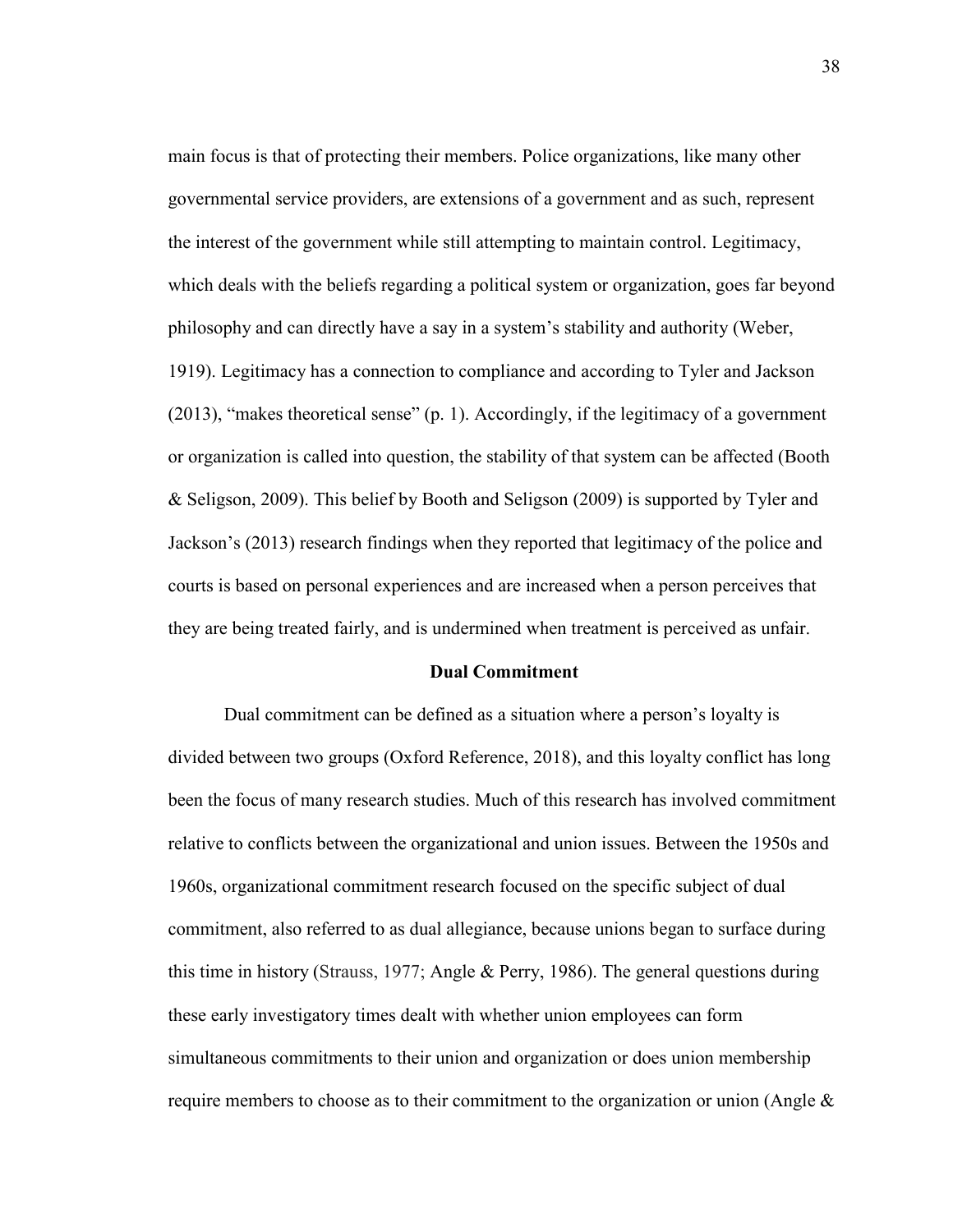Perry, 1986). Over time, there have been varying research results by scholars in attempting to answer these questions relative to dual commitment.

Previous research focused on the union and organization relative to conflicts that may exist due to simultaneous group/organizational loyalty. This research examined organizational employees within a variety of settings. However, no research was located that has specifically investigated supervisors that belong to employee unions and how dual-commitment conflicts may play a role in organizational justice. The previous research has not investigated supervisors that belong to their subordinates' unions. However, it may be possible to draw information from these studies that may shed insight into the possible factors that may contribute to a supervisor's commitment conflicts.

When investigating dual-commitment conflicts, Gottlieb and Kerr (1950) found that the structure of an employee attitude had a high degree of integration of the unionmanagement attitudes, noting that workers who favored the union also favored management. Research has revealed that when the organization can contribute to the organizational strategic conditions, the commitment between an organization and a union can transform into win-win situations (Beckmann, Hielscher, & Pies, 2014). Sherer and Morishima (1989) found when investigating dual commitment that no commitment relationship between the company and a union exists thus a more adversarial workplace may occur. Fullagar, Barling, and Christie (1991) determined that dual commitment is dependent upon whether a union is protective or aggressive. Their investigation identified that dual commitment between the organization and union is most favorable with members of protective unions, and in aggressive unions, the members favored a single commitment to their union (Fullagar, Barling, & Christie, 1991). Research has also found

39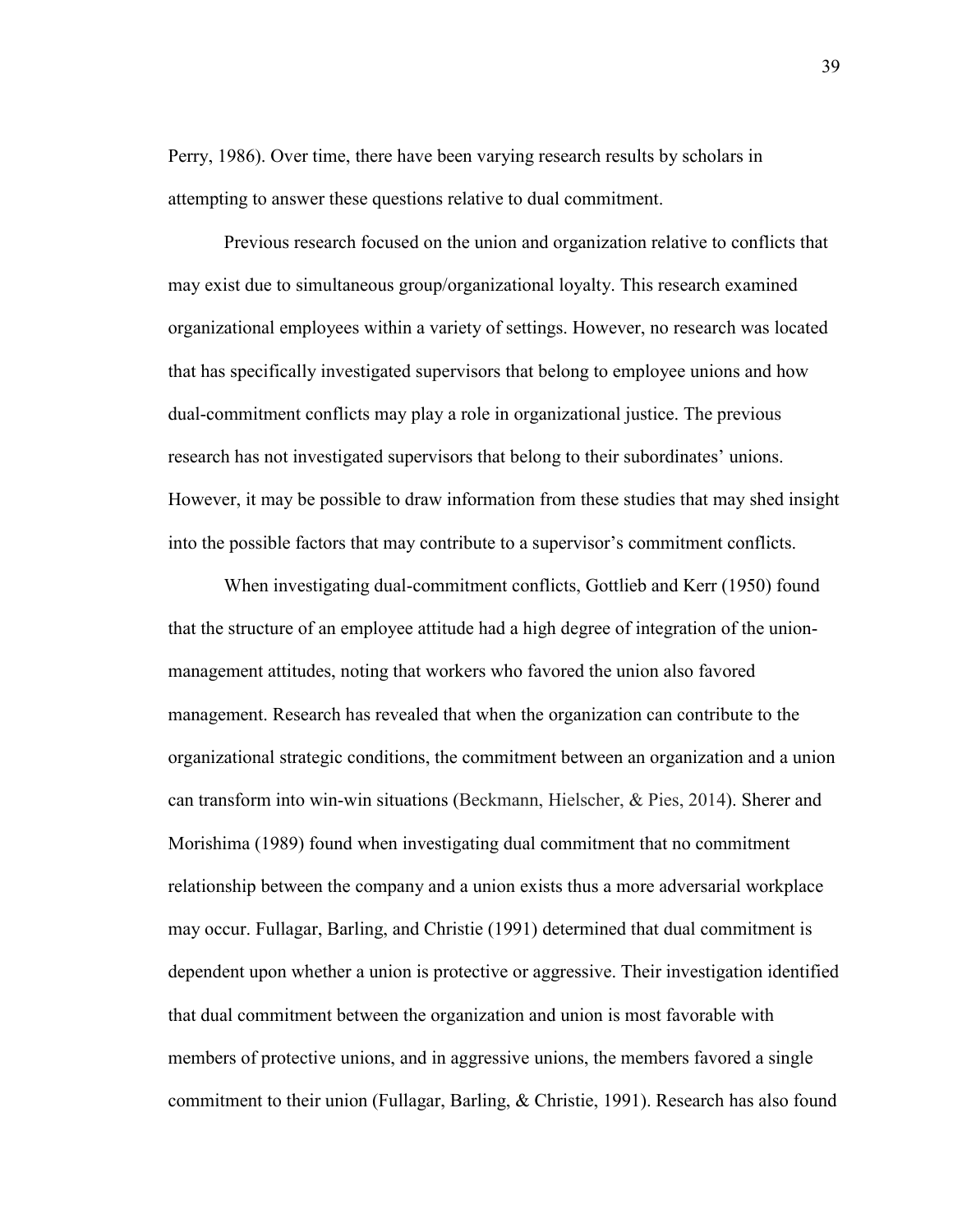that where there is no conflict between the organization and the union, dual commitment is possible (Barling, Wade, Kelloway, & McElvie, 1992).

Fullagar, Barling, and Christie (1991) reported that with few exceptions, citing Angel and Perry (1986) and Thacker and Rosen (1986) as those exceptions, most pre 1990 dual-commitment studies had not been based on a theory or any form of theoretical basis, and with little attempt to understand the conceptual basis for understanding dual commitment. The lack of theory based inquiry was also noted by Iverson and Kuruvilla (1995) when they reported on dual commitment in their quantitative investigation of three different worker groups from three different countries. They found that while they could not reject the possibility that dual commitment may exist within organizations, no researcher has been able to find a method to conceptualize dual commitment (Iverson & Kuruvilla, 1995).

Meyer, Morin, and Vandenberghe (2015) investigated dual commitment of employees by examining organizational support from their organization and supervisors. Their approach was used to view the issue of commitment through a person-centered research strategy. This strategy acknowledged that a person's commitment mindset (Becker, 1992; Meyer & Herscovitch, 200l; Reichers, 1985) and their commitment to different groups (Allen & Meyer, 1990; Meyer & Allen, 1991) can combine and account for varying levels of commitment as discussed by Meyer et al. (2015). They noted that by identifying subgroups that share common make-up and profile relative to their mindset regarding the target, these subgroups could be compared regarding other variables to include those that may be viewed as consequences of commitment (Meyer et al., 2015). In examining the personal-centered commitment approach, affective, normative, and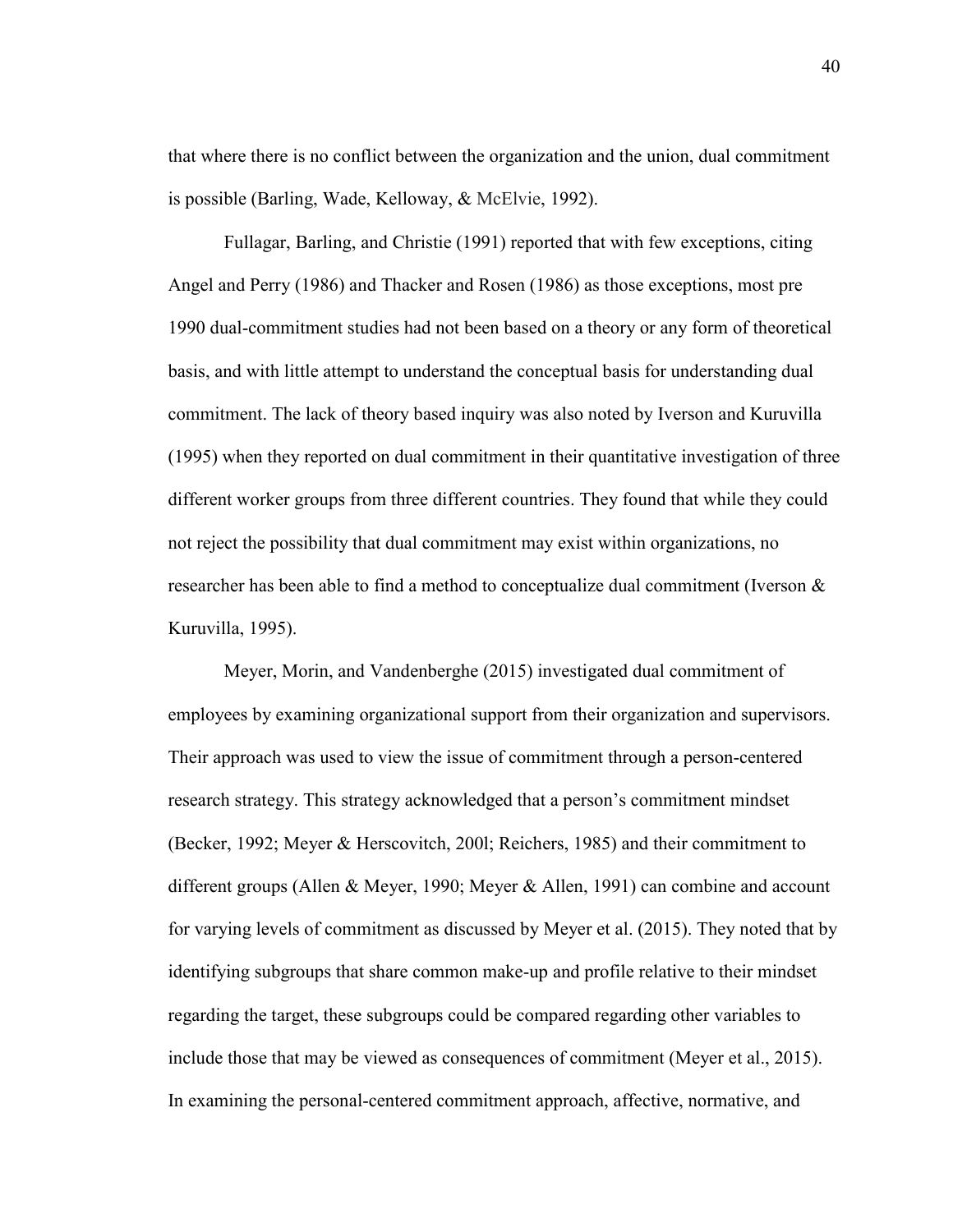continuance are three commitment mind-sets that can be applied to this inquiry (Allen  $\&$ Meyer, 1990; Gellatly, Meyer, & Luchak, 2006). Normative commitment involves a sense of commitment to the organization through obligation (Allen & Meyer, 1990). When this specific mind-set is combined with other commitment mind-sets such as affective commitment which is an emotional attachment to an organization, and continuance commitment which involves the believed cost involved with leaving the organization (Allen & Meyer, 1990), higher levels of discretionary efforts were observed when the employee had lower levels of affective or continuance commitment (Gellatly, Meyer, & Luchak, 2006).

Ugboro (2016) discussed that trust issues between organizational management and the labor unions is one of the causes for the two groups to work to resolve laborrelated problems so that there are satisfactory resolutions. Further, hostile relationships and distrust among these two groups can be a result of the adversarial relationship between management's authority and the union's compliance to that authority (Gray, Myers, & Myers, 1999).

Gordon, Beauvais, and Ladd (1984) found that it is possible for a person to maintain commitments to varying groups at the same time. Their findings appear to be theoretically correct as a person might have several groups that they remain loyal and committed to (Fullagar, Barling, & Christie, 1991). For example, a person might simultaneously remain committed to their job, family, and outside interests such as coaching a youth sports team, teaching, pursuing their education, and sporting activities or hobbies. People can maneuver through these relationships on a daily basis resolving minor conflicts as they arise while still not causing strains in their loyalty to a specific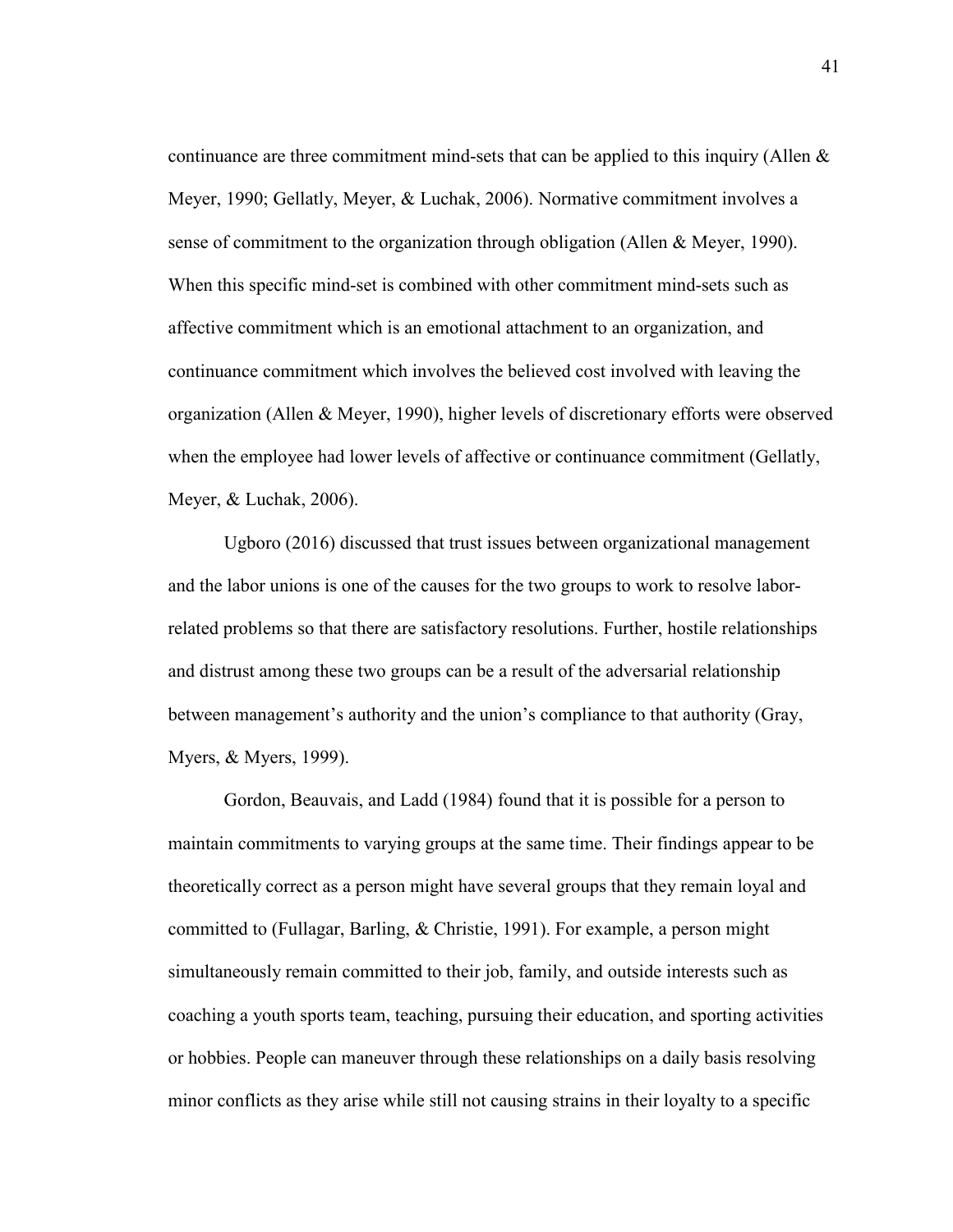group. However, commitment levels can decrease when certain factors come into play (Fullagar, Barling, & Christie, 1991). Singular events inside an organization may cause conflict; however, the conflict may not be sufficient to increase the likelihood of decreased loyalty or commitment. However, ongoing complaints of management by a union can result in trust or legitimacy issues (Gibson & Nelson, 2013). Barling, Wade, and Kelloway (1992) found that dual commitment is possible when the elimination of conflict occurs between the union and organization.

#### **Summary**

Prior research has focused dual commitment on a variety of groups such as construction workers, medical care professionals, and workers in factories. These studies give cause for reflection on the fact that while each group is different based on job duties, they all hold close similarities regarding salary, benefits, working conditions, and job fulfillment. As much as they are equal, they are distinctly different as well. What causes concern for one group may not be of concern to another. Research has found that police officers view themselves as a special group where the rules do not apply to them, and officers will take great efforts to be removed from issues of scrutiny when they can do so (Herbert, 2006). While this may be predictable behavior for a line level police employee, supervisors are held to a higher standard as they are required to be key members in policy enforcement within their organization. Failing to enforce policy has not removed police supervisors from scrutiny, but instead, placed additional scrutiny upon them.

Police unions have come a long way since policing began within the US. As police agencies evolved into modern police departments, coalitions were formed that sought to represent these officers in their everyday work-related issues. Over time, these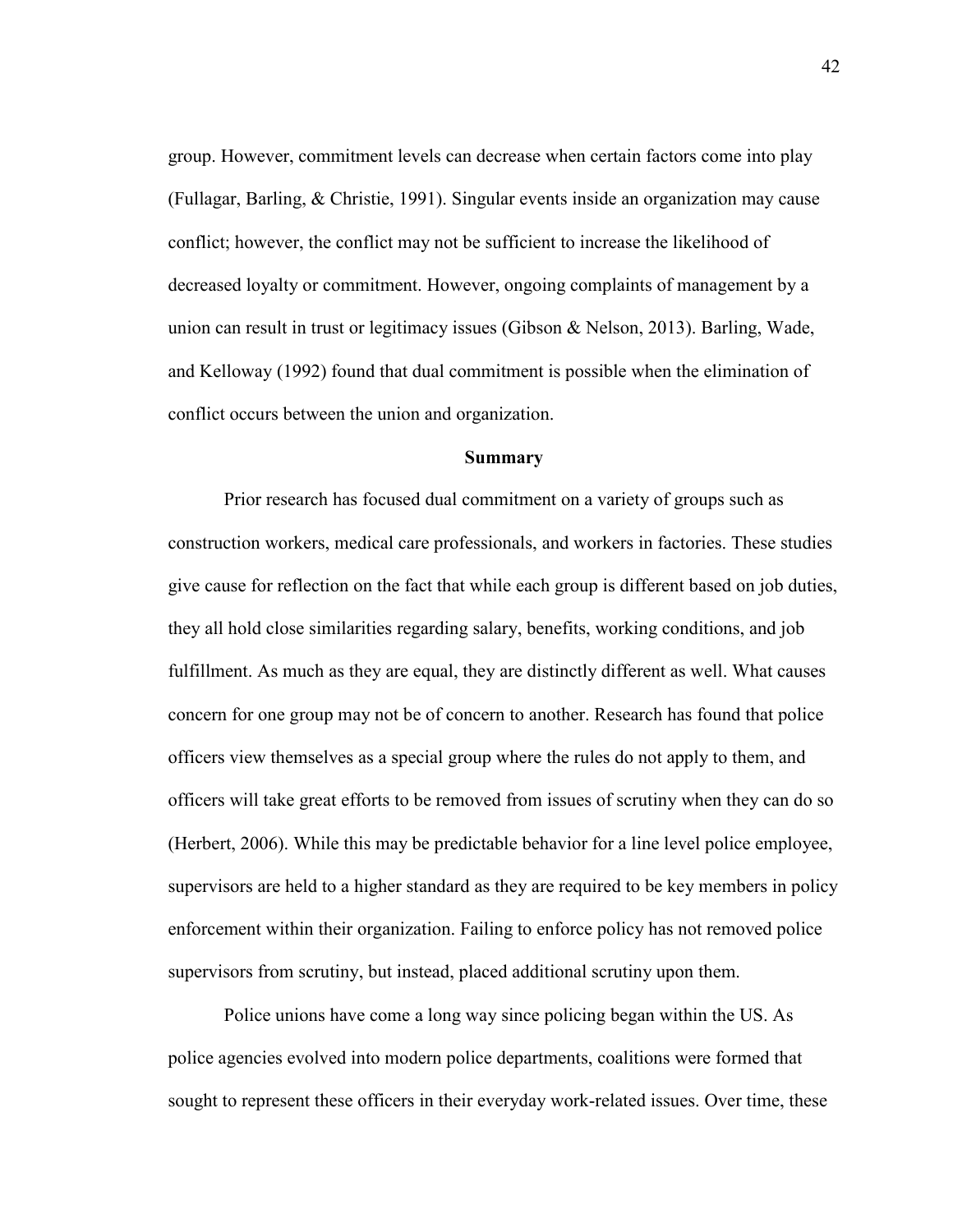coalitions became organized and were recognized by management as bonafied bargaining groups that would represent the rank and file officers. These coalitions have been able to successfully provide influence into the policy-making decisions for police agencies across the Nation based on the interest and concerns of their members.

In digesting the public policy-setting process when using the ACF and the LP, it is understandable that certain groups such as the police union might express apprehension regarding certain public policies. For example, Lima (2015) found that most officers believed that the police union had more power than their chief of police and that many staff did not trust some managers in their departments. This distrust, according to Lima (2015), can be a result of what officers perceive as a lack of management support when it comes to contacts with the public relative to use of force, officer-involved shootings, or internal affairs investigations. Other factors influence this distrust such as the belief management is a political pawn for the community or local governing official, or a belief that the chief of police will do almost anything to keep their job. This belief is echoed by Dubord (2010) and Lima (2015), by noting that police unions have sufficient power and influence to help determine if a chief of police keeps his or her job or not. Chiefs of police set policy, attend meetings, establish budgets, perform administrative duties, meet officials as well community members to discuss concerns, and have little time for patrol duties or spending copious amounts of time with his or her staff. The dynamics and requirements of the job of a chief of police may result in police unions perceiving that a chief's interest lies somewhere other than with the officers.

While establishing and maintaining the trust of the employees of the organization is key in policy enforcement and areas of internal cooperation (Vanhala, Heilmann, &

43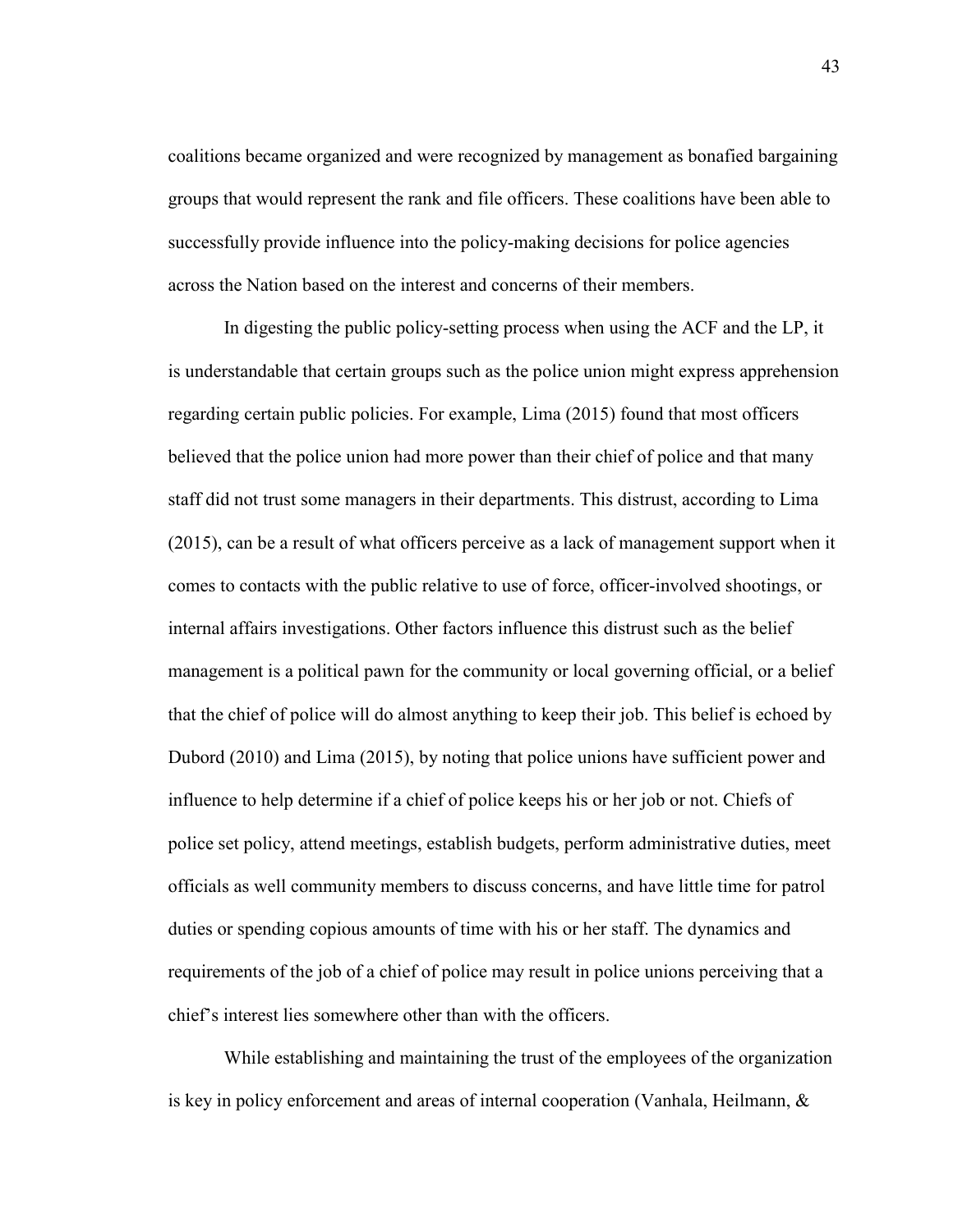Salminen, 2016), a linear approach to policy setting does not appear to be applicable for establishing policy within a police agency when existing law requires the meet and confer process. Accordingly, even with the limitations of the ACF, it may be a more effective and useful public policy setting framework that is available to police executives to adhere to the meet and confer requirements. Research has found that the ACF often requires many years to ascertain the benefits, if any, of a policy (Koebele, 2016; Sabatier & Jenkins-Smith, 1988). Research has also found that when coalitions are brought together to develop public policy, not all coalitions will agree and sometimes a policy broker is not able to effectively gain consensus among the groups (Sabatier & Jenkins-Smith, 1998). Additionally, policy changes can alter the sense of identity of a coalition when it is threatened (Northrup, 1989). Northrup (1989) found that identity is not only a personal issue but an issue that can also affect a group which may result in conflict. While the police unions' primary focus is concerned with the rights of their membership and not necessarily those of the organization (Keenan & Walker, 2004; Davis, 2013), the chief of police has many focuses that they must be concerned with. While both the union and organization could work collectively to ensure everyone's needs are met, this is often not the case. History and research have found that police unions will influence and protect their members at all cost (USDOJ, 2003).

As reported by Walker (2016), the ability for police management to control police officer behavior has been the focus of scholarly research and is an area of continued interest by scholars. Davis and Bailey (2017) noted that police management is a top-down structure with an emphasis in the organization functioning under task and policy driven performance. When the police cannot police their own how can they be expected to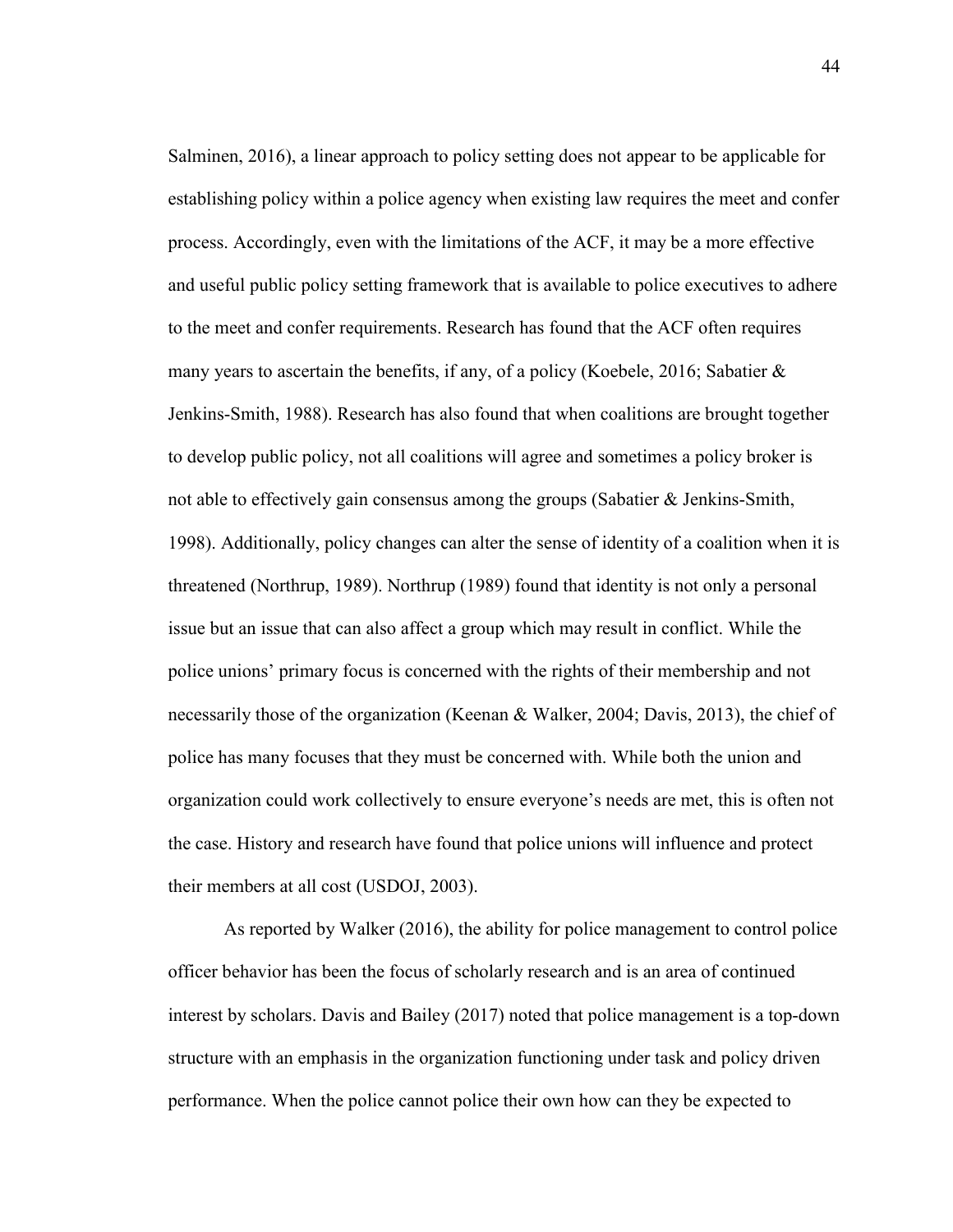police their community? In the end, trust and public confidence in police officers (Nix, Wolfe, Rojek, & Kaminski, 2015) is at an all-time low in the United States. When officers believe the deck is stacked against them by management and their community, there is a potential for their trust and confidence in the organization to diminish and begin to call into question the organizational legitimacy (Nix, Wolfe, Rojek, & Kaminski, 2015; Walker, 2016). Van Vuuren, de Jong, and Seydel (2007) noted that where winning is the goal, one must consider their commitment to the project. If maintaining organization legitimacy and community trust are included in the major goals for an organization, then achieving the goal of increase officer accountability through properly conducted misconduct investigation should be considered an organizational win.

The causal factors of why some supervisors commit procedural violations that result in discipline reductions for their subordinates have not been investigated. In the case of police unions, the answer as to why procedural violations occur is not so easily answered. There are many group dynamics that surface within law enforcement that must be considered. A singular theory or framework may not accurately explain the phenomenon that is occurring. Each of these issues has theories that provide individual insight into such behavior or belief that may result in minor organizational conflict. Also, each of the identified causal factors combined may also play a vital role in why a police union's distrust in the organization.

In the next chapter of this investigation, a thorough discussion takes place regarding the research methods that were used within this investigation. The introduction to Chapter 3 is an overview of the contents of that chapter.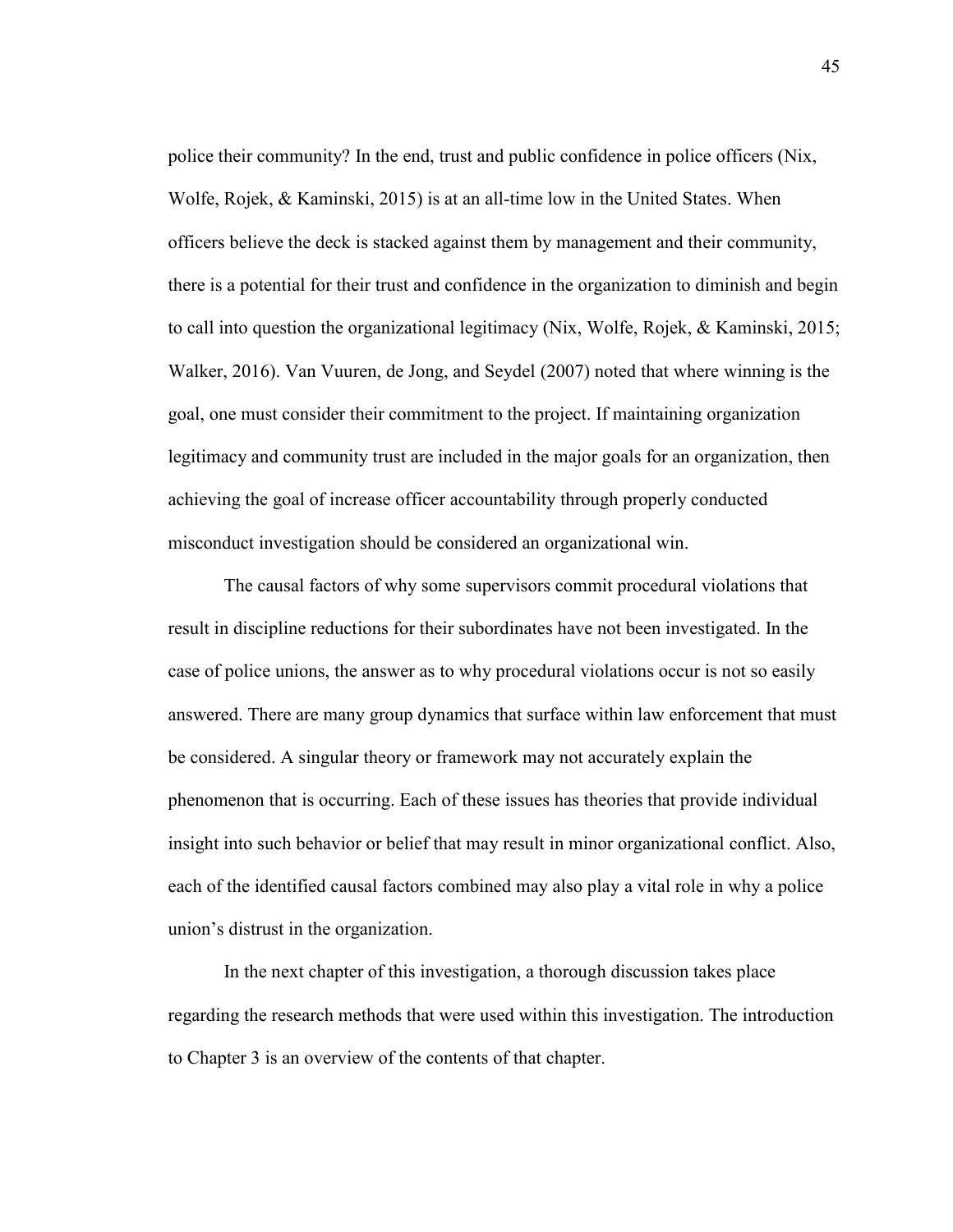#### Chapter 3: Research Method

The purpose of this study was to describe the perceptions of chiefs of police regarding how police supervisors' membership in their subordinates' employee bargaining unit impacts supervisors' organizational commitment when investigating allegations of misconduct by subordinates. These perceptions were explored through face-to-face interviews and e-mail correspondence. In this chapter, I describe the research design, instrumentation, participants, rationale for using the qualitative method, sampling, data collection and analysis, role of the researcher, how confidentiality was addressed, and how ethical issues were mitigated.

### **Research Design Rationale**

A qualitative multiple case study was used to explore perceptions of chiefs of police regarding whether dual-commitment conflict exists when police supervisors are members of their subordinate officers' police union, and how this conflict impacts policy compliance relative to investigating allegations of misconduct by their subordinates. A qualitative approach was appropriate for this study to explore participants experiences in dealing with issues of policy enforcement by supervisors that may have been influenced by dual-commitment conflict. Qualitative methodology is used to investigate phenomena in their natural setting (Teherani et al., 2015). With this methodology, the researcher makes no effort to control the outcome of the study but instead attempts to view the world from the perspective of the participants (Sutton  $\&$  Austin, 2015). One of the main differences between qualitative and quantitative research is that in qualitative research, the researcher is the primary data collection tool and analyzes the data to determine why events occur or what meaning participants ascribe to these events (Teherani et al., 2015).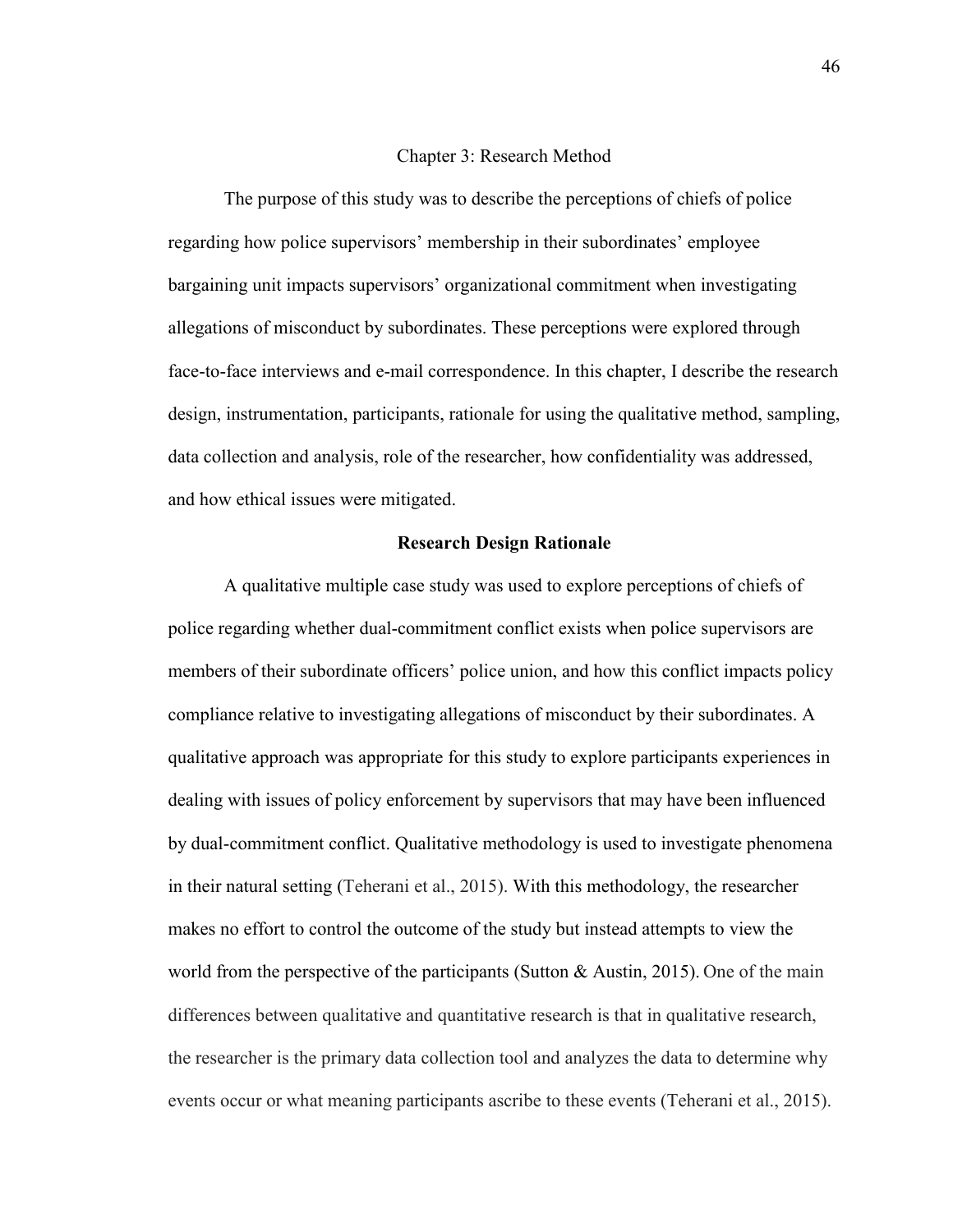An important note of discussion revolved around the value of qualitative methodologies (Lowhorn, 2007). Unlike quantitative methods, qualitative data collection methods such as semistructured interviews allow participants to expound on their responses that may include varying points of view regarding a certain phenomenon (Gill, Stewart, Treasure, & Chadwick, 2008). Qualitative research can be defined as more exploratory in that it helps to explain an underlying phenomenon through emerging themes (Creswell & Creswell, 2017).

In the current study, there was no attempt to test a theory or hypothesis. In choosing a qualitative method of study, I considered what information was sought. The central research question for this investigation was the following: How does supervisory membership in a subordinate's union affect the type and amount of discipline an officer receives for sustained violations of misconduct? This question addressed whether a supervisory dual-commitment conflict exists. The subquestions focused on the areas of (a) transparency and accountability, (b) legitimacy, (c) policy-setting, and (d) union membership as possible factors that increase the likelihood of such conflict. Because I was concerned with learning the perceptions of chiefs of police regarding this phenomenon, simple yes or no questions were not sufficient to extract meaningful understanding from their responses, and data could not be obtained through structured questionnaires or field observations (see McIntosh & Morse, 2015). Semistructured questions were chosen over online surveys or other data collection methods. This approach provided me with an opportunity to observe nonverbal communication and ask follow-up questions if they were needed. Oltman (2016) discussed how observing a participant in a face-to-face setting allows the researcher to view nonverbal cues such as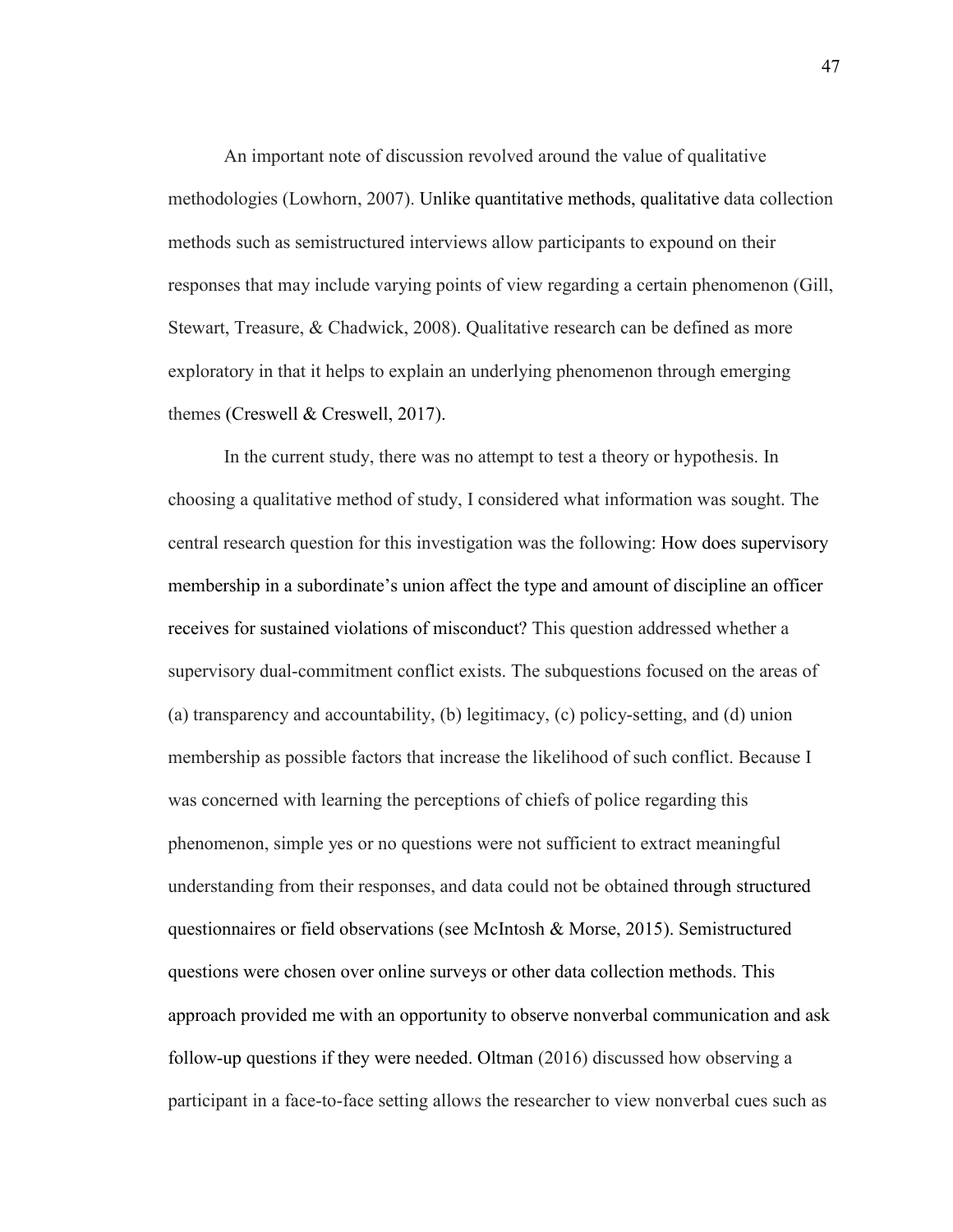body language that can provide a rich array of information that the research can add to the transcript of the interview.

The case study design is used to describe the phenomenon through the participants' perspective (Yin, 2017). Another important consideration for choosing this method of inquiry is the fact that a rich array of data can be gleaned from this approach (Lincoln & Guba, 1985). Further, case studies allow the researcher to study individual groups as well as larger groups. To better understand phenomena among groups, a researcher must consider conducting a single case study or a multiple case study. The case study design allows the researcher to identify common themes specific to an individual agency or groups (Gustafsson, 2017). In the current study, I examined how and why the phenomenon was occurring, and provided suggestions regarding methods to combat future procedural violations in the law enforcement profession.

### **Role of the Researcher**

There was only one researcher in this study. I conducted all interviews, collected supporting historical data, analyzed and interpreted data, and produced a final written document of the investigation. Findings contributed to the body of knowledge regarding improved police-community relationships and trust. My role was to ensure a quality, ethical, and credible product. First, it was important choose appropriate methodology was the study. I used a case study design to gain insight into participants' perceptions of the phenomenon. My role was to remain objective and set personal or professional bias aside so I could remain detached and be an uninvolved information seeker. In examining the potential for bias or other issues that may influence participants' responses, such as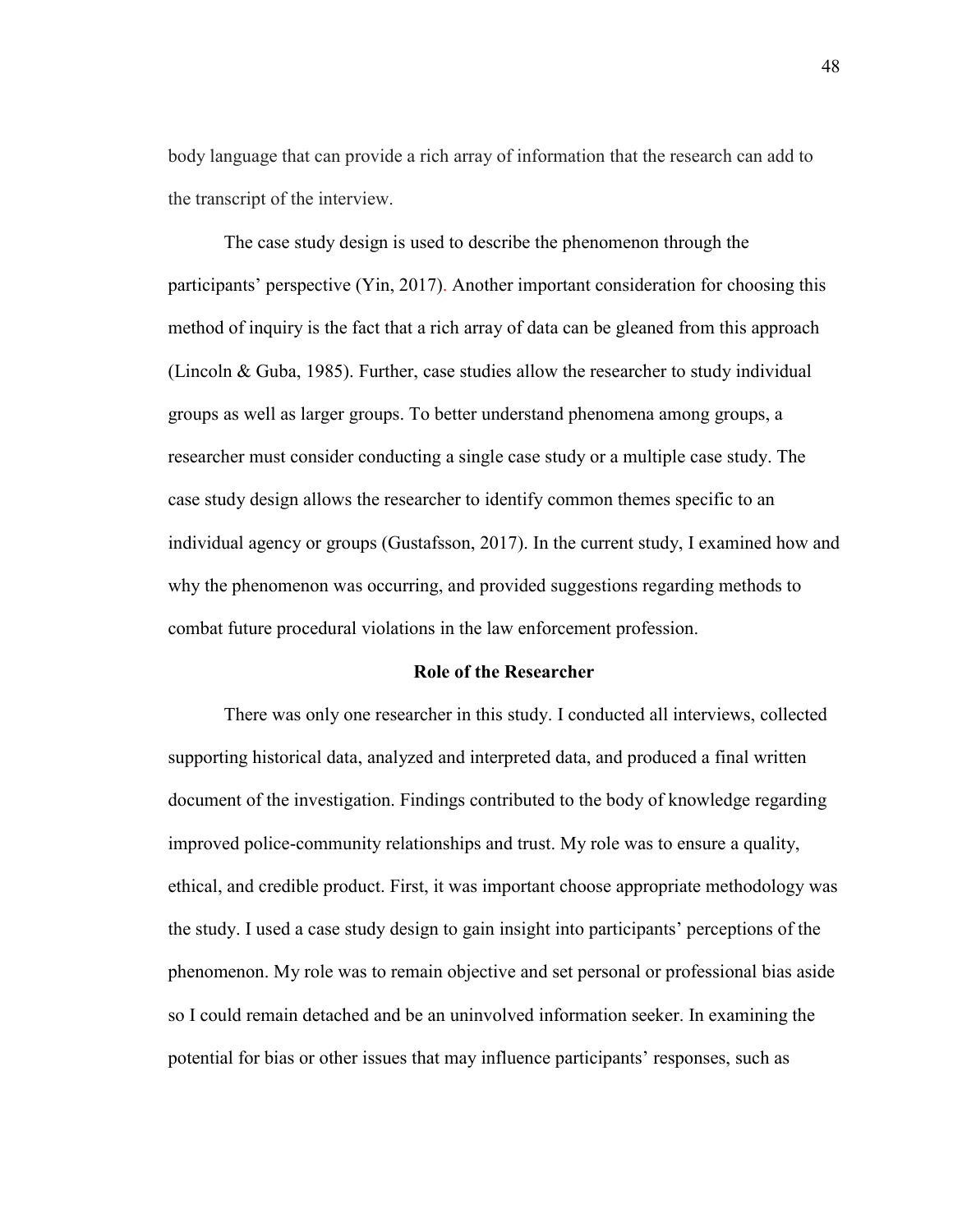power relationships, I found no conflicts. Findings may be used to enhance accountability of police officers while acknowledging that not all police officers act inappropriately.

It is important to acknowledge that perhaps law enforcement officers, in general, may view that they are on the attack by communities across the United States (Flurry, 2015). This feeling may be based in part on perceived or real police officer misconduct and the fact that many communities are becoming more vocal regarding the transparency of their police. I conducted this study to understand the dynamics of the phenomenon from police chiefs' perspectives.

#### **Methodology**

In this section, I explain how this study was carried out. This section includes a description of the setting, sample, participants, instruments, and data collection and analysis. This section provides greater detail on where and how knowledge concerning the phenomenon was obtained.

# **Setting and Sample**

There are approximately 286 municipal police departments located in 58 counties throughout the state of California. Although the number of square miles for each of these municipalities is not known, the state of California makes up 163,696 square miles of the 3.797 million miles of land mass in the United States. California is also ranked third in the nation in size. Due to the number of municipal law enforcement agencies in the state, a manageable number of participant agencies was initially set at 27 agencies. Although qualitative research is not designed to be generalized to a larger population, to better understand the factors that may influence the phenomenon, I recruited 27 agencies to participate in this study. Malterud, Siersma, and Guassora (2016) noted that the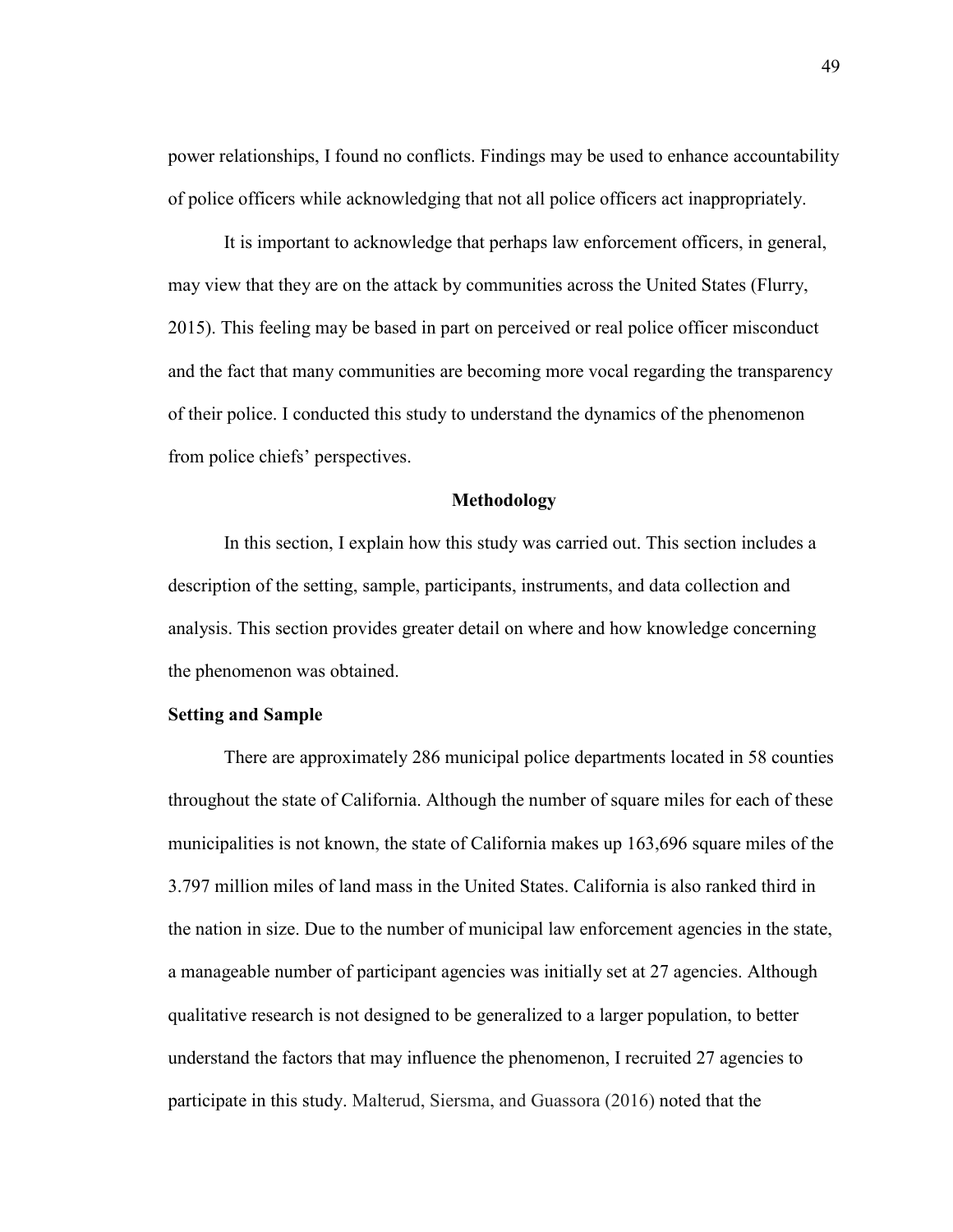prevailing concept in determining participant size in qualitative research is data saturation. Failing to achieve data saturation has a negative impact on the validity of the study (Fusch & Ness, 2015). According to Lodico, Spaulding, and Voegtle  $(2010)$ , when conducting qualitative research, the sample should contain no less than 20 entities. However, Creswell (1998) noted that for case study research, a sample size of 25 to 30 is recommended to obtain saturation. Morse (1994) recommended that 30 would be sufficient. Based on these recommendations, I concluded that 27 participants would be sufficient to obtain data saturation.

Because this study addressed dual-commitment conflict related to police supervisors enjoying membership in their subordinate officers' union, only those agencies were invited to participate. The rationale for deselecting agencies in which supervisors are not part of their subordinates' union was that these agencies would not have provided data to answer the research question. All municipal police agencies were sent an e-mail (See Appendix A) inviting those who met the criteria for participation to respond. Because only chiefs of police were allowed to participate in the study, participant contact information was requested so that participants could later be contacted for the interview.

### **Participants**

The sampling method to recruit participants was purposive, and participants were selected from municipal police agencies where police supervisors were members of the police officer union for their subordinates. Purposive sampling is widely used in qualitative research and is described as a nonprobability sampling method that is selected based on the study purpose (Lavrakas, 2008). Purposive sampling is one way in which a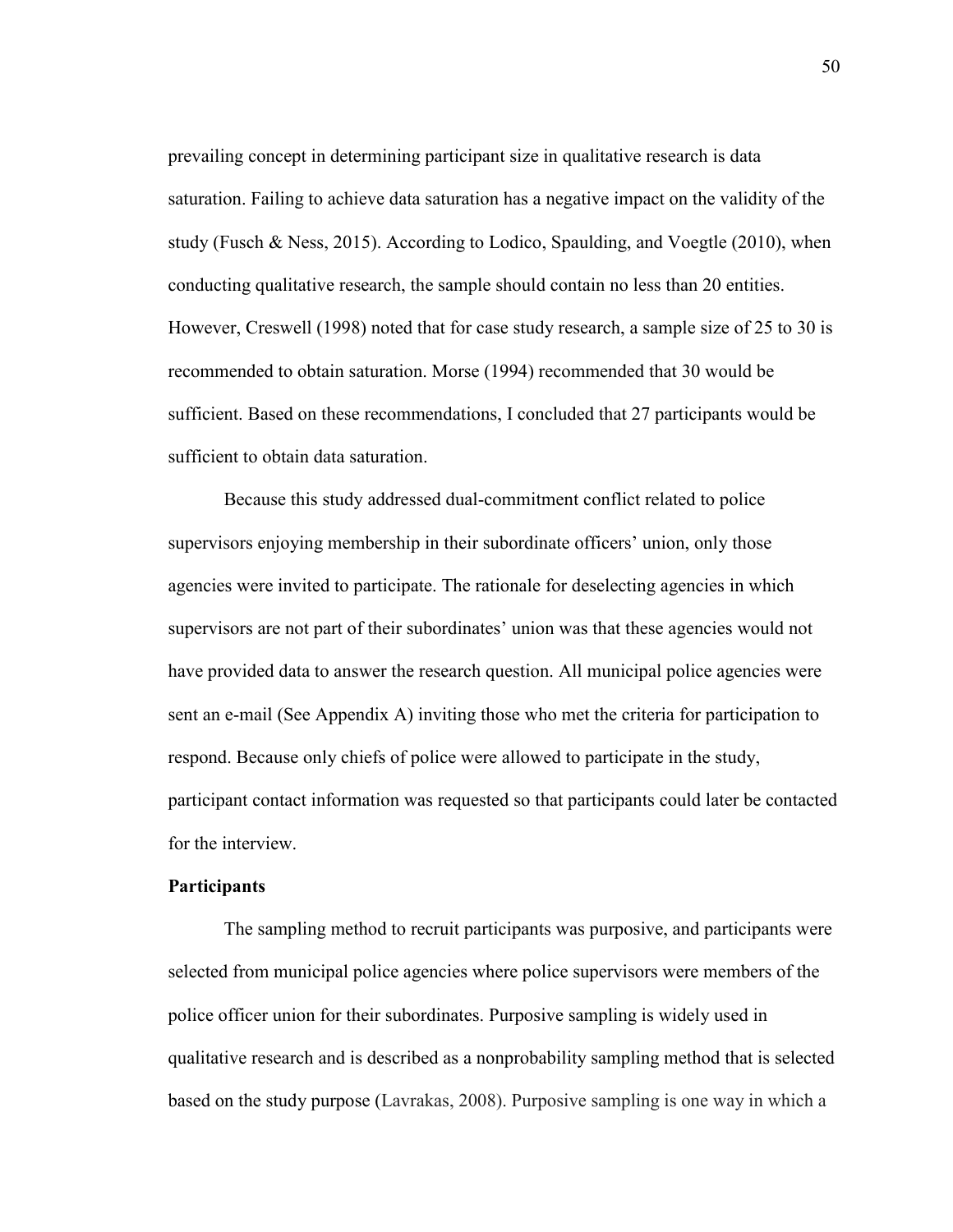researcher can obtain information-rich cases for a study (Patton, 2015). The proposed sample size was 27 participants. I ensured confidentiality by assigning each participant a code number and by avoiding use of participant or agency names. Chief of police selection criteria included (a) currently serving as a chief of police and (b) being a chief of police for at least 1 year. Agency size was considered as well. Agencies were broken down into three categories: (a) 1-50 sworn staff, (b) 51-100 sworn staff, and (c) 101 or more sworn staff. The chief of police was included in the agency size. By placing agencies into groups and geographic locations, I was able to examine whether agency size or location impacted the phenomenon.

# **Instruments**

My review of existing literature did not reveal any qualitative data collection instruments that were appropriate for this study. Therefore, I developed an instrument (See Appendix D). Based on my review of the literature, I identified four areas of inquiry pertinent to the phenomenon. Content validity of the interview questions was based on previous research findings. The instrument allowed me to explore the perceptions of chiefs of police regarding (a) policy-setting (Sabatier & Jenkins-Smith, 1988; Sutton, 1999), (b) legitimacy (von Billerbeck & Gippert, 2017), (c) accountability and transparency (Gibson & Nelson, 2013; Trinkner et al., 2016), and (d) union membership (Hewitt, 1978; Kadleck, 2003; Salerno, 1981). This instrument assisted in establishing whether the affective commitment (Allen & Meyer, 1990; Gellatly et al., 2006) of police supervisors may favor the police union and not the organization, which may account for any dual-commitment conflicts a police supervisor may experience.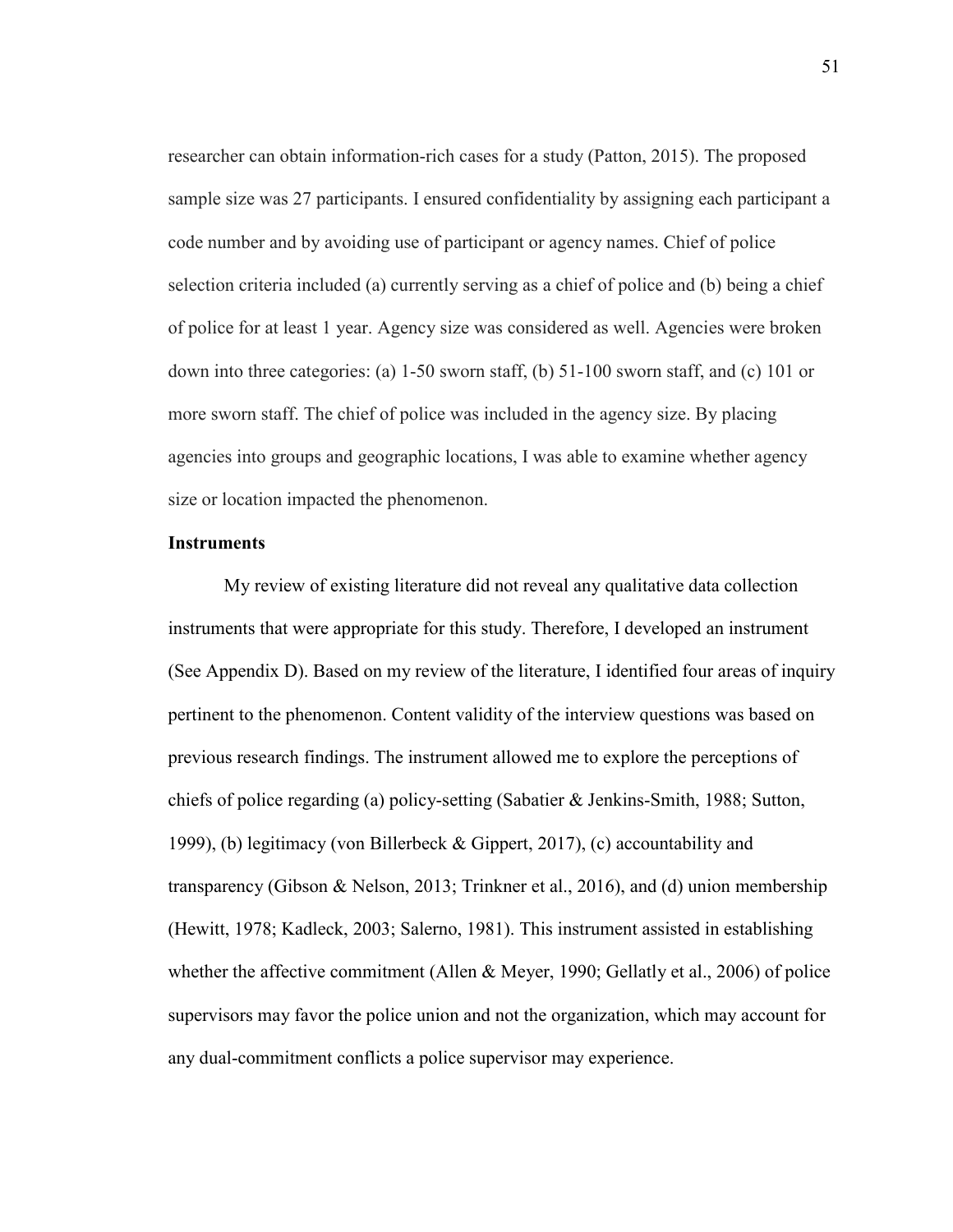#### **Data Collection Plan**

The invitation letter (see Appendix A) was sent to all municipal chiefs of police within the state of California. Once the e-mail responses were received and reviewed, participants were selected based on the selection criteria, and an interview invitation email was sent to prospective participants (see Appendix B). Although I had proposed 27 participants to be interviewed for this study, nine participants were interviewed because data saturation was achieved after nine interviews. The agencies selected included three agencies from each geographic location in California, (a) southern California, (b) central California, and (c) northern California. Additionally, of the three agencies from each geographic location, one agency was selected that had 50 or fewer officers, one agency that had 51 to 100 officers, and one agency with 101 officers or more from each region.

Each chief of police was contacted via email or telephone to confirm their availability and the date, time, and location of their interview. The interviews were scheduled and the participants were met at the approved data collection location. Face to face interviews were conducted unless other interview procedures such as a Skype or telephone interview were required.

# **Interview Data**

It was important that the study participants fully understand their involvement in the current study where data would be collected from them (Lewis, 2015). An Informed Consent Form was provided to each participant before their interview was conducted with them. This form was developed by use of a standard Walden University sample Informed Consent Form with specific information added that was specific to my research. Each participant was required to read and acknowledge verbally and with their signature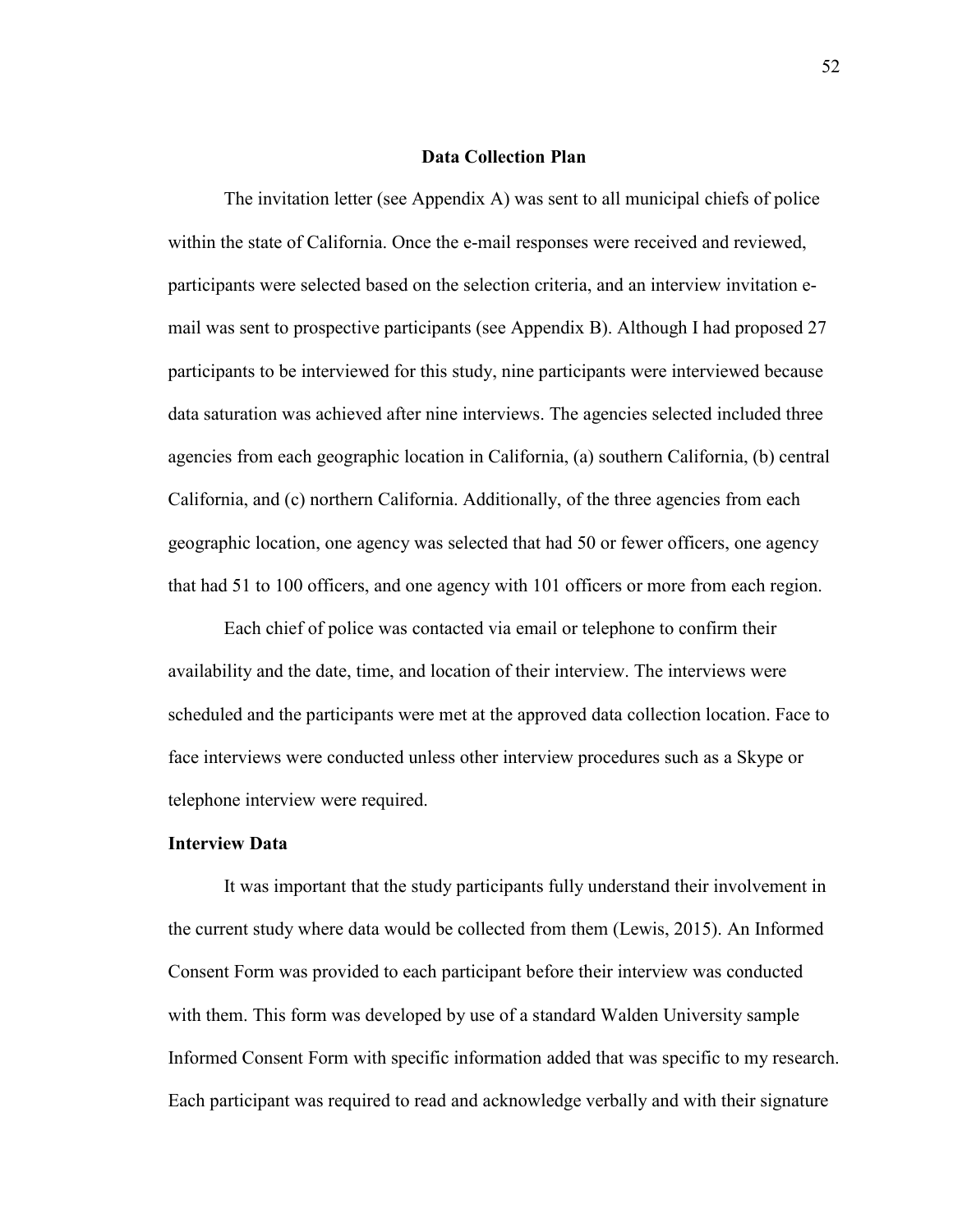that they understood their right to decline to participate in the research study. Each participant was made aware of (a) the background and purpose of the study, (b) the procedures used, (c) potential risks and benefits of the study, (d) compensation, (e) confidentiality, and (f) voluntariness of their participation and right to withdraw from the study.

Not only was the researcher's contact information placed within the Informed Consent Form, but the name and contact information of the Walden University representative that could answer further participant questions was provided. Since each participant was only interviewed on a single occasion, permission was sought to conduct a follow-up contact with them in the event clarifying information was required. A plan was developed in the event data saturation was not obtained, which included contacting additional participants from the established participant pool that were not used for the current study in the same manner as those originally selected. Each participant was debriefed before concluding the interview and advised that they will be provided a one to two-page summary of the approved study if they specifically requested one.

Those chiefs of police that agreed to a face to face interview within their work location, unless other methods such as Skype or other conferencing software were used due to unforeseen reasons, were audio recorded for accuracy purposes. The participants were again explained of their right to withdraw at any time, and that their interview would be recorded with an audio recorder. The participants were also advised that the entire interview should take no longer than 1-hour. Establishing rapport and building trust was important in improving the likelihood of honest responses. Each participant was advised of my background in law enforcement, reassured that the researcher had no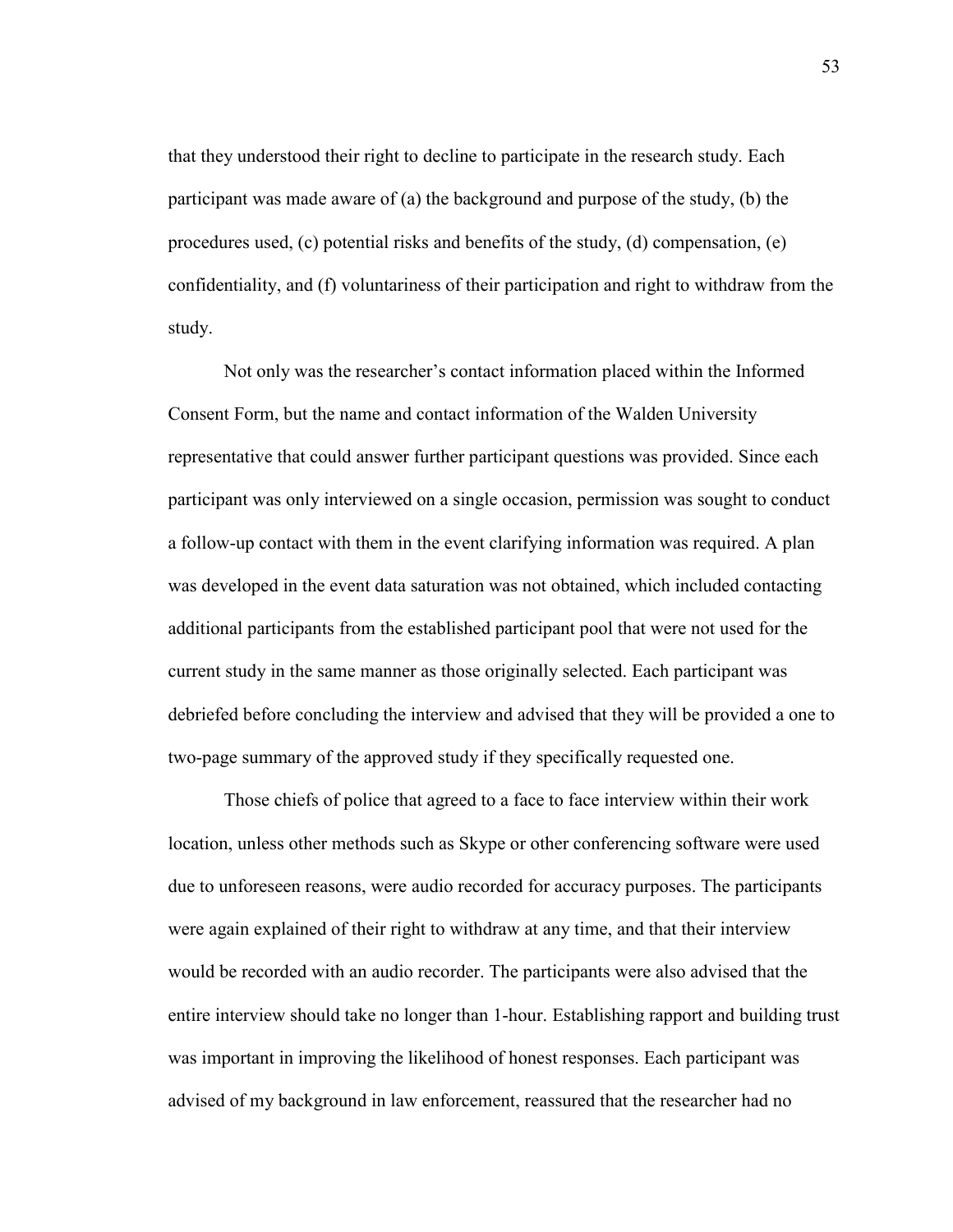preconceived beliefs regarding the results of the study and that by them sharing information with the researcher, there was no intent to embarrass, judge, or belittle the participant or their agency. Open-ended questions were used to elicit a rich array of responses and experiences from the participants (Gill, Stewart, Treasure, & Chadwick, 2008). Attachment (D) was used to record field notes as the method to document any thoughts or observations regarding nonverbal cues that may be displayed by the participant. It was important for me to be able to refer back to the interview later during the data analysis process. The use of the audio recorder enabled me to capture the rich information and experiences that were described by the participants. Atlas ti qualitative analysis software was used to analyze the data once it had been transcribed.

#### **Data Analysis**

To properly analyze data, the researcher must first ensure that they understand the data. In some cases, discrepant data may be clarified by a participant should a question not be fully understood when responding to interview questions. However, discrepant data will allow the researcher to conduct a more subtle analysis of the data, and perhaps negative cases will strengthen the study results. This process may require that once the data is transcribed, it is read and reread several times to fully understand it. Yin (2012) discussed how case study research is about how people perceive and speak about their experiences by answering "how or why questions" (p. 5). The data collected in this study described the perceptions, beliefs, and experiences of the participants' and as such, it was important to code the data to identify themes that may emerge. The research questions dealt with specific issues of inquiry and the data analyzed was consistent in content to those questions (Leech & Onwuegbuzie, 2011). Thematic analysis was used to link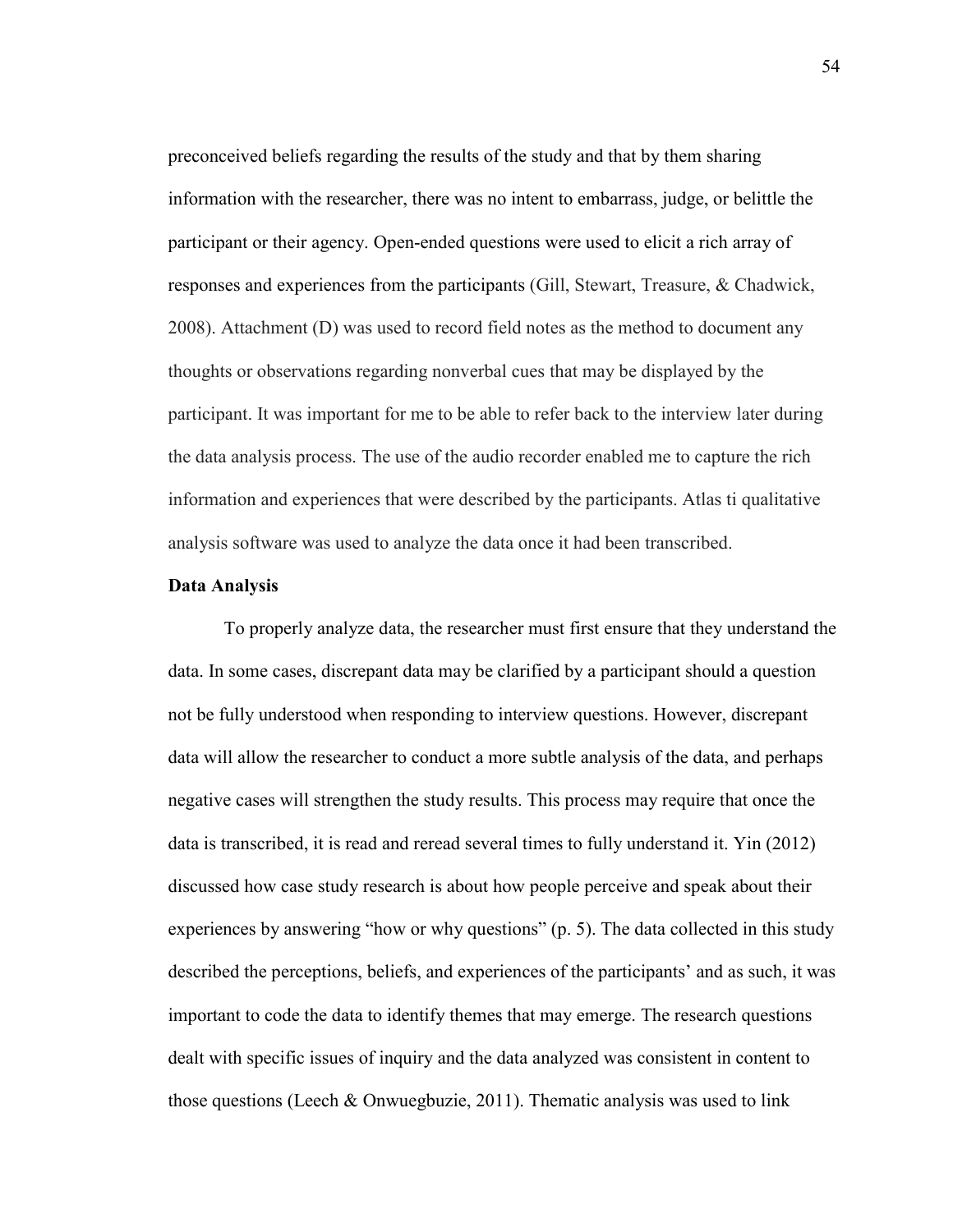common text and words to themes. Thematic analysis has been widely used in qualitative research as it can provide additional interpretation of various aspects of a research subject (Braun & Clarke, 2006). The data were collected and entered into the Atlas ti software to uncover and systematically analyze the complex data that might be hidden in the unstructured data (Lewins & Silver, 2007).

# **Influencing factors**

Over time, job attitudes regarding how management views and treats employees have changed. The inclusion of police unions into the equation of organizational cooperation and commitment, whether considered good or bad, has been a force that police management has had to contend with for years. Research has shown that a commitment to support organizational beliefs and policy may come into question for some supervisors who were promoted from within the rank and file line staff (Vickovic  $\&$ Griffin, 2013). The current study explored the perceptions of chiefs' of police relative to how dual-commitment conflicts might exist for a police supervisor who is a member of his or her subordinates' police union. The belief is not all supervisors that are promoted from within the rank and file police officer component would experience conflict in their commitment to uphold the organizational policy. Those supervisors who experience some form of dual-commitment conflict develop this conflict based on past knowledge or experience that they have encountered. Perhaps supervisors who are not members of their subordinates' police union will develop better coping skills when dealing with employee related issues. The central research question for this investigation was: *How does supervisory membership in a subordinate's union affect the type and amount of discipline an officer receives for sustained violations of misconduct?* Four factors were identified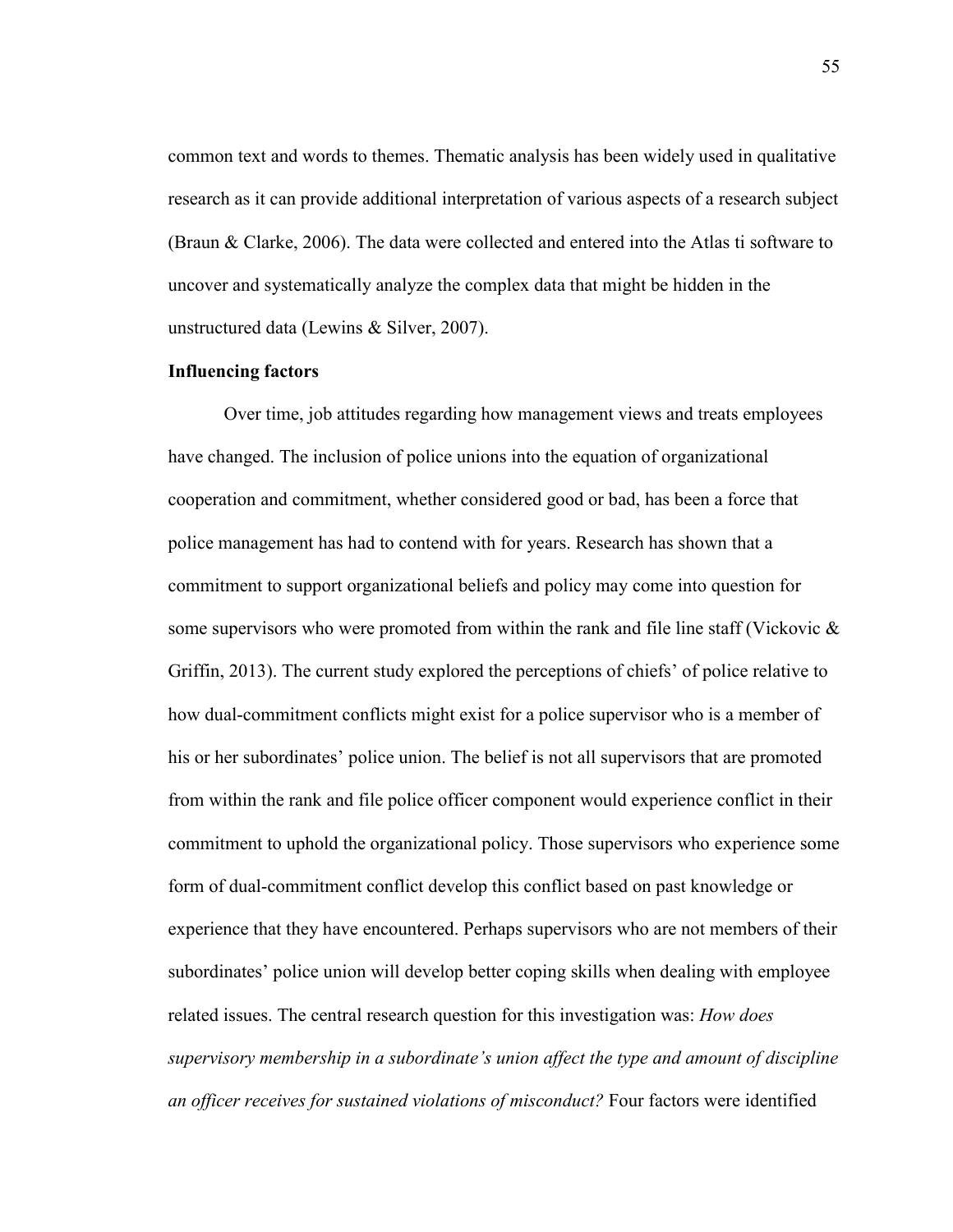for this study that were explored to gain knowledge into how they may relate to the conflicts a police supervisor might experience relative to policy enforcement. These factors were (a) policy development, (b) transparency and accountability, (c) legitimacy, and (d) union membership.

**Policy development factor.** The policy development factor was examined because researchers have reported that when coalitions begin the public policy setting process, feelings and emotions can run high among certain groups within the various coalitions (Sabatier & Jenkins-Smith, 1988; Sabatier, Hunter & McLaughlin, 1987). Research has found that it would not be uncommon for a policy setter to expect that certain policies may not be enforced for a variety of reasons, and the lack of desire to comply with the policy is one such reason (Parker, 2000). The competing interests between coalitions may also account for some of the reasons for this lack of policy support (Weible, 2005). This factor assisted in helping to understand how policy setting within the organization can impact whether a police supervisor may or may not enforce a policy and why. This factor is directly related to subquestion1: *How are the union executive board members involved in the policy-making process that may have an impact on cooperation within the organization?*

**Transparency and accountability factor.** In exploring the factor relative to transparency and accountability, research revealed that police officers feel that they need to protect their own at all cost (USDOJ, 2003). Prior research found that some police officers will not report officers that violate policy, and some will go as far as lying to cover for these officers (DeRosia, 2012). Research has also found that some applicants for promotion to supervisor have reported that they would embrace and enforce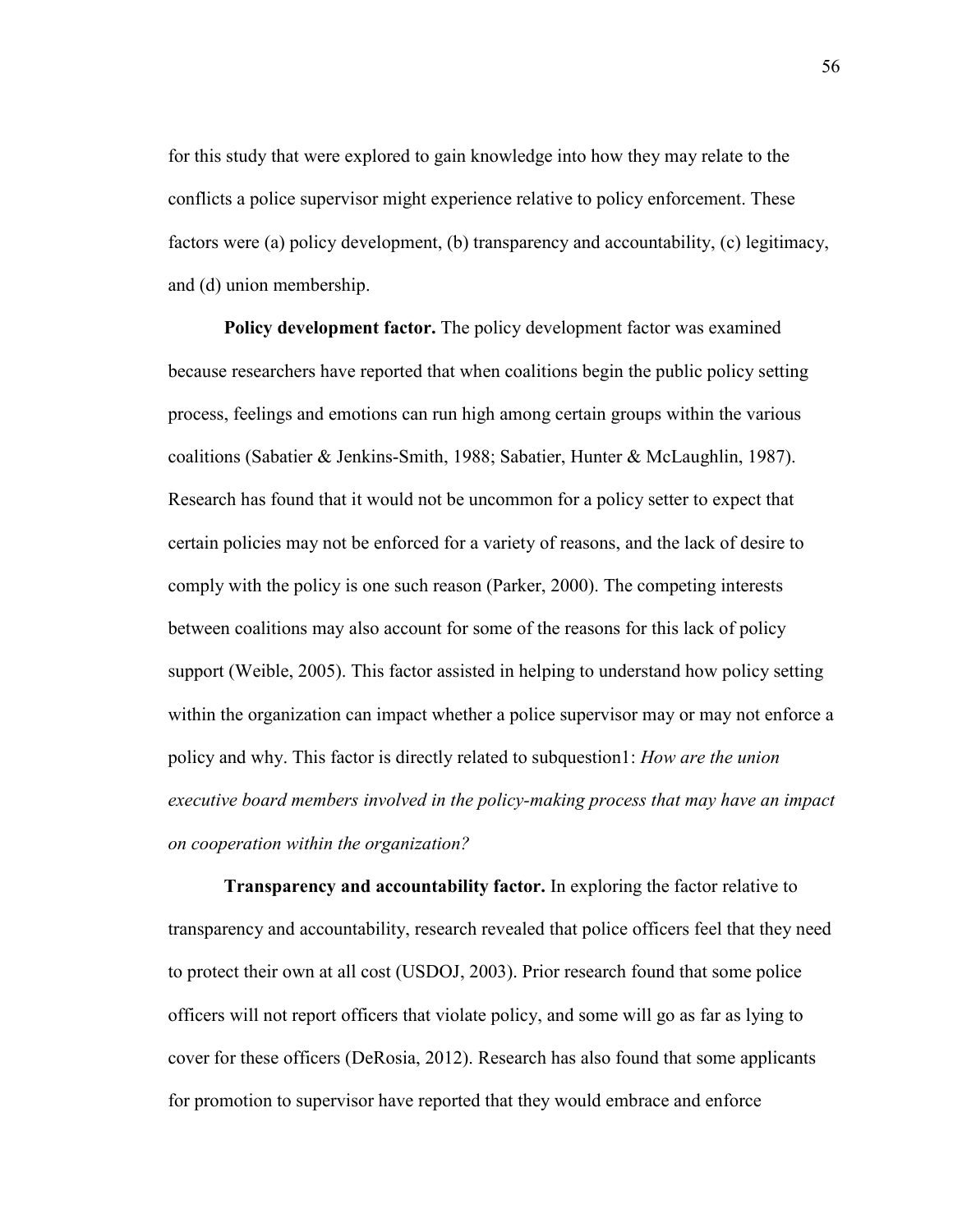organization policy but after being promoted, did not live up to the expectation of meeting this commitment (Vickovic & Griffin, 2013). Thus, research subquestion 2, *How does a police supervisor violate policy relative to misconduct investigations that result in discipline reductions?* explored data that could help explain the phenomenon.

**Legitimacy factor.** The legitimacy factor was used to discuss feelings and beliefs regarding the perceptions of chiefs of police in the relationship to how and why their authority to make decisions, set policy, or impose discipline is called into question by the union. Research has found that when the legitimacy of the organization or management is called into question, employee satisfaction in the organization can be called into question (Walker, 2016; Nix, Wolfe, Rojek, & Kaminski, 2015). The impression of management or the organization being unfair may result in a failure by some employees to obey or enforce the policy. Research subquestion 3, *"How is the organizational and managerial legitimacy questioned by police supervisors when choosing to enforce the organizational policy?"* assisted in providing a better understanding of the perceptions and beliefs of the participants relative to legitimacy factors that may contribute to lack of policy enforcement.

**Union membership factor.** The union membership factor was explored to ascertain the perceptions of chiefs of police regarding how the union may place undue influence on supervisors who are members of the rank and file police union, to do their part in protecting officers at all cost. The previous reporting in the area of union influence is well noted in the fact that some unions will support officers that are accused of wrongdoing, even when the evidence is compelling that the officer was guilty of the violation (Nelson, 2002; Ring, 2014). Research subquestion 4, *"How is the*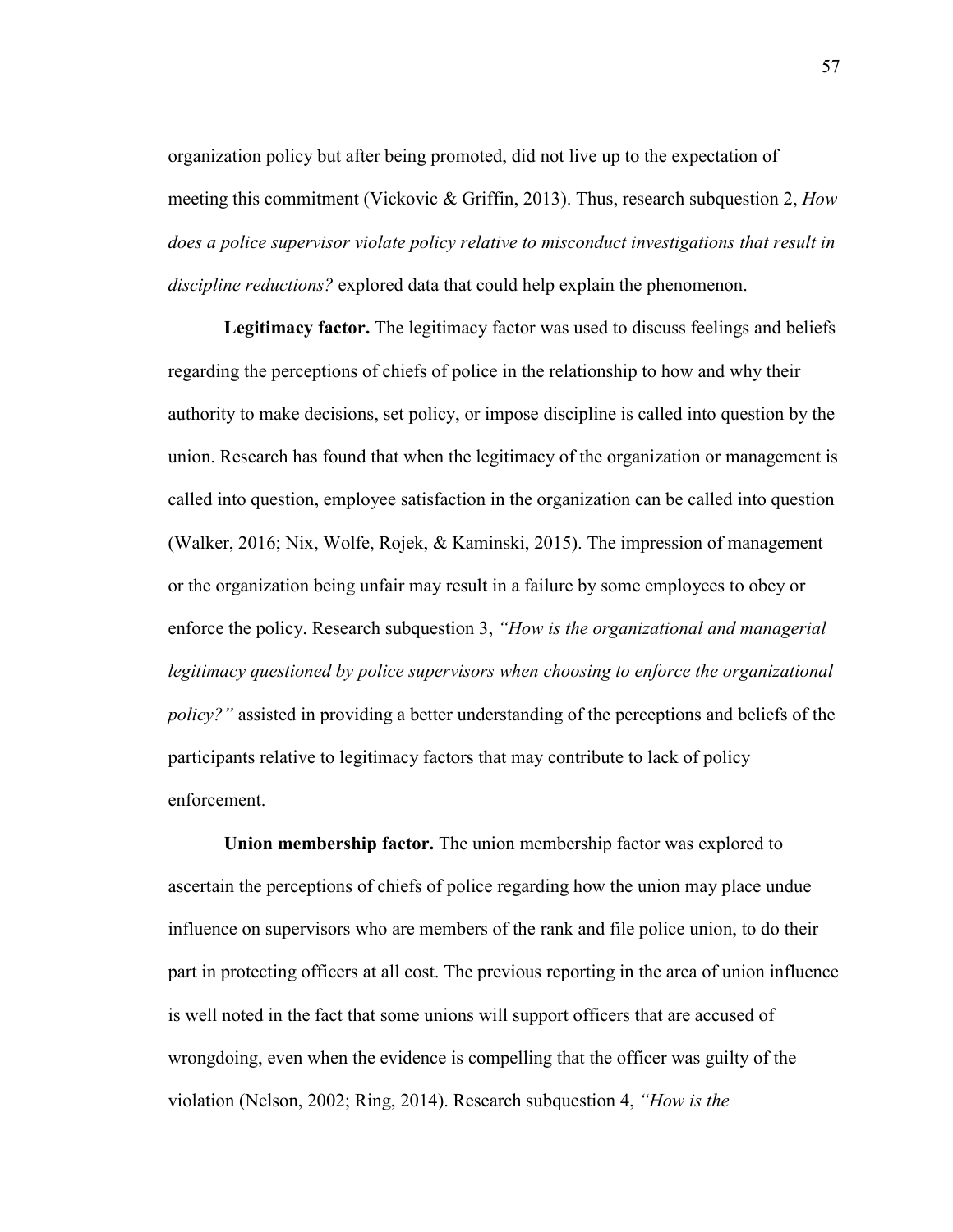*organizational commitment of supervisors to enforce policies relative to conducting subordinate misconduct investigations impacted by their membership in their subordinates' union?"* examined union-related factors that may result in a lack of policy enforcement relative to the union and organizational interests.

### **Issues of Trustworthiness**

Validity and reliability are always of concern in qualitative studies and was addressed in the current study in several ways. Heale and Twycross (2015) defined validity in qualitative research as the extent to which an idea is measured. Validity can be accomplished in several ways. Obtaining data saturation is one way to increase the validity of a qualitative study (Fusch & Ness, 2015). The triangulation of data through eliminating bias and including rich verbatim descriptions of the participants' accounts that may produce more comprehensive findings will occur (Noble & Smith, 2015). Noble and Smith (2015) reported that another method to help establish validity is through the literature review regarding the study focus. Most of the research did not specifically address procedural errors relative to dual-commitment conflicts being investigated in this study; however, the literature did provide support that there are dual conflicts that exist within organizations that will cause strained relationships.

Generally, reliability can be defined as the ability to obtain the same results if a quantitative researcher was to duplicate or repeat the study (Morse, 2015). Seeking to establish reliability in a qualitative inquiry is different than those methods used in quantitative research methods. The goal however in either inquiry is the same, and perhaps it is the process to achieve this goal that must be addressed. That is why the quality of the qualitative study (Seale, 1999) is important. To ensure the quality of this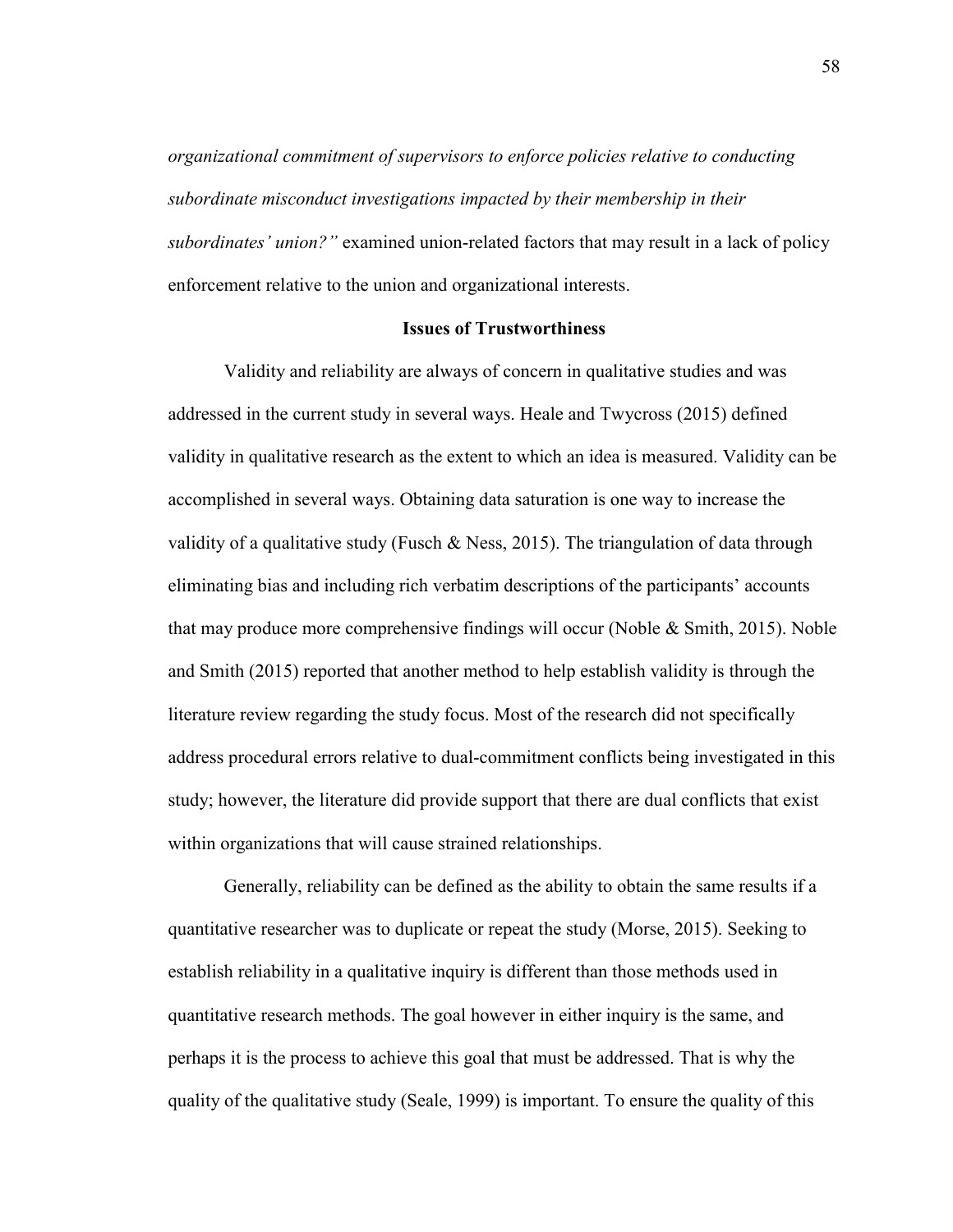study, every effort to ensure that this research was credible in its design, neutral in the investigation, consistent with acceptable qualitative methods, conforming to proven approaches, and providing dependable results (Lincoln & Guba, 1985) took place. Not only was an exploration of existing literature conducted, approved qualitative investigatory protocols were followed. Also, a review by the Walden University Institutional Review Board (IRB) and my Dissertation Committee occurred to ensure that the criteria by Lincoln and Guba (1985) were met for this current study.

# **Ethical Considerations**

Ethical considerations were critically evaluated in preparation for this current study. The focus remained in the area of ensuring that participants experienced confidence in no harm coming to them. Harm considerations were identified as professional embarrassment to the participants, confidentiality, and the voluntariness of their participation. Full disclosure as to my former employment as a chief of police was made so that the participants could feel at ease in speaking with an interviewer who could relate to their experiences. In preparation for this study, I completed the National Institute of Health's ethic training, and ensured that this study met the requirements of the Walden University's IRB.

Confidentiality issues were discussed in this chapter along with informed consent notifications that discussed how data would be reported and its subsequent retention protocols. Protocols that included maintaining all data, notes, and files within a locked filing cabinet in my office at my residence with access restricted to only myself. Each participant signed an Informed Consent Form acknowledging that they understood the risks and benefits of participating in this study. Destruction protocols based on the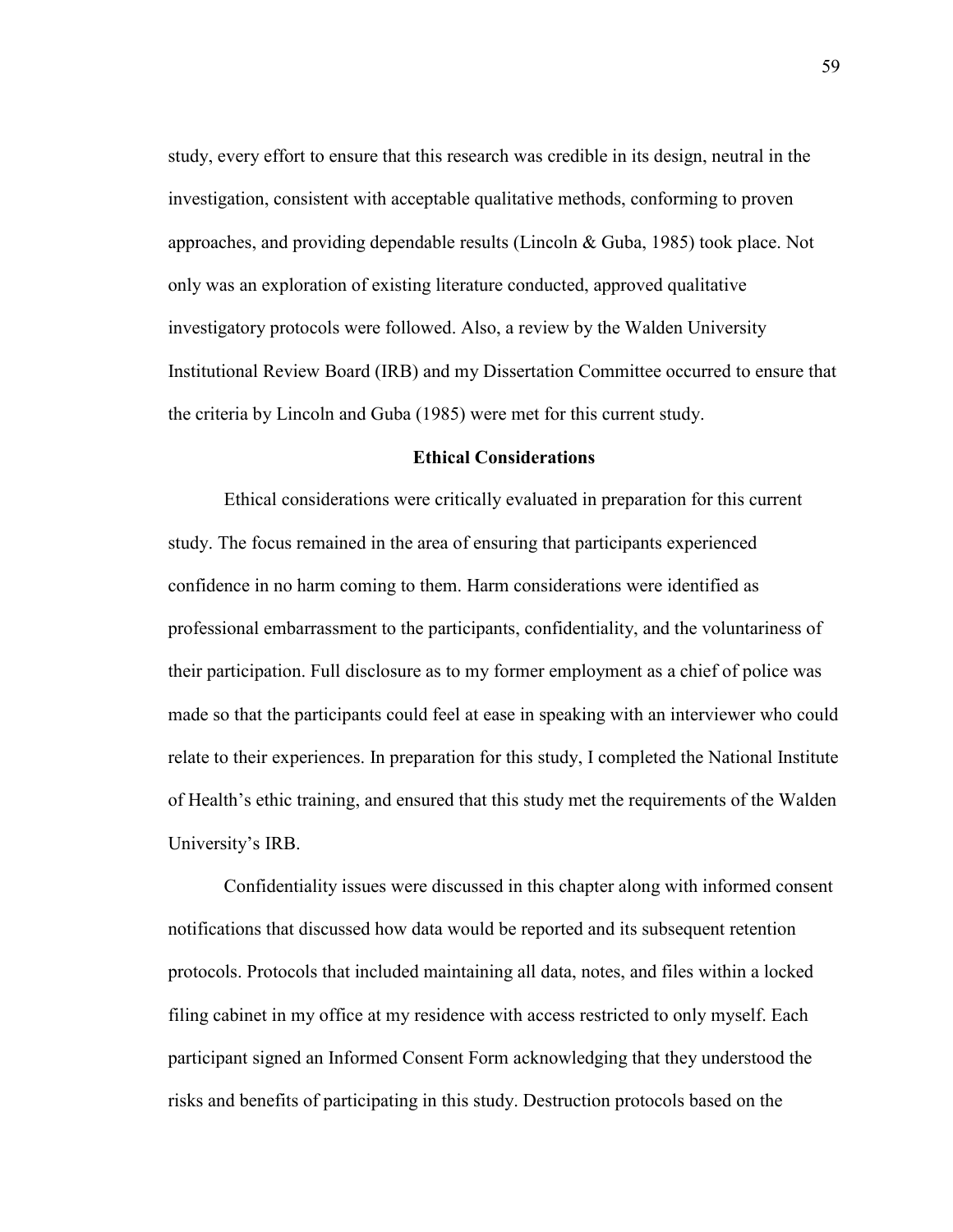Walden University IRB requirements of five-years were discussed with each participant and were provided in the Informed Consent Form. All participants were provided with my e-mail address and telephone contact numbers should they have any questions, concerns, or other information that they would like to provide at a later time.

#### **Summary**

Chapter 3 outlined the design and various methods that were used to conduct this current research study. The study and research design were explored as to whether a dualcommitment conflict exists for supervisors who are members of his or her subordinates' union, and how their union membership may affect policy enforcement relative to misconduct investigations. During the participants' interviews, several questions concerning specific issues related to conflicts with policy setting, organizational trust, legitimacy, and transparency, and how these issues may cause conflict for a supervisor that enjoys membership in their subordinate officers' union were discussed. The recruitment and sampling method used to select this study's participants were discussed. A total of 27 police chiefs throughout the state of California were recruited for participation in this study; however, only nine were needed to attain data saturation. Equal numbers of police chiefs were selected based on agency size and location within the state. The plan for data collection, analysis and subsequent interpretation, as well as the measures and instruments used in this study, were discussed in this chapter. My role as the researcher, trustworthiness issues, and the ethical considerations for this study were also discussed.

In the following Chapter, a review of the results and the findings of this study is provided.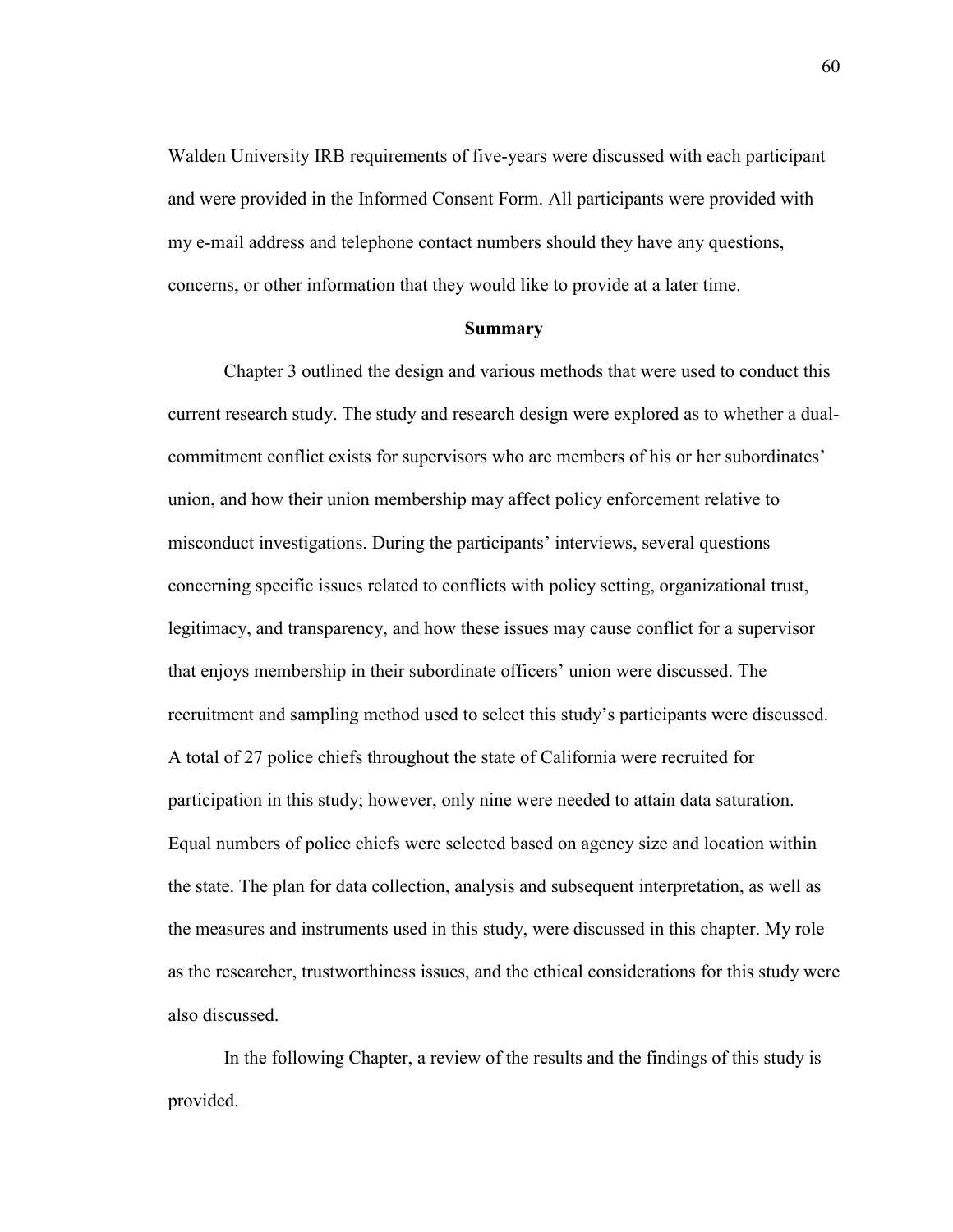#### Chapter 4: Results

This multiple case study focused on the perceptions and beliefs of 9 chiefs of police in California regarding whether police supervisors' membership in his or her subordinates' union had any impact on disciplinary outcomes, based on procedural errors supervisors made during misconduct investigations of their subordinate union members. A locally developed 24-question Dual-Commitment Questionnaire was used to explore the perceptions and beliefs of chiefs of police concerning (a) policy-setting, (b) transparency and accountability, (c) legitimacy, and (d) union membership, and how each might impact the dual-commitment conflict among police supervisors.

In Chapter 4, I describe the data collection setting, participant demographics, and data collection methods. I also explain the data analysis techniques used in this study and the trustworthiness of the data. The results of the study and a summary of the Chapter are also provided.

# **Research Question**

How does supervisory membership in a subordinate's union affect the type and amount of discipline an officer receives for sustained violations of misconduct?

#### **Research Setting**

The setting for the collection of data varied based on the individual participant. Each data collection location was either a private office setting or an area free from disruptions. The location selected by each participant was based on the need to minimize disruptions, allow confidential information to be shared, be comfortable, and promote rapport and trust (see Marshall & Rossman, 2016). One participant felt comfortable in a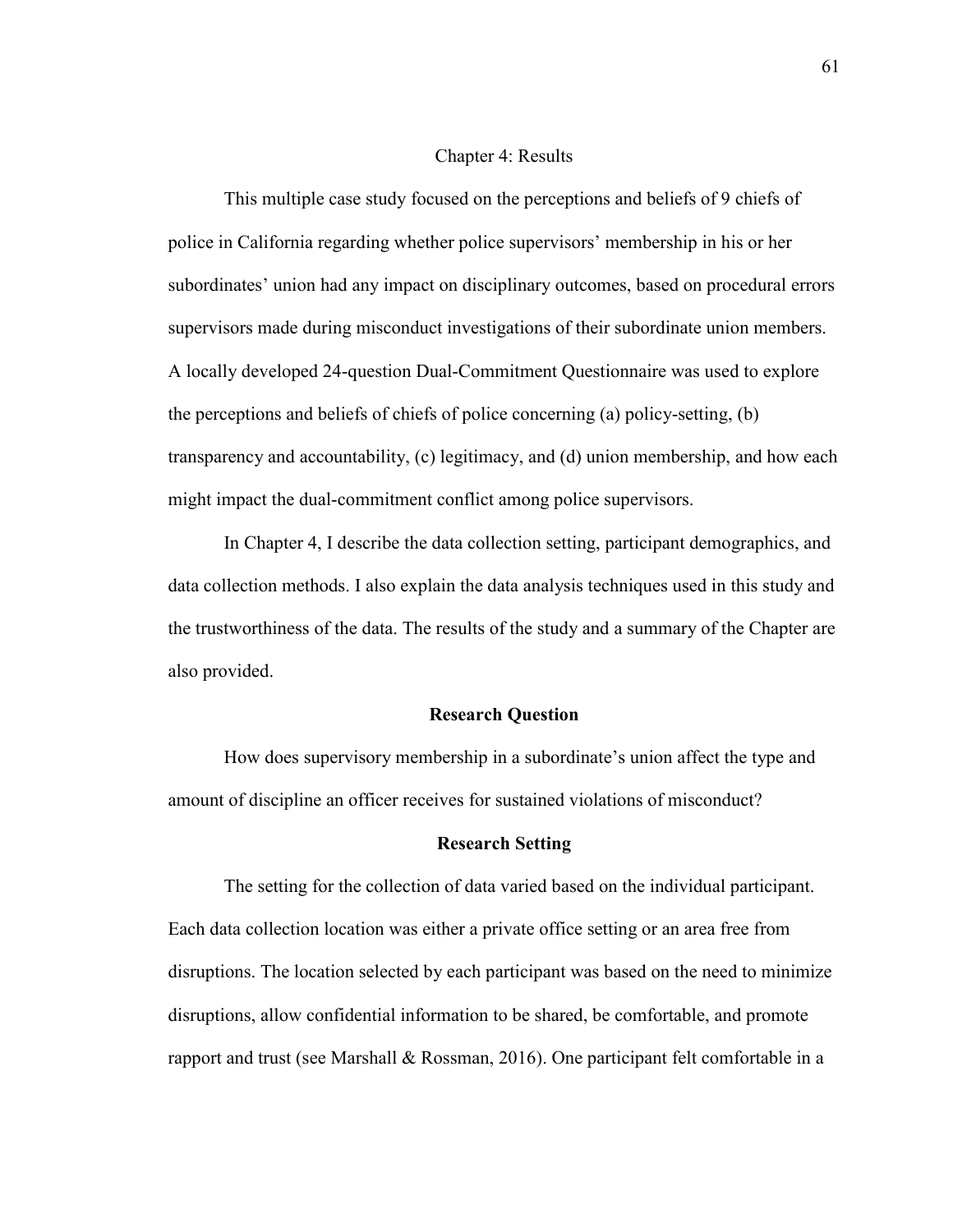quiet meeting room within a restaurant, while four participants chose their work office for the interview.

Due to constraints related to travel, one participant was interviewed over the telephone. Although technology such as video conferencing was available to them, some participants were not authorized by their respective jurisdiction to have such software installed on their work computers due to security concerns. Three participants responded to the interview questions via e-mail as they were not available to be interviewed due to distance constraints, anticipated length of the interview, scheduling conflicts, vacation, or lack of access or authorization to video conferencing software. The negative effect of not conducting interviews face-to-face was the inability to observe body language or facial expressions, which may have triggered clarifying or probing questions.

#### **Participant Demographics**

This study consisted of nine chiefs of police throughout the state in which they are employed. The age, number of years of service, and race of each participant were not collected because this information was not relevant to the information sought in this study. Each chief of police did, however, have at least 1 year of experience as a seated police chief. The sample consisted of a geographically diverse group of chiefs of police throughout the state. No geographical location had a significantly larger number of participant chiefs. Two chiefs were female, and the other chiefs were male. Three chiefs reported that they had been involved as a union representative or union executive board member at some time in their career before being sworn in as chief of police. All chiefs had worked their way up the promotional ladder (police officer, corporal, sergeant, lieutenant, captain, deputy chief) before achieving the position as chief of police. Some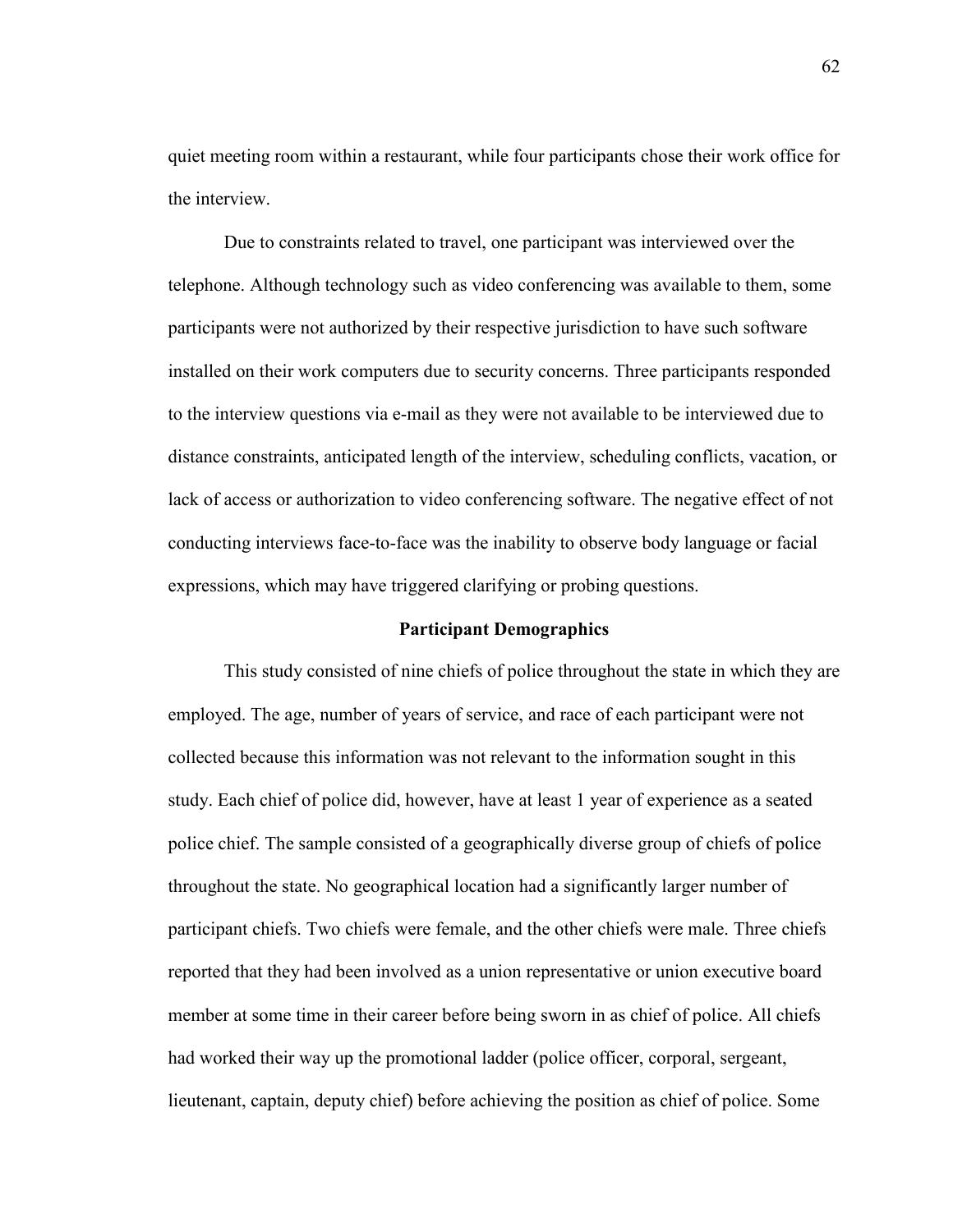chiefs were hired from outside the department while others were hired from within the organization after maneuvering through their organization's rank structure.

# **Data Collection**

After I received approval from the Walden University institutional review board  $(IRB)$  (Approval  $#06-01-18-0187008$ ), the Chiefs of Police Association executive director sent a statewide e-mail to all chiefs of police within the state. Although the email was sent to all chiefs of police, the e-mail provided a study invitation that only applied to chiefs who met the selection criteria. This method was used because the executive director had no knowledge of which chiefs would meet the criteria. This invitation (Appendix A) included a request for chiefs who met the selection criteria and were willing to participate in the study to respond via e-mail or telephone. Responses were reviewed to ensure that one geographic area of the state was not overrepresented, per the approved IRB data collection plan. The target number for the sample was 27 because I assumed that 27 participants would be required to obtain data saturation (see Creswell, 1998). A total of nine chiefs of police responded to the invitation. Each respondent was contacted via e-mail and was provided a Notification of Selection and Request for Interview Form (Appendix B). The data were collected over 3 months beginning in June 2019.

The data collection process for most participants was semistructured interviews, which allowed me to ask clarifying questions or expound on participant responses. The 24-question interview guide addressed four areas of inquiry: (a) policy-setting, (b) transparency and accountability, (c) legitimacy, and (d) union membership. All participants that were interviewed agreed to have their interview recorded so that I could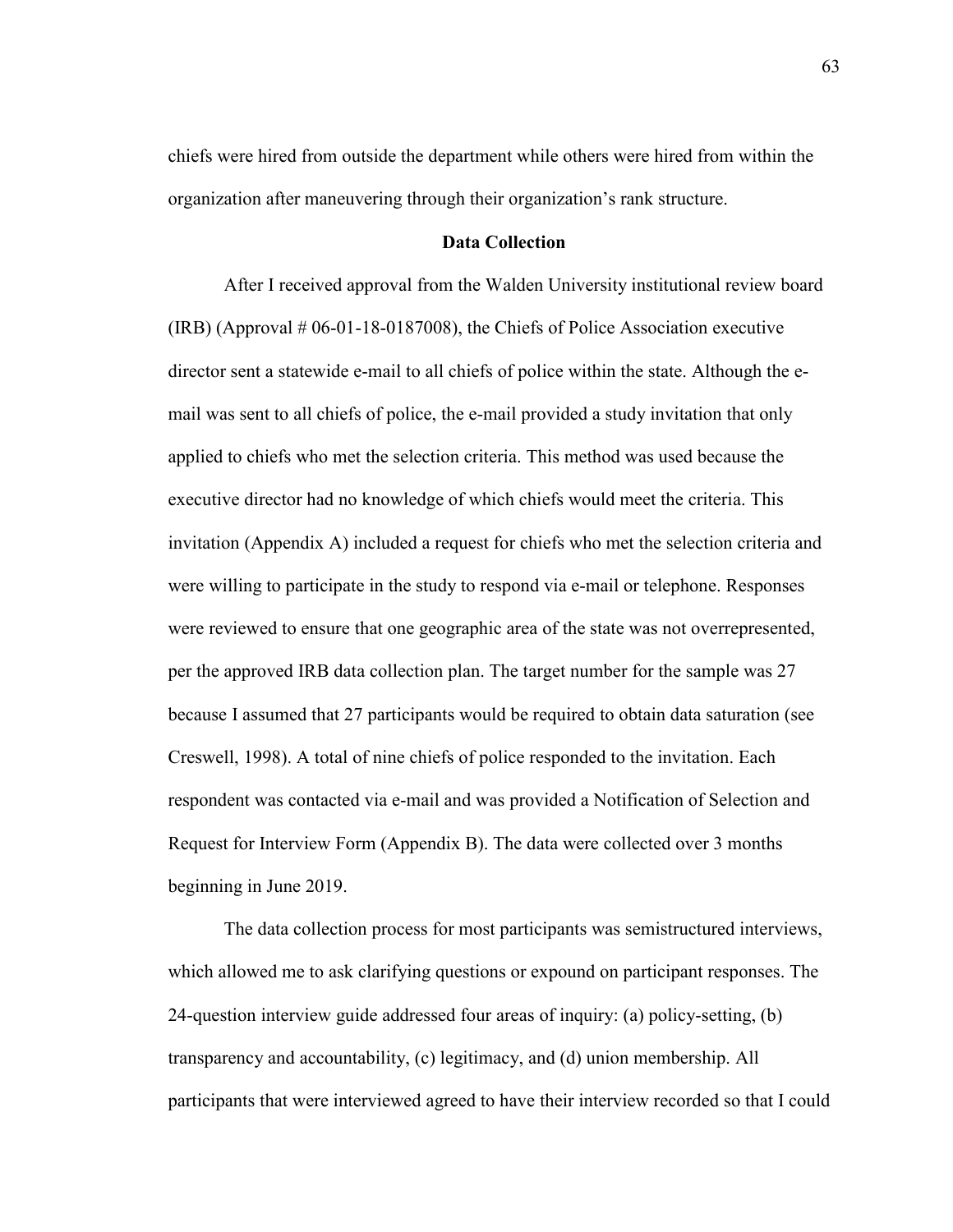refer back to them for clarification purposes. Thoughts and observations were recorded into a reflective log that was used during the data collection process. The face-to-face and telephone interviews lasted approximately 65 minutes. In addition to the data that were recorded via the recording device, notes were taken on the interview guide.

E-mail was used to collect data from three participants due to circumstances that prohibited a face-to-face meeting. In addition to travel costs, other considerations to allow e-mail data collection included the inability to schedule sufficient time for a faceto-face interview or telephone call or Skype meeting. Although e-mail was not the most desirable method to collect data because it prevented observation of body or language cues (see Meho, 2006), e-mail allowed me to collect critical data that otherwise would not have been obtained. Participants who did not have sufficient time for a face-to-face or telephone interviews used secured e-mail systems and remained committed to making themselves available for clarifying telephone calls if required.

Lefever, Dal, and Matthiasdottir (2007) noted that the use of online resources to obtain research data is not advantageous for reaching large numbers of participants due to the potential of incorrect e-mail addresses or the lack of desire by a person to participate in a study. However, in the current study, the number of participants using e-mail was low, and each provided his or her correct e-mail address and expressed a strong desire to participate in the study. Although e-mail data collection may have limitations in some studies (Lefever et al., 2007), this data collection method provided the three participants an opportunity to carefully consider their responses, reflect on their previous experiences as a chief of police, and clearly articulate their responses.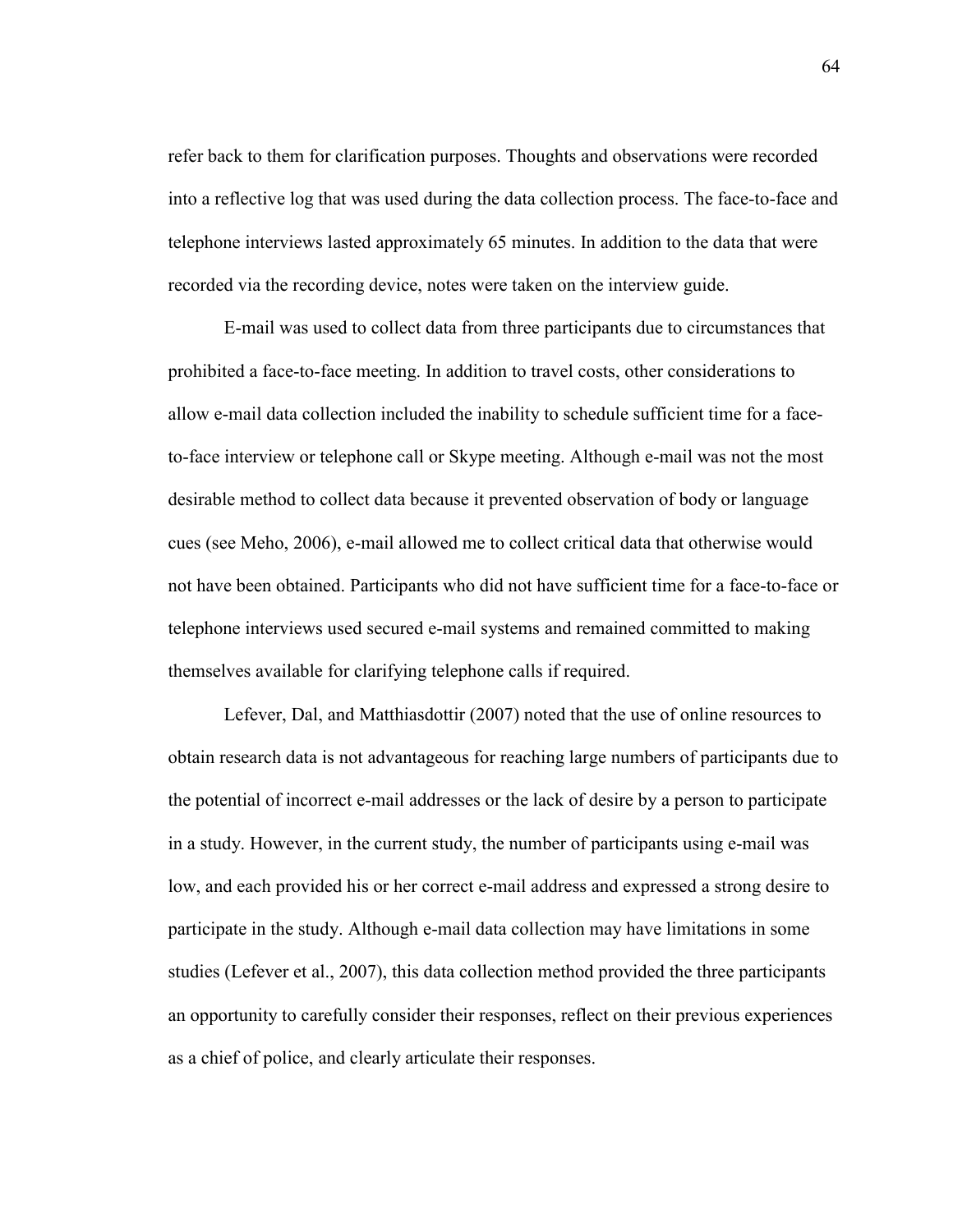### **Data Analysis**

Data analysis was guided by the primary research question: How does supervisory membership in a subordinate's union affect the type and amount of discipline an officer receives for sustained violations of misconduct? The subquestions for this study were the following: (a) How are the union executive board members involved in the policymaking process that may have an impact on cooperation within the organization? (b) How does a police supervisor violate policy relative to misconduct investigations that result in discipline reductions? (c) How is the organizational and managerial legitimacy questioned by police supervisors when choosing to enforce the organizational policy? (d) How is the organizational commitment of supervisors to enforce policies relative to conducting subordinate misconduct investigations impacted by their membership in their subordinates' union? Each participant's responses were transferred to Atlas ti where they were identified as interview, telephone, or e-mail sources.

Atlas ti was used to create one specific code: Supervisory Dual-Commitment Conflict. The Supervisory Dual-Commitment Conflict code consisted of preliminary subcodes: (a) policy-setting, (b) transparency and accountability, (c) legitimacy, and (d) union membership. The preliminary codes were identified based on the literature review as factors that may influence policy compliance by a supervisor. This data analysis software was used to examine word similarities or differences in each subcode to identify themes. A closer analysis of the data, once coded through Atlas ti, was required to further refine themes for this study. Excel spreadsheets were used to conduct the final data analysis. Discrepant data were dealt with by conducting a "more careful examination of the manner in which they manifested themselves…which might orient us toward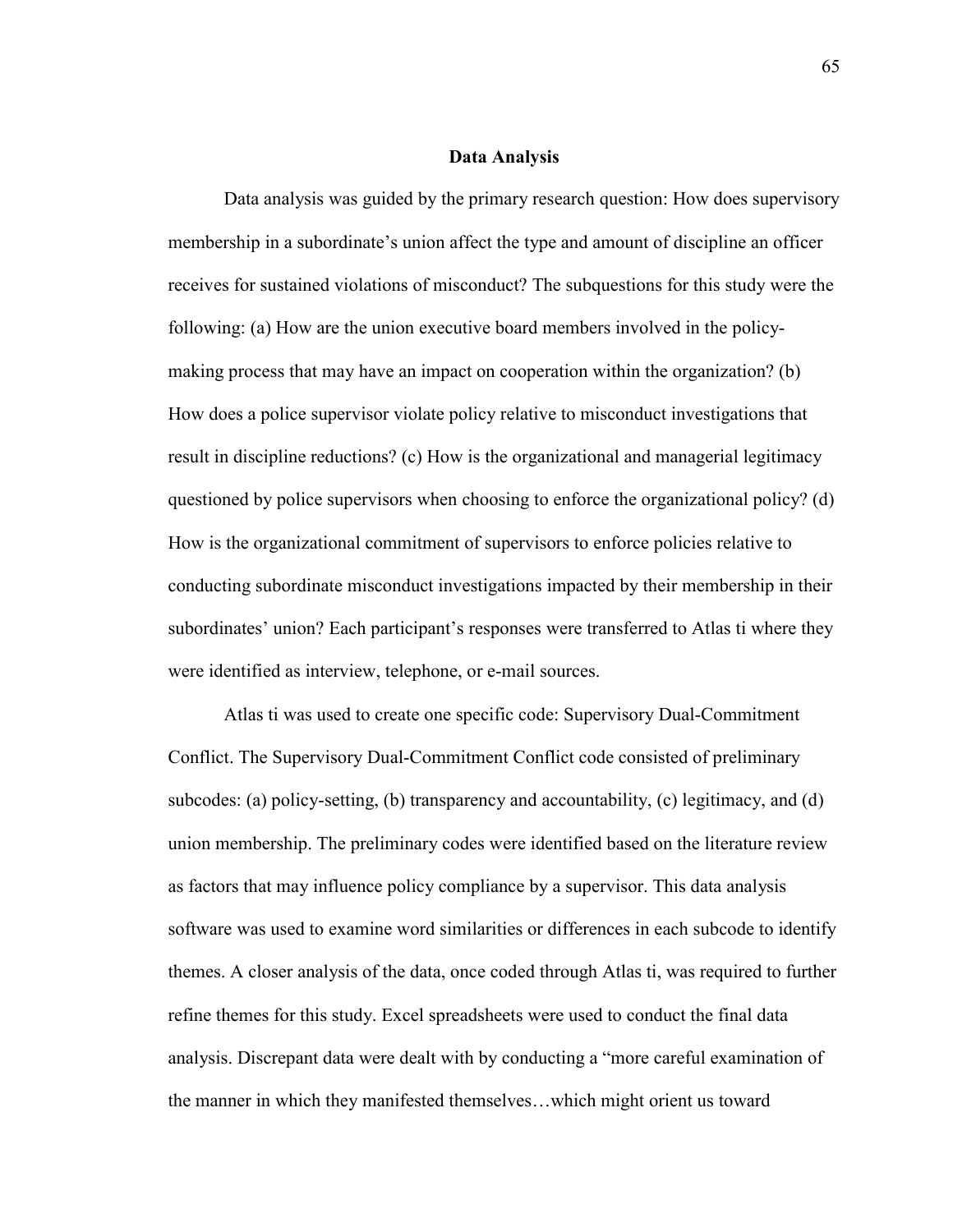searching for alternative meanings they might conceivably represent" (McPherson  $\&$ Thorne, 2006, p. 4). This was done by comparing and contrasting field notes, the participants' responses, and nonverbal cues projected by some participants during the interview process to ensure the data that were provided was what was meant to be conveyed by the participants.

The dual-commitment interview questions (Appendix D) consisted of 24 questions designed to elicit the perceptions and beliefs of chiefs of police regarding whether a supervisor's membership in his or her subordinates' police union affects the type and amount of discipline a subordinate officer receives. I also explored procedural errors a supervisor makes when conducting an internal affairs investigation. The interview questions elicited perceptions from each chief of police regarding the central research question. The participants' perceptions and beliefs were important as they served as mechanisms to validate responses that they would later provide during the data collection process. It allowed for each participant to provide a response to their prior union involvement other than membership, if any, such as a shop steward, union representative, or elected union board member for a police association. Prior union involvement by a participant may or may not account for any discrepant data that may be identified.

*SQ* 1 dealt with policy setting and how the unions' involvement in the policysetting process. To answer *SQ*1, participants were asked six questions regarding policy setting to gage their perception of where the union interests were more focused on, specifically the organization, the union members, or perhaps shared. This data was entered into Atlas ti for initial coding and theme identification.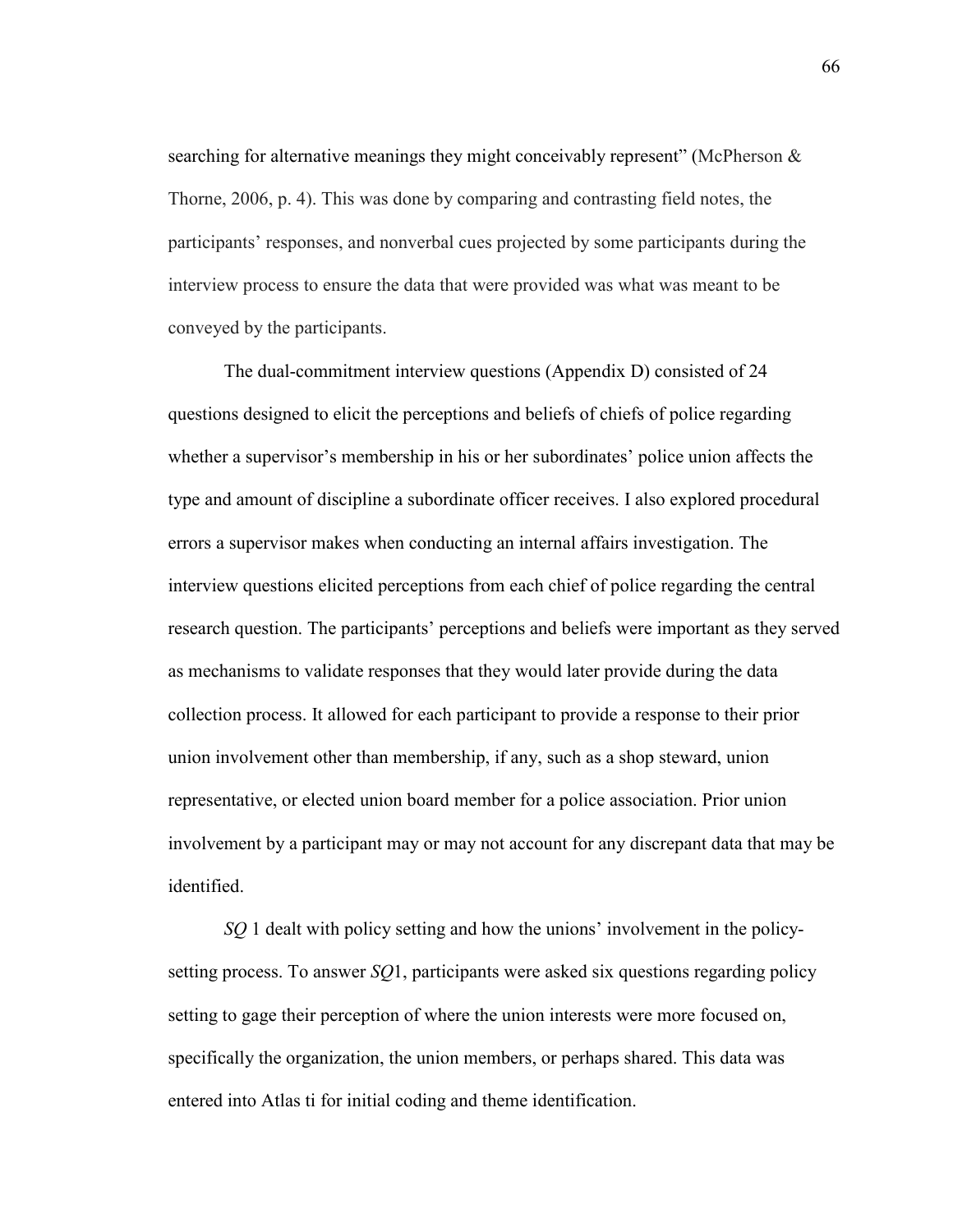*SQ*2 examined the participants' perceptions relative to transparency and accountability. Participants responded to five questions specifically designed to ascertain their perceptions as to whether police supervisors that are members of their subordinates' police union will actively enforce rules, regulations, and policies of the department without bias for the organization or in favor of their fellow union members. This data was also entered into Atlas ti for initial coding and theme identification.

*SQ*3 investigated the participants' perceptions concerning organizational and management legitimacy. *SQ*3 consisted of five questions that specifically explored how legitimacy is challenged by police supervisors when choosing to enforce the organizational policy? The collected data from the participants were entered into Atlas ti for initial coding and theme development.

*SQ*4 explored the perceptions of the participants' regarding a police supervisor's membership in their subordinate's police union. There were six questions asked that sought to elicit responses and recommendations from the participants relative to how a supervisor's organizational commitment is impacted by this union membership. This data was also entered into Atlas ti for initial coding and theme development.

### **Trustworthiness**

The question as to how trustworthy the data in this research is articulated by explaining within this report how it was established. It is vital that the investigative findings provide an authentic representation of the phenomenon that is occurring through the lived experiences of the participants' (Curtin & Fossey, 2007). In this study, several of the qualitative trustworthiness criteria addressed by Curtin and Fossey (2007) were embraced. They noted that trustworthiness can be established through using certain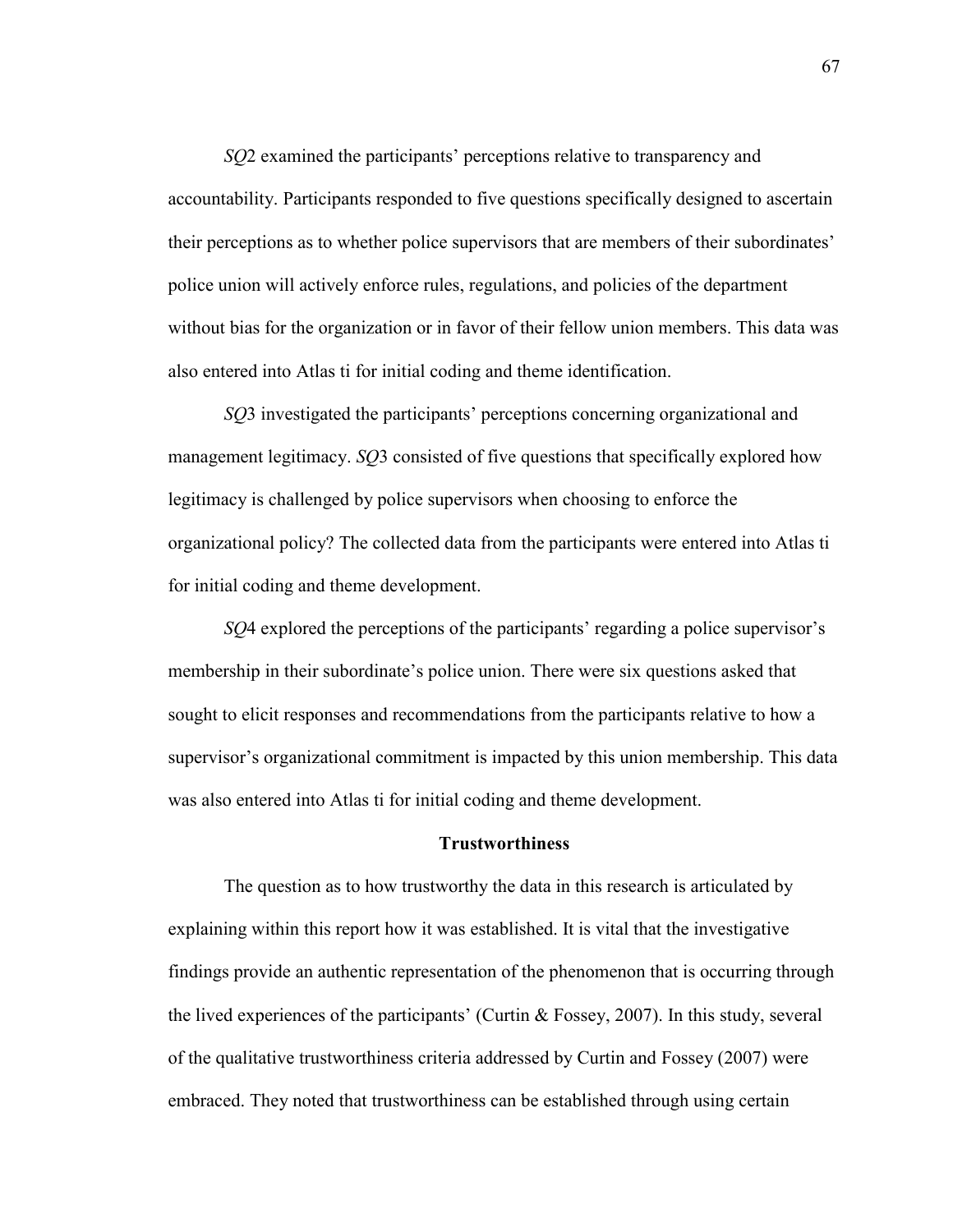considerations that can help provide evidence of validity and reliability (Curtin & Fossey, 2007). Some of these ways to establish trustworthiness were through (a) thick description of the data, (b) triangulation strategies, (c) member checking, and, (d) transferability, to name a few (Curtin & Fossey, 2007).

Adding to the trustworthiness of this study is seen in that Atlas ti data analysis software was initially used to assist me in the organization and management of the data. However, while data analysis software such as Atlas ti and others assist the researcher in managing their collected data, these software programs also can alienate the researcher from their data (Ryan, 2009), which required me to use thematic coding to finalize the study findings. Finally, trustworthiness was noted in the fact that data saturation was obtained, meaning that the various participants were able to confirm through their responses the data that was provided by the other participants. A brief discussion regarding the criteria that was used to assist me in establishing trustworthiness is presented below.

# **Description of the Phenomenon**

While supported by the literature regarding dual-commitment conflicts between union employees and their organization, supervisory dual commitment between his or her union and organization has not been empirically explored. The description of the phenomenon that is being observed by the participants' is consistent with the original problem noted within this study.

### **Triangulation Strategies**

Triangulation is the use of multiple data sources in research to gain a full understanding of the phenomenon occurring (Patton, 1999). Triangulation helps to make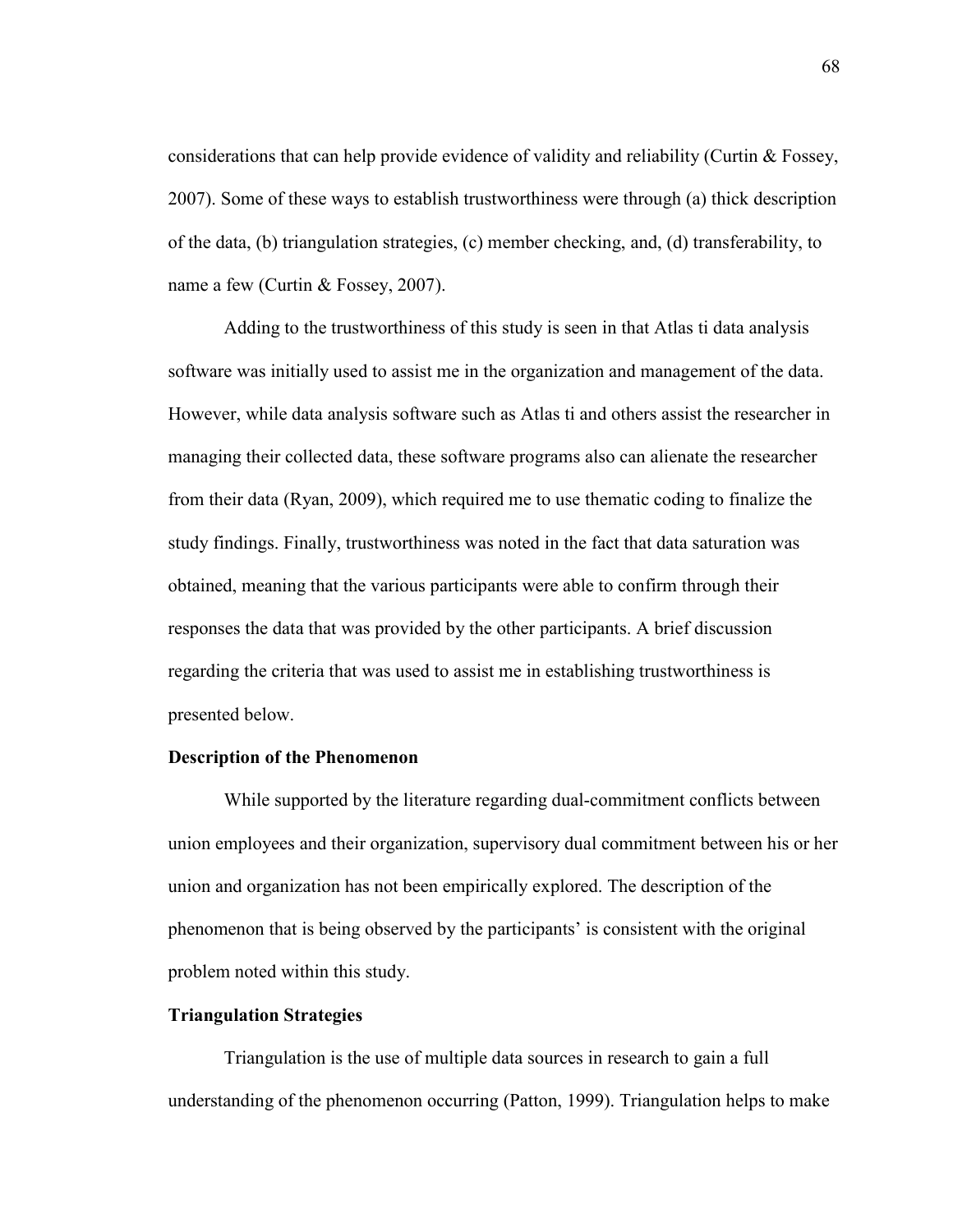the connection between the different data and not all data will be similar or connect. Source triangulation was used to examine the different data provided by the participants through the use of the same instrument for each participant. By analyzing these varying viewpoints within the data and establishing codes, patterns, and themes emerged that were routinely consistent among the participants. In the current study, internal validity questions contained in the collection instrument were asked that would allow for a different response from the participants, but validate other questions posed differently.

# **Member Checking**

Member checking is another method to assist in establishing trustworthiness (Shenton, 2004). Members were checked by asking three study participants to review the interpretations of the data collected. Also, as the data was being collected during the interviews, informal member checking took place. Finally, upon these members' initial review of the initial findings, they provided the following responses regarding the accuracy of the data analyzed:

**Member A.** "Based on what I have read, I think the nail has been hit squarely on the head with the hammer. This is what I have been saying for a long time. Supervisors are not troops and should not be part of a troop union."

**Member B.** "What has been presented is a fair assessment of what's going on. Too bad we had to get to a study to figure out what we should already know. This is not rocket science."

**Member C.** "I agree with your findings. While I do not believe the supervisors need to be thrown out of their union, there needs to be checks and balances in place to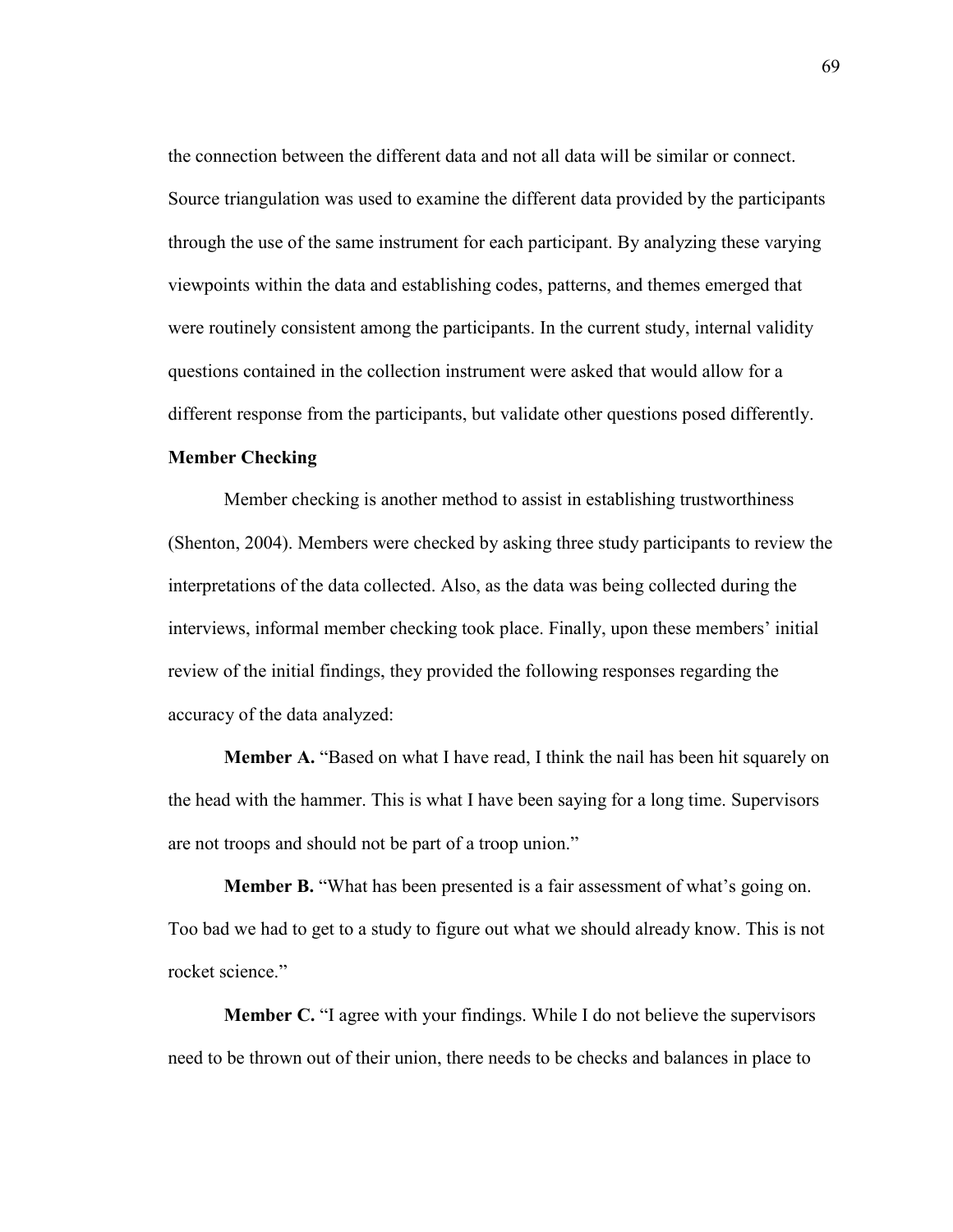ensure that they are ethical in the performance of their duties and being fair and consistent in their actions."

# **Credibility**

Credibility was maintained in the current study as the number of participants used allowed for data saturation to occur mid way through the data collection and analysis period. Also, the data and findings were verified by the use of member checking. Creswell (1998) discussed how member checking was an important step in maintaining credibility. All participants were provided the opportunity to recontact the researcher to correct or clarify information that they had provided, or to submit additional information that they may have previously overlooked. Although all participants were informed at the onset when providing data for this study that they could receive a two-page summary of the results, only one made such a request and was provided that summary. One participant was subsequently recontacted and advised that they believed the summary provided a clear picture of the phenomenon.

# **Transferability**

The current study explored the phenomenon from the perspective of the participants, where the results would be transferable outside the participants' organizations. This study is transferable and applicable in similar contexts (Curtin  $\&$ Fossey, 2007). A case study is not designed to be generalizable to larger populations as it is a singular unit where the phenomenon is being studied. However, a multiple case study, such as this current investigation, is more apt to provide for generalizability as nine geographically different police agency chiefs provided data for this study. Also, other companies or organizations that employ workers where an established chain-of-command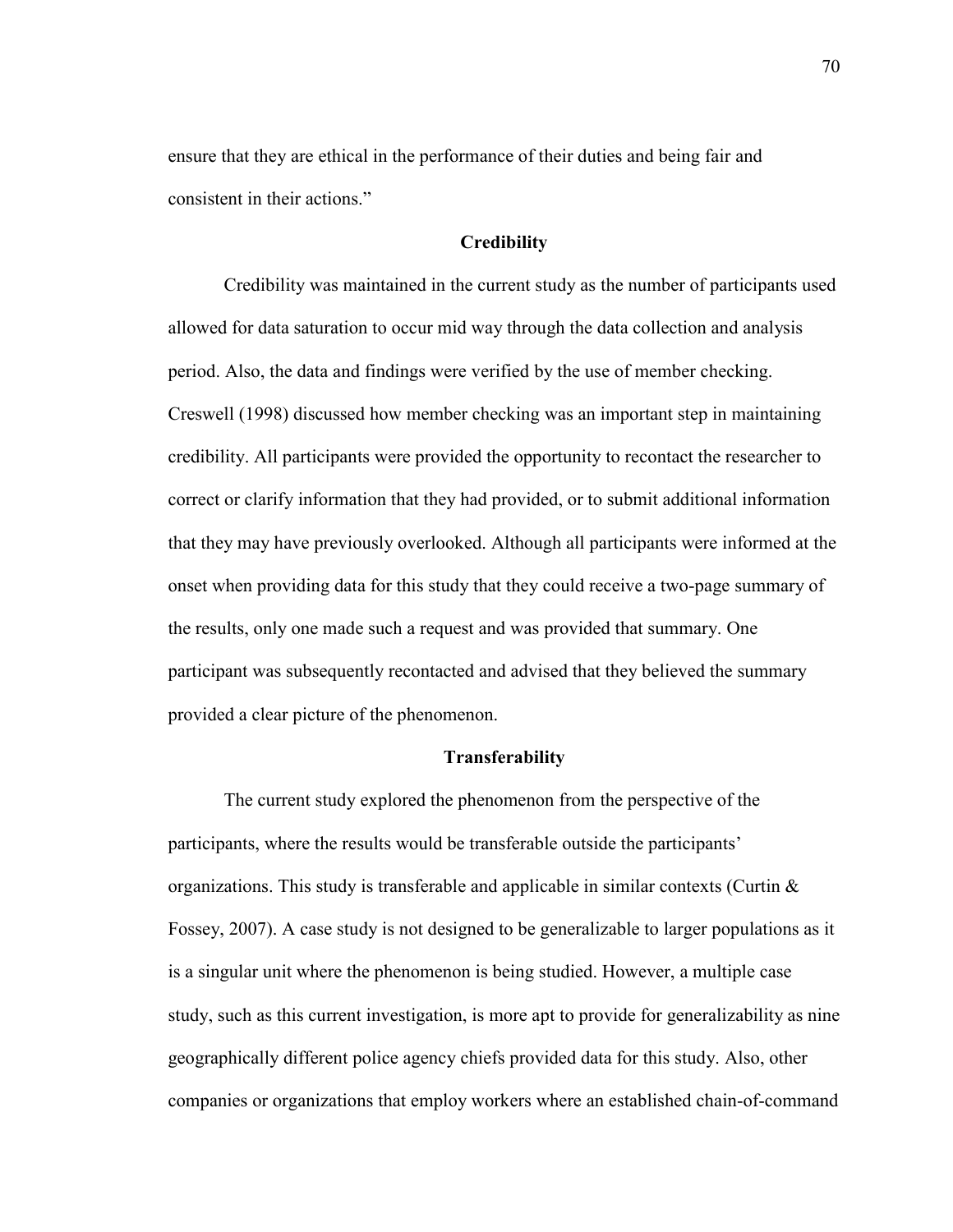is used, and the supervisors are members of their subordinates' union will be able to apply the findings of this study to assist in resolving, or minimizing supervisory dualcommitment conflicts.

### **Dependability**

Dependability in qualitative research is very similar to the idea of reliability in quantitative research (Lincoln & Guba, 1985). An "inquiry audit" (Lincoln & Guba, 1985) was used by examining not only the processes that were used to conduct this study but also the final investigative product for consistency. Overlapping methods that were used to collect data for this study included, interviews, e-mail, member checking, and concurrence of the findings by one participant based on the two-page summary of the results, all lend themselves to aiding in establishing the dependability required. The required critical evaluation of the processes to collect data, analysis of the data, and developing a theory that is needed when evaluating a study's dependability was conducted (Shenton, 2004). Finally, a code-recode process was used in the study (see Petty, Thomson, Stew, 2012). This was accomplished by initially coding the data and then waiting approximately one week and then again reviewing the data and recoding it a second time and then compared the results. The results in both coding processes were consistent with each other.

### **Confirmability**

Maintaining researcher objectivity is paramount to conducting research. Confirmability deals with to what extend the research can be verified by others. To help in establishing confirmability of this study, a journal was maintained and used where reflections could be recorded concerning thoughts relative to the data collected during the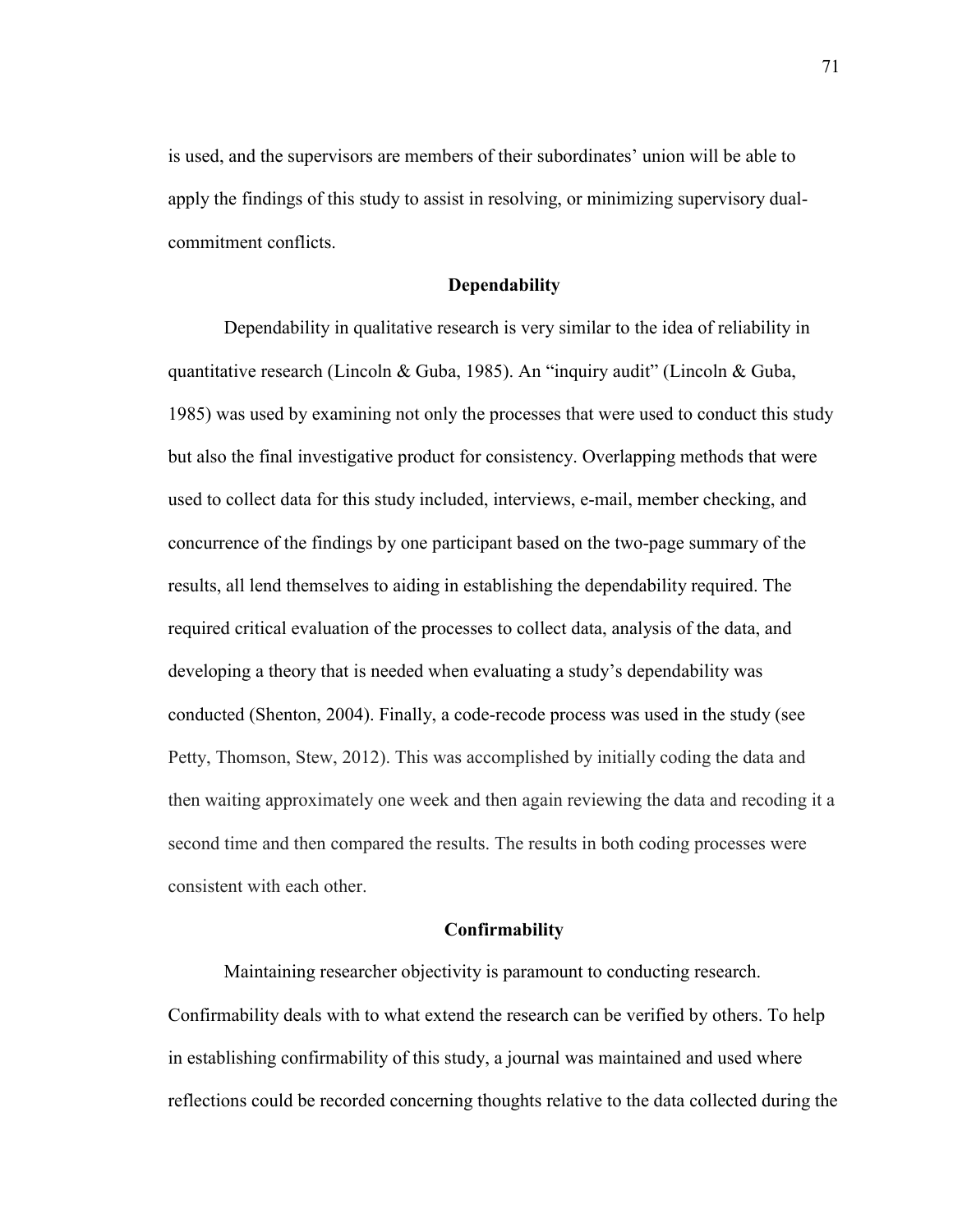data collection process. Note taking took place while the interviews were being conducted. During the data analysis process, categories, codes, and themes (see Shenton, 2004) were used.

### **Results**

This section contains a summary of the findings for this multiple case study. The primary research question for this study was: How does supervisory membership in a subordinate's union affect the type and amount of discipline an officer receives for sustained violations of misconduct? To answer this question, it was divided into four subquestions *(SQ)*: (a) How are the union executive board members involved in the policymaking process that may have an impact on cooperation within the organization? (b) How does a police supervisor violate policy relative to misconduct investigations that result in discipline reductions? (c) How is the organizational and managerial legitimacy questioned by police supervisors when choosing to enforce the organizational policy? (d) How is the organizational commitment of supervisors to enforce policies relative to conducting subordinate misconduct investigations impacted by their membership in their subordinates' union?

### **Themes**

An analysis of the four identified areas of interest was conducted to answer the research question. This analysis yielded several themes for each area of interest. After the responses for each *SQ* were analyzed, coded, and themes emerged, these themes were compared and contrasted among all four *SQs* to identify any emerging themes between the groups. The themes that emerged were: (a) policy must benefit employee/union, (b)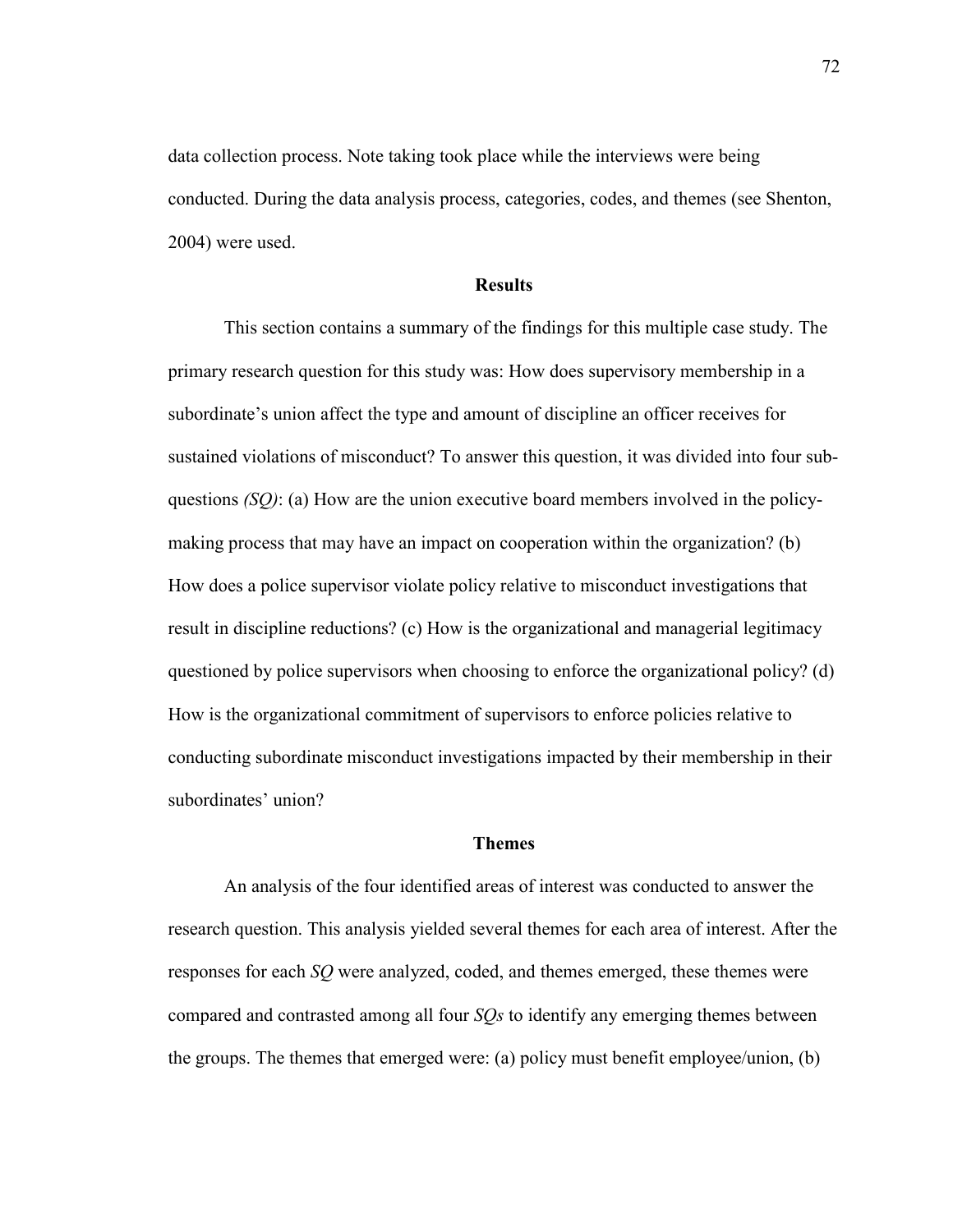communication and accountability failures, (c) organizational conflict, and (d), bifurcation of supervisors.

After all the data was initially coded, a one week waiting period took place, and rerecoding of the data occurred to ascertain if the results were different or not. The results did not change after the recoding process took place. Table 1 depicts the final identified themes.

Table 1

*Final Study Themes* 

| Variable                           | Codes                                                                        | <i>Theme</i>                                 |
|------------------------------------|------------------------------------------------------------------------------|----------------------------------------------|
| Policy-setting                     | Participatory<br>One-sided<br>Strained                                       | Policy benefits employee/<br>union           |
| Transparency and<br>accountability | Inconsistent enforcement<br>Leadership failures<br>Favoritism by supervisors | Communication and<br>accountability failures |
| Legitimacy                         | Favoritism<br>Organizational discord<br>Separation                           | Organizational Conflict                      |
| Union membership                   | Conflict of interest<br>Dual conflicts<br>Selective enforcement              | Bifurcation of supervisors                   |

When exploring each of the identified themes individually, a deep and rich description of the perceptions of the participants can best be put into perspective. The following discussions of the theme findings are provided.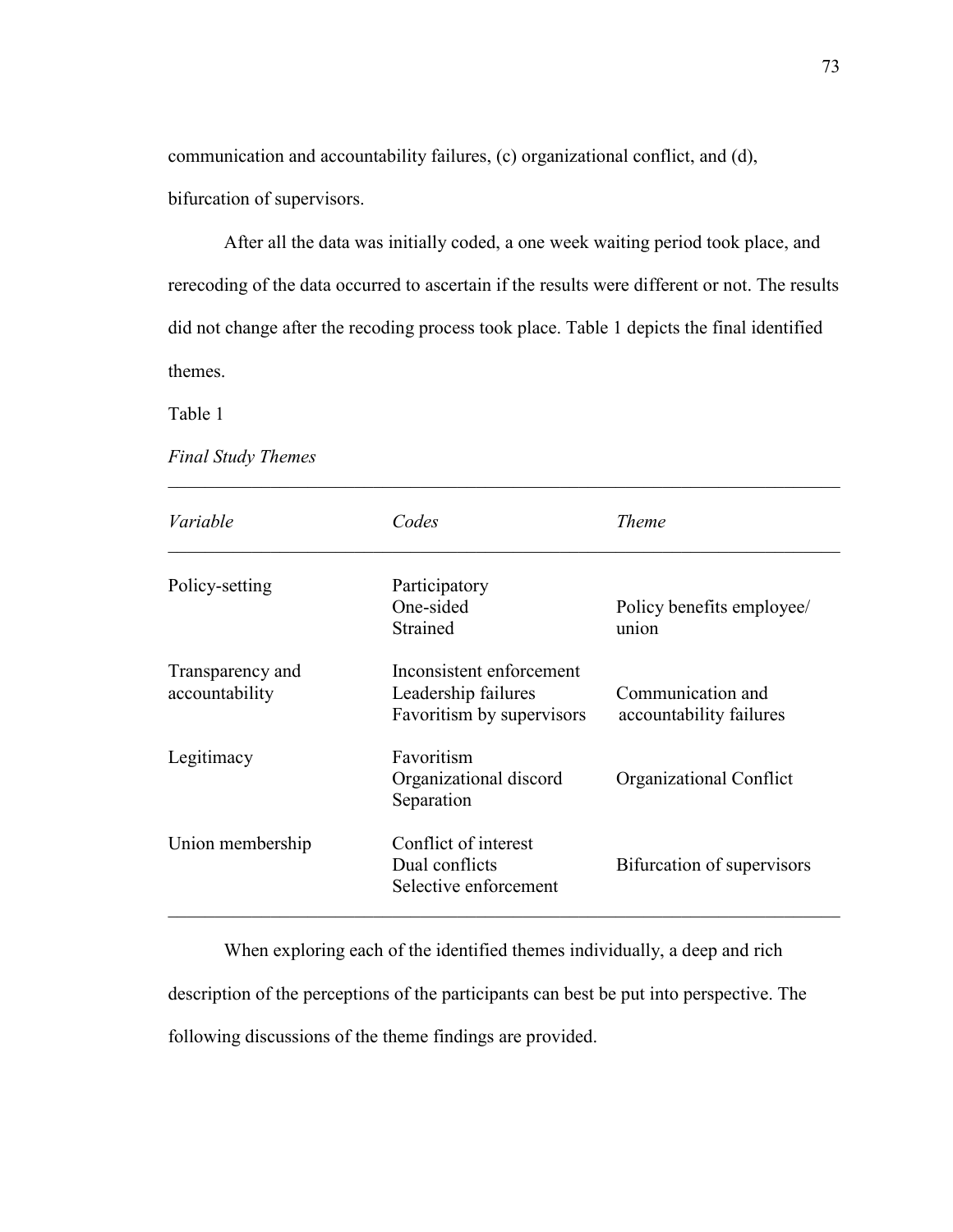# **Policy Benefiting Employee/Union**

Questions 1, 2, 3, 4, 5, and 6 all sought to learn from the participants how the police union is involved in the organizational policy-setting process (*SQ*1*)*. All participants agreed that a "meet and confer" between police management and the union was generally used for most policy-setting processes. Meet and confer is closely related to Sabatier and Jenkins-Smith (1988) ACF wherein consensus between coalitions with varying viewpoints can most often be obtained to establish or modify the policy. However, an interesting observation in the data included that all participants indicated that a police union and union membership interests were routinely a major point of discussion during the "meet and confer" process. This finding is consistent with the USDOJ (2003) who noted that officers feel a need to protect their own. Most participants described the "meet and confer" process as often adversarial. While most responses indicated that the policy-setting processes were strained, it was also pointed out that it is possible to work with a union to establish policy within their departments. This belief is supported by Sabatier and Jenkins-Smith (1988). However, they note that even though a consensus is gained, it requires time to adequately evaluate the effectiveness of the policy (Sabatier & Jenkins-Smith (1988).

The following passages were taken directly from the interview guide for some participants relative to the police union's involvement in policy-setting:

**Chief N1**. "The relationship at times seems adversarial in that board members focus seems to focus on employees' needs over organizational needs."

**Chief C1**. "Generally I think that the union wants to protect their officers and enforcement of policy on its face is stated, but not actually followed in most cases."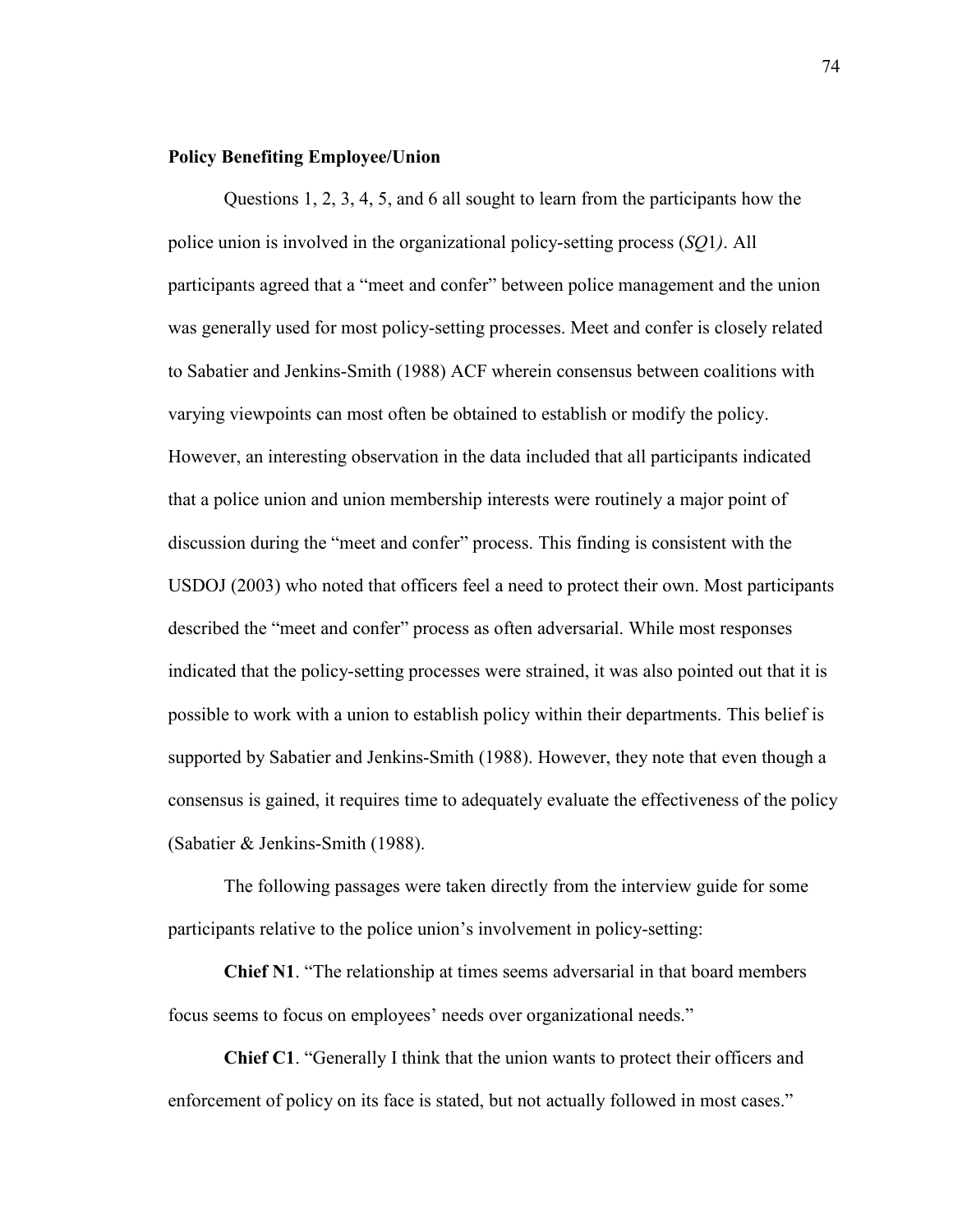**Chief S1**. "Collaborative as long as you have the right people involved. I think

most of the time they appreciate being involved instead of "here is a new policy, live with it."

 $\_$  , and the contribution of the contribution of  $\mathcal{L}_\mathcal{A}$  , and the contribution of  $\mathcal{L}_\mathcal{A}$ 

Table 2 below depicts the themes developed for the union's involvement in policy-

setting.

Table 2

*Union Involvement in Policy-Setting* 

| Questions (paraphrased) |                                         | Codes                                                                 | <i>Themes</i> |
|-------------------------|-----------------------------------------|-----------------------------------------------------------------------|---------------|
| 1.                      | Union involvement in policy-setting     | Involved<br>One-sided                                                 |               |
| 2.                      | Process used to set policy              | Meet and confer                                                       | Participatory |
| 3.                      | General theme of union involvement      | Union must win<br>Protection of officers<br>One-sided                 |               |
| 4.                      | How does union support new policy       | Must have buy-in<br>Generally supportive<br>Only if employee benefits | One-sided     |
| 5.                      | All parties relationship during process | Strained<br>One-sided<br>Respectful with purpose<br>Challenging       | Strained      |
| 6.                      | Policy-setting process described        | Awkward<br>Generally good<br>Difficult                                |               |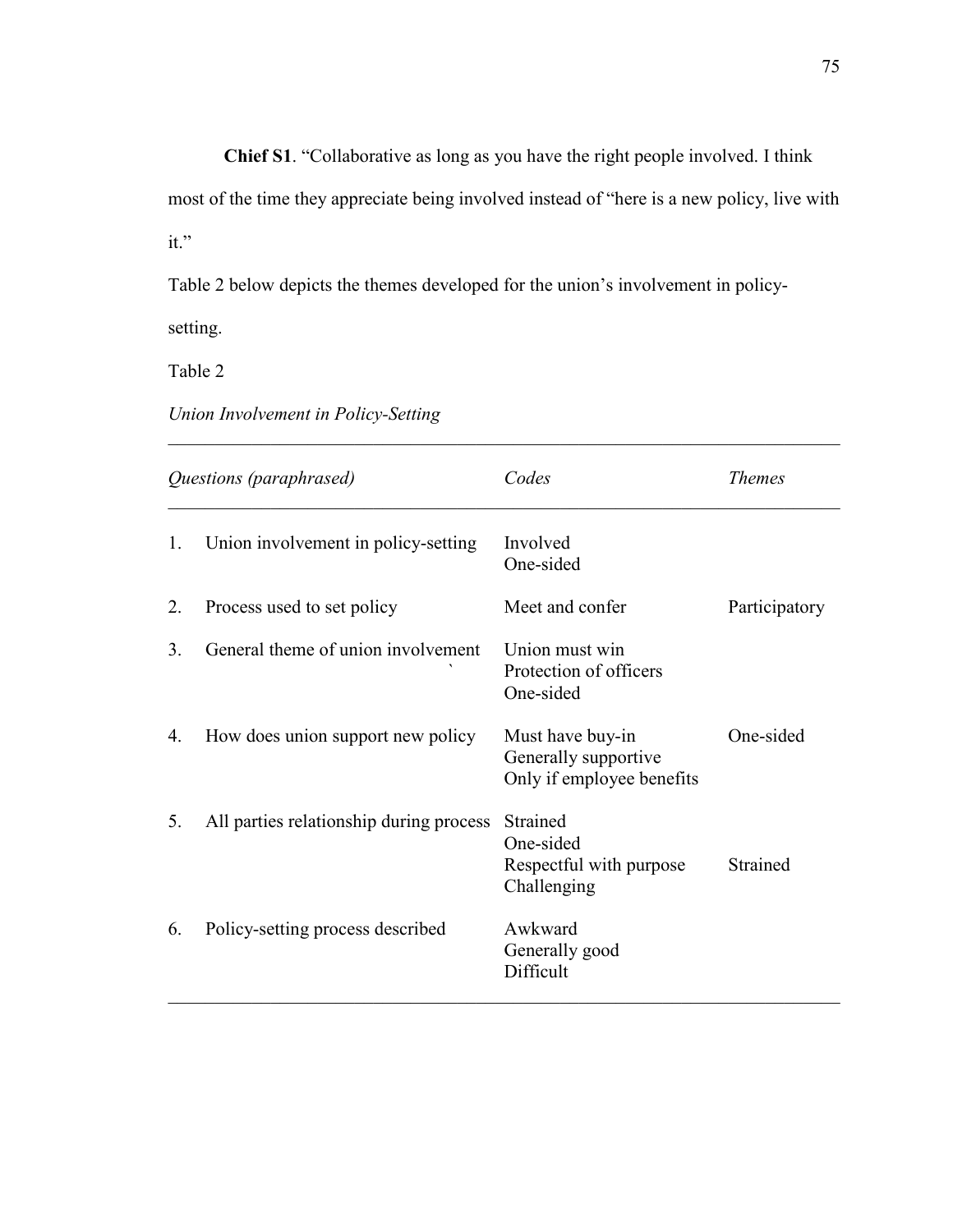### **Communication and Accountability Failures**

In examining questions 7, 8, 9, 10, and 11, relative to transparency and accountability (*SQ*2), participant perceptions included supervisor's enforcing policy in an inconsistent manner and supervisors making unreliable supervisory decisions. Participants indicated that communication failures and lack of supervisory accountability were also areas of concern relative to this question. Communication failures were noted in the data as such issues as supervisors failing to report violations up the chain-ofcommand, or by only providing limited information or "half-truths" to management regarding conduct issues. These communication failures speak directly to a lack of supervisory accountability and fall in line with Noelliste (2013) who, when discussing police officer accountability, noted how procedural errors could result in officers not being held fully accountable for misconduct. Supervisory "buy-in" regarding policy also came into question by several of the participants. At least three participants reported that the lack of "buy-in" by a supervisor and then the failure to enforce the policy, questions the authority of the management team's ability to issue certain departmental policies. In fact, one participant noted that when the union believes a policy is not lawful, or sometimes to "test the waters" regarding making efforts for management to rescind a policy, the union attorneys will get involved in an effort to convince the chief to modify or rescind a policy by threats of grievances or lawsuits.

The inaction of a supervisor to follow a policy established by the chief can have a direct and negative effect or organizational stability (Booth  $\&$  Seligson, 2009), which is being observed by the participants in such ways as discipline reductions, low morale,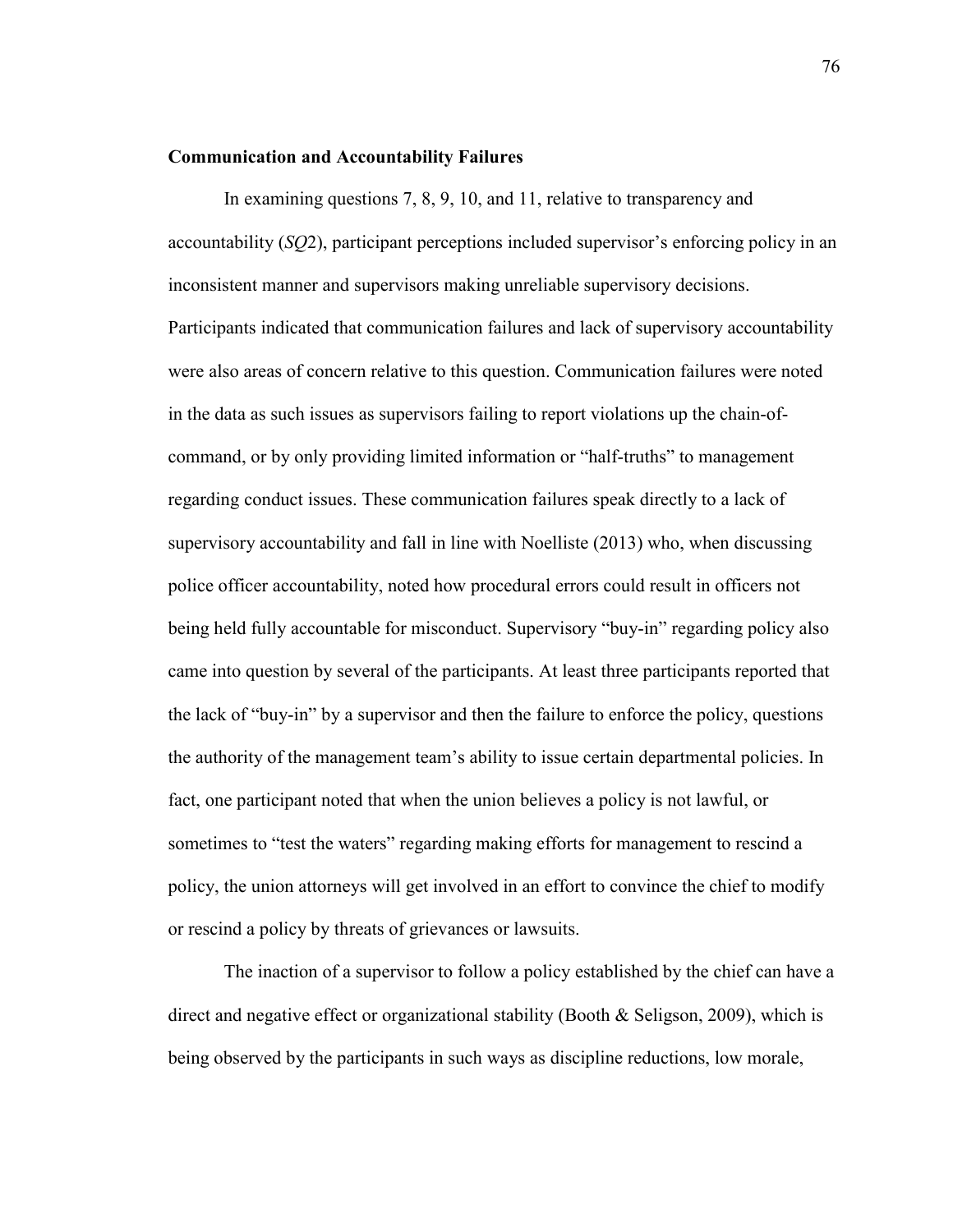failures to comply with other policies by staff, and questions the legitimacy of a chief to establish organizational policy.

Most participants had observed the favored treatment of some employees by supervisors and indicated that not all employees receive equal treatment from their supervisors. For example, when asked in what ways supervisors violate policy relative to misconduct investigations that result in discipline reductions, several participants responded by noting:

**Chief N2**. "When they are in the same union, it is awkward for them. They have to investigate the complaint, know it is valid and then try to defend it. Depending on defense to charges, this can lead to ethical concerns on the sergeant that knows the defense is based on non-facts."

**Chief C1**. "They have violated sections of Government Code 3300, and then the union attorneys call threatening to sue if we do not get rid of the information gained from the investigation that was in violation of the officer's rights. Instead of understanding the officer violated policy, and support the organizational policy, the supervisor, in my opinion, purposely violates the Government Code to get the officer off, or at least lessen the impact of any discipline the officer might receive."

**Chief S2**. "Because they are members of the same union it is better to protect the union/officer than exemplify leadership and supervision. It can be summarized as "us versus them."

Table 3 below depicts the themes that emerged for this *SQ*.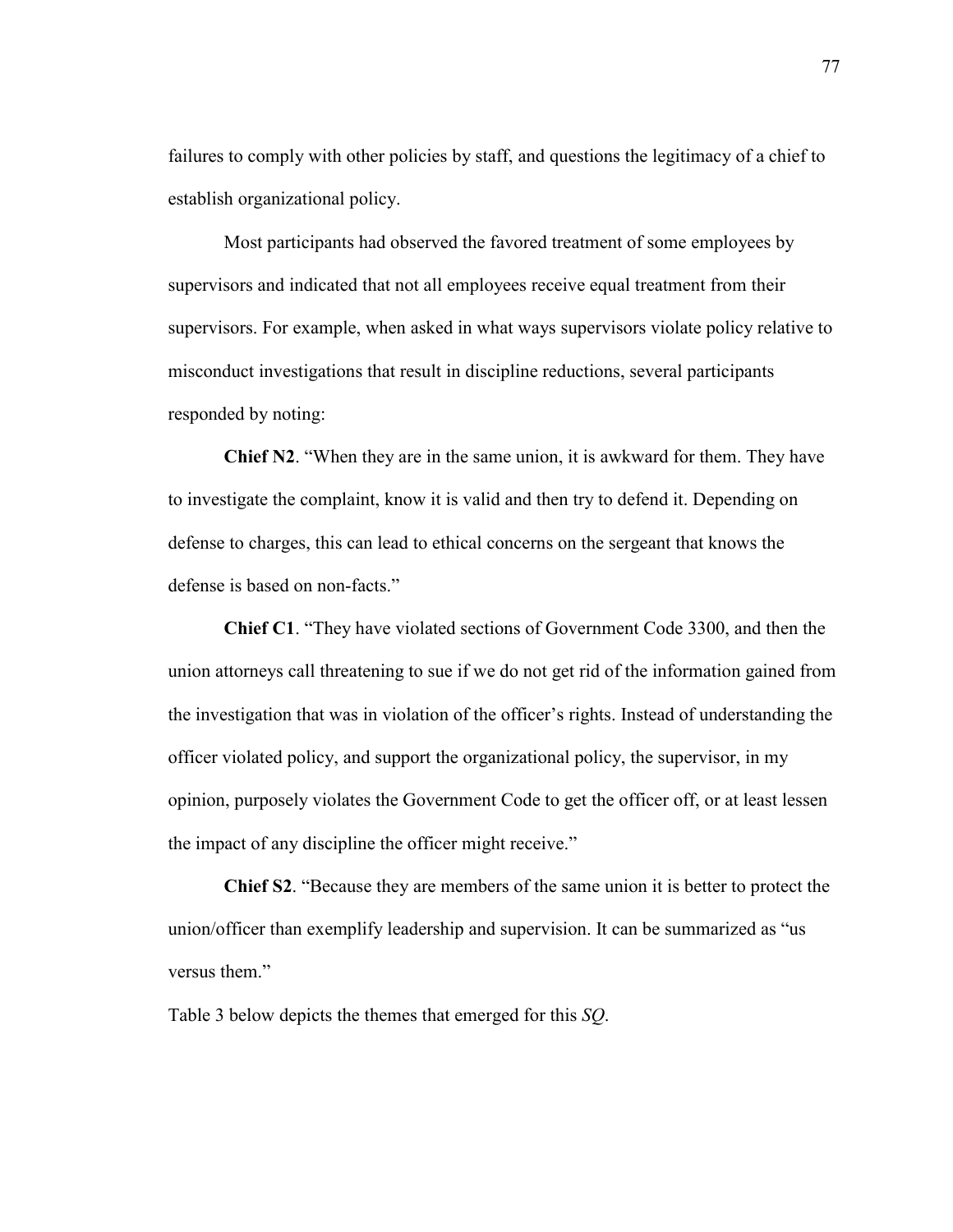# Table 3

# *Participant Responses to the Issue of Transparency and Accountability*

|     | Questions (paraphrased)                              | Codes                                                                                  | <i>Themes</i>               |
|-----|------------------------------------------------------|----------------------------------------------------------------------------------------|-----------------------------|
| 7.  | Supervisor expression to enforce                     | Some good/bad<br>Uses union to bring issues                                            |                             |
| 8.  | Failure to notify management                         | Some violations unreported<br>Supervisors cover for staff<br>Unreliable enforcement    | Inconsistent<br>Enforcement |
| 9.  | Decisions affecting transparency                     | Failure to take responsibility<br>Failure to take action<br>Failure to engage conduct  | Failed<br>Leadership        |
| 10. | Issues in conducting investigations                  | Understands MOU better<br>Poor understanding of policy<br>Favoritism if employee liked |                             |
| 11. | Protecting their own (union members) Favors officers | Not exemplifying leadership<br>Failure to supervise<br>s versus them                   | Favoritism                  |

 $\_$  , and the contribution of the contribution of  $\mathcal{L}_\mathcal{A}$  , and the contribution of  $\mathcal{L}_\mathcal{A}$ 

# **Organizational Conflict**

Questions 12, 13, 14, 15, and 16 related to *SQ*3 which obtained the participants' perceptions of how the organization and managerial legitimacy is questioned by supervisors when choosing to enforce organizational a policy or not. Participants described that while they do not know specifically why a supervisor fails to fairly enforce organizational policy, several issues relative to improper policy enforcement emerged.

All participants described at least one or more issues that result due to supervisors failing to a enforce policy. These include, but not limited to, low morale, grievances,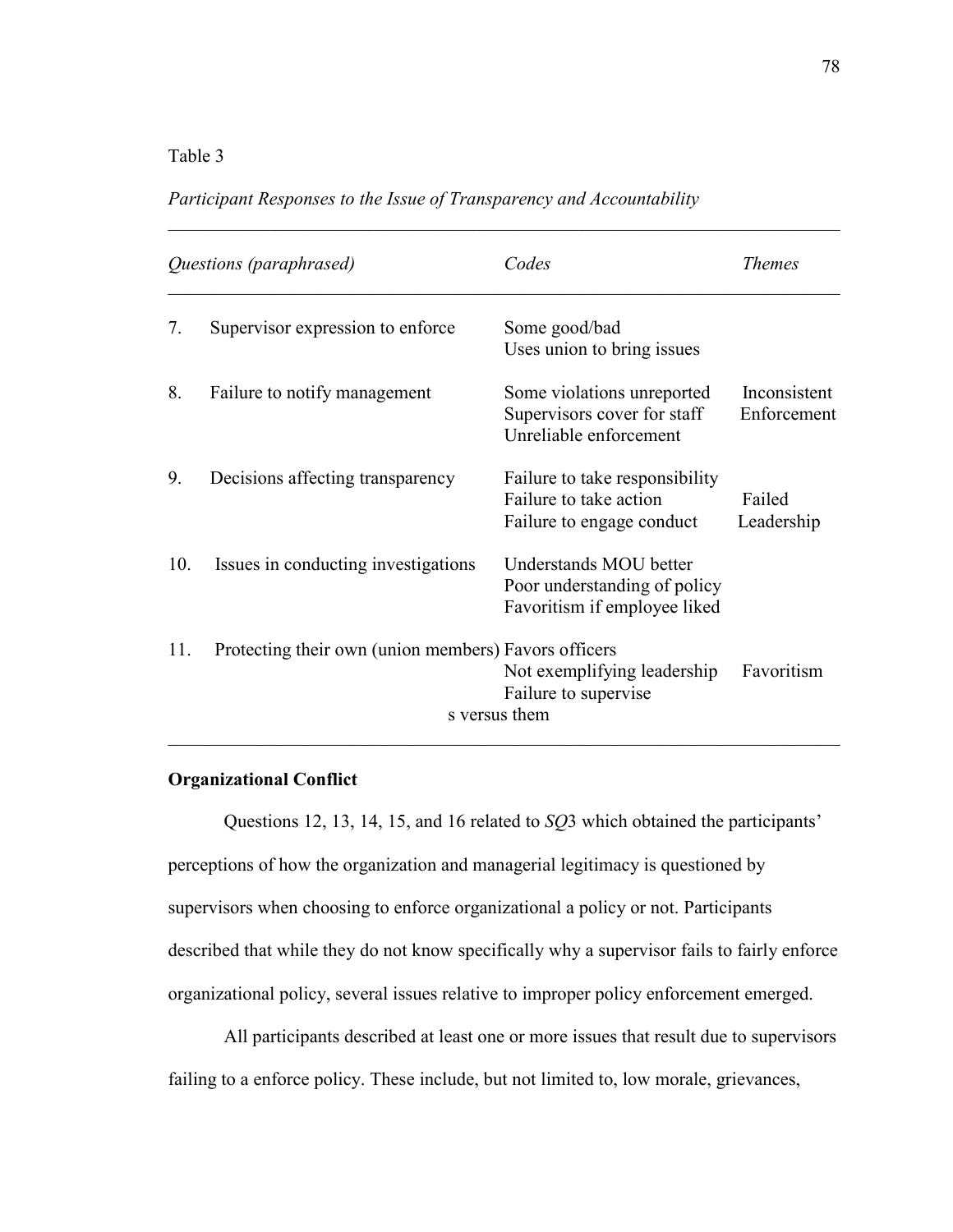threats of union legal action, and relationships become awkward or strained. Scholars have reported many of these issues in prior research, such as strained relationships as noted by Angle and Perry (1986). The following excerpts describe some of the comments from the participants' relative to organizational conflict theme.

**Chief N3**. "It causes a breakdown in morale. Rather than take ownership, it is a tale of two realities. Supervisors fail to see their role as leaders."

**Chief C3**. "I think supervisors get pressure from their union to cover for their troops. The troops complain of unfair treatment by some supervisors."

**Chief S3**. "Whenever policies aren't followed it causes problems. Supervisors must be consistent across the department, so there are a clear standard and expectation. This eliminates the perception of favoritism."

Refer to Table 4 below for themes that emerged.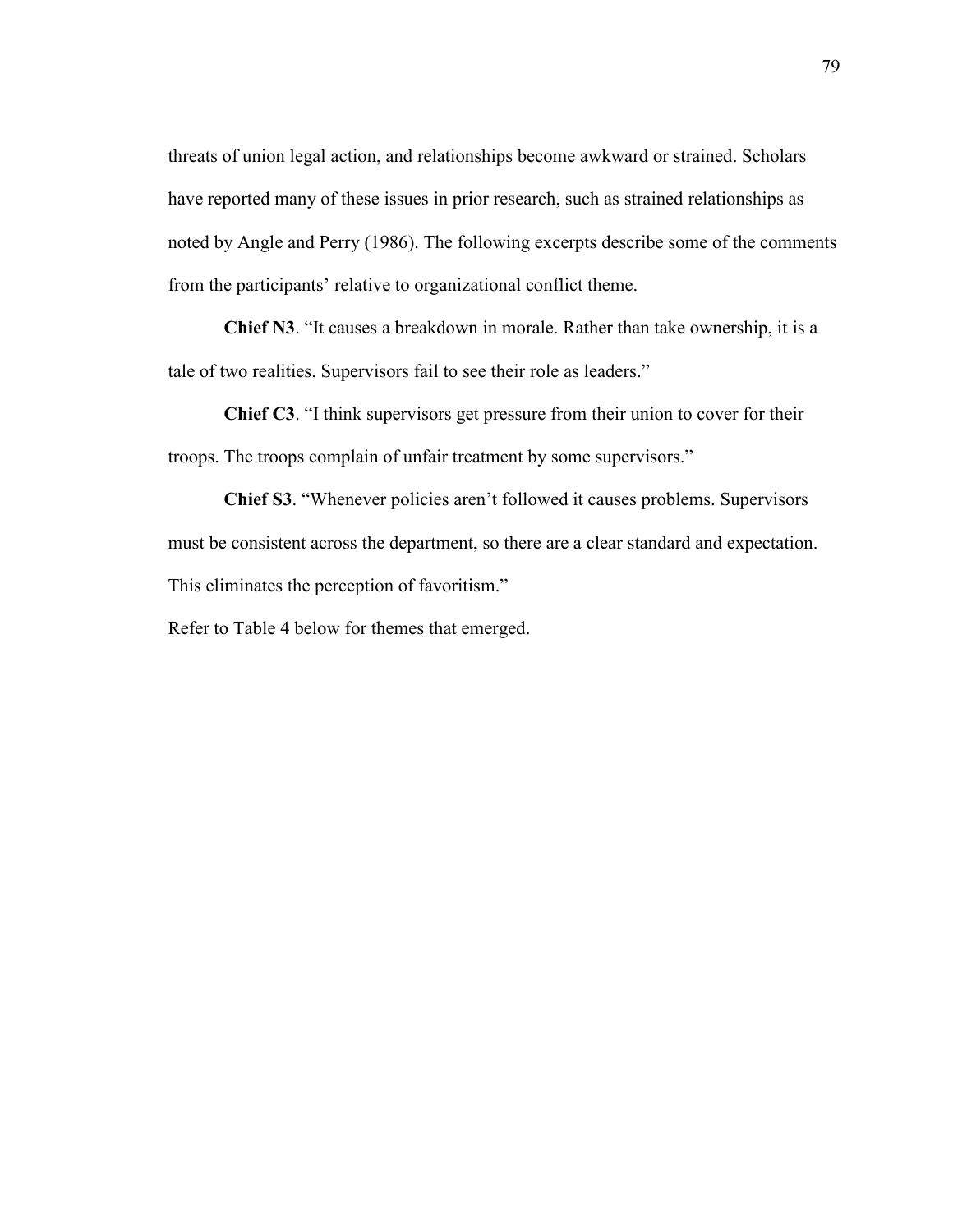# Table 4

# *Participant Responses to Organizational and Managerial Legitimacy*

|     | Questions (paraphrased)                                            | Codes                                                                                                                       | <i>Themes</i> |
|-----|--------------------------------------------------------------------|-----------------------------------------------------------------------------------------------------------------------------|---------------|
| 12. | Questioning of legal authority                                     | Members favored<br>Willfully violate policy                                                                                 | Favoritism    |
| 13. | Factors impacting policy compliance                                | Communication<br>Buy-in<br>Empowerment<br>Laziness                                                                          |               |
|     | 14. Lack of policy enforcement                                     | Breakdown in morale<br>Supervisor shopping<br>Blaming each other<br>Failure to see their role<br>Destroys unit cohesiveness | Discord       |
|     | 15. Issues with inconsistent policy<br>enforcement                 | Continued sub-standard work<br>Inconsistent accountability<br>Morale issues                                                 |               |
|     | 16. Possible issues with policy<br>enforcement based on membership | Need to be separated<br>Unification by union members                                                                        | Separation    |

 $\_$  , and the contribution of the contribution of  $\mathcal{L}_\mathcal{A}$  , and the contribution of  $\mathcal{L}_\mathcal{A}$ 

# **Bifurcation of Supervisors**

When examining the alternatives to supervisors being members of their subordinates' union (*SQ*4), participants provided a variety of alternatives relative questions 17, 18, 19, 20, 21, and 22. In total, all participants agreed that bifurcation of supervisors from the investigatory process or the union was necessary to ensure fair, impartial investigations, enforcement of the policy, and the treatment of staff. Kehoe and Wright (2013) spoke to this very issue when they discussed how an employee that lacks an emotional attachment to the organization might very well violate policy. This belief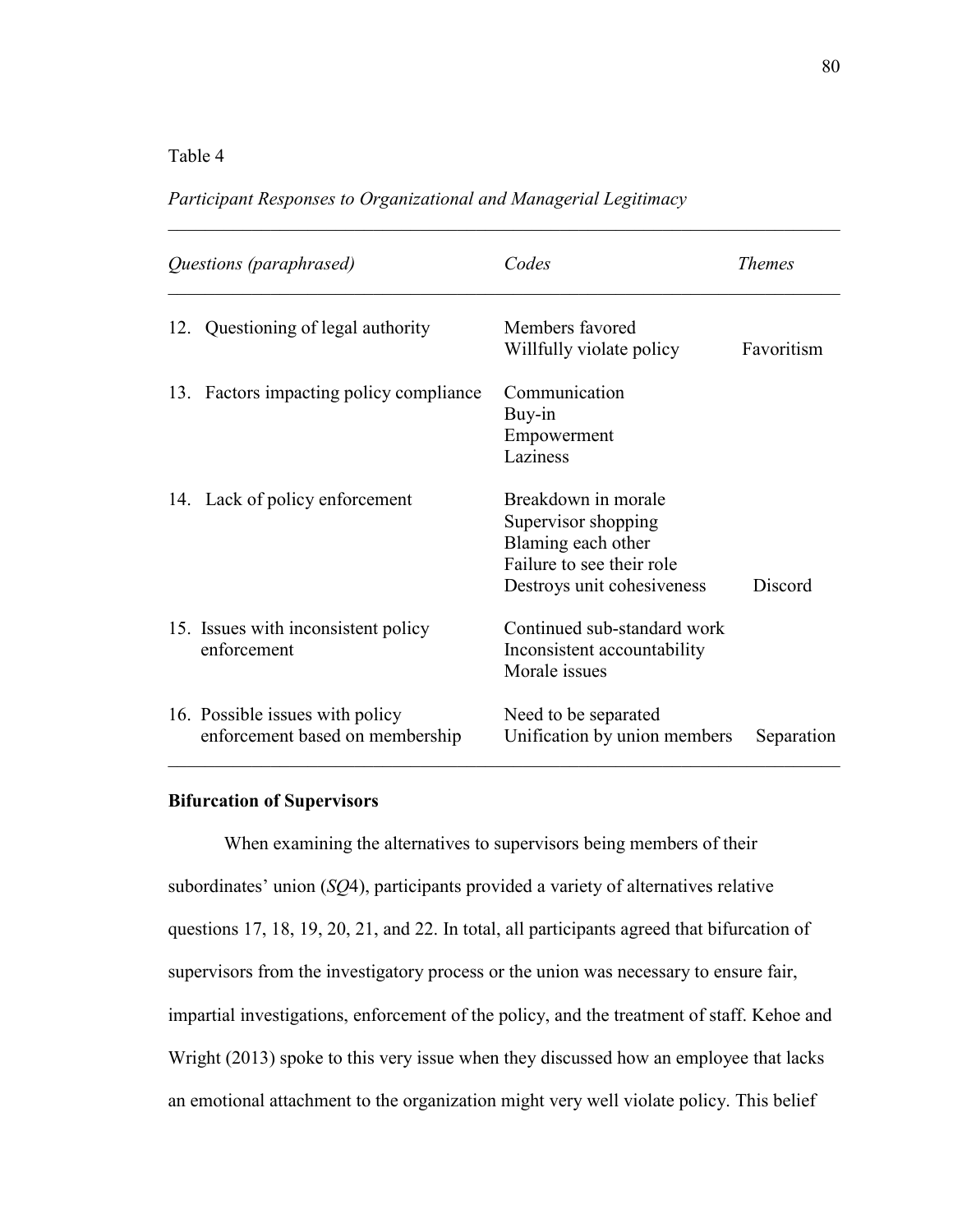can hold true for a police supervisor as well. At least one participant believed that a police supervisor could enjoy membership in their subordinates' police union, but also acknowledged that steps to reduce any dual-commitment conflicts must take place such as removing the responsibility of supervisors to conduct investigations on their subordinates. Participants described a variety of recommendations in respects to making positive steps to eliminate dual-conflict issues for organizational police supervisors. Some of these recommendations are depicted in the comments below.

**Chief N4**. "Cut the snake off at the head! Remove the supervisors from the union or remove their responsibility for investigation of misconduct allegations."

**Chief C4**. "Remove the supervisors from their troop's union and either put them in a mid-manager's union or start a supervisor's union. Whatever happens, they should be removed so there is no conflict regarding the union, supervisor, and the organization."

**Chief S4**. "Outsource all conflict cases."

Table 5 below depicts *SQ*4 themes that were developed during the data analysis process.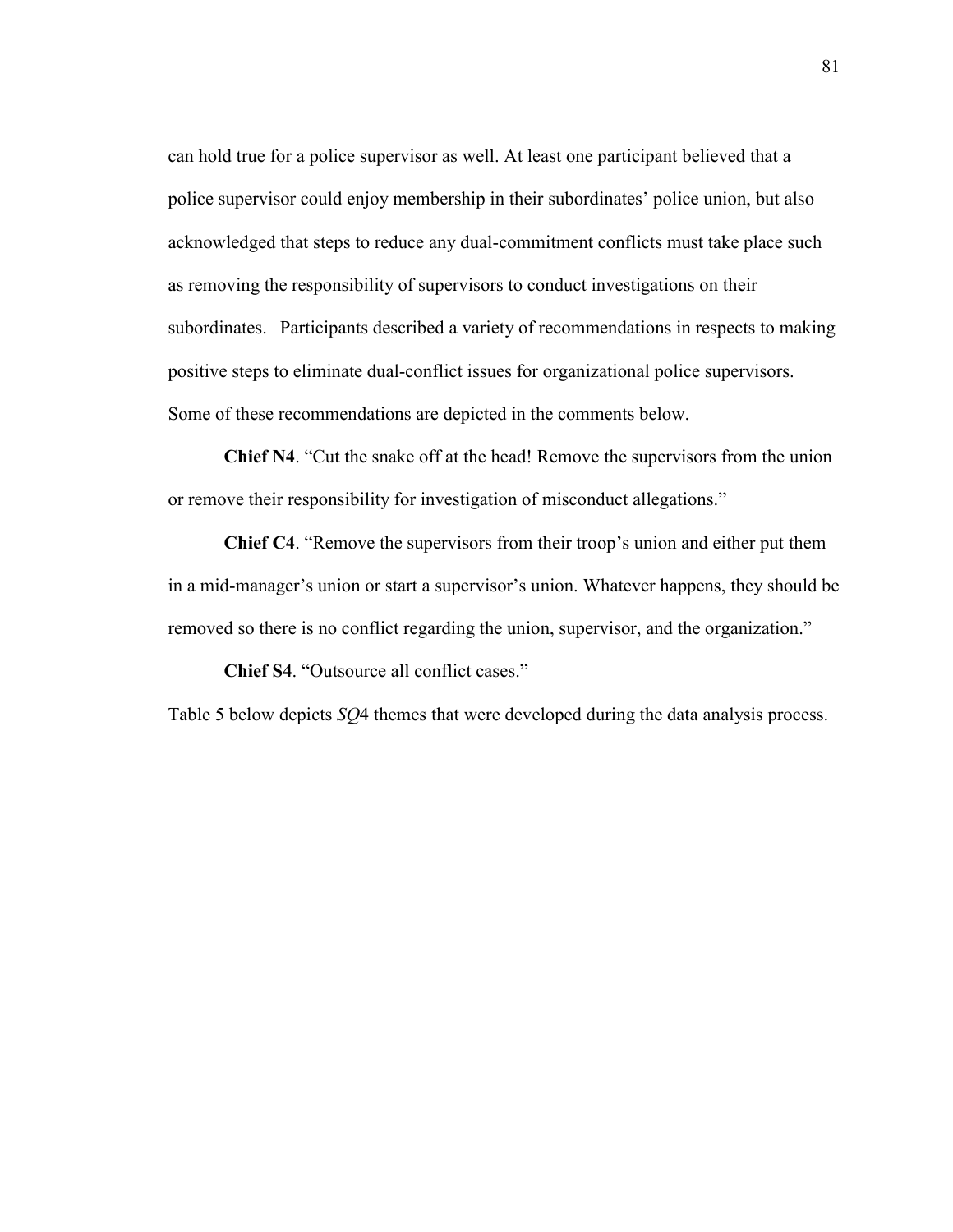# Table 5

| Questions (paraphrased) |                                                                | Codes                                                                                                                                                                          | <b>Themes</b>            |
|-------------------------|----------------------------------------------------------------|--------------------------------------------------------------------------------------------------------------------------------------------------------------------------------|--------------------------|
|                         | 17. Ability to conduct misconduct<br>investigations            | Down-playing conduct<br>Simple mistakes<br>Not allowed to<br>No impact                                                                                                         | Conflict of<br>interest  |
| 18.                     | Supervisory dual-commitment<br>conflict caused by membership   | No impact<br>Pressure from union<br>Unification is issue<br>Power in numbers                                                                                                   |                          |
|                         | 19. Officers protect their own                                 | Supervisors play favorites<br>Not for major violations<br>Selective when they do<br>Not an issue<br>Lack of enforcement                                                        | Selective<br>enforcement |
| 20.                     | Mitigation methods                                             | Own union<br>Remove from employee union<br>Do not allow to investigate<br>same union personnel<br>Professional standards unit<br>Increased training<br>Enhanced accountability | <b>Bifurcation</b>       |
| 21.                     | Advantages/disadvantages of<br>supervisors as members of union | Pass on management views<br>No full-service supervisor<br>Not assigned investigations<br>No advantage to membership                                                            | Limitations              |
| 22.                     | Supervisory commitment                                         | Union<br>Union during negotiations<br>Organization                                                                                                                             | Union                    |

*Responses for Supervisors Membership in Their Subordinate Officer Union* 

 $\_$  , and the contribution of the contribution of  $\mathcal{L}_\mathcal{A}$  , and the contribution of  $\mathcal{L}_\mathcal{A}$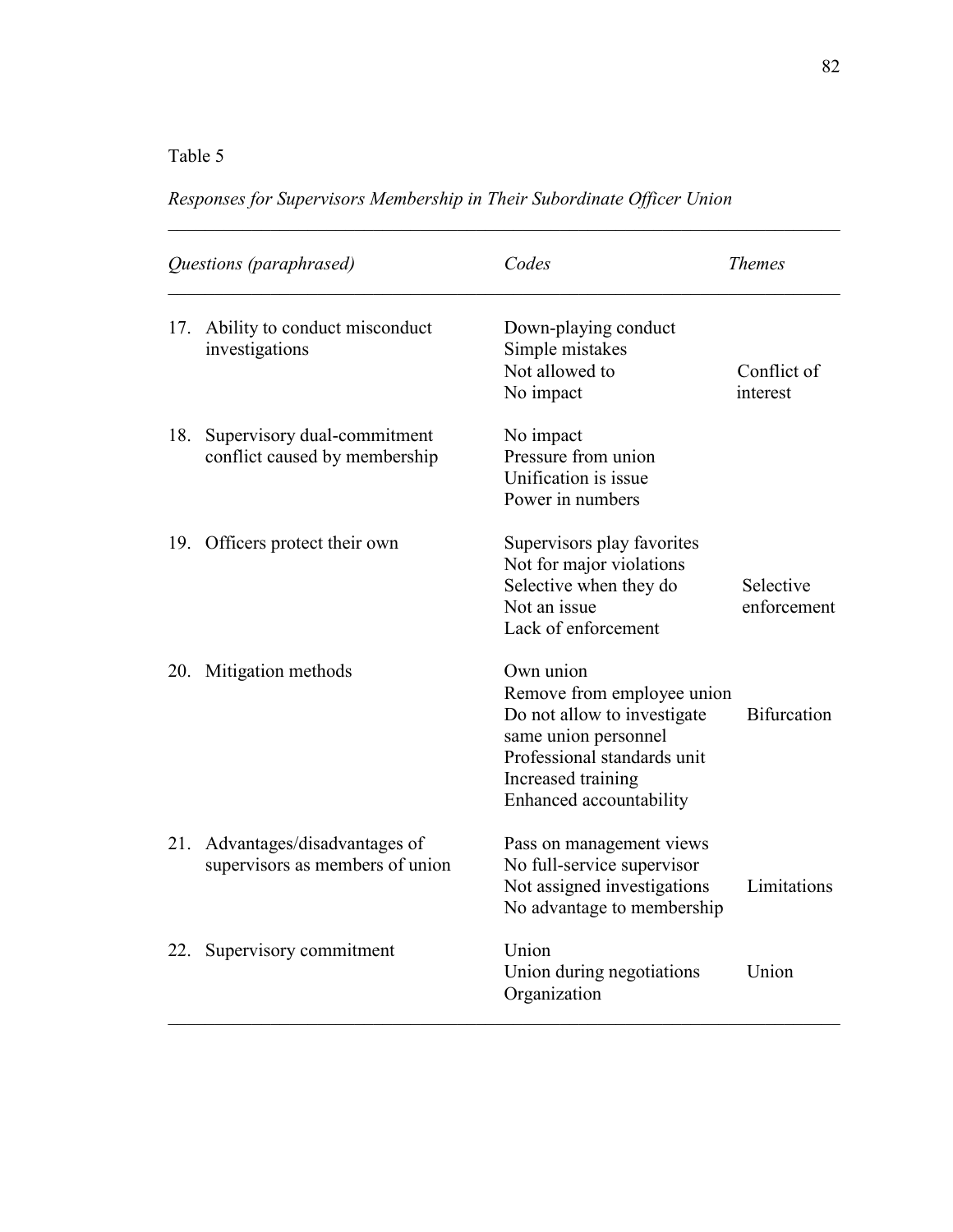### **Summary**

This Chapter focused on the analysis, coding, theme development, and the results of data collected during this study. The data addressed themes specific to four areas of interest. The themes that emerged were strained relationships, inconsistent enforcement, leadership failures, favoritism, organizational discord, conflict of interest, selective enforcement, and bifurcation. The themes were narrowed through the use of thematic coding. The following overall themes emerged: (a) policy benefiting staff, (b) communication and accountability failures, (c) organizational conflict, and (d), bifurcation of supervisors. The research question: *How does supervisory membership in a subordinate's union affect the type and amount of discipline an officer receives for sustained violations of misconduct?* was answered by the themes that were developed through the examination of four subquestions that are listed below.

- 1. How are the union executive board members involved in the policy-making process that may have an impact on cooperation within the organization?
- 2. How does a police supervisor violate the policy relative to misconduct investigations that result in discipline reductions?
- 3. How is the organizational and managerial legitimacy questioned by police supervisors when choosing to enforce the organizational policy?
- 4. How is the organizational commitment of supervisors to enforce policies relative to conducting subordinate misconduct investigations impacted by their membership in their subordinates' union?

The data collected from the participants depicted that the phenomenon is occurring at varying degrees of severity, but each participant confirmed that the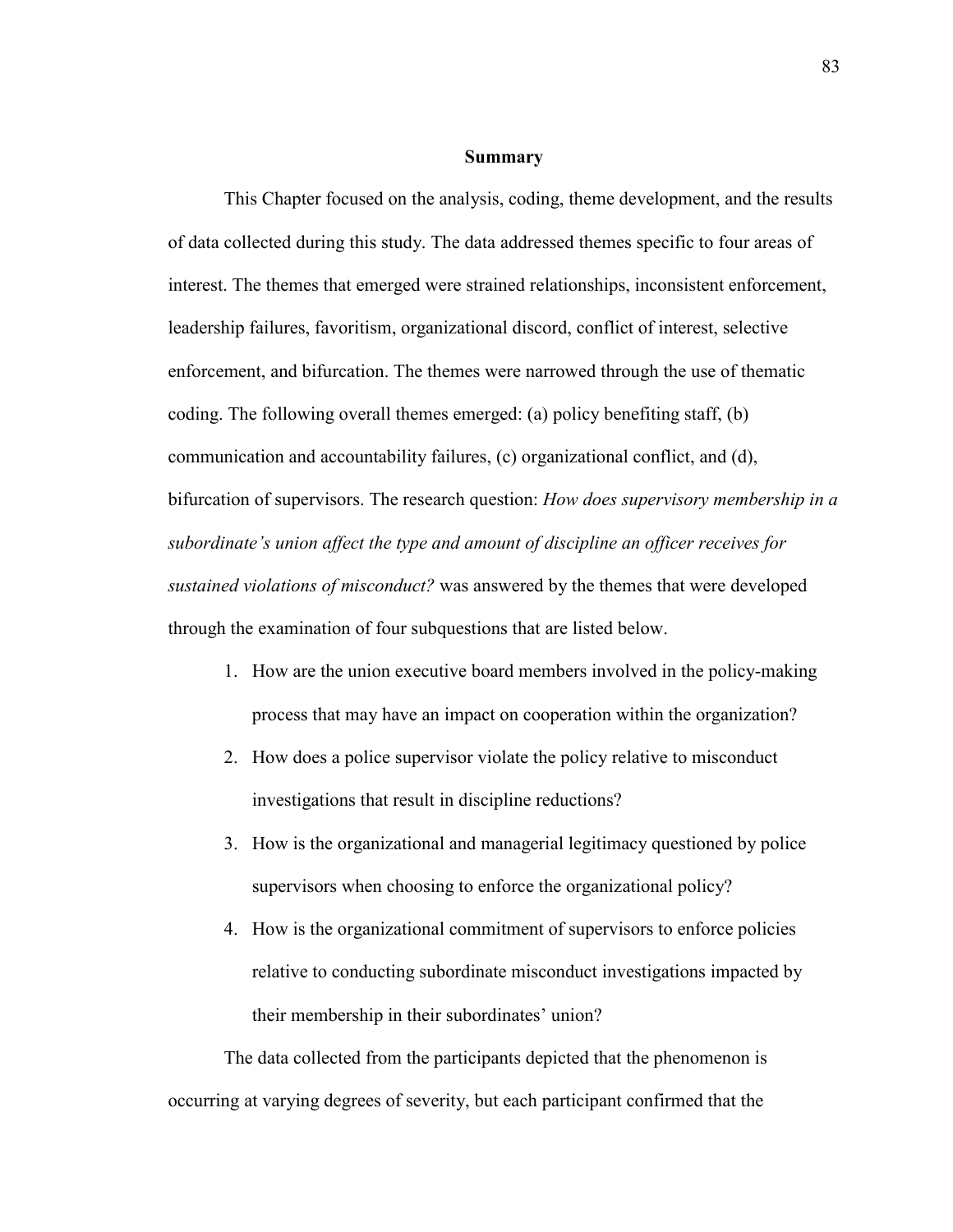phenomenon was occurring. The data analyzed provided a depiction of how the participants understand the extent to which how a police supervisor's membership within their subordinates' union may affect the type or amount of discipline an officer receives for sustained misconduct violations. The results also suggest that supervisory membership in their subordinates' union may be possible if certain actions are taken to eliminate supervisory dual-commitment conflicts for police supervisors. Chapter 5 will focus on the interpretation of the research findings, study limitations, recommendations, implications, and conclusion of this study.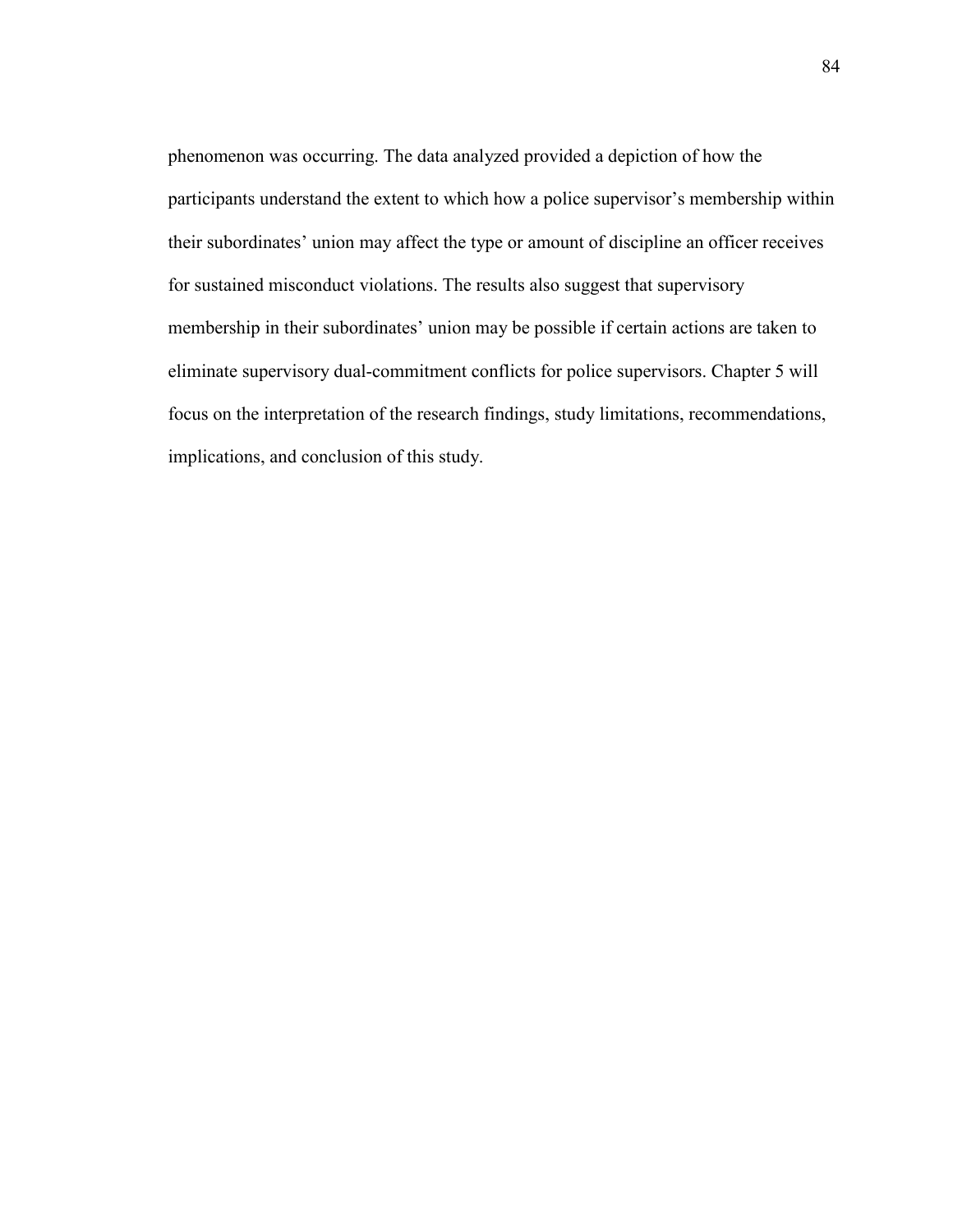Chapter 5: Discussion, Conclusions, Implications, and Recommendations

The perceptions of chiefs of police were examined relative to concerning their understanding of how a police supervisor's membership in his or her subordinates' police union might impact discipline received by a subordinate. I investigated the participants' perceptions by exploring four factors that were believed to be connected to the dualcommitment conflict that supervisors may experience between their organization and their union. This chapter provides the interpretations of the findings of this study. I discuss this study's limitations and recommendations that were developed from analysis of the data. The implications of this study and the study's conclusion are also presented.

# **Interpretation of Findings**

In examining the perceptions of the participants regarding dual-commitment conflicts with police supervisors and their membership in their subordinates' police union, and how this membership may impact employee discipline, four factors that were believed to contribute to the phenomenon were investigated. Based on the data analysis, each factor was found to have been related to the phenomenon that was occurring.

# **Policy-Setting**

In exploring how the policy-setting process impacts the phenomenon under investigation, I examined the methods used by the participants to develop a new policy or make policy changes, and whether the police union was involved in the policy-setting process. I also examined issues such as how supervisors embrace these policies, how the participants viewed the union attitude regarding support of the new or modified policy, and whether management's expectation for policy enforcement was genuine.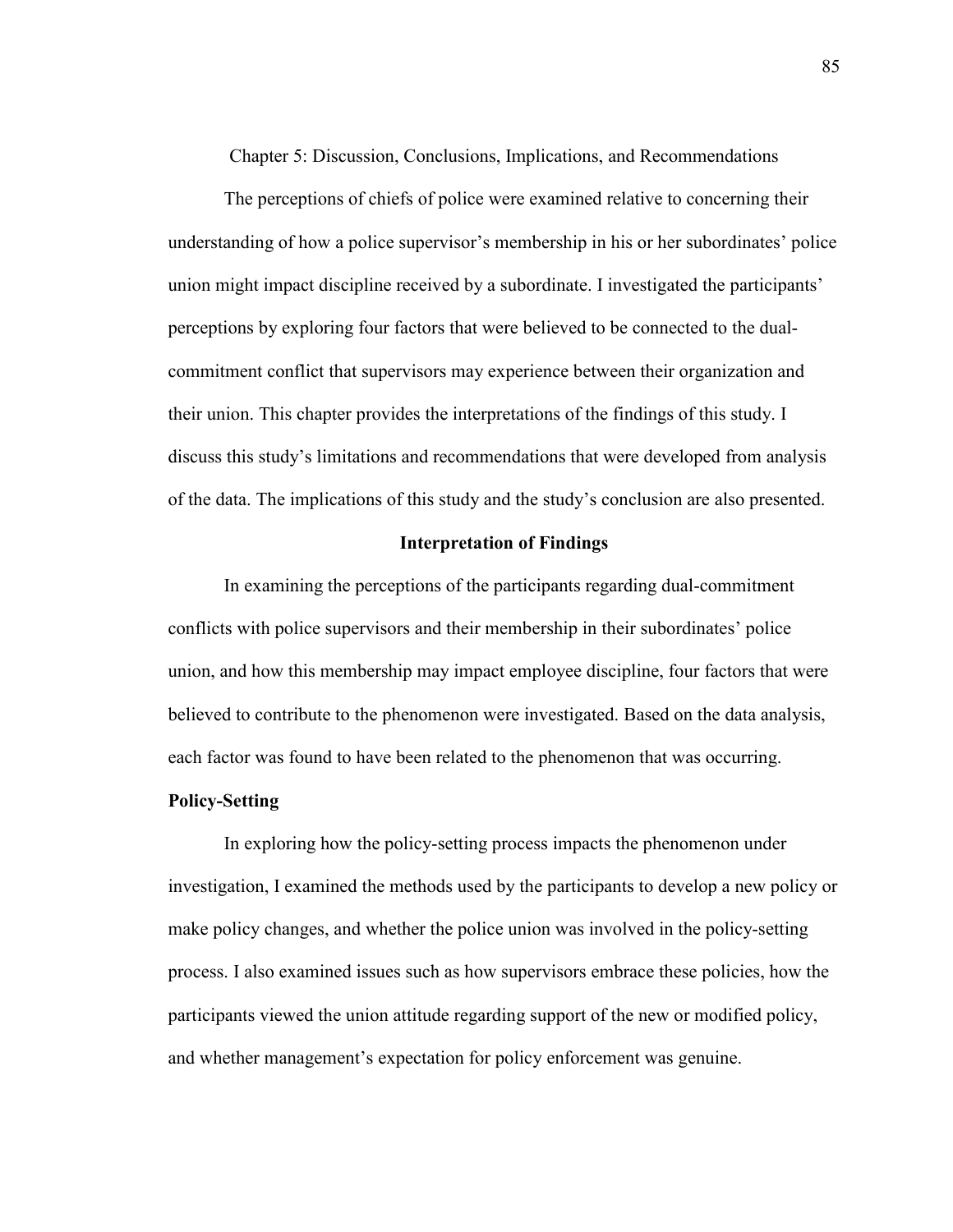The method used to establish policy is an interactive, meet-and-confer process involving the chief 's office and the police union (CGC, Section 3505, n.d.). Meet and confer is similar to the Advocacy Coalition Framework (ACF) described by Sabatier and Jenkins-Smith (1988) except that there are two coalitions involved in the policy-setting process compared to several coalitions in the ACF process. The meet-and-confer process involves union members working in concert to make their concerns known and get their position accounted for within a policy. Like the ACF process, the meet-and-confer process can be hostile at times between the groups. In the current study, the meet-andconfer process was described as being strained at times; however, the participants noted that it is possible to successfully maneuver through the policy-setting process. In evaluating the length of time it takes to properly evaluate the results of the new or changed policy, Sabatier and Jenkins-Smith (1988) noted that it can take years. The participants in the current study discussed how, depending on the supervisor and his or her acceptance of the policy, the policy may or may not be followed as expected by the policy-setter. The participants acknowledged that whether a policy is followed depends on the overriding interest of the union and whether the union members will benefit from the policy. The need for lengthy periods to evaluate a new policy is inconsistent with prior research such as Sabatier and Jenkins-Smith's (1988) study. Perceptions of the current study participants revealed that many supervisors would selectively enforce the policy or show favoritism to some staff early on after the policy had been established. According to the data, when there was an implied expectation that supervisors would enforce the policy as written, police chiefs had a genuine concern during the policy development and implementation phases that this would probably be an unrealistic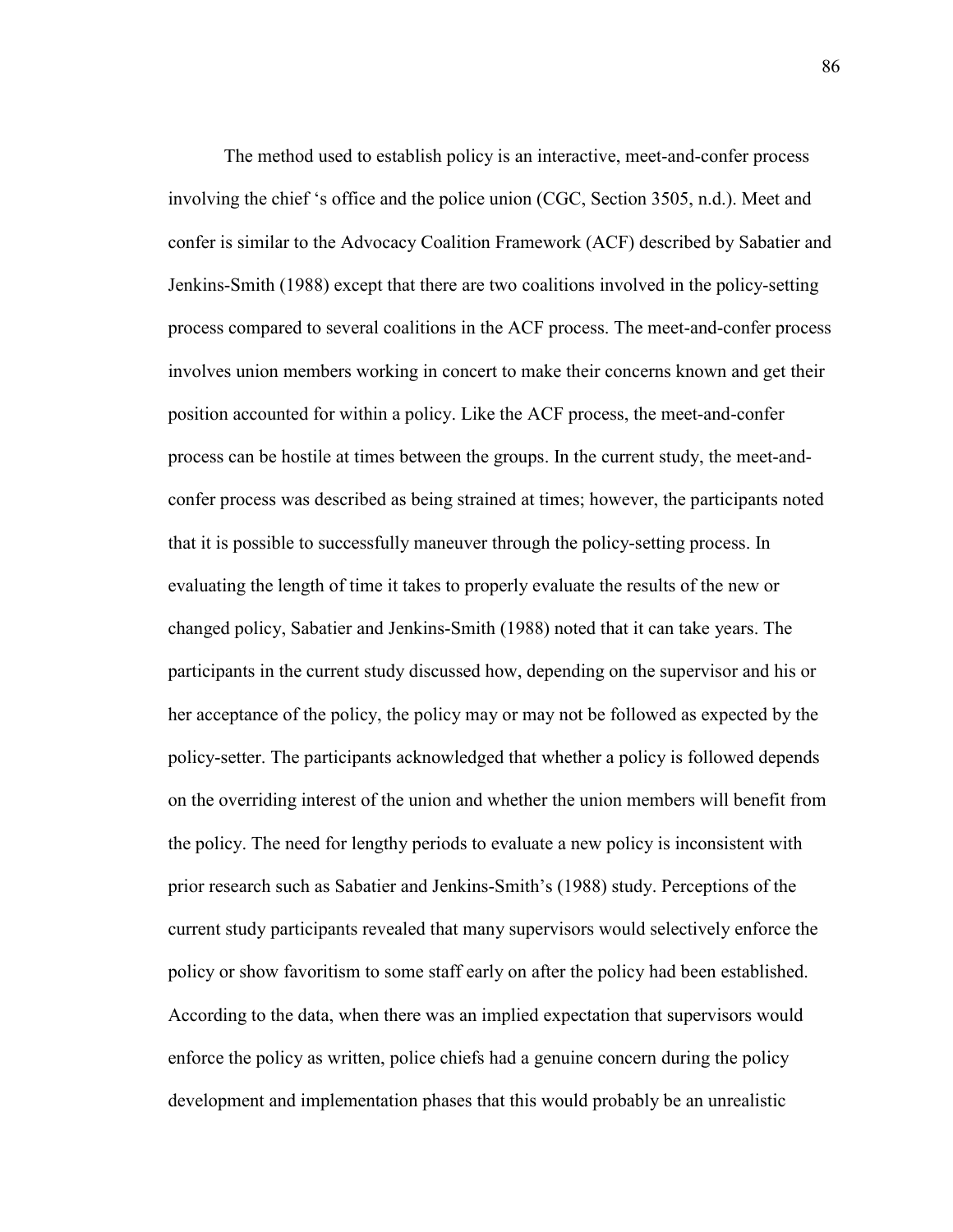expectation. This finding is consistent with the research of Herbert (2006) who reported that police officers see themselves as a special group where the policies do not apply to them.

Participants in the current study indicated that some supervisors play favorites with employees. Some employees have policy violations overlooked by supervisors, while others are held to strict policy compliance and receive some form of discipline for violating policy. Participants also described other perceived supervisory issues such as failing to keep management properly informed and failing to engage employees when policy violations are observed. Based on the perceptions of the participants, policysetting was related to the second factor: transparency and accountability.

# **Transparency and Accountability**

How accountability and transparency apply to the phenomenon that is occurring is important in understanding dual-commitment conflicts, which require supervisors to make choices when prioritizing their commitment to the organization or the union membership. In responding to questions on accountability and transparency, participants indicated that often supervisors would sidestep accountability responsibilities by reporting issues to the union instead of performing their supervisory duties as required by their job description or department policy. The participants' described a perceived usversus-them mentality by some supervisors. This mentality by some supervisors may be associated with the police subculture (see Willis & Mastrofski, 2017). Participants described a culture in which police union interests take precedence over organizational interests. For example, participants described instances in which supervisors would not report violations for fear of getting the employee in trouble, and later discussed with

87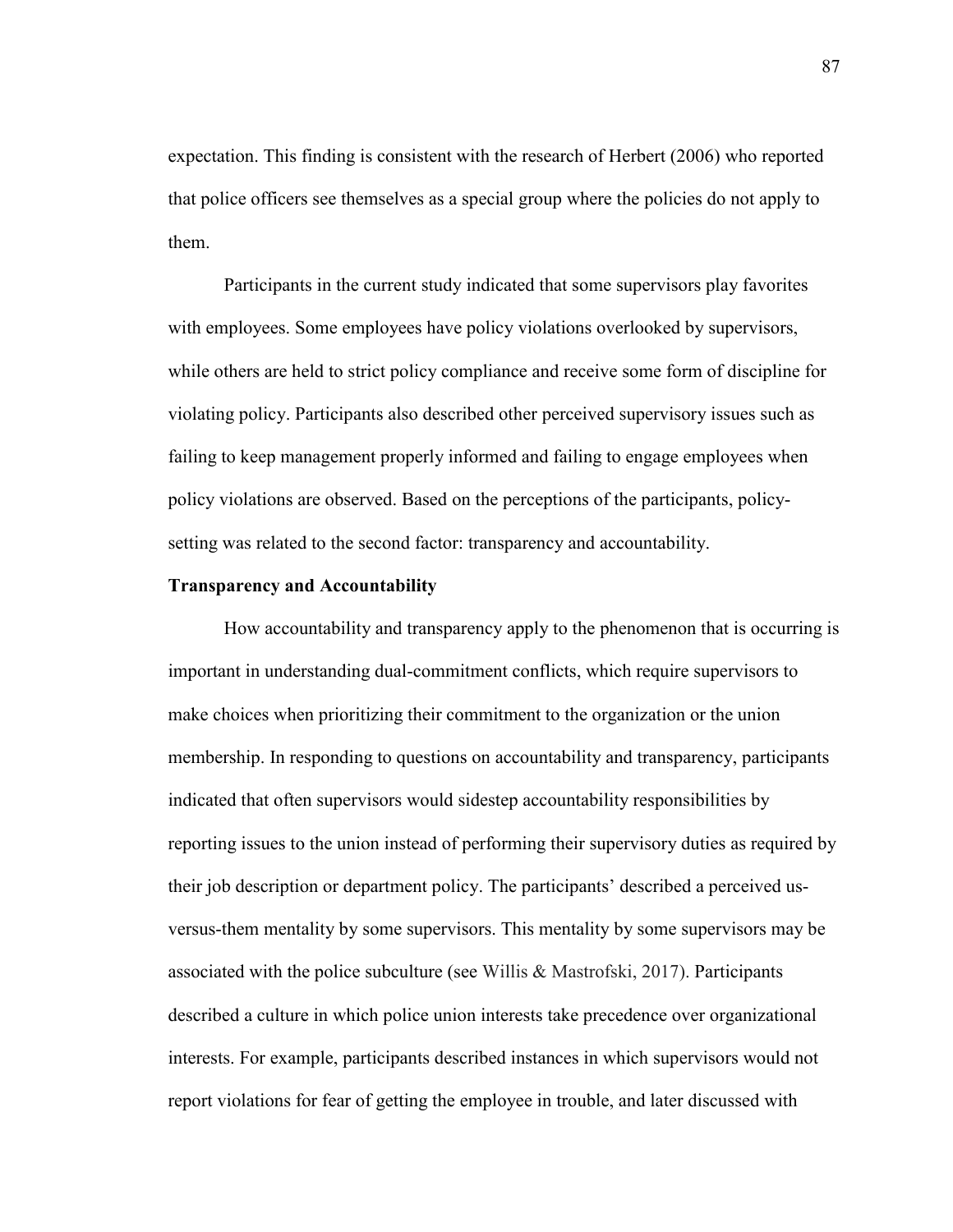other union members that they must take care of each other. Vink, Tummers, Bekkers, and Musheno (2015) described such behavior by public service personnel as normal when they were confronted with two or more responsibilities. Vink et al. (2015) also noted that choosing one interest over another will have costs associated with that choice.

The perception among the participants was that some supervisors may have conflicts in how they are supposed to act with subordinate union members and still support their organization as a supervisor. All participants indicated that supervisors would downplay misconduct, and some would fail to report violations or would engage employees who are violating policy. These actions are consistent with the finding by Vickovic and Griffin (2013) that supervisors do not always live up to the expectation of supporting the organization once promoted to supervisor. These perceived failures to act as a leader were described by the current study participants as the supervisors having a better understanding of their rights under their bargaining unit memorandum with their employer, and less of an understanding of their own organization's policies and regulations or their duties as a supervisor. Data analysis from the current study indicated that transparency and accountability are directly tied to the type and amount of discipline an officer receives, and that some supervisors have not lived up to the organizational expectations relative to policy enforcement and staff accountability. The participants provided data that indicated supervisors will play favorites with some employees and not report violations. They also said that some supervisors would withhold information from management when some officers violated policy. The lack of enforcement and reporting allow some officer misconduct to go unchecked or corrected.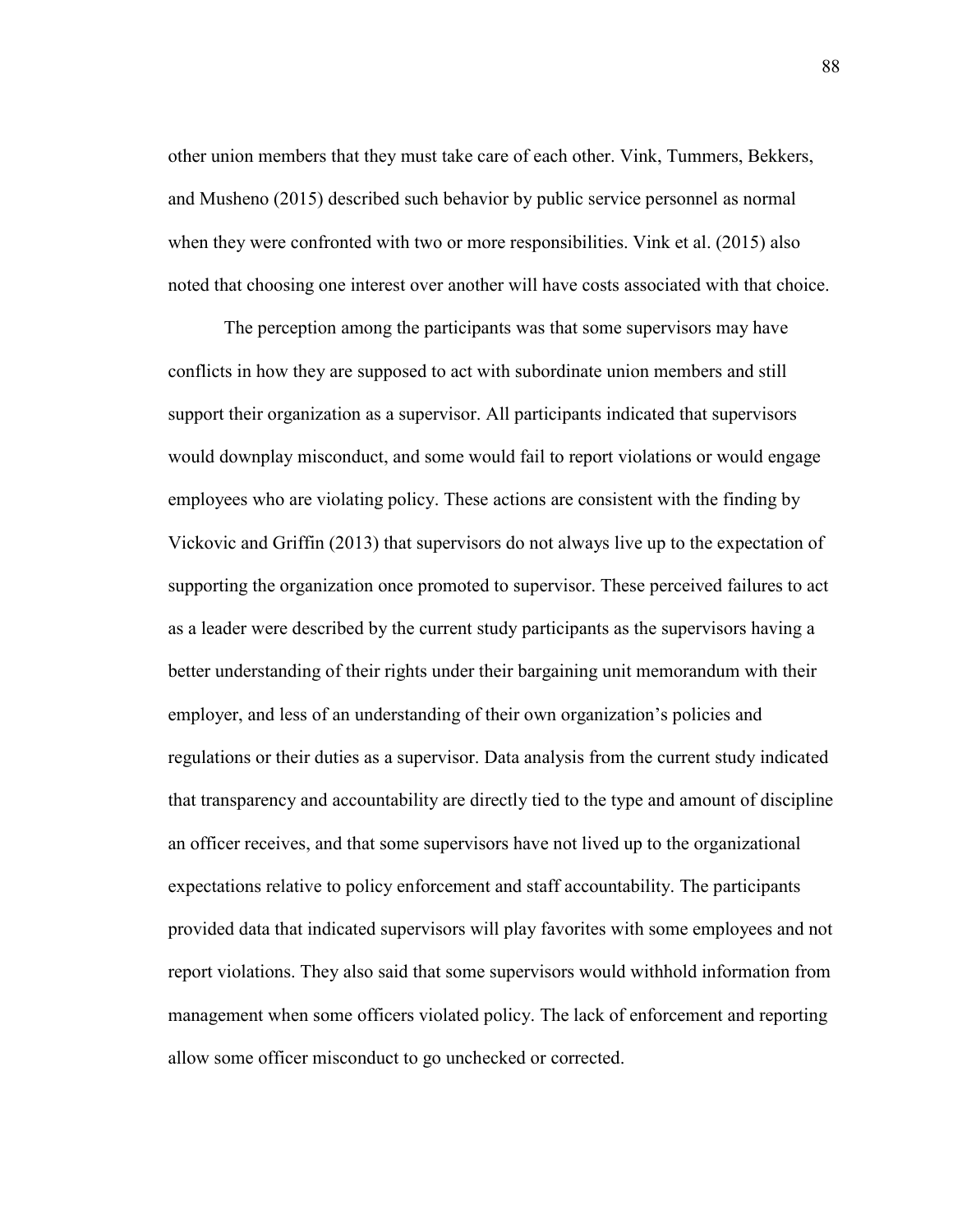# **Legitimacy**

Like some coalitions within the ACF process that challenge the authority of the policy-setter (Sabatier & Jenkins-Smith, 1988), police unions can and often do challenge the authority of their chief of police relative to the policies that a chief establishes. The legal authority of a sitting chief to establish policies was not the focus of this inquiry because a chief's duty to establish policy is not only expected by city councils, staff, and communities, but there are also certain legal mandates that require certain policies to be established. The legitimacy factor addressed the participants' perceptions regarding a supervisor's belief that the organizational policy and authority of management is legitimate. The belief that a policy is not legitimate is grounded in a subordinate's beliefs that the policy-setter has no legal authority to implement such policy other than those that may be required by law.

The participants all indicated that at some point most supervisors willfully violate policy, and the reason for such violation among supervisors varies. Lack of buy-in on policy, laziness, or the failure to see their role as a supervisor were some of the perceptions noted by the participants for supervisors failing to enforce a policy. Some participants indicated that they believe that some officers will never be able to transition from a subordinate to a supervisor. Participants noted that some supervisors would never be able to come to a consensus that policy is implemented based on existing law, organizational needs, or necessity. According to participants, these supervisors will routinely have grievances with the organization regarding most decisions made by the management team, and will be vocal to their fellow union members when they disagree with management policy.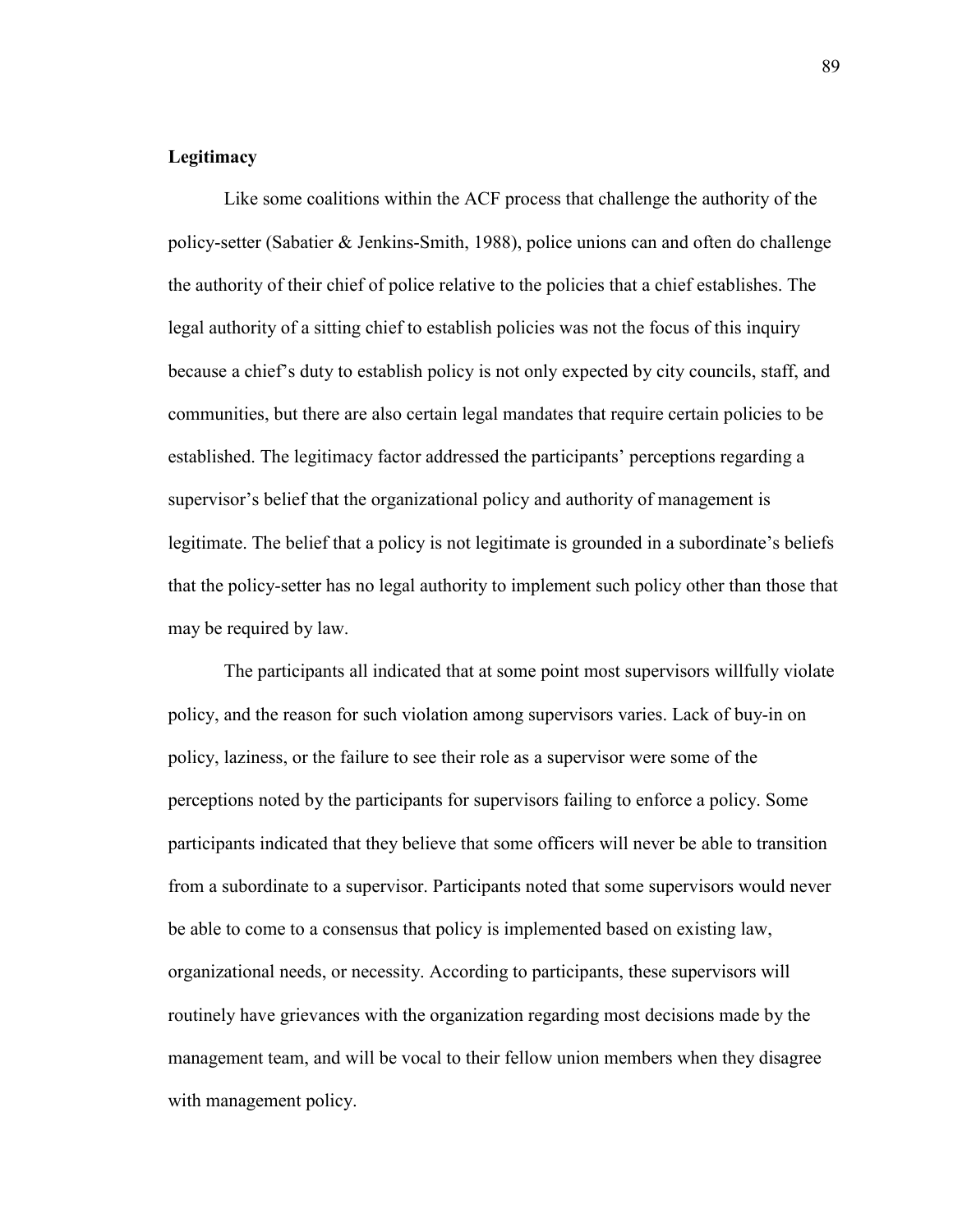Bartels and Johnston (2013) found that a single grievance regarding a decision made by the U.S. Supreme Court may not be sufficient to cause the Court's legitimacy to come into question by some people. Numerous complaints by a group regarding the Court's decision may, however, call the Court's legitimacy into question (Gibson & Nelson, 2013). The participants in the current study perceived that when some supervisors believe an action taken against an employee is inconsistent with actions taken against other employees for similar violations, supervisors will complain to the union, council members, and in some cases community members about a chief's ability to take such action. This perception is consistent with findings from Van Craen and Skogan (2017) who noted that organizational legitimacy might be challenged by supervisors when they believe that the organization's procedural justice system is flawed in some manner.

Findings from the current study indicated that there is a perceived connection between the legitimacy of certain organizational policies and whether a policy may be complied with by police supervisors. When policy compliance is not enforced fairly across the organization by supervisors who play favorites with certain employees, fail to engage misconduct issues, or are lazy in their supervisory duties, the supervisor undermines the authority of a chief of police to establish a policy that governs employee conduct or other job duties.

# **Union Membership**

Researchers have explored dual-commitment conflicts concerning employees and their organizations (Barling et al., 1990; Barling et al., 1992; Fullagar et al., 1991; Gottlieb  $& Kerr$ , 1950), but researchers had not explored supervisors who belong to their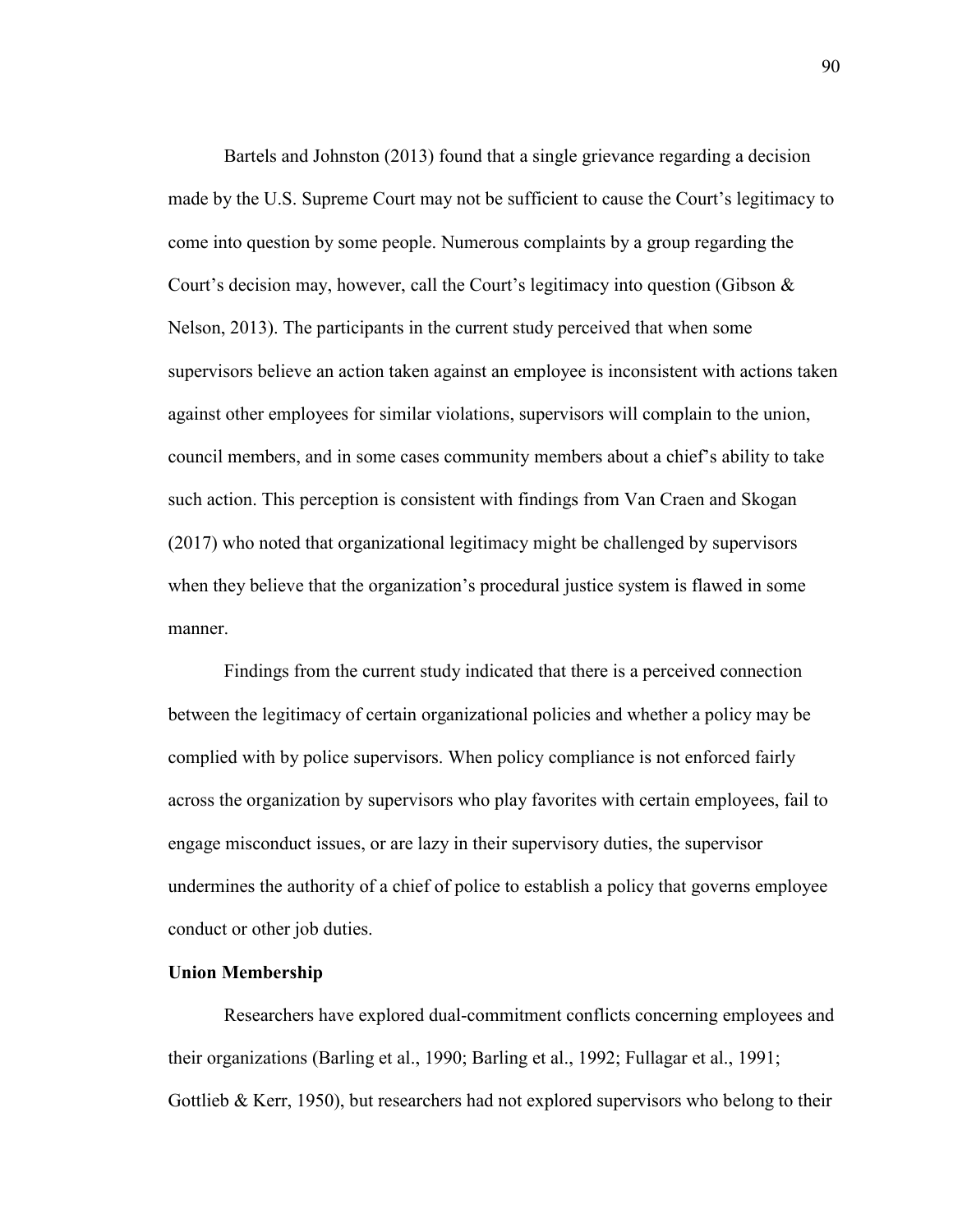subordinates' union, and how supervisors' membership in that union may affect their commitment to the organization and the union. In the current study, I examined the perceptions of the participants regarding how a supervisors' membership in their subordinates' police bargaining unit may impact their commitment to the organization. Specifically, I examined how this membership impacts police officers' disciplinary outcomes when supervisors investigate allegations of misconduct.

The interesting point for discussion regarding union membership by police supervisors is that most participants believed that supervisors could remain within their subordinates' union if certain duties were taken away from the supervisors. One participant noted that high profile cases that require investigation of employee misconduct should not be given to supervisors who belong subordinate officers' unions. Participants reported that outsourcing a high-profile case would achieve two goals. First, no conflict for the supervisor would exist in which the supervisor would have to choose between the interests of the organization and a fellow union member. Second, the idea of increase credibility for the investigation might be embraced by the community or department members. These are important considerations as there is a wealth of research that indicates police officers will do their best to protect their own (USDOJ, 2003). The data analysis also revealed that some participants believed that supervisors should not be allowed to investigate any misconduct by his or her subordinate union members, and all allegations of misconduct should be referred to a professional standards unit. The data indicates that the participants believe that supervisors cannot be trusted enough to investigate certain allegations of misconduct when they enjoy union membership with their subordinates'. The participants perceived that the supervisor's commitment was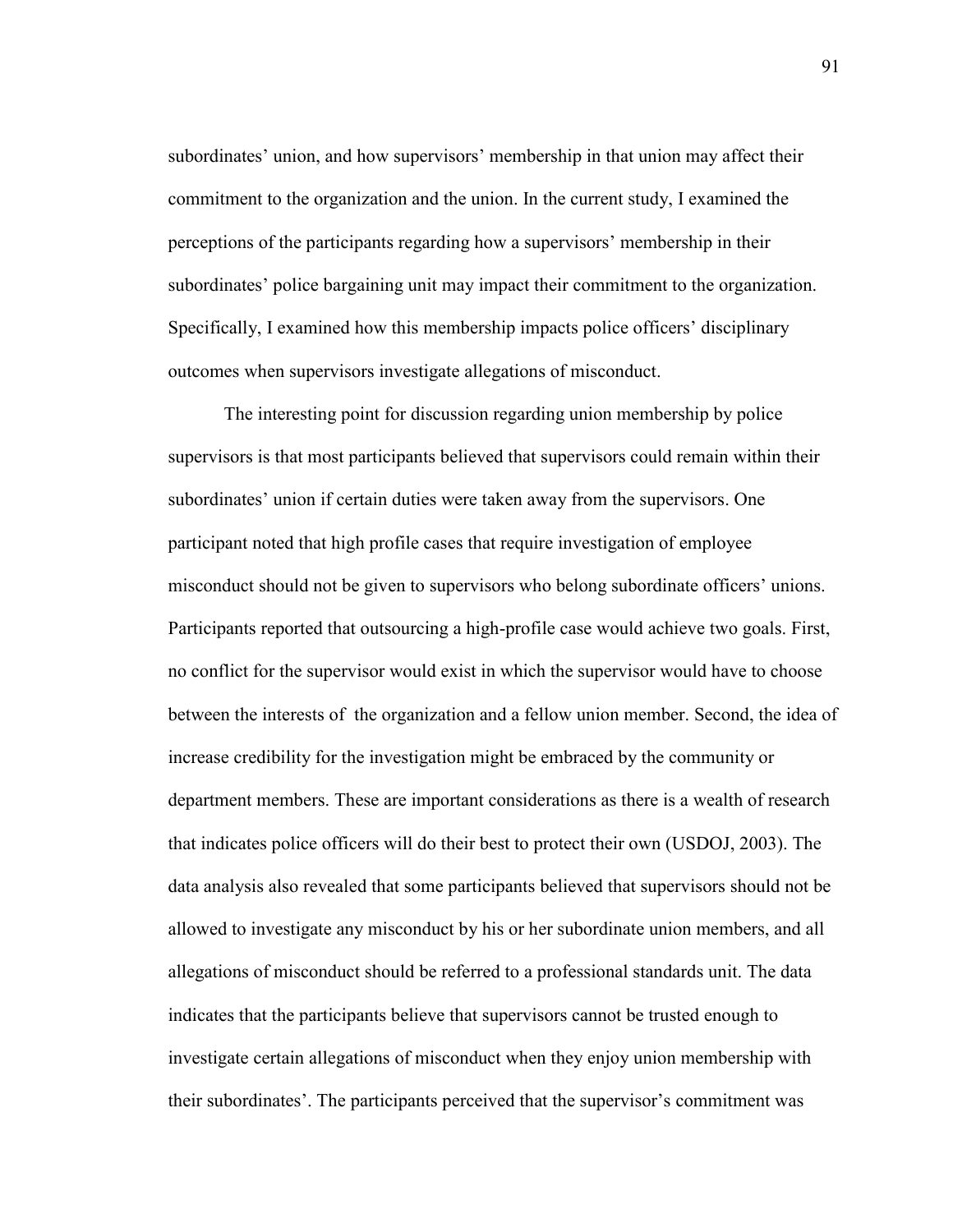generally geared toward the organization. Further, the participants noted that supervisors had a high commitment to the union when the issues applied to salary and benefits. While the data indicated that the participants perceived a high commitment to the organization, the data depicts a different image of where a police supervisor's commitment is directed.

How an employee feels regarding their commitment and obligation to the organization may be different based on their standing and position within the organization (see Vickovic & Griffin, 2013). These failures of effectively and fairly enforcing organizational policy call into question a supervisor's commitment to the organization as the decision whether to enforce policy or not is usually dependent upon what benefit fellow union members will gain.

### **Limitations of the Study**

Limitations in qualitative research can be viewed as issues that a researcher cannot control (see Queirós, Faria, & Almeida, 2017). In this current study, there were three limitations that are worthy of discussion. The first limitation is the human factor of the participants. Atieno (2009) discussed how investigators must understand the framework in which the participants interpret their "thoughts, feelings, and actions" (p. 14). Participants provided a wide array of information that was able to be coded. This study was not designed to explore, in-depth, each participants years of service, positions previously held, and how past conflicts were resolved to fully understand their management style or how they interact daily with their supervisors or police unions. Management styles, experiences with union issues, and the resolution of those issues are important to understand. By understanding these issues, an explanation of why one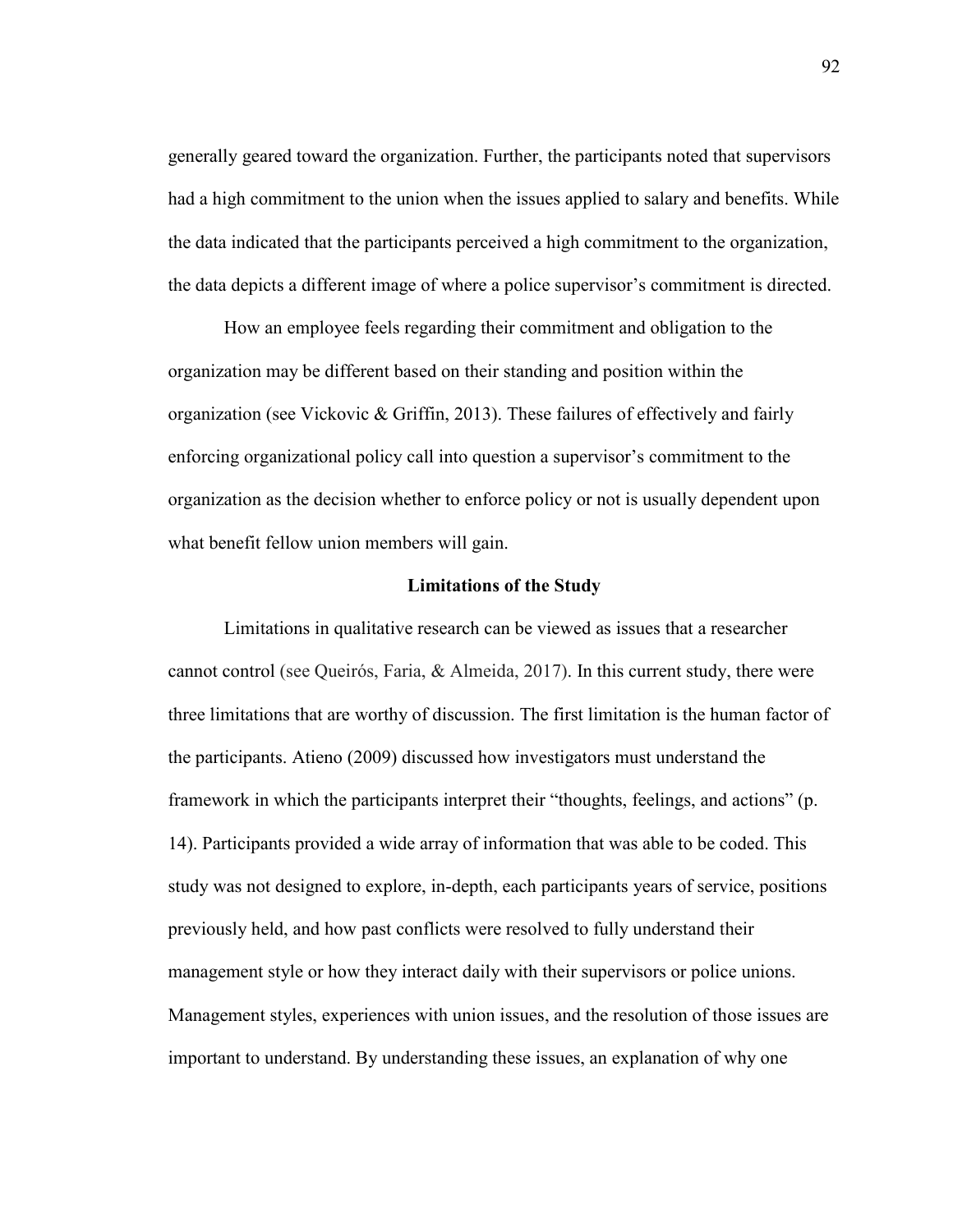participant may have conflicting views regarding supervisory membership in subordinate unions than other participants might be learned.

# **Recommendations for Further Study**

This area of research, other than this limited study, has virtually gone unexplored. This study was limited to only the perceptions and beliefs of chiefs of police as to why the phenomenon was occurring, and future exploration of the phenomenon may provide different perspectives by other study groups. Creswell (1998), as reported by Sinkovics, Penz, and Ghauri,(2008), noted that investigators should seek out those who can contribute to the evolving theory.

Future recommendations include conducting studies specific to police supervisors or unions to ascertain their perspectives regarding why this phenomenon may be occurring. Also, this study was limited to only agencies where police supervisors were a member of their subordinates' police union. Perhaps future study would include agencies where supervisors are not members of subordinate unions to ascertain if perceptions are different where no dual-commitment conflict exists. Future study regarding how a chief of police that has held a union board executive position within the police officers' union might impact a supervisor's organizational commitment could also prove informative and useful relative to the phenomenon being experienced. While qualitative studies can provide a deep and rich understanding of the participants' perceptions and beliefs, a quantitative approach may confirm just how wide-spread the dual-commitment conflict may be occurring within police organizations.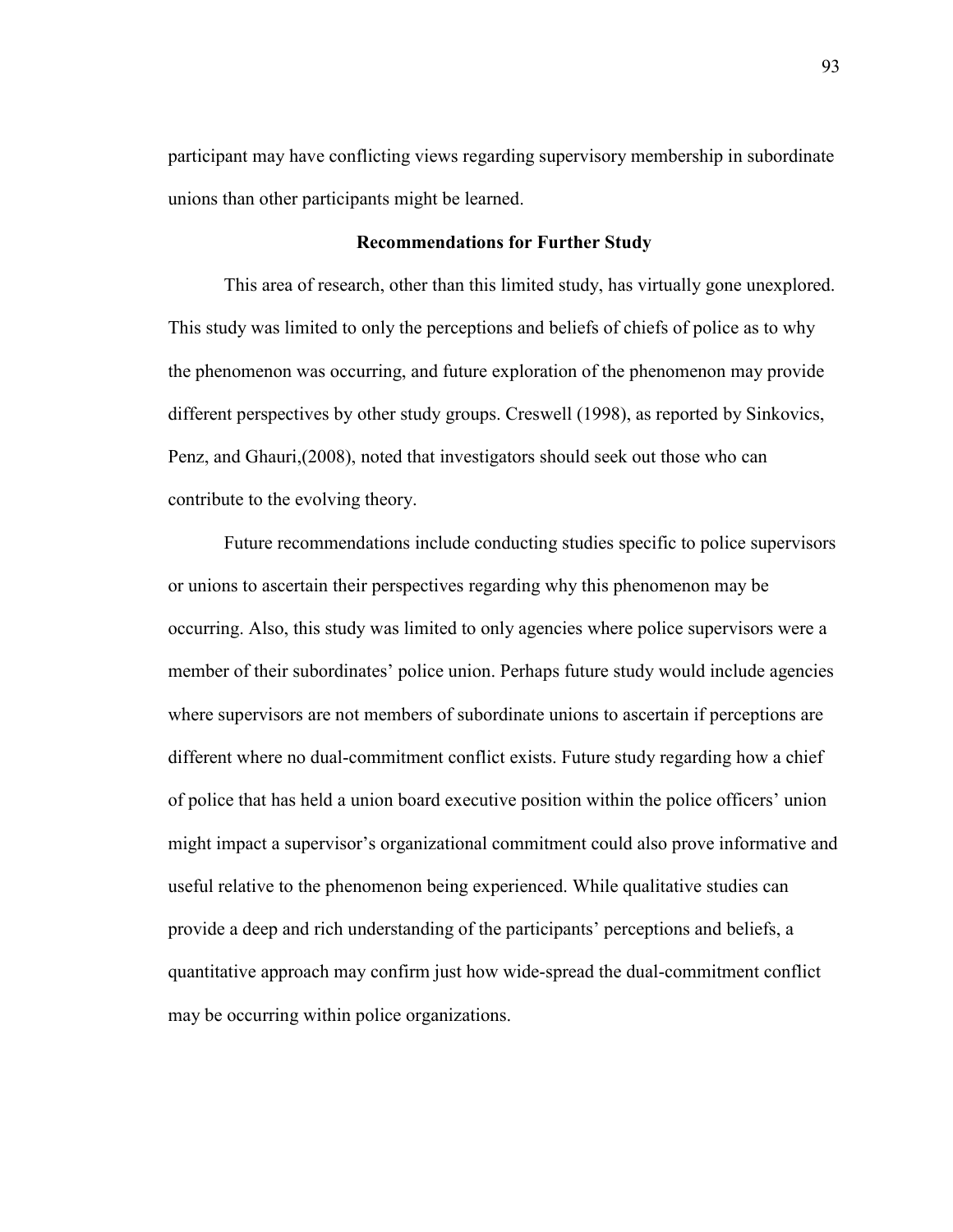### **Implications for Social Change**

Law enforcement is viewed by communities to be service providers that are called upon when help is needed. They are also the people that are called when a person feels that they did not receive a level of service that meets our service expectations. History has revealed a long-standing practice of police officers covering for their own and the research as shown that police officers view themselves as a special group of within society (Herbert, 2006). Supervisors are charged with the day-to-day oversight of their staff to ensure that policies are followed and that the staff meets their organization's minimum standards for providing services to their communities.

The implications for social change can be observed in increased organizational transparency and police accountability, which may assist in enhancing police-community relationships. The benefits of such enhanced relationships include improved policecommunity trust, increased crime reporting, enhanced community cooperation, and reductions in criminal activity within communities.

### **Implications**

This study has identified that the participants believe that there are varying degrees of policy noncompliance when supervisors enjoy membership in their subordinates' police union. This study also identified that through thematic coding these same participants' perceptions revealed that policy setting, transparency and accountability, legitimacy, and union membership are all intertwined into noncompliance of policy for many supervisors. Figure 1 depicts the participants' perceptions as to which factors are related policy noncompliance by some supervisors.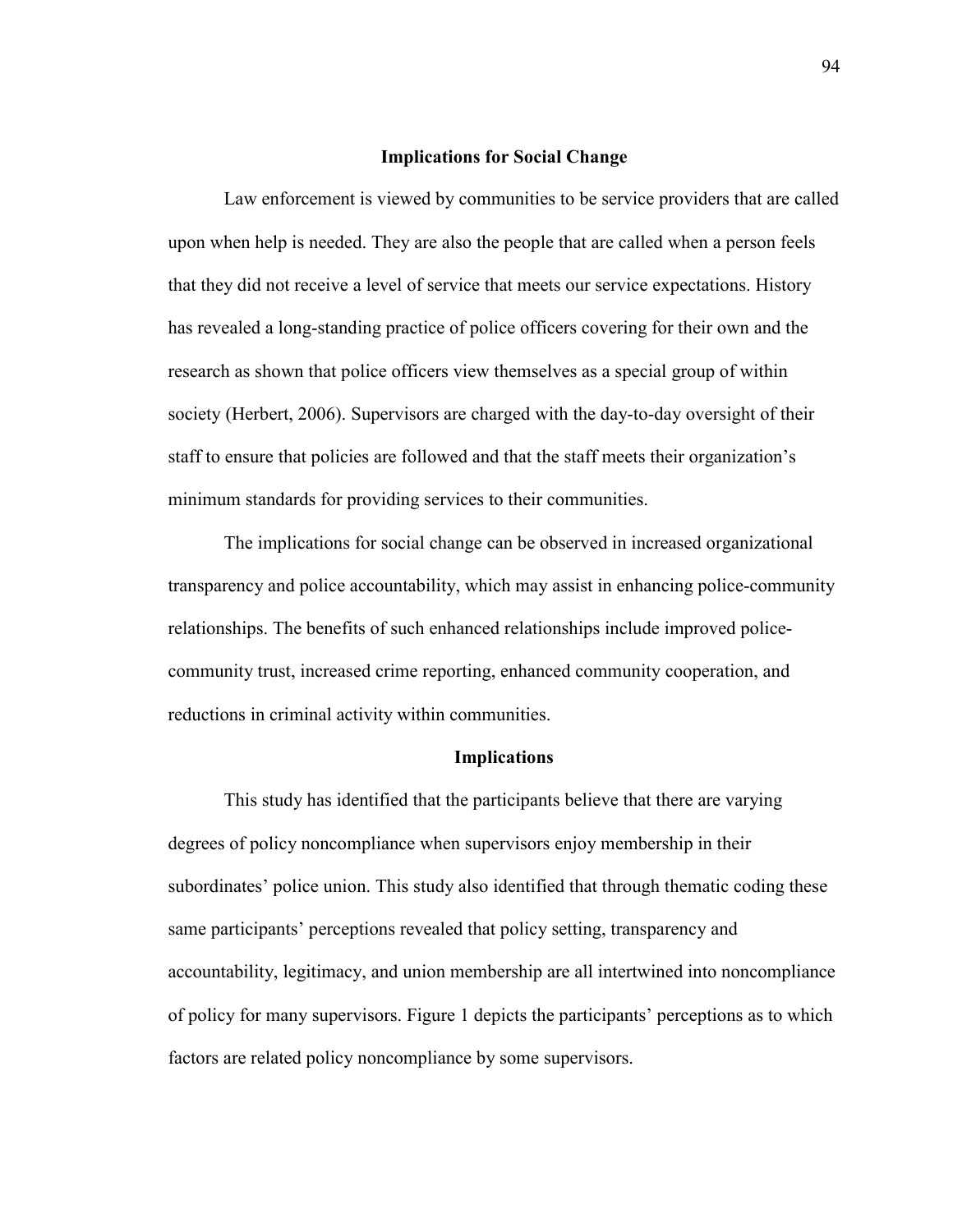

*Figure 1.* Participants' perceptions of factor relationships.

When answering the *RQ* "How does supervisory membership in a subordinate's union affect the type and amount of discipline an officer receives for sustained violations of misconduct?", the conduct of some supervisors relative to the four variables examined in this study cannot be discounted. In this study, it was discovered that many of the supervisors who are members of their subordinates' union will play favorites to some employees while holding others fully accountable for their actions. Supervisors will fail to report violations by staff, and in some cases downplay misconduct of select officers.

Further, the participants perceive that many supervisors fail to understand their role within the organization as a leader, and will often fall back to their union in an attempt to have interference ran for them instead of showing the ability to lead. Additionally, there is a high probability that many supervisors will not enforce some department policies and this is to be expected, but not accepted by the chiefs that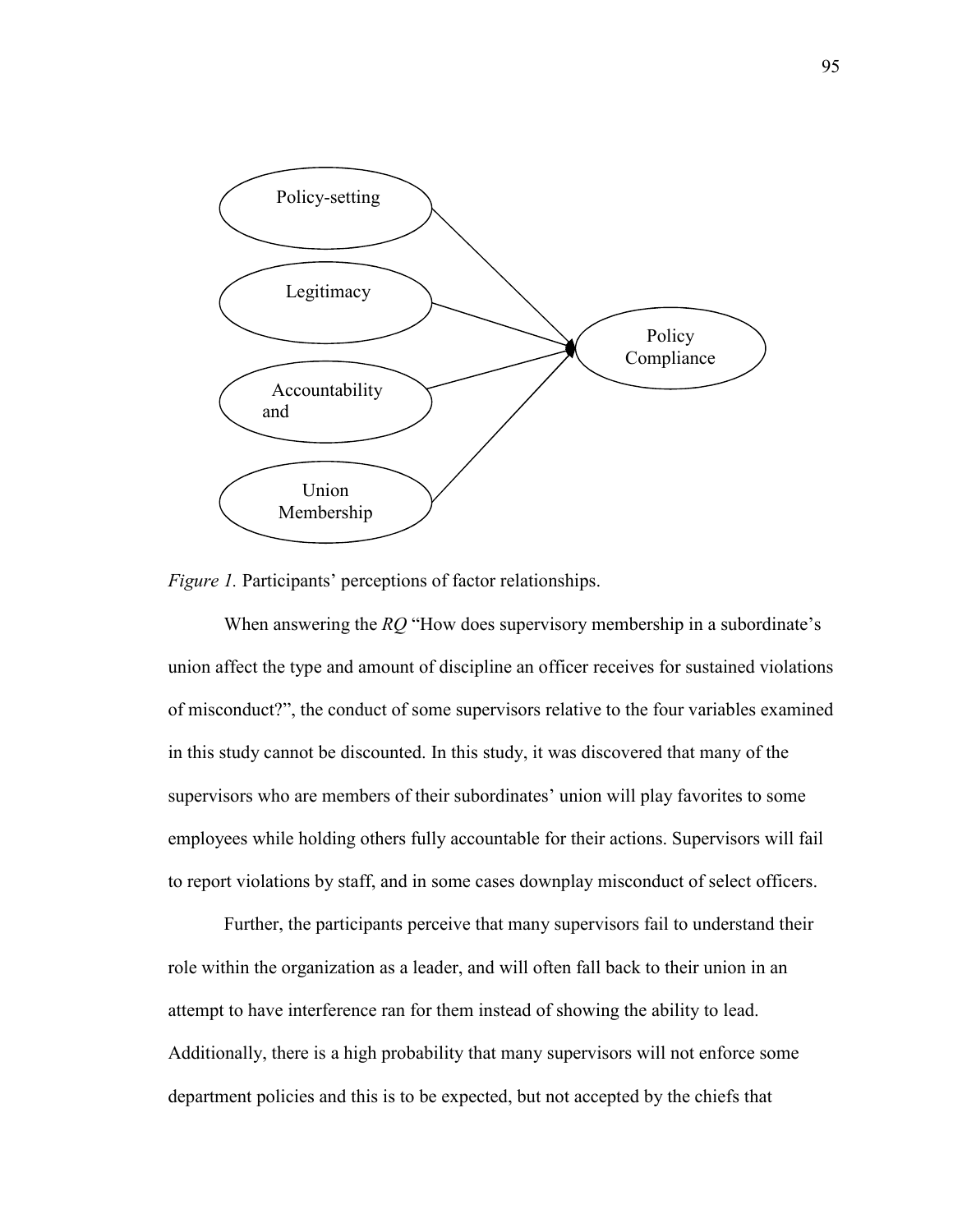participated in this study. To curtail these failures in the future, many participants believed that investigative duties for supervisors regarding misconduct for their staff should be limited or eliminated. If removal of a supervisor from these investigatory duties is required based on the participants' responses, it because the results of misconduct investigations might be compromised by the supervisors. The end result of supervisors experiencing a dual-commitment conflict is that this conflict can negatively affect the type or amount of discipline an officer would receive for a sustained violation of misconduct.

#### **Recommendations**

There are internal challenges when police agencies go outside the department to recruit police supervisors in an effort to curtail procedural errors by supervisors and decrease dual-commitment conflicts. Hiring from the outside where the incoming supervisor is not known to their new subordinates may have an advantage. However, organizational morale and promotional opportunities are seen as a deterrent to conducting outside supervisory recruitments as the perception of employee growth may be decreased. Common ground must be reached that will afford officers the investigatory protections that they are entitled during misconduct investigations, while at the same time providing the organization and community with assurances that fair and impartial investigations are being conducted that ensures sustained wrongdoing does not go unpunished.

Understanding that dual-commitment conflicts exist and why they occur is an important first step in reducing the severity of the impact that it has on an organization. Dual-commitment conflicts will continue to exist within organizations unless change is implemented. When public trust and confidence in a police agency comes into question,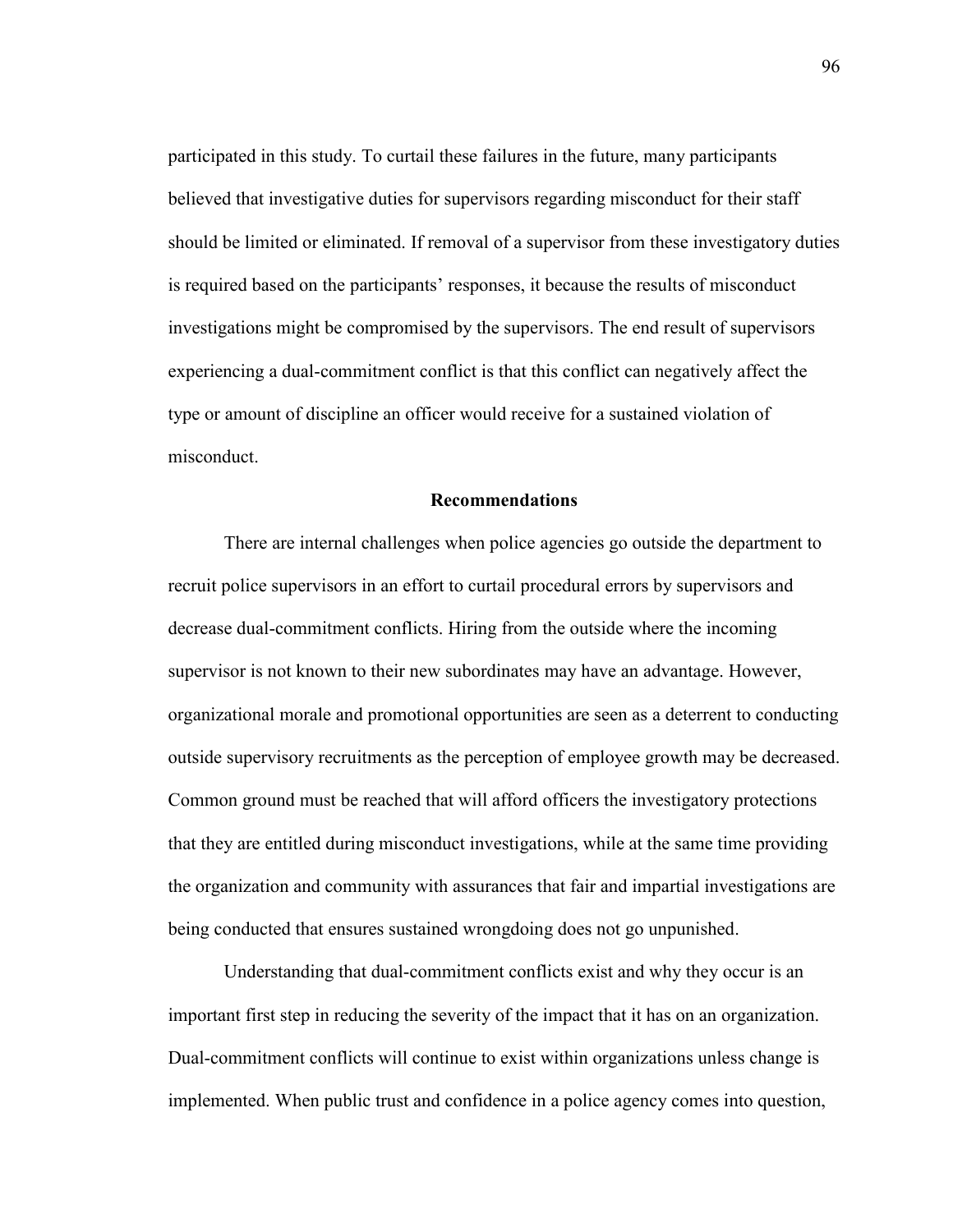so can the agency's legitimacy to police. The research has shown that not all supervisors who are promoted from within the department's ranks will live up to the expectations placed on them by the organization. The findings of this study reflect that there is a perception among participants that a dual-commitment conflict exists when supervisors are members of their subordinate officers' union, and this conflict does negatively impact misconduct investigations and the resulting discipline for sustained acts of misconduct.

Further, dual-commitment conflict may continue within organizations if supervisors are to remain within their current union or if other steps are not taken to reduce the impact that the dual-commitment conflict causes. If supervisors are to remain in their subordinates' union, then oversight of supervisors that are assigned investigations or removal of the investigatory requirement from a supervisor's job requirement may be needed. If after taking steps to limit these dual-commitment conflicts for police supervisors and the phenomenon continues, removal from their current union may be a required next logical next step to curtail the conflict issue.

#### **Conclusions**

This multiple case study explored select chiefs of police perceptions and beliefs concerning whether a dual-commitment conflict existed for police supervisors when supervisors enjoyed membership in their subordinates' police union. Specifically, this study was concerned with whether this membership caused a conflict that could affect the type and amount of discipline an officer would receive for sustained misconduct investigations. The perceptions expressed by the participants provided a picture of certain inappropriate conduct committed by some police supervisors that was inconsistent with their roles and responsibilities as a supervisor. It was revealed in this study that policy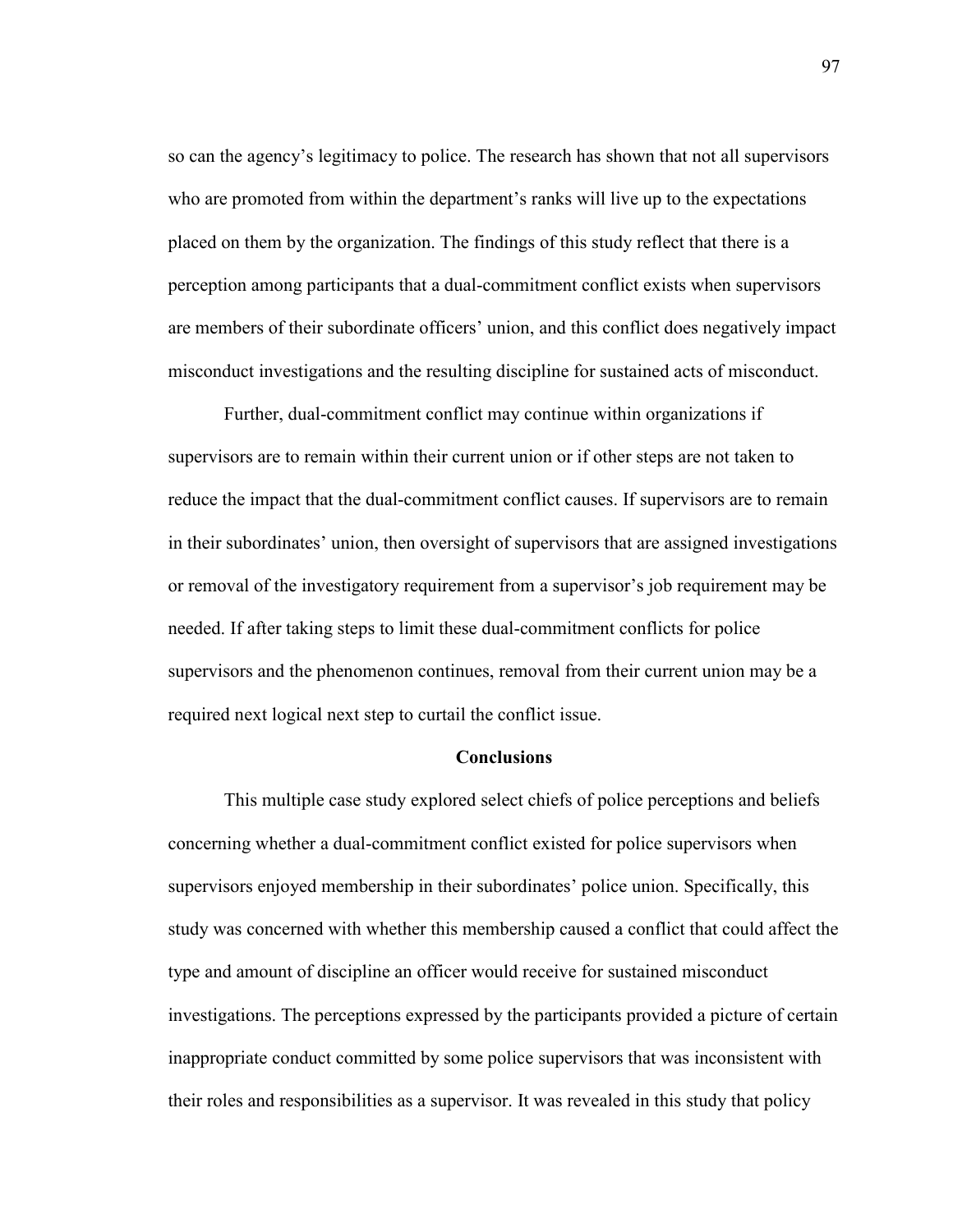setting, transparency and accountability, legitimacy, and union membership all played some role in how a supervisor enforced policy, and ultimately how employees that violate policy may or may not be disciplined.

Policies that govern the conduct of all members of an organization are generally based upon the "collective ideas of the constituency" (Nickell & Roberts, 2014, p. 3). As such, dishonesty within the organization is viewed to be unacceptable behavior for police officers at all levels of the organization, and is embedded in legislative mandates, professional standards, and community expectations. Police departments spend countless training hours and funds each year to train their staff on these ideas, ideals, and legal mandates to ensure policy compliance is obtained and maintained. However, Nickell and Roberts (2014) noted that what an organization talks about cannot always be translated into action.

Failing to hold police officers accountable for not following policy can send a message to other officers and the community that there are no ramifications for violating policy, and that perhaps officers are above the law. Sending such a message can ultimately affect the trust that a community has with their police department. It is recognized that not every police supervisor will experience dual-commitment conflicts as a result of their membership in their subordinates' police union, there is a great potential that many supervisors will experience conflict between their duty to enforce policy and their commitment to their union and fellow union members. Research has shown that even when a person is promoted to a supervisory position within their organization, they do not always live up to the organizational expectations placed upon them.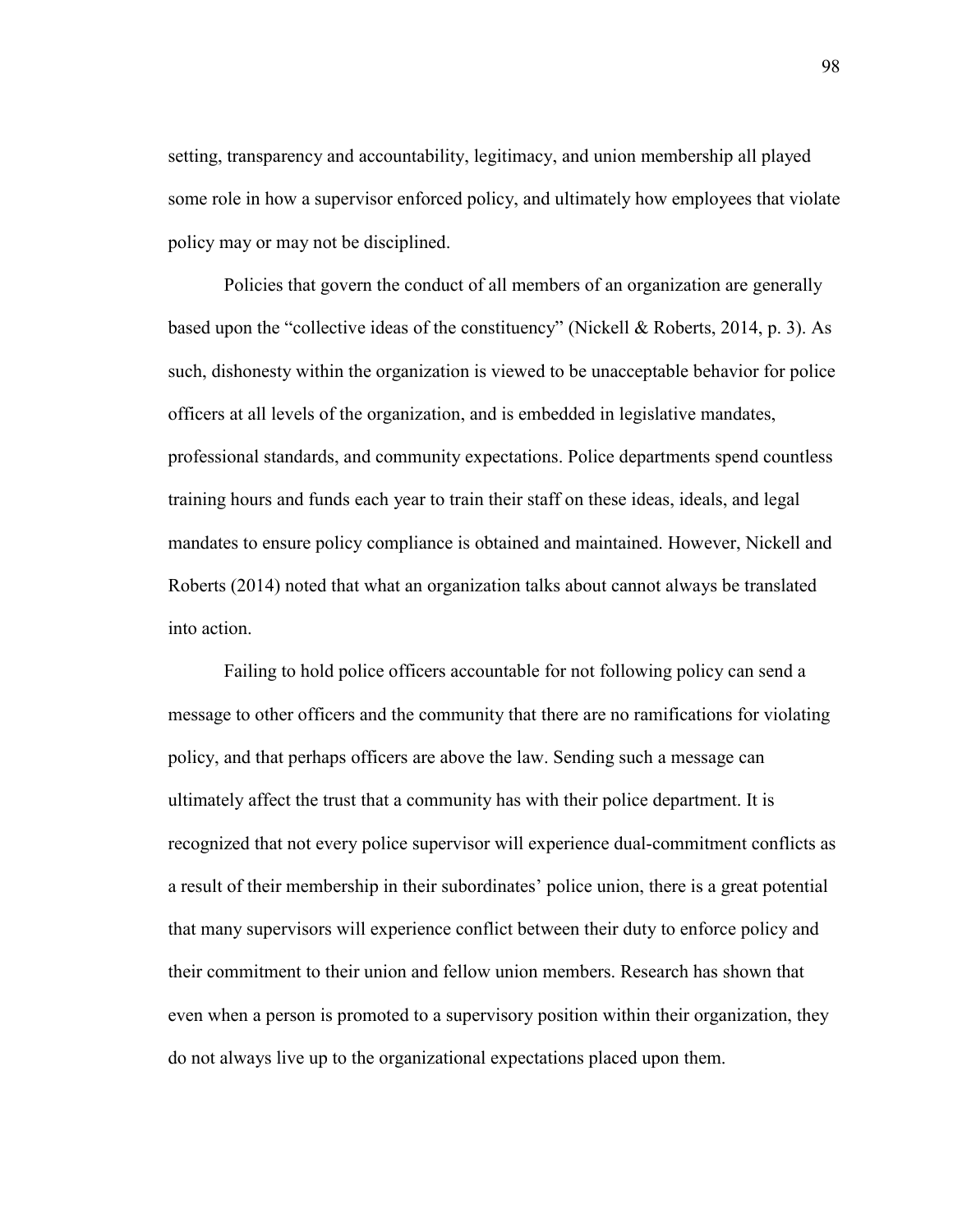History and the literature has shown that where a community trusts their police, improved relationships exist. By reducing supervisory dual-commitment conflicts, increased officer accountability may take place. Police agencies that are transparent with their communities most often develop trusting police-community relationships were increased cooperation between the two groups exist (Laine, 2009; Rosenbaum et al., 2015).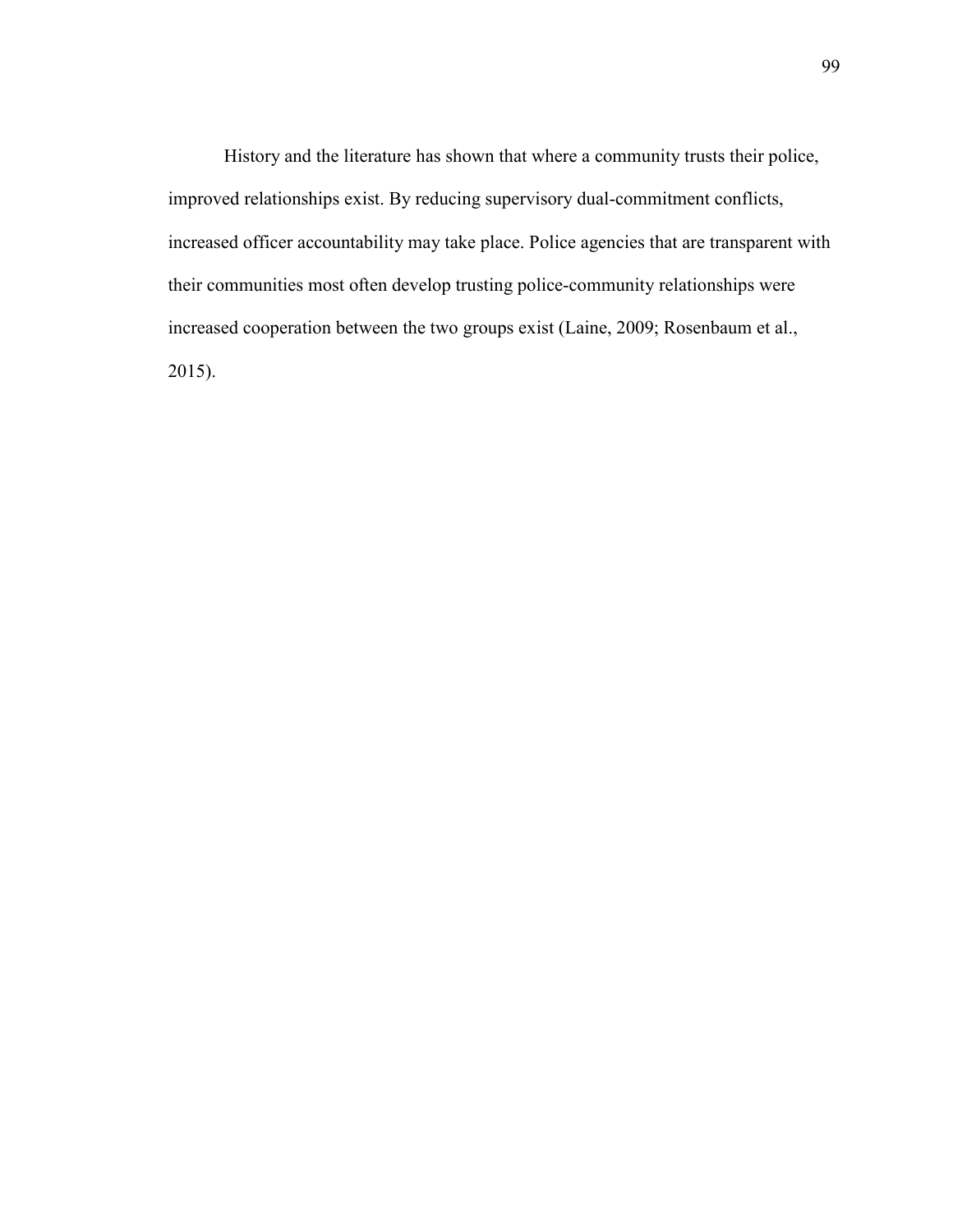#### References

- Allen, N. J., & Meyer, J. P. (1990). The measurement and antecedents of affective, continuance and normative commitment to the organization. *Journal of occupational psychology*, *63*(1), 1-18. doi:10.1111/j.2044-8325.1990.tb00506.x
- Angle, H. L., & Perry, J. L. (1986). Dual commitment and labor-management relationship climates. *Academy of Management Journal*, *29*(1), 31-50. doi:10.5465/255858
- Atieno, O. P. (2009). An analysis of the strengths and limitation of qualitative and quantitative research paradigms. *Problems of Education in the 21st Century*, *13*(1), 13-38. Retrieved from http://oaji.net/articles/2014/457-1393665925.pdf
- Barclay, L. J., Skarlicki, D. P., & Pugh, S. D. (2005). Exploring the role of emotions in injustice perceptions and retaliation. *Journal of Applied Psychology*, *90*(4), 629- 643. doi:10.1037/0021-9010.90.4.629
- Barling, J., Fullagar, C., Kelloway, E. K., & McElvie, L. (1992). Union loyalty and strike propensity. *Journal of Social Psychology*, *132*(5), 581-590. doi:10.1080/00224545.1992.9713897
- Barling, J., Wade, B., & Fullagar, C. (1990). Predicting employee commitment to company and union: Divergent models. *Journal of Occupational and Organizational Psychology*, *63*(1), 49-61. doi:10.1111/j.2044-8325.1990.tb00509.x
- Bartels, B.L., & Johnston, C. D. (2013). On the ideological foundations of Supreme Court legitimacy in the American public. *American Journal of Political Science 57*(1), 184-199. doi: 10.1111/j.1540-5907.2012.00616.x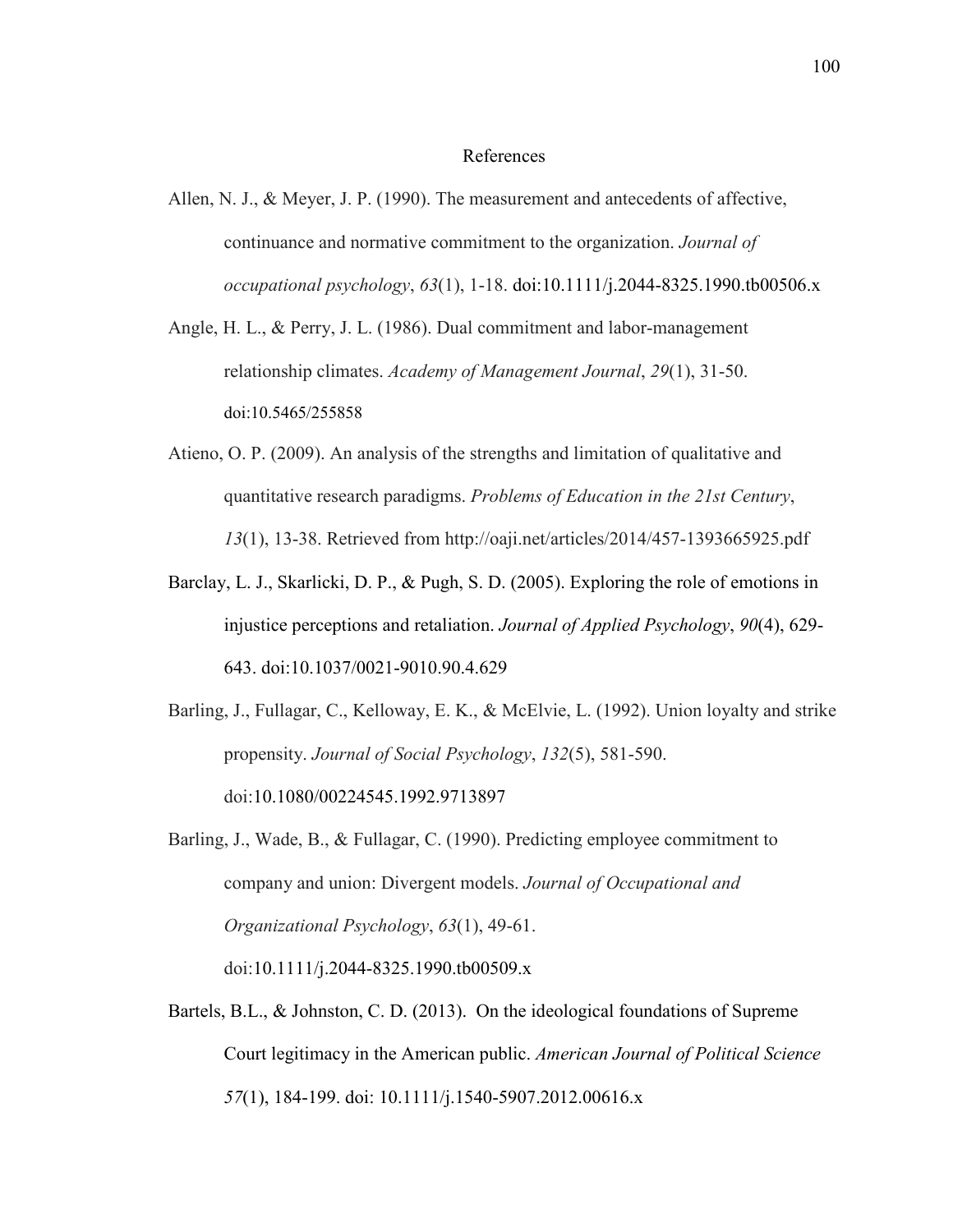- Becker, T.E. (1992). Foci and bases of commitment: Are they distinctions worth making?. *Academy of management Journal*, *35*(1), 232-244. doi:10.2307/256481
- Beckmann, M., Hielscher, S., & Pies, I. (2014). Commitment strategies for sustainability: How business firms can transform trade‐offs into win–win outcomes. *Business Strategy and the Environment*, *23*(1), 18-37. doi:10.1002/bse.1758
- Booth, J.A., & Seligson, M.A. (2009). *The legitimacy puzzle in Latin America*. New York, NY: Cambridge University Press.
- Brandl, S.G., & Stroshine, M.S. (2012). The role of officer attributes job characteristics and arrest activity in explaining police use of force. *Criminal Justice Policy Review*, *24*(5), 551-572. doi:10.1177/0887403412452424
- Braun, V., & Clarke, V. (2006). Using thematic analysis in psychology. *Qualitative Research in Psychology*, *3*(2), 77-101. doi:10.1191/1478088706qp063oa
- California Government Code. (2005). Section 3300, et al. Public Safety Officers. Retrieved from
	- https://leginfo.legislature.ca.gov/faces/codes\_displayText.xhtml?lawCode=GOV &division=4.&title=1.&part=&chapter=9.7.&article=
- California Government Code. (2017). Meyers, Milias-Brown Act, Section 3500 et al. Local Public Employee Organizations. Retrieved from

http://codes.findlaw.com/ca/government-code/gov-sect-3500.html

California Penal Code. (n.d.). California Penal Code § 832.5 (a) (1), Establishment of Citizen Complaint Procedures. Retrieved from http://codes.findlaw.com/ca/penalcode/pen-sect- 832-5.html

Creswell, J. W. (1998). *Qualitative inquiry and research design: Choosing among five*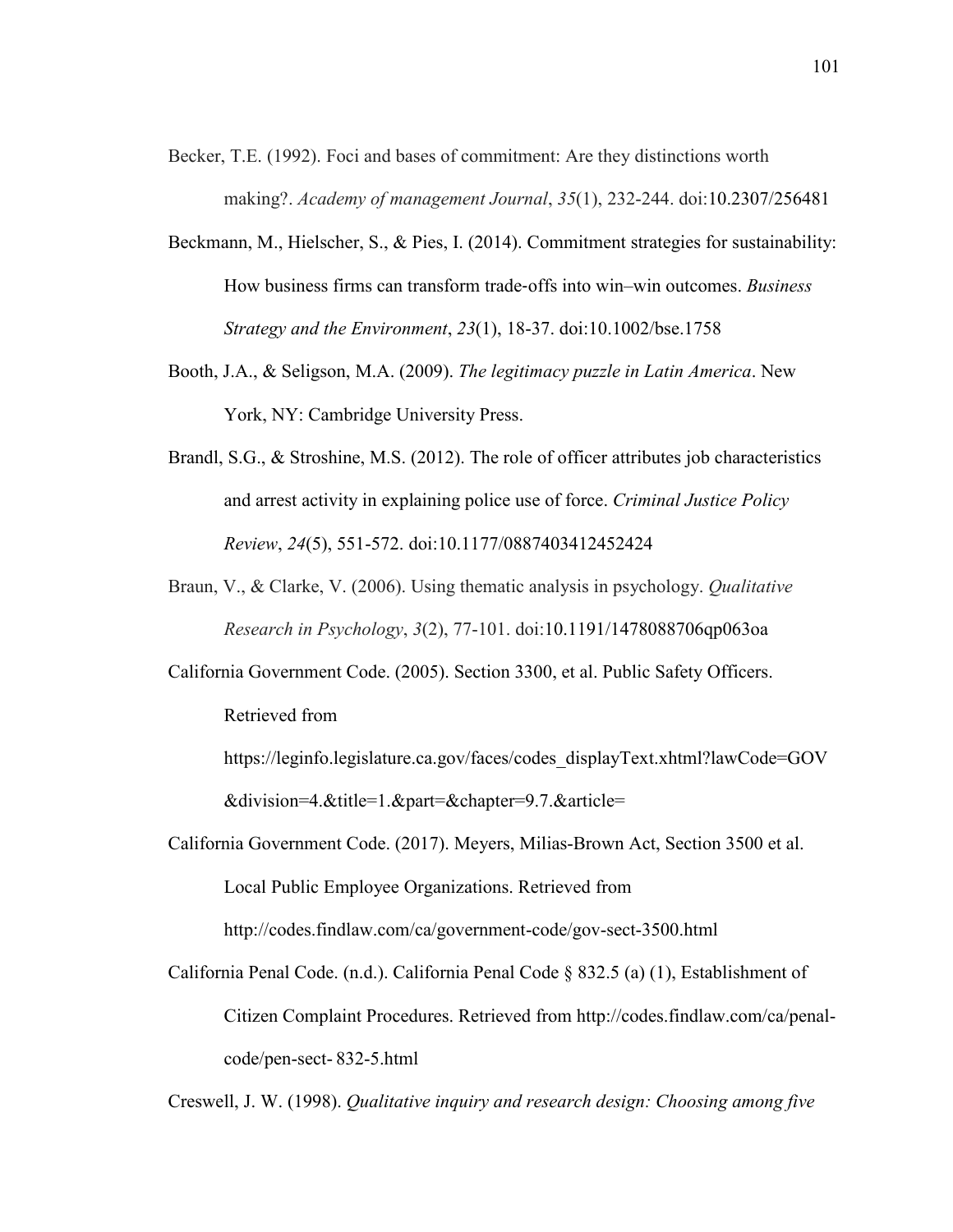*traditions*. Thousand Oaks, CA: Sage Publications, Inc.

- Creswell, J. W., & Creswell, J. D. (2017). *Research design: Qualitative, quantitative, and mixed methods approaches*. Thousand Oaks, CA: Sage publications, Inc.
- Curtin, M., & Fossey, E. (2007). Appraising the trustworthiness of qualitative studies: Guidelines for occupational therapists. *Australian Occupational Therapy Journal*, *54*(2), 88-94. doi: 10. 1111/j.1440-1630.2007.00661.x
- Davis, C., & Bailey, D. (2017). Police leadership: The challenges for developing contemporary practice. *International Journal of Emergency Services*. doi: 10.1108/IJES-04-2017-0022
- Davis, R.S. (2013). Unionization and work attitudes: How union commitment influences public sector job satisfaction. *Public Administration Review*, *73*(1), 74-84. doi:10.1177/0734371X12453056
- Delattre, E.J. (2006). *Character and Cops: Ethics in Policing*. (5th ed.). Washington, DC: The AIE Press.
- DeRosia, M.P. (2012). Ethics training and practices within the Central Valley Police Department (Doctoral dissertation). Retrieved from ProQuest Dissertations and Theses. (Accession Order No. AAT 3547595).
- Devoren, J. (n.d.). The organizational structure of labor unions. Retrieved from https://yourbusiness.azcentral.com/organizational-structure-labor-unions-12956.html
- Dikshit, R.D. (1999). *Political Geography: The Spatiality of Politics*. New Deli: Tata McGraw-Hill Publishing, Ltd.

Dubord, N.L. (2010). *Assessing the differences in stakeholder's expectations of police job*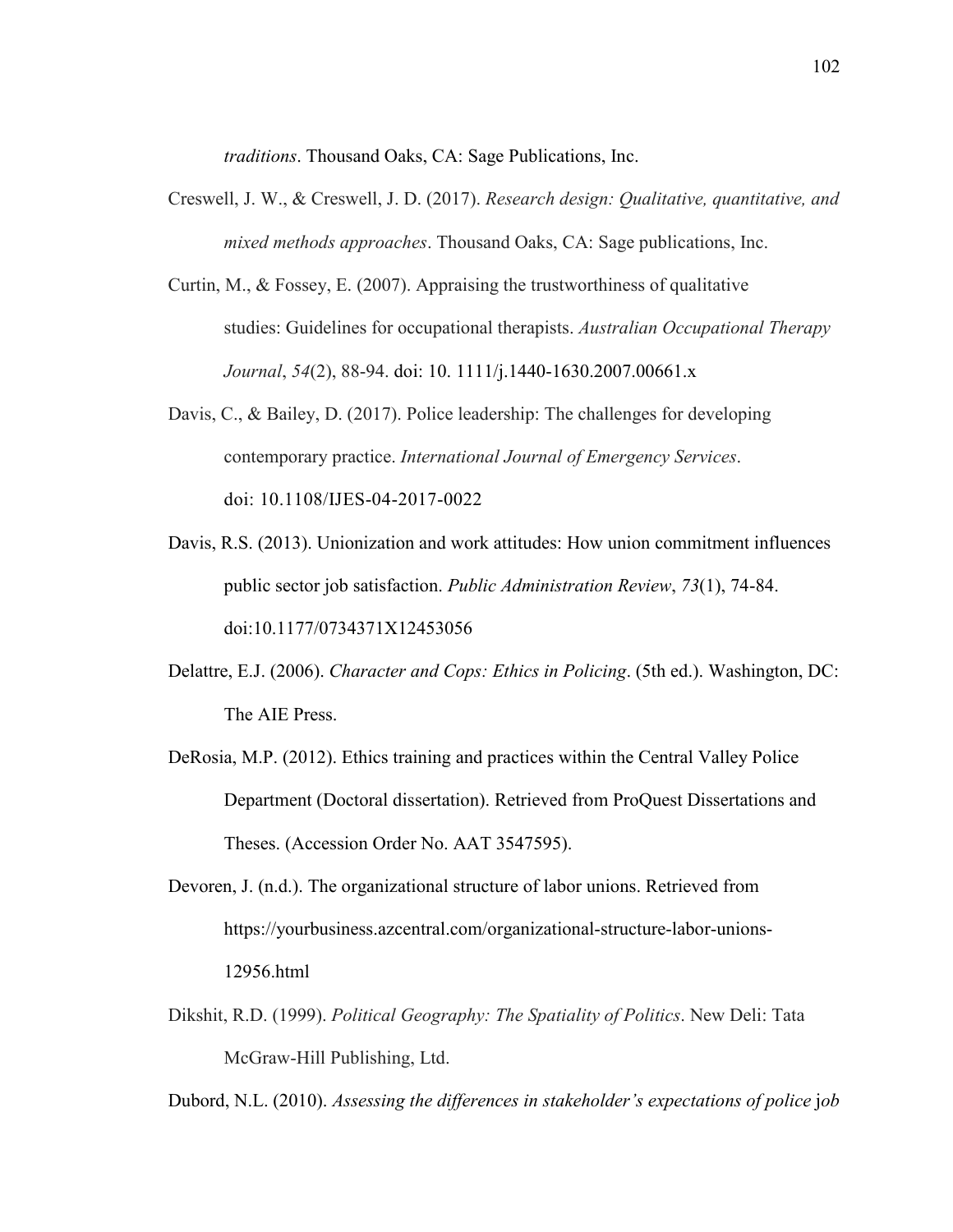*performances in Canada*. Available from ProQuest Dissertations & Theses database. (UMI No. 55703531).

Dutta, S. (2014, November 25). We should get rid of local policing. Ferguson shows why the system just doesn't work. *Washington Post,* November 25, 2014. Retrieved online October 12, 2015 from https://www.washingtonpost.com/posteverything/wp/2014/11/25/we-should- get-

rid-of-local-policing-ferguson-shows-why-the-system-just-doesnt-work/

- Fischer, F., & Miller, G. J. (Eds.). (2006). *Handbook of public policy analysis: theory, politics, and methods*. Boca Rotan, FL: CRC Press.
- Flurry, G. (2015). Police under attack. The Trumpet. Retrieved from https://www.thetrumpet.com/12840-police-under-attack
- Fullagar, C., Barling, J., & Christie, P. (1991). Dual commitment in aggressive and protective unions. *Applied Psychology*, *40*(1), 93-104. doi: 10.1111/j.1464-0597.1991.tb01361.x
- Fusch, P.I., & Ness, L.R. (2015). Are we there yet? Data saturation in qualitative research. *The Qualitative Report*, *20*(9), 1408. Retrieved from https://nsuworks.nova.edu/cgi/viewcontent.cgi?referer=https://scholar.google.com /&httpsredir=1&article=2281&context=tqr/

Gellatly, I.R., Meyer, J.P., & Luchak, A.A. (2006). Combined effects of the three commitment components on focal and discretionary behaviors: A test of Meyer and Herscovitch's propositions. *Journal of Vocational Behavior*, *69*(2), 331-345. doi:10.1016/j.jvb.2005.12.005

Gibson, J.L., & Nelson, M.J. (2015). Is the US Supreme Court's legitimacy grounded in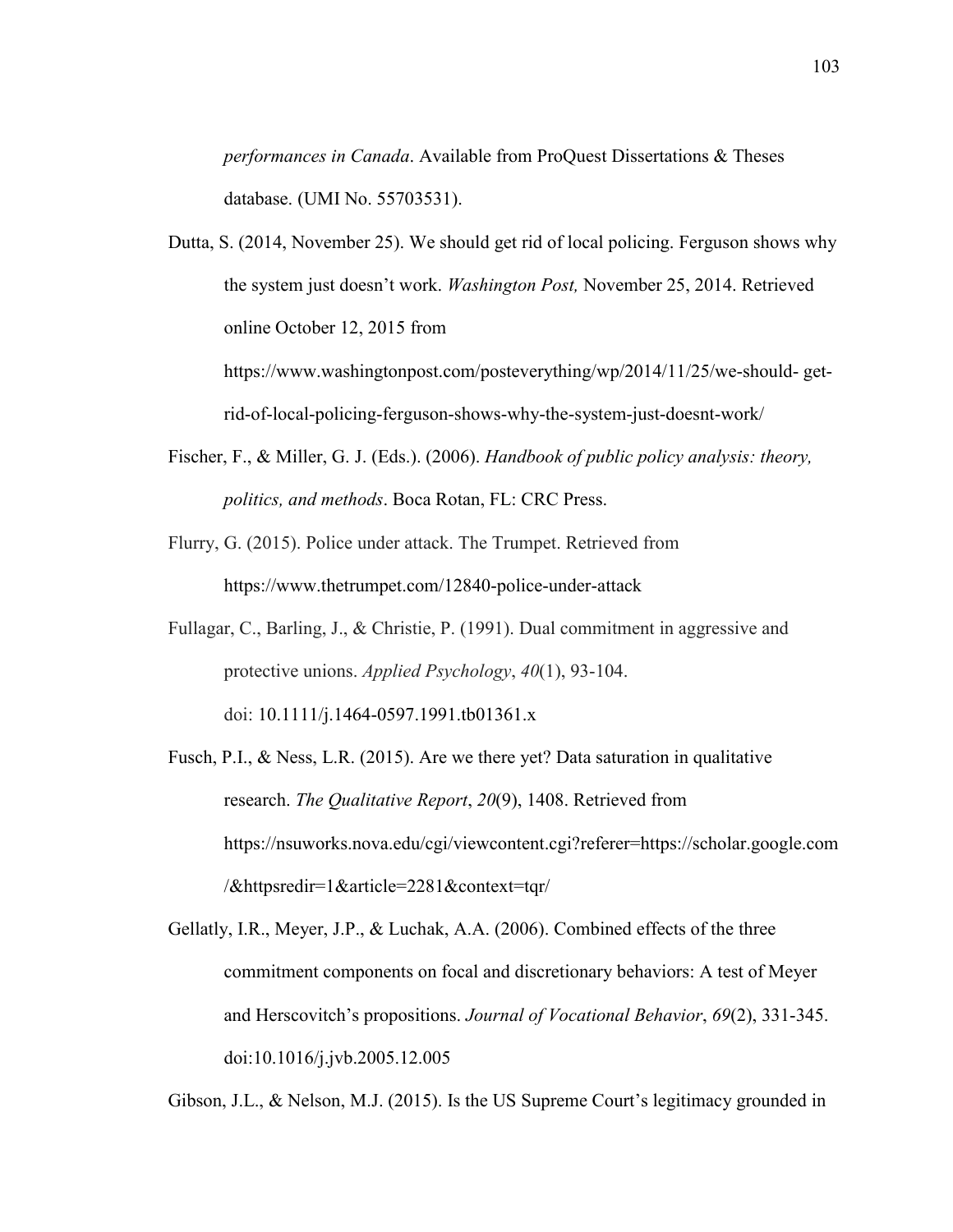performance satisfaction and ideology?. *American Journal of Political Science*, *59*(1), 162-174. doi: 10.1111/ajps.12107

- Gill, P., Stewart, K., Treasure, E., & Chadwick, B. (2008). Methods of data collection in qualitative research: interviews and focus groups. *British Dental Journal*, *204*(6), 291. doi:10.1038/bdj.2008.192
- Goldstein, H. (1967). Administrative problems in controlling the exercise of police authority. *Journal of Criminal Law, Criminology, and Police Science*, *58*(2), 160- 172. doi: 10.2307/1140833
- Gordon, M.E., Beauvaris, L.L., & Ladd, R.T. (1984). The job satisfaction and union commitment of unionized engineers. *Industrial and Labor Relations Review*, 37, 259-370. doi:10.1177/001979398403700303
- Gottlieb, B., & Kerr, W.A. (1950). An experiment in industrial harmony. *Personnel Psychology*, *3*(4), 445-453. doi: 10.1111/j.1744-6570.1950.tb01718.x
- Gray, G.R., Myers, D.W., & Myers, P. S. (1999). Cooperative provisions in labor agreements: A new paradigm. *Monthly Lab. Rev.*, *122*, 29. Retrieved from https://stats.bls.gov/mlr/1999/01/art4full.pdf
- Guarnieri, G. (2017, December 24). Naked post office worker kills supervisors during investigation into workplace violations. Retrieved from http://www.newsweek.com/naked-post-office-worker-shoots-kills-supervisors-758274
- Guba, E.G., & Lincoln, Y.S. (1994). *Competing paradigms in qualitative research*. In N. K. Denzin & Y.S. Lincoln (Eds.), Handbook of Qualitative Research (pp. 105- 117). London: Sage.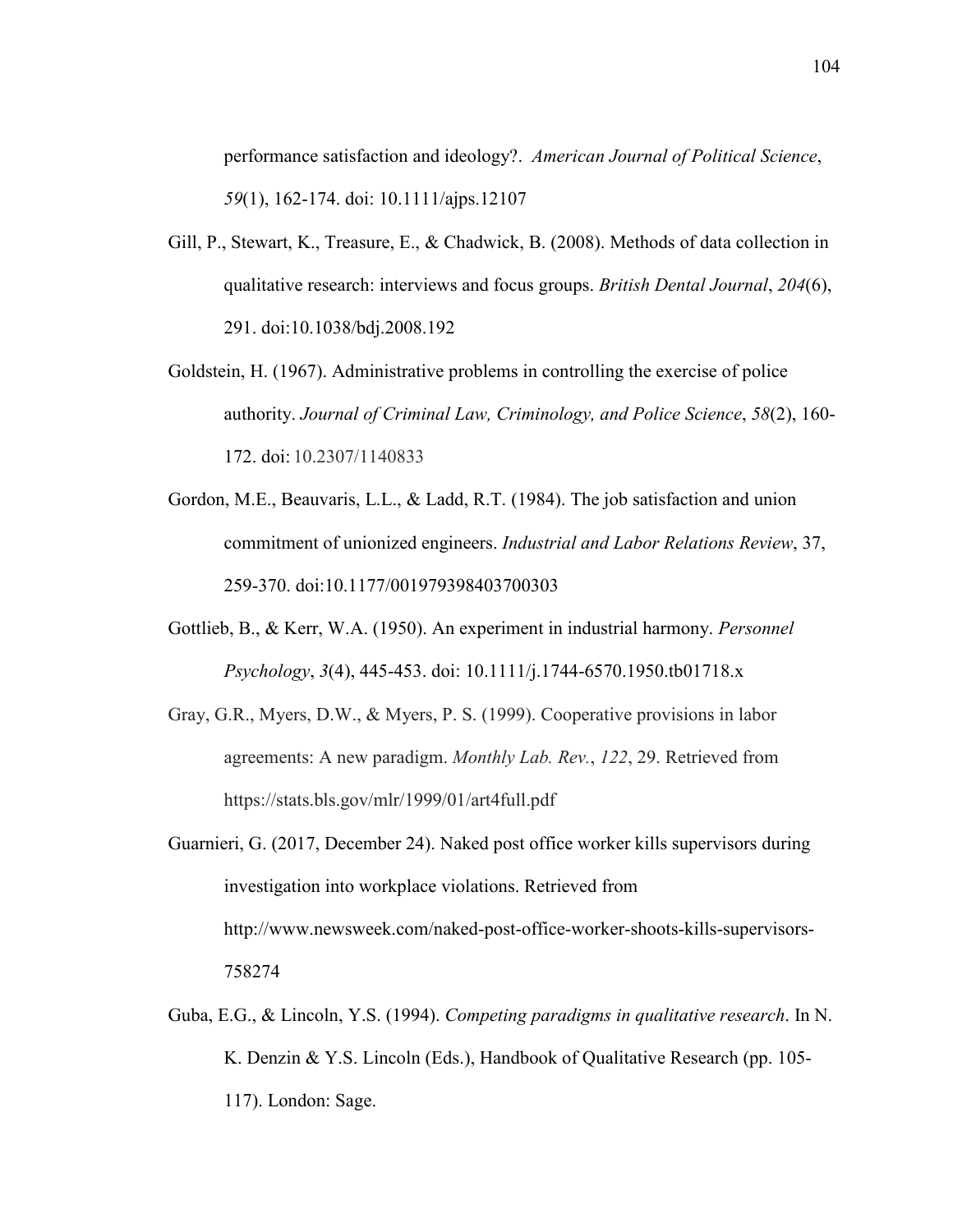- Gustafsson, J. (2017). Single case studies vs. multiple case studies: A comparative study. Retrieved from https://pdfs.semanticscholar.org/ae1f/06652379a8cd56654096815dae801a59cba3. pdf
- Harris, C.J., & Worden, R.E. (2014). The effect of sanctions on police misconduct. *Crime & Delinquency*, *60*(8), 1258-1288. doi: 10.1177/0011128712466933
- Haas, N.E., Van Craen, M., Skogan, W.G., & Fleitas, D.M. (2015). Explaining officer compliance: The importance of procedural justice and trust inside a police organization. *Criminology & Criminal Justice*, *15*(4), 442-463. doi:10.1177/1748895814566288
- Heale, R., & Twycross, A. (2015). Validity and reliability in quantitative studies. *Evidence-Based Nursing*, *18*(3), 66-67. doi:10.1136/eb-2015-102129
- Herbert, S. (2006). Tangled up in blue: Conflicting paths to police legitimacy. *Theoretical Criminology, 10*(4), 481-504. doi:10.1177/1362480606068875
- Hewitt, W.H. (1978). Current issues in police collective bargaining. In Cohen, A.W. (Ed.), The Future of Policing. Beverly Hills, CA, Sage Publications, Inc.
- Hickman, M.J. (2016). Citizen complaints about police use of force. *Bureau of Justice Statistics*. Retrieved from https://www.bjs.gov/index.cfm?ty=pbdetail&iid=553
- Hocking, B., & Smith, M. (1997). *Beyond Foreign Economic Policy*: *The United States, the Single European Market and the Changing World Economy.* London: Cassell/Pinter.
- Human Rights Watch. (1998). Shielded from justice: Police brutality and accountability in the United States. Retrieved from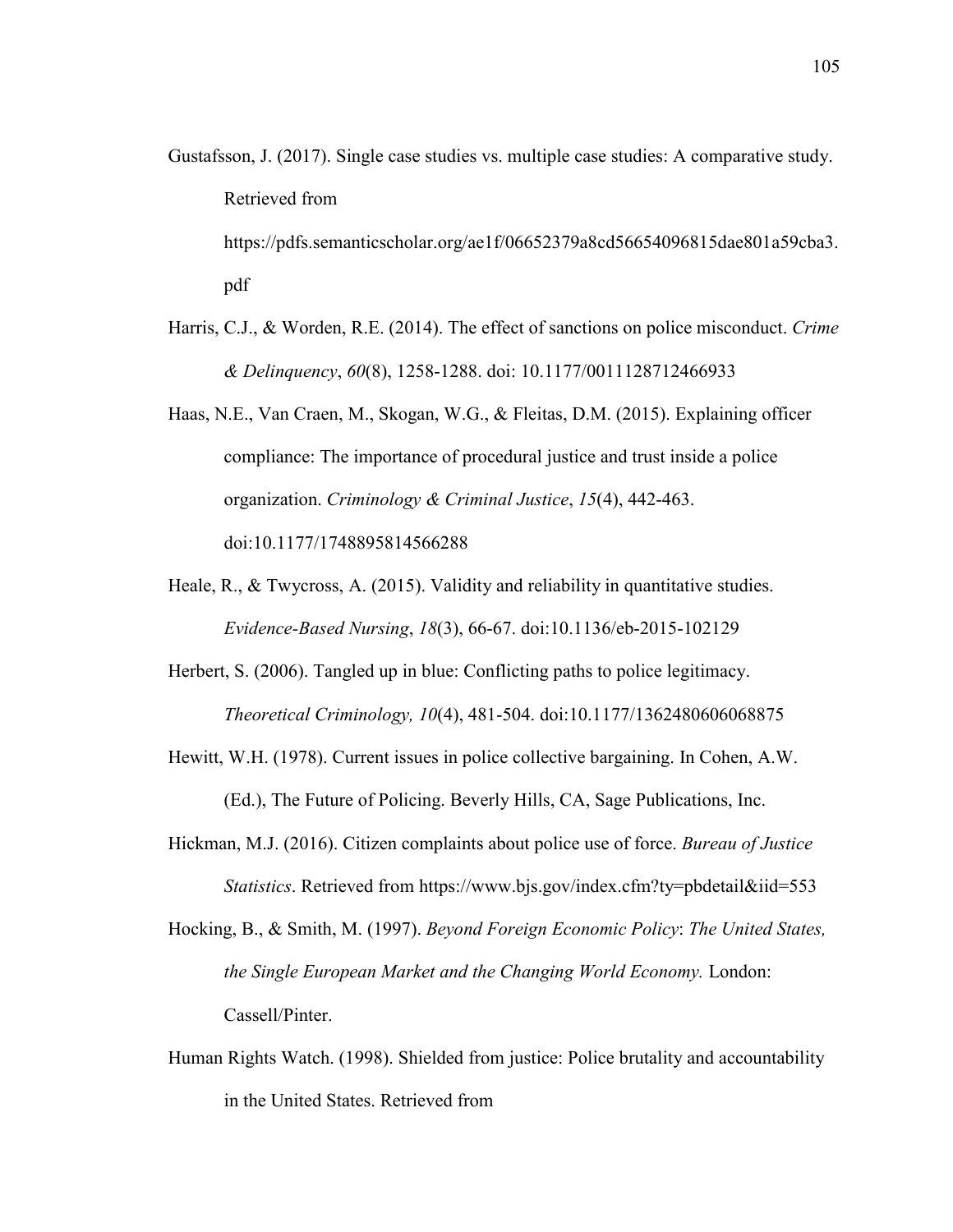http://pantheon.hrw.org/legacy/reports98/police/uspo06.htm.

- International Association of Chiefs of Police. (2015). Testimony of the International Association of Chiefs of Police: Taskforce on 21st Century policing. January 30, 2015. Retrieved from http://www.theiacp.org/Portals/0/documents/pdfs/IACPTestimonyListening SessionPolicyandOversight.pdf.
- Iverson, R.D., & Kuruvilla, S. (1995). Does dual commitment underlie company and union commitment? Evidence from Australia, Sweden, and the United States*. Research and Practice in Human Resource Management, 3*(1), 15-38. Retrieved from

https://digitalcommons.ilr.cornell.edu/cgi/viewcontent.cgi?referer=https://scholar. google.com/&httpsredir=1&article=2095&context=articles

- Jenkins-Smith, H.C., & Sabatier, P.A. (1994). Evaluating the Advocacy Coalition Framework. *Journal of Public Policy, 14*(2), 175-203. doi:10.1017/S0143814X00007431
- Kadleck, C. (2003). Police employee organizations. *Policing: An International Journal of Police Strategies & Management*, *26*(2), 341-351. doi:10.1108/13639510310475 804
- Keenan, K.M., & Walker, S. (2004). An impediment to police accountability-An analysis of statutory law enforcement officers' bills of rights. *BU Pub. Int. LJ*, *14*, 185. Retrieved from https://samuelwalker.net/wp-content/uploads/2016/09/Unions LEOBORs.pdf

Kehoe, R.R., & Wright, P.M. (2013). The impact of high-performance human resource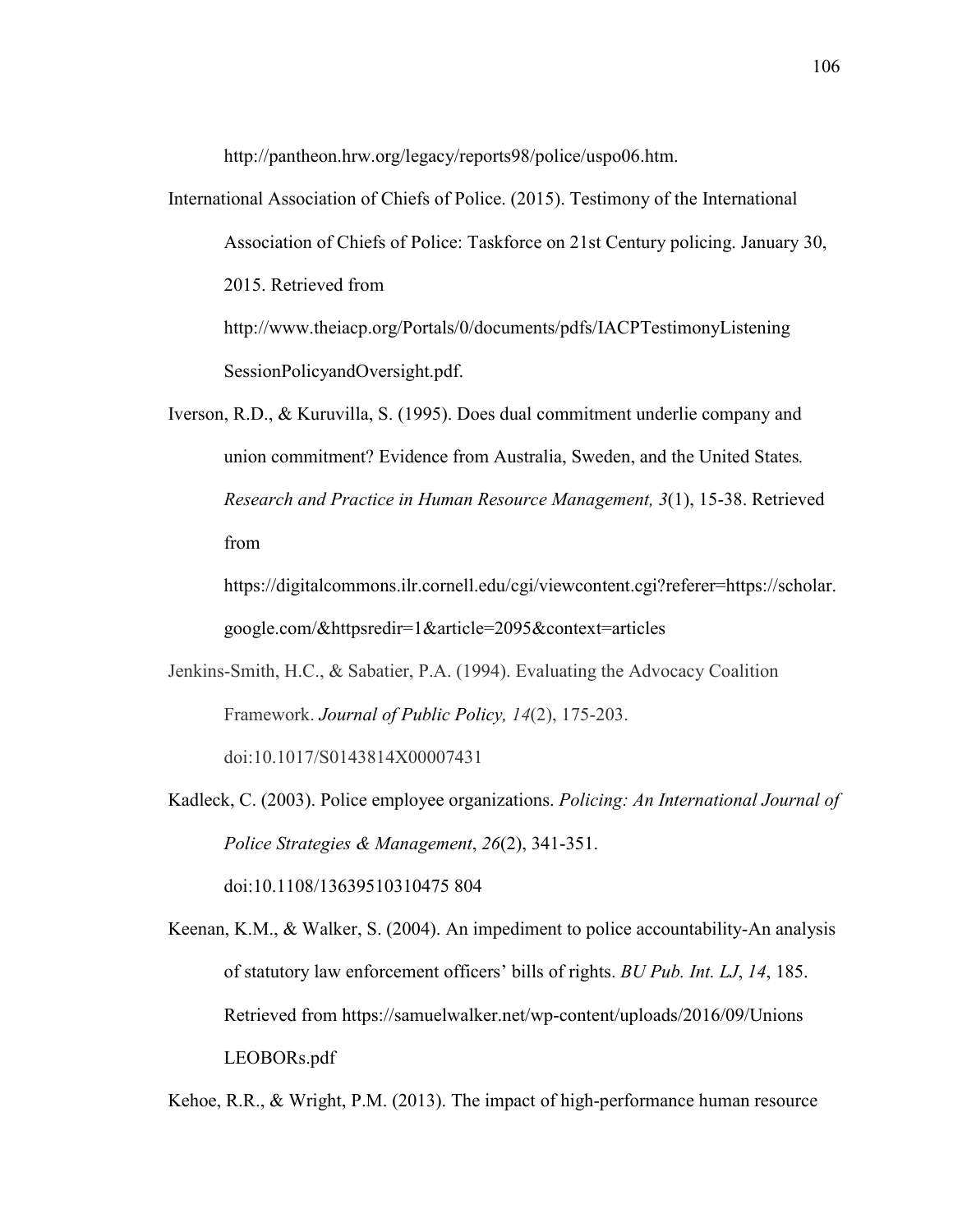practices on employees' attitudes and behaviors. *Journal of Management*, *39*(2), 366-391. doi:10.1177/0149206310365901

- Keskes, I. (2014). Relationship between leadership styles and dimensions of employee organizational commitment: A critical review and discussion of future directions. *Intangible Capital*, *10*(1), 26-51. doi:10.3926/ic.476
- Koebele, E. (2016). Using the Advocacy Coalition Framework to Understand Collaborative Policy Processes. Retrieved from https://wpsa.research.pdx.edu /papers/docs/Koebele\_WPSA2016.pdf
- Kong, D.T., Dirks, K.T., & Ferrin, D.L. (2014). Interpersonal trust within negotiations: Meta-analytic evidence, critical contingencies, and directions for future research. *Academy of Management Journal*, *57*(5), 1235-1255.

doi:10.1177/1748895815580397

- Kristen, E., Banuelos, B., & Urban, D. (2015). Workplace Violence and Harassment of Low-Wage Workers. *Berkeley J. Emp. & Lab. L.*, *36*, 169. doi:10.15779/Z38MS1C
- Kuye, J.O., & Mafunisa, M.J. (2003). Responsibility, accountability and ethics: The case for public service leadership. *Journal of Public Administration*, *38*(4), 421-437. Retrieved from https://repository.up.ac.za/bitstream/handle/2263/4977/Kuye\_Responsibility(2003

).pdf?sequence=1

Laine, R.B. (2009). Law enforcement and public perception: Race, ethnicity, and community policing. *Police Chief*, *76*(9), 6. Retrieved from http://www.policechiefmagazine.org/magazine/index.cfm?fuseaction=display&article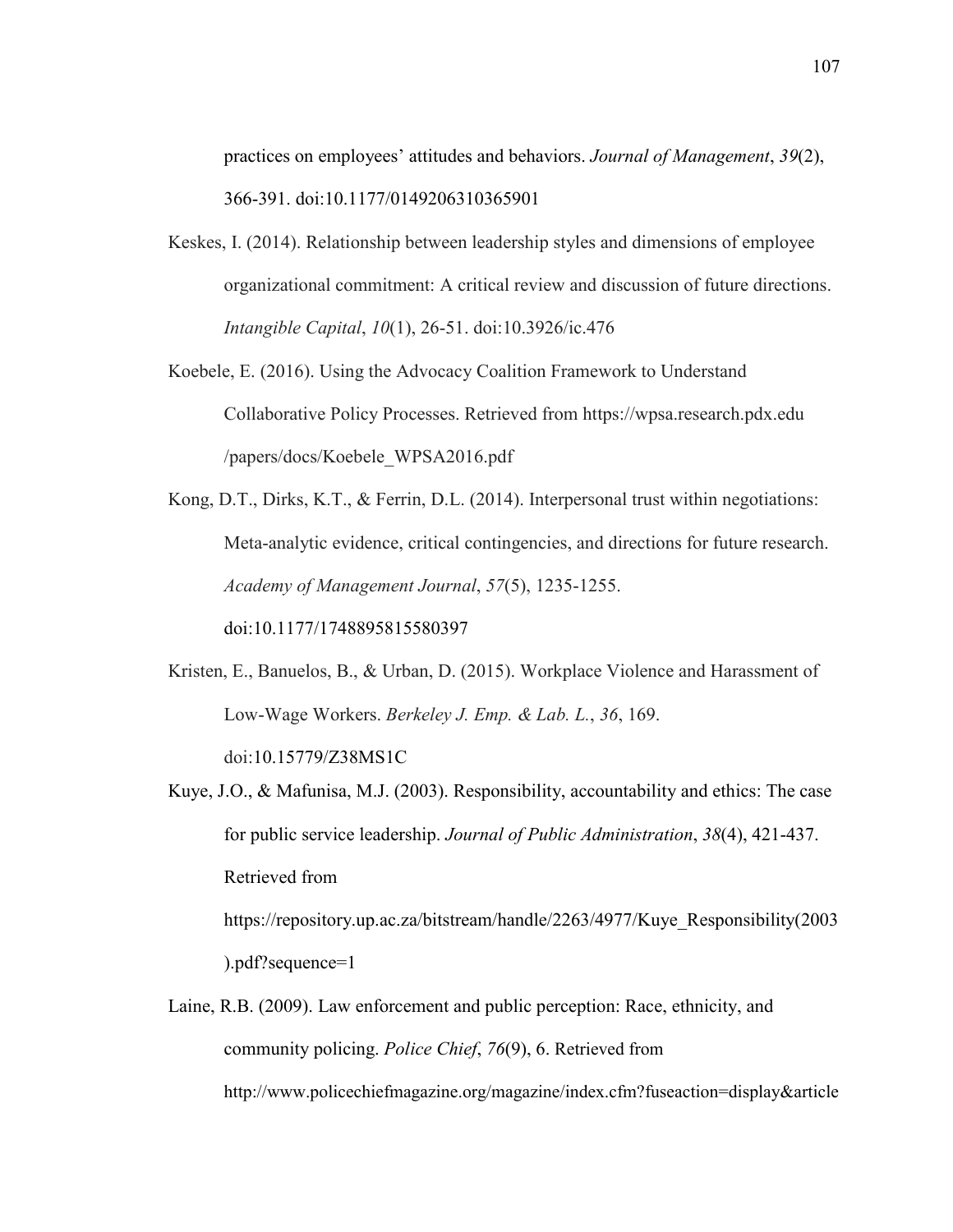$id=1883\&$ issue  $id=92009$ 

- Lavrakas, P.J. (2008). *Encyclopedia of survey research methods*. Los Angeles, CA: Sage Publications, Inc.
- LeCounte, J.F., Prieto, L.C., & Phipps, S.T. (2017). CEO succession planning and organizational performance: A human capital theory approach. *Journal of Leadership, Accountability and Ethics*, *14*(1), 46. Retrieved from http://www.nabusinesspress.com/JLAE/LeCounteJF\_Web14\_1\_.pdf
- Leech, N.L., & Onwuegbuzie, A.J. (2011). Beyond constant comparison qualitative data analysis: Using NVivo. *School Psychology Quarterly*, *26*(1), 70. doi:10.1037/a0022711
- Lefever, S., Dal, M., & Matthiasdottir, A. (2007). Online data collection in academic research: advantages and limitations. *British Journal of Educational Technology*, *38*(4), 574-582. doi:10.1111/j.1467-8535.2006.00638.x
- Levinson, R. (2017, January 13). Protecting the blue line: Across the U.S., police contracts shields officers from scrutiny and discipline. Reuters Investigates. Retrieved from https://www.reuters.com/investigates/special-report/usa-policeunions/
- Lewins, A., & Silver, C. (2007). *Using software in qualitative research: A step-by-step guide*. London: Sage Publications, Inc.
- Lewin, D., & Gollan, P.J. (Eds.). (2018). *Advances in Industrial and Labor Relations, 2017: Shifts in Workplace Voice, Justice, Negotiation and Conflict Resolution in Contemporary Workplaces*. London: Emerald Publishing Limited.

Lewis, S. (2015). Qualitative inquiry and research design: Choosing among five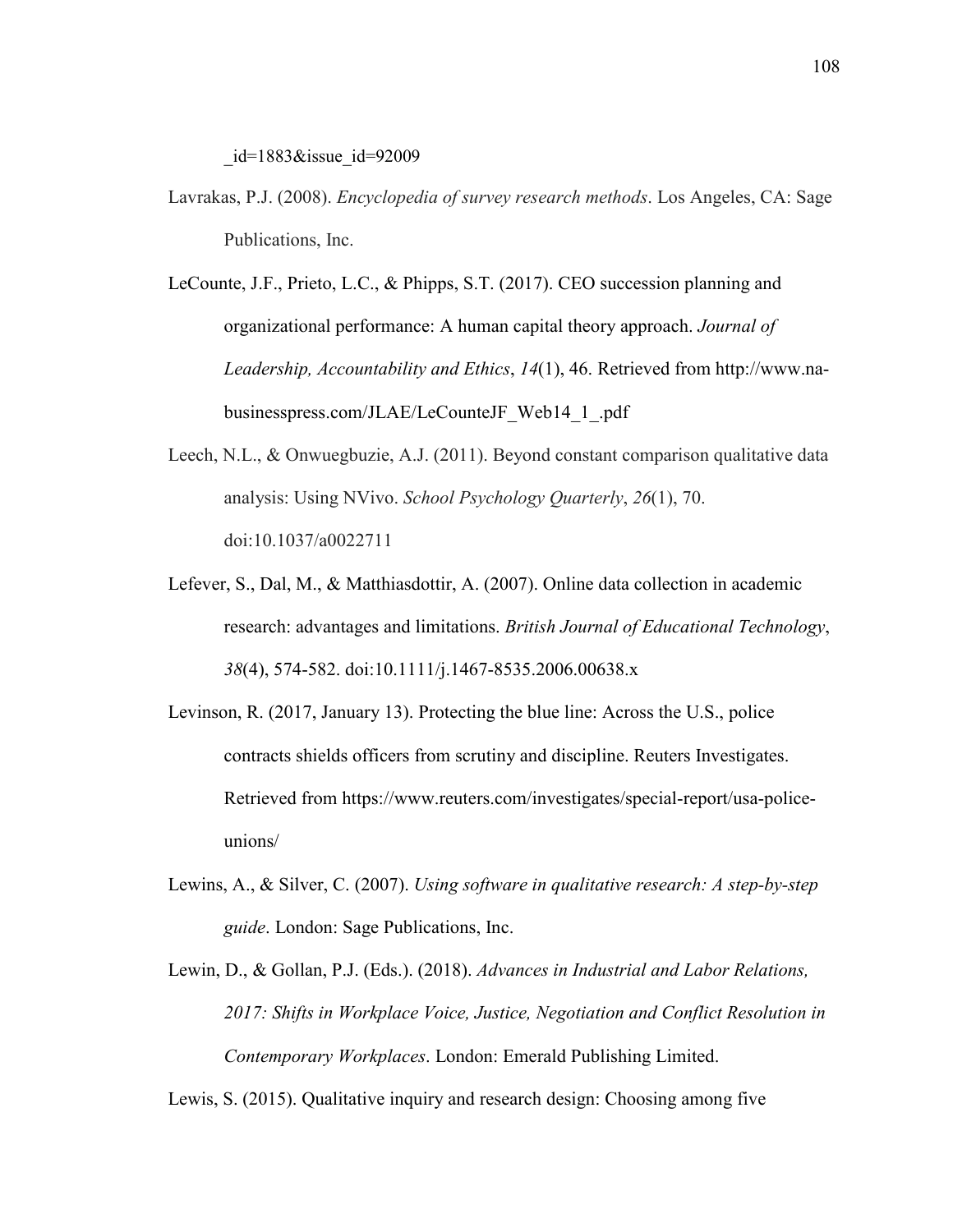approaches. *Health Promotion Practice*, *16*(4), 473-475.

doi:10.1177/1524839915580941

- Liderbach, J., Boyd, L.M., Taylor, R.W., & Kawucha, S.K. (2007). Is it an inside job? An examination of internal affairs complaint investigation files and the production of non-sustained findings. *Criminal Justice Police Review*, *18*(4), 353-377. doi:10.1177/0887403407303799
- Lincoln, Y.S., & Guba, E.G. (1985). *Naturalistic inquiry*. Beverly Hills, CA: Sage Publications, Inc.
- Lima, J.L. (2015). *Power, trust, police unions, and police managers: A quantitative research study*. (Doctoral Dissertation). Retrieved from Walden University Library Database.(Order No. 3732850)
- Lodico, M.G., Spaulding, D.T., & Voegtle, K.H. (2010). *Methods in educational research: From theory to practice.* (Vol. 28). Hoboken, NJ: John Wiley & Sons.
- Lopez, G. (2014, December 18). Why police unions protect the worst cops? *Vox Media*. Retrieved from https://www.vox.com/2014/12/18/7415135/police-unions

Lowhorn, G.L. (2007). Qualitative and quantitative research: How to choose the best Design. Academic Business World International Conference May 28, 2007 Nashville, Tennessee, USA. Retrieved from https://www.researchgate.net/profile/Greg\_Lowhorn/publication/256053334\_Qua litative and Quantitative Research How to Choose the Best Design/links/00b 49535dd2e29435f000000/Qualitative-and-Quantitative-Research-How-to-Choose-the-Best-Design.pdf

Magenau, J.M., & Hunt, R.G. (1996). Police unions and the police role. *Human*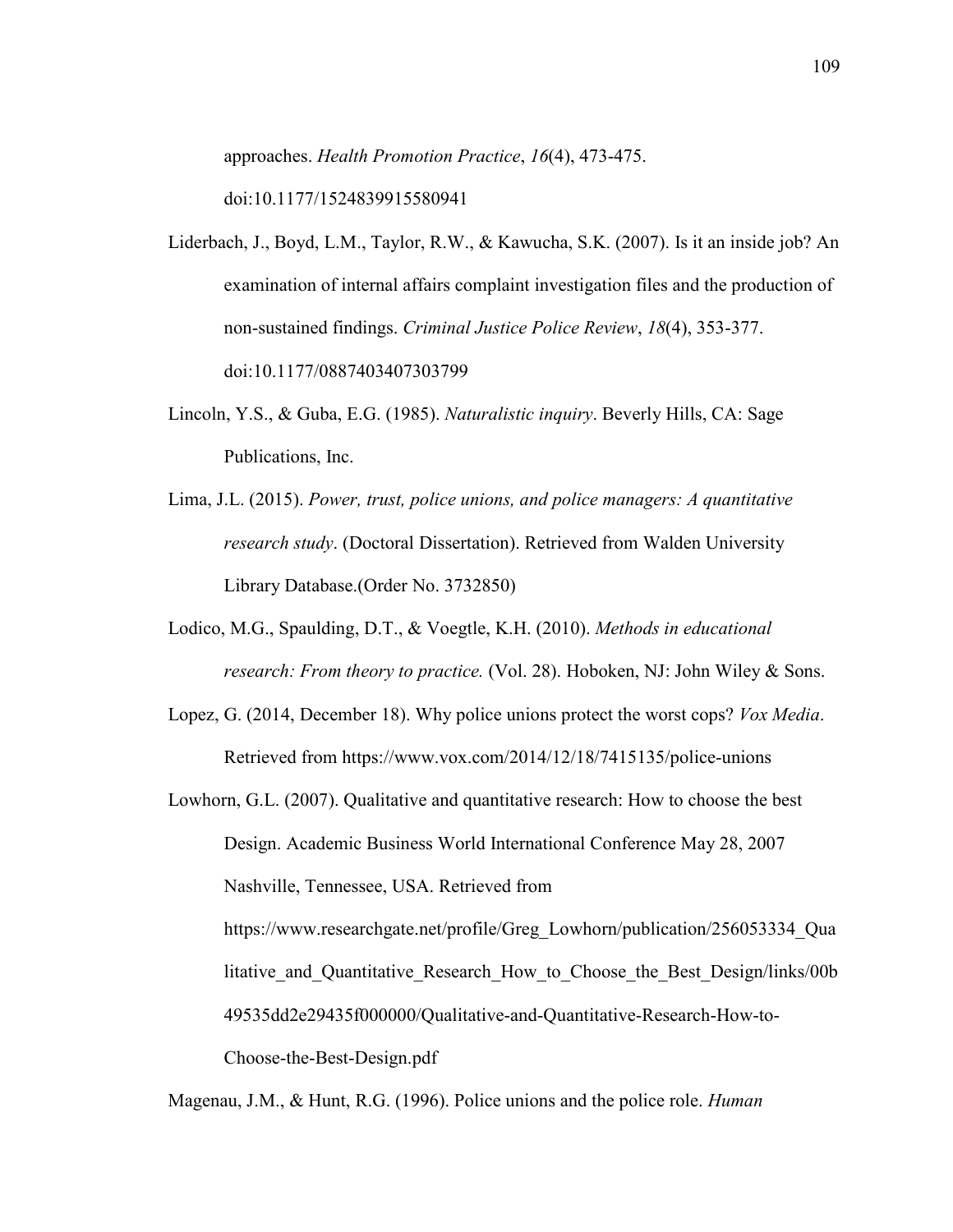*Relations*, October 1996, *49*(10), 1315-1343. doi:10.1177/001872679604901003

- Malterud, K., Siersma, V.D., & Guassora, A.D. (2016). Sample size in qualitative interview studies: guided by information power. *Qualitative Health Research*, *26*(13), 1753-1760. doi:10.1177/1049732315617444
- Marshall, C., & Rossman, G. (2016). *Designing qualitative research* (6th ed.). Thousand Oaks, CA: Sage.
- Martin, B., & Richards, E. (1995). Scientific knowledge, controversy, and public decision-making*.* In S. Jasanoff, G.E. Markle, J.C. Petersen, and T. Pinch (eds.), *Handbook of Science and Technology Studies* (pp. 506-526). Newbury Park, CA: Sage Publications, Inc.
- McGovern, F.E. (2016). Trust and the SRBA mediation. *Idaho Law. Rev.*, *52*, 335. Retrieved

https://scholarship.law.duke.edu/cgi/viewcontent.cgi?article=6374&context=facul ty scholarship

McIntosh, M.J., & Morse, J.M. (2015). Situating and constructing diversity in semistructured interviews. *Global Qualitative Nursing Research*, *2*. doi:10.1177/2333393615597674

McPherson, G., & Thorne, S. (2006). Exploiting exceptions to enhance interpretive qualitative health research: Insights from a study of cancer communication. *International Journal of Qualitative Methods*, *5*(2), 73-86. Retrieved from https://journals.sagepub.com/doi/pdf/10.1177/160940690600500210

Meho, L.I. (2006). E-mail interviewing in qualitative research: A methodological discussion. *Journal of the American Society for Information Science and*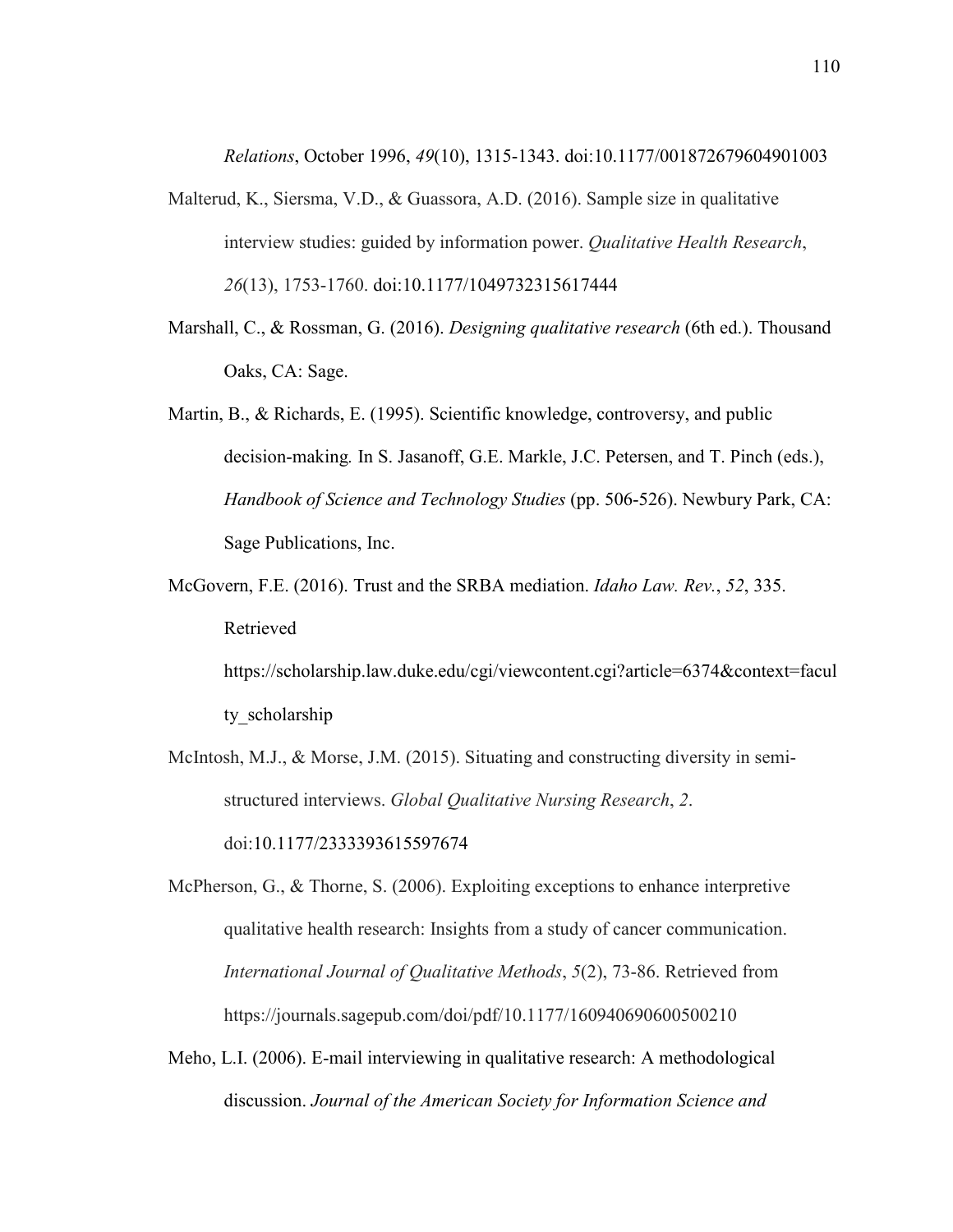*Technology*. *57*(10), 1284-1295. doi:10.1002/asi.20416

- Metz, L.C. (1983). *Pat Garrett: The story of a western lawman*. Norman, OK: University of Oklahoma Press.
- Meyer, J., & Allen, N. (1997). *Commitment in the workplace, theory research and application.* Thousand Oaks, CA: Sage Publications, Inc.
- Meyer, J.P., & Herscovitch, L. (2001). Commitment in the workplace: Toward a general model. *Human resource management review*, *11*(3), 299-326.
	- doi: /10.1016/S1053-4822(00)00053-X
- Meyer, J.P., Morin, A.J., & Vandenberghe, C. (2015). Dual commitment to organization and supervisor: A person-centered approach. *Journal of Vocational Behavior*, *88*, 56-72. doi:10.1016/j.jvb.2015.02.001
- Miller, S.R. (2015). Community Rights and the Municipal Police Power. *Santa Clara L. Rev.*, *55*, 675. Retrieved from

https://digitalcommons.law.scu.edu/cgi/viewcontent.cgi?article=2806&context=la wreview

- More, H.W. (1992). Police management: The evolution and practice of police unions. In H.W. More (Ed.), *Special topics in policing*. Cincinnati, OH: Anderson, pp. 85- 111.
- Morse, J.M. (1994). Designing funded qualitative research. In Denizin, N.K. & Lincoln, Y.S., *Handbook of qualitative research* (2nd Ed). Thousand Oaks, CA: Sage Publications, Inc.
- Morse, J.M. (2015). Critical analysis of strategies for determining rigor in qualitative inquiry. *Qualitative health research*, *25*(9), 1212-1222.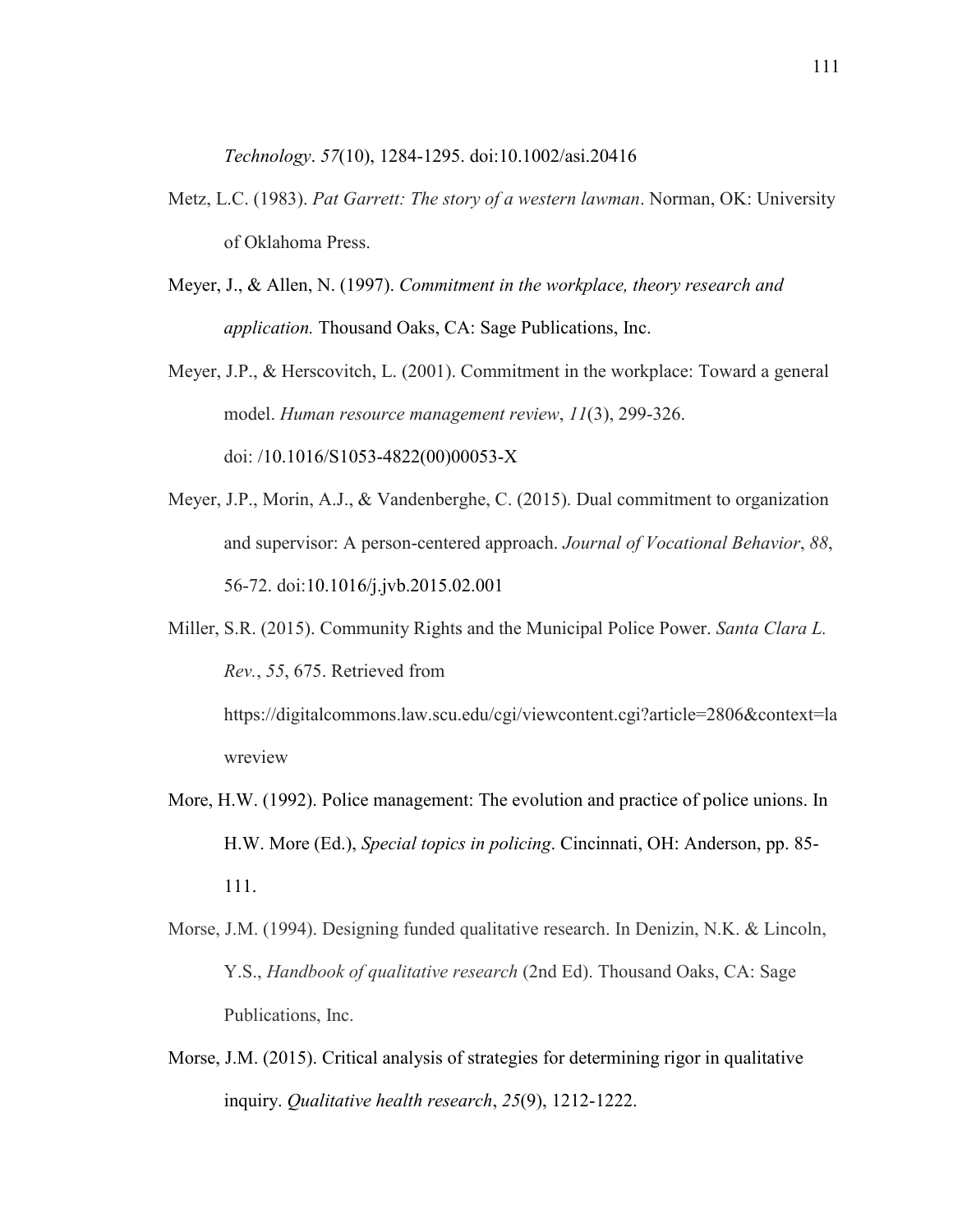doi:10.1177/1049732315588501

- Mowday, R.T., Porter, L.W., & Steers, R. (1982). *Organizational linkages: The psychology of commitment absenteeism, and turnover*. San Diego, CA: Academic Press.
- Nelson, M. (2002, August 5). Oregon police union defends officer indicted for domestic abuse. National League and Policy Center. Retrieved from http://nlpc.org/2002/08/05/ore-police-union-defends-officer-indicted-domesticabuse/
- National Labor Relations Board. (n.d.). Employer/union rights and obligations. Retrieved from https://www.nlrb.gov/rights-we-protect/employerunion-rights-andobligations.
- Ng, C. (2012, October 4). Police union defends cop who punched woman. *ABC News*. Retrieved from http://abcnews.go.com/US/police-union-defends-philadelphiacop-punched-woman/story?id=17395836
- Nickell, E.B., & Roberts, R.W. (2014). Organizational legitimacy, conflict, and hypocrisy: An alternative view of the role of internal auditing. *Critical Perspectives on Accounting*, *25*(3), 217-221. doi:10.1016/j.cpa.2013.10.005
- Nix, J., Wolfe, S.E., Rojek, J., & Kaminski, R.J. (2015). Trust in the police: The influence of procedural justice and perceived collective efficacy. *Crime & Delinquency*, *61*(4), 610-640. doi:10.1177/0011128714530548
- Noble, H., & Smith, J. (2015). Issues of validity and reliability in qualitative research. *Evidence-Based Nursing*, ebnurs-2015. doi:10.1136/eb-2015-102054

Noelliste, M. (2013). Integrity: An intrapersonal perspective. *Human Resource*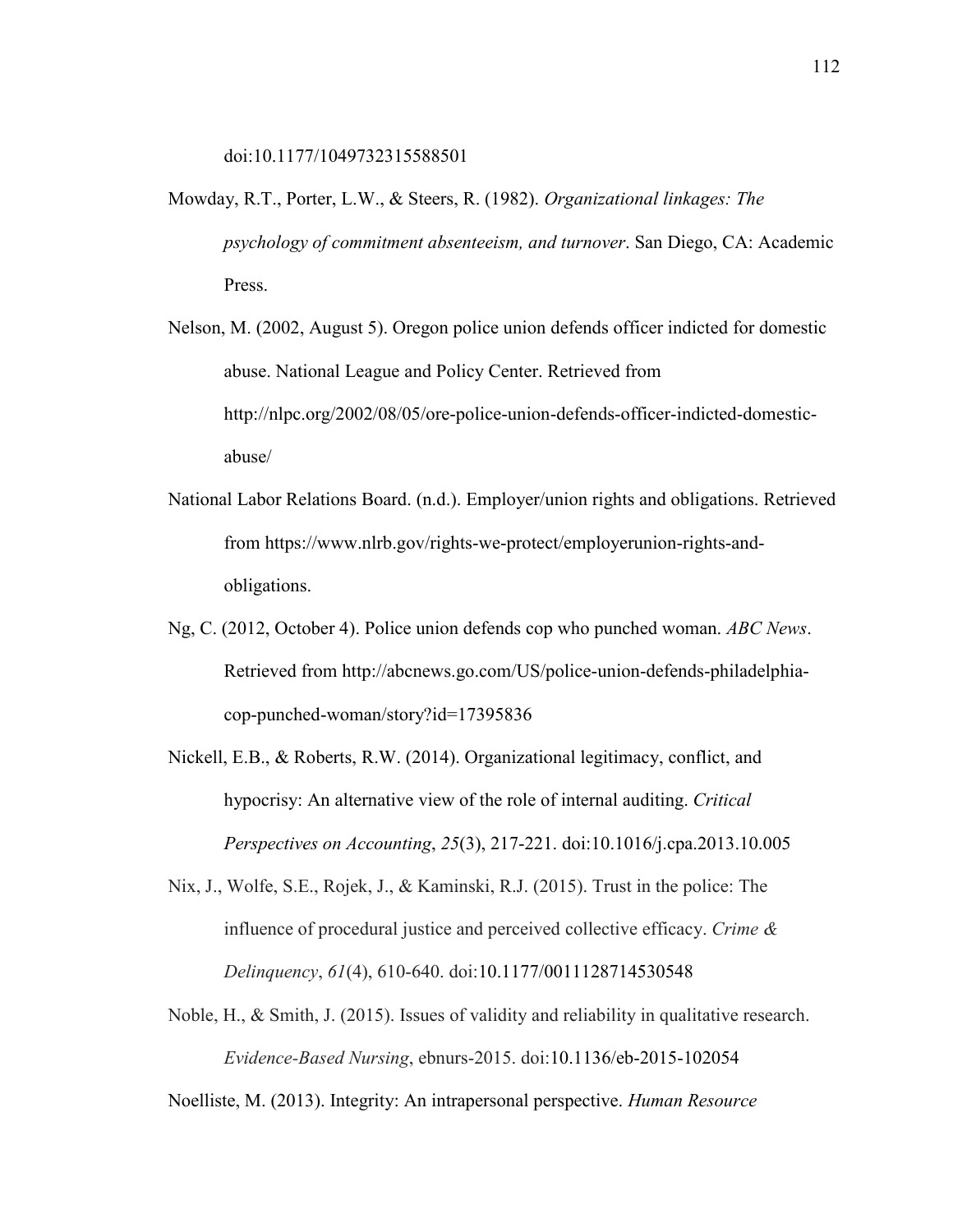*Development Review,* December 2013, 12(4), p. 474-499. First published on July 10, 2013. doi:10.1177/1534484313492333

- Northrup, T.A. (1989). The dynamic of identity in personal and social conflict. Intractable conflicts and their transformation. In L.Kriesberg (Ed.), *Intractable Conflicts and Their Transformation* (pp. 55-82). Syracuse, NY: Syracuse University Press.
- Office of Justice Planning. (2018). Local police. United States Department of Justice, Bureau of Justice Statistics. Retrieved from https://www.bjs.gov/index.cfm?ty=tp&tid=71.
- Okonta, P. I., & Rossouw, T. (2014). Misconduct in research: a descriptive survey of attitudes, perceptions and associated factors in a developing country. *BMC Medical Ethics*, *15*(1), 25. doi:10.1186/1472-6939-15-25
- Oltmann, S. (2016). Qualitative interviews: a methodological discussion of the interviewer and respondent contexts. In *Forum: Qualitative Social Research* (Vol. 17, No, 2, p. 1). doi:10.17169/fqs-17.2.2551
- Oxford Reference. (2018). Dual commitment. In *Oxford Reference online,* retrieved from http://www.oxfordreference.com/view/10.1093/oi/authority.20110810104808446.

Palumbo, M.V., Miller, C.E., Shalin, V.L., & Steele-Johnson, D. (2005). The impact of job knowledge in the cognitive ability-performance relationship. *Applied HRM Research*, *10*(1), 13-20. Retrieved from

http://applyhrm.asp.radford.edu/volume%2010/ms%2010\_1\_%20palumbo.pdf

Parker, C. (2000). *Reducing the risk of policy failure: challenges for regulatory compliance: Final version* (Vol. 8, No. 77). OECD. Retrieved from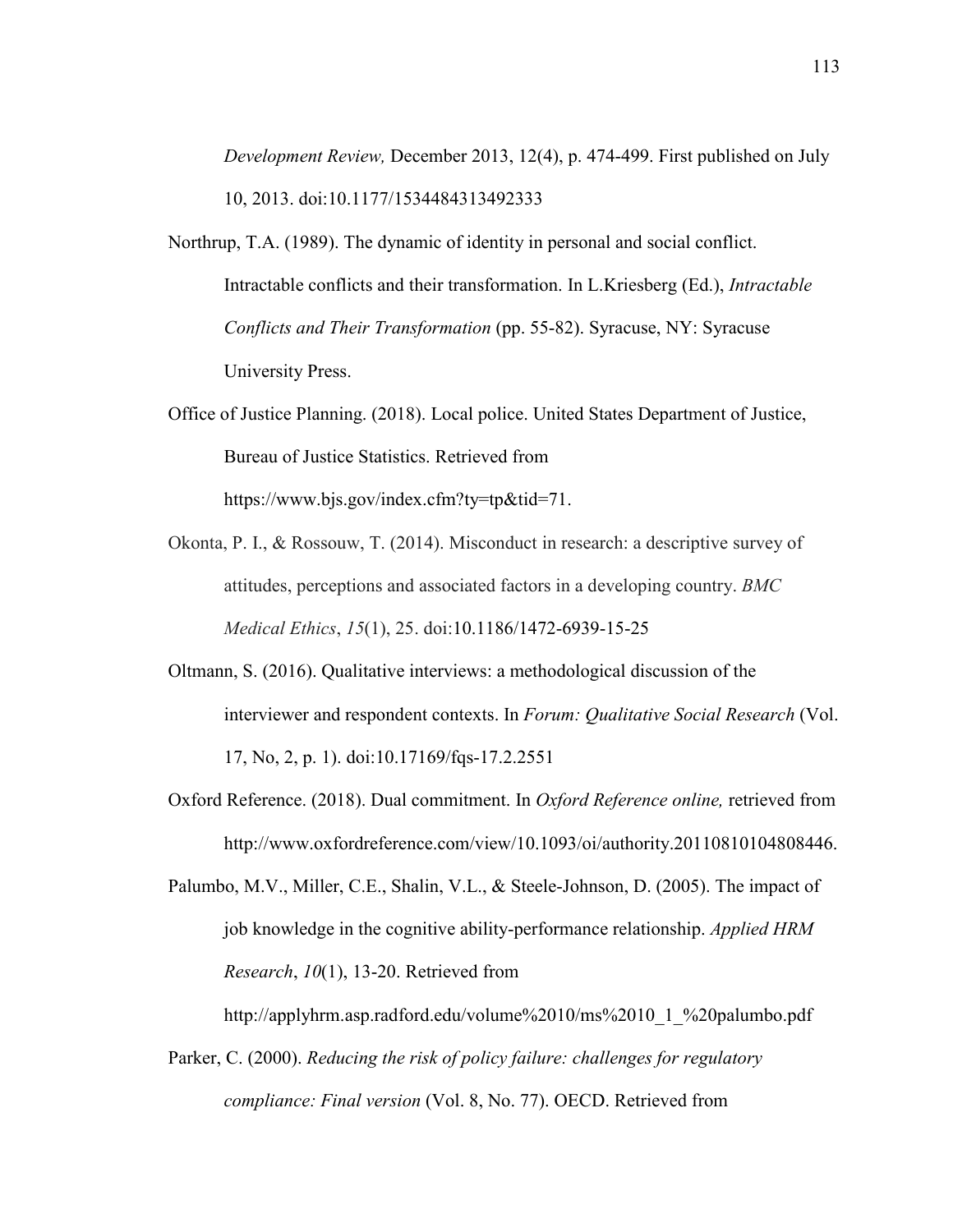https://www.oecd.org/gov/regulatory-policy/1910833.pdf

- Patton, M.Q. (1999). Enhancing the quality and credibility of qualitative analysis. *Health services research*, *34*(5 Pt 2), 1189. Retrieved from https://www.ncbi.nlm.nih.gov/pmc/articles/PMC1089059/
- Patton, M.Q. (2015). *Qualitative research & evaluation methods: Integrating theory and practice* (4<sup>th</sup> Ed.). Thousand Oaks, CA: Sage Publications, Inc.
- Perrewé, P.L., & Ganster, D.C. (2010). *New developments in theoretical and conceptual approaches to job stress*. Hoboken, NJ: Emerald Group Publishing Limited.
- Petty, N. J., Thomson, O. P., & Stew, G. (2012). Ready for a paradigm shift? Part 2: Introducing qualitative research methodologies and methods. *Manual Therapy*, *17*(5), 378-384. doi:10.1016/j.math.2012.03.004
- Pressman, A. (2017, October 6). AT&T Wireless workers try to bring political pressure to end contract stalemate. Retrieved from http://fortune.com/2017/10/06/attwireless-cwa-strike/
- Queirós, A., Faria, D., & Almeida, F. (2017). Strengths and Limitations of Qualitative and Quantitative Research Methods. *European Journal of Education Studies,3*(9), 369-387. doi:10.5281/zenodo.887089
- Reichers, A. E. (1985). A review and reconceptualization of organizational commitment. *Academy of management review*, *10*(3), 465-476. doi:10.5465/amr.1985.4278960
- Releford, M. (2015). Retired officer says CPD misconduct 'going on for years,' call for federal probe. Published on-line December 2, 2015. Retrieved from http://www.nbcchicago.com/news/local/Retired-Police-Officers-Say-Misconduct-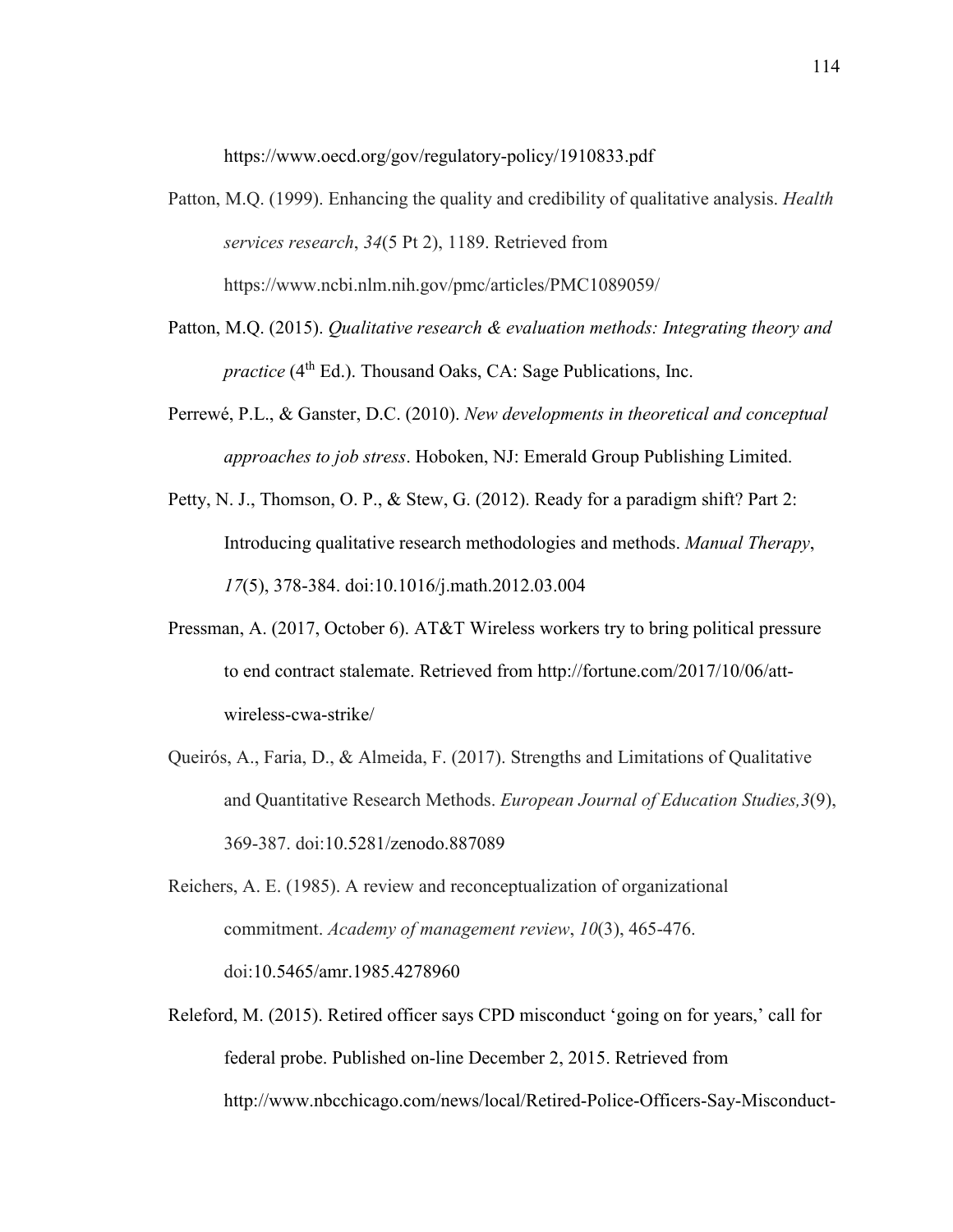inCPD-Has-Been-Going-On-for-Years-360135491.html

- Ring, E. (2014, December 9). Police unions in America. Union Watch: A project of the California Policy Center. Retrieved from http://unionwatch.org/police-unions-inamerica/
- Rosenbaum, D.P., Lawrence, D.S., Hartnett, S.M., McDevitt, J., & Posick, C. (2015). Measuring procedural justice and legitimacy at the local level: the police– community interaction survey. *Journal of Experimental Criminology*, *11*(3), 335- 366. doi:10.1007/s11292-015-9228-9
- Ryan, M.E. (2009). Making visible the coding process: Using qualitative data software in a post-structural study. *Issues in Educational Research*, *19*(2), 142-161. Retrieved from https://eprints.qut.edu.au/26768/1/26768.pdf
- Sabatier, P., Hunter, S., & McLaughlin, S. (1987). The devil shift: Perceptions and misperceptions of opponents. *Western Political Quarterly*, *40*(3), 449-476. doi:10.1177/106591298704000306
- Sabatier, P.A., & Jenkins-Smith, H. (1988). An advocacy coalition model of policy change and the role of policy oriented learning therein. *Policy Sciences, 21*(2-3), 129-168. doi:10.1007/BF00136406

Salerno, C.A. (1981). *Police at the bargaining table*. Springfield, IL: Charles C.Thomas

- Seale, C. (1999). Quality in qualitative research. *Qualitative Inquiry, 5*(4), 465-478. doi:10.1.1.460.3511
- Shenton, A.K. (2004). Strategies for ensuring trustworthiness in qualitative research projects. *Education for Information*, *22*(2), 63-75. doi:10.3233/EFI-2004-22201

Sherer, P.D., & Morishima, M. (1989). Roads and roadblocks to dual commitment: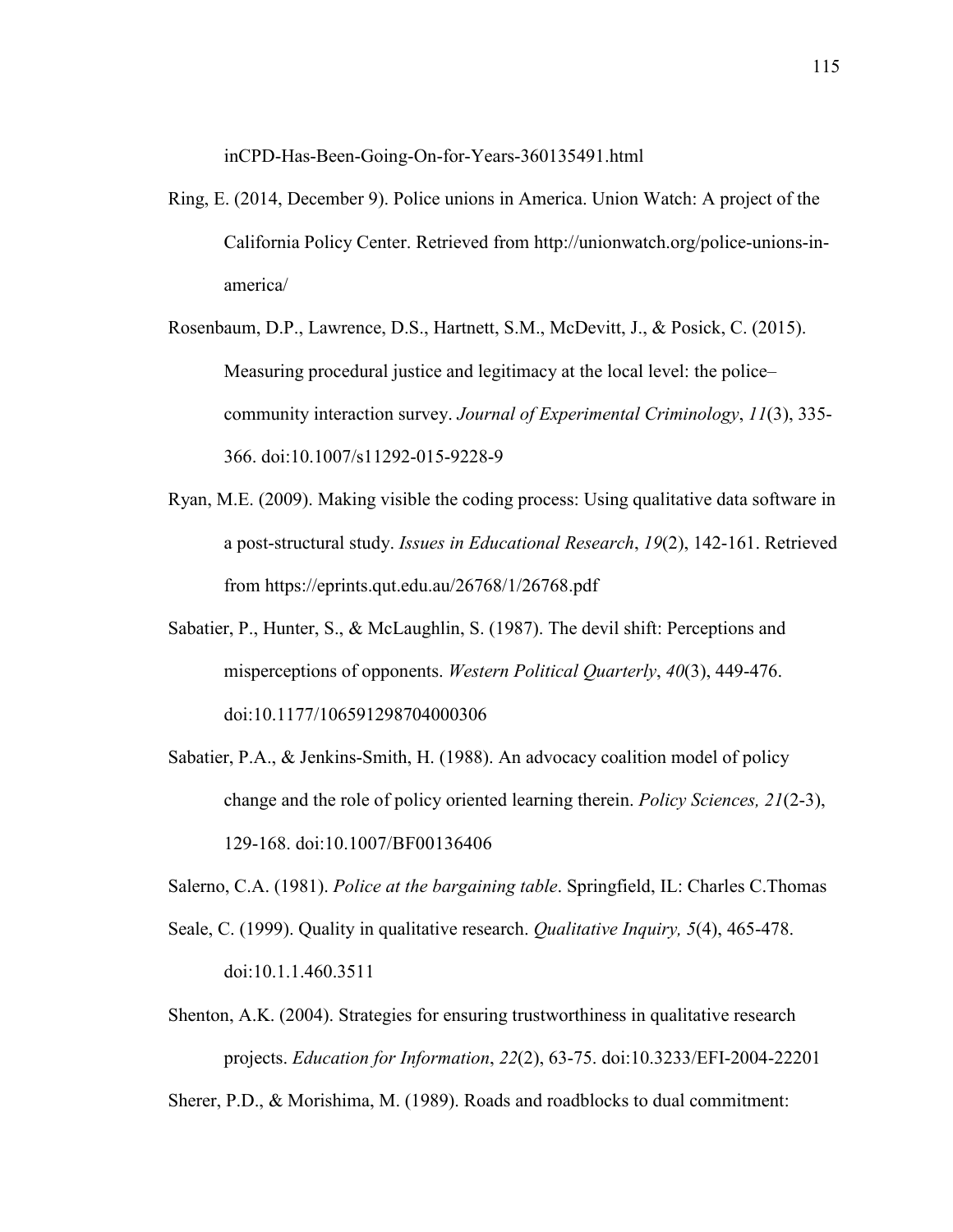Similar and dissimilar antecedents of union and company commitment. *Journal of Labor Research*, *10*(3), 311-330. doi:10.1007/BF02685274

- Sheyner, G. (2016, June 24). Auditors raise concerns about how Palo Alto police handle complaints, other processes. *Palo Alto On-line.* Retrieved from https://www.paloaltoonline.com/news/2016/06/24/auditors-raise-concerns-abouthow-palo-alto-police-handle-complaints-other-processes
- Sinkovics, R.R., Penz, E., & Ghauri, P.N. (2008). Enhancing the trustworthiness of qualitative research in international business. *Management International Review*, *48*(6), 689-714. doi:10.1007/s11575-008-0103-z
- Speake, C., Presnell, S., Domico, K., Zeitner, B., Bjork, A., Anderson, D., ... & Rinchai, D. (2015). An interactive web application for the dissemination of human systems immunology data. *Journal of Translational Medicine*, *13*(1), 196. doi:10.1186/s12967-015-0541-x
- Strauss, G. (1977). Union government in the US: Research past and future. *Industrial Relations: A Journal of Economy and Society*, *16*(2), 215-242. doi:10.1111/j.1468-232X.1977.tb00090.x
- Stephens, D.W. (2011). *Police discipline: A case for change*. Harvard Kennedy School Program in Criminal Justice Policy and Management. Retrieved from https://www.ncjrs.gov/pdffiles1/nij/234052.pdf
- Sternberg, C.S. (2015). Political legitimacy between democracy and effectiveness: tradeoffs, interdependencies, and discursive constructions by the EU institutions. *European Political Science Review*, *7*(4), 615-638. doi: 10.1017/S1755773914000356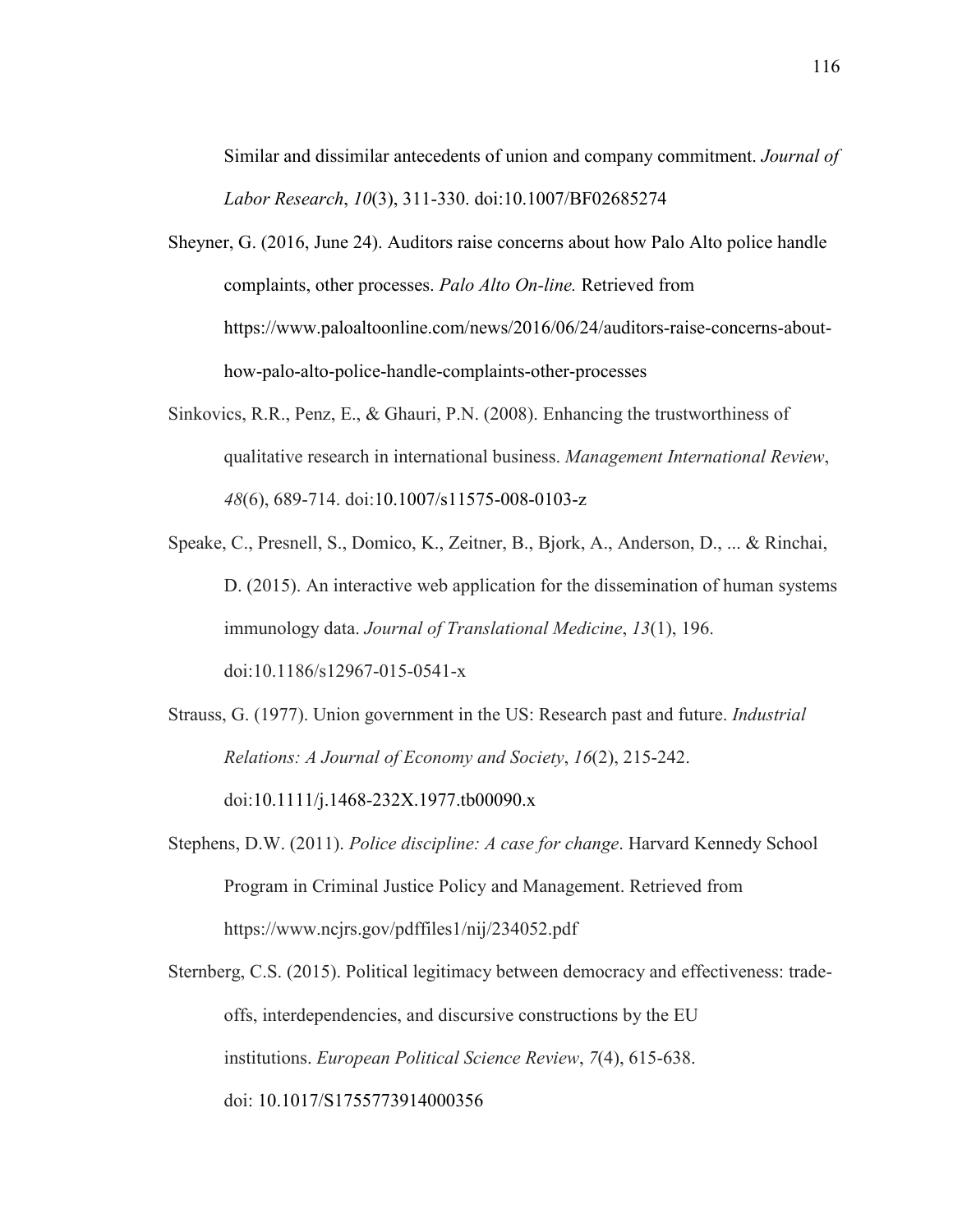Suchman, M.C. (1995). Managing legitimacy: Strategic and institutional approaches. *Academy of Management Journal*, *20*(3), 571 - 610.

doi:10.5465/amr.1995.9508080331

- Suderman, A. (2009, May 6). Montgomery Attorney: Police Officers Get Light Punishments Thanks to Union. The Washington Examiner.
- Sutton, R. (1999). *The policy process: An overview* (p. 35). London: Overseas Development Institute.
- Sutton, J., & Austin, Z. (2015). Qualitative research: data collection, analysis, and management. *The Canadian Journal of Hospital Pharmacy*, *68*(3), 226. Retrieved from https://www.ncbi.nlm.nih.gov/pmc/articles/PMC4485510/
- Svensson, I. (2013). Research on bias in mediation: policy implications. *Penn St. Journal of Law & International Affairs*, *2*(17). Retrieved from https://elibrary.law.psu.edu/cgi/viewcontent.cgi?referer=https://scholar.google.co m/&httpsredir=1&article=1026&context=jlia
- Teherani, A., Martimianakis, T., Stenfors-Hayes, T., Wadhwa, A., & Varpio, L. (2015). Choosing a qualitative research approach. *Journal of Graduate Medical Education*, *7*(4), 669-670. doi:10.4300/JGME-D-15-00414.1
- Terrill, W., & Paoline, E.A. (2015). Citizen complaints as threats to police legitimacy: The role of officers' occupational attitudes. *Journal of Contemporary Criminal Justice*, *31*(2), 192-211. doi:10.1177/1043986214568842.
- Thacker, J., & Rosen, H. (1986). Dynamics of employee reactance to company and union dual allegiance revisited and expanded. *Relations Industrielles/Industrial Relations*, *41*(1), 128-144. doi:10:7202/050185ar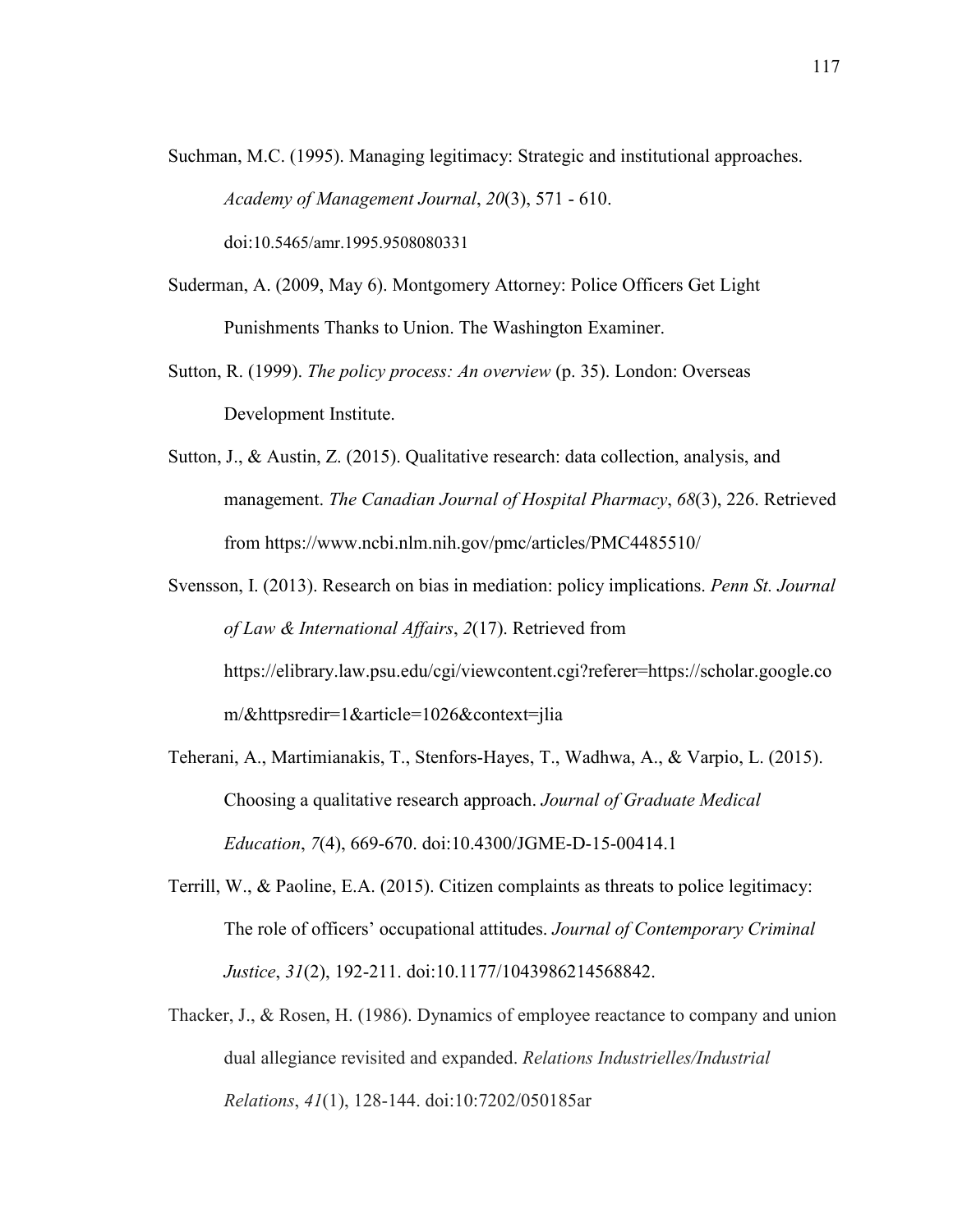Thurnauer, B. (n.d.). Internal affairs: A strategy for smaller departments. International Chiefs' of Police Association. Retrieved from

http://www.theiacp.org/portals/0/pdfs/BP-InternalAffairs.pdf

Trinkner, R., Tyler, T.R., & Goff, P.A. (2016). Justice from within: The relations between a procedurally just organizational climate and police organizational efficiency, endorsement of democratic policing, and officer well-being. *Psychology, Public Policy, and Law*, *22*(2), 158. doi:10.1037/law0000085

- Tyler, T.R., & Jackson, J. (2013, November 25). Popular legitimacy and the exercise of legal authority: Motivating compliance, cooperation, and engagement. *Psychology, Public Policy, and Law*. Advance online publication. doi:10.1037/a0034514
- Uchida, C.D. (1997). The development of the American police. In R.G. Dunham & G.P. Alpert (Eds.), *Critical issues in policing: Contemporary readings* (pp. 18−35). Prospect Heights, IL: Waveland Press. U.S.

Ugboro, I. O. (2016). Influence of managerial trust on survivors' perceptions of job insecurity and organizational commitment in a post restructuring and downsizing environment. *Journal of Behavioral and Applied Management*, *4*(3), 1077. Retrieved from https://jbam.scholasticahq.com/article/1077-influence-ofmanagerial-trust-on-survivors-perceptions-of-job-insecurity-and-organizationalcommitment-in-a-post-restructuring-and-downsizing-environment

United States Department of Justice. (1991). Principles for promoting police integrity. Retrieved from https://www.ncjrs.gov/pdffiles1/ojp/186189.pdf

United States Department of Justice. (2003). Principles of good policing: Avoiding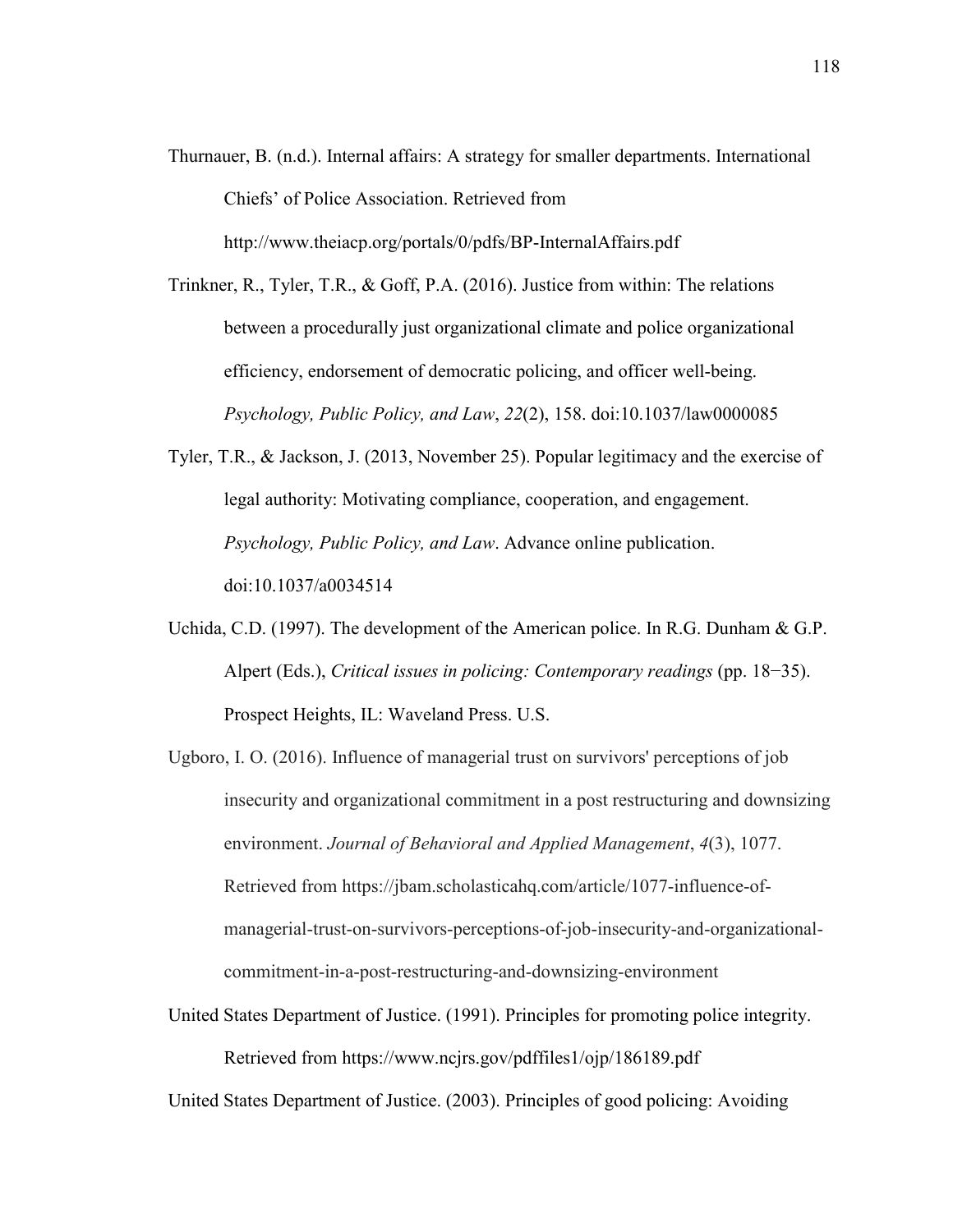violence between police and citizens. Retrieved from

https://www.justice.gov/archive/crs/pubs/principlesofgoodpolicingfinal092003.ht m

United States Department of Justice. (2015). Addressing police misconduct laws enforced by the Department of Justice. Retrieved from https://www.justice.gov/crt/addressing-police-misconduct-laws-enforceddepartment-justice

- Vanhala, M., Heilmann, P., & Salminen, H. (2016). Organizational trust dimensions as antecedents of organizational commitment. *Knowledge and Process Management*, *23*(1), 46-61. doi:10.1002/kpm.1497
- Van Craen, M., & Skogan, W.G. (2017). Officer support for use of force policy: The role of fair supervision. *Criminal Justice and Behavior*, *44*(6), 843-861. doi:10.1177/0093854817696341

van Vuuren, M., de Jong, M.D., & Seydel, E.R. (2007). Direct and indirect effects of supervisor communication on organizational commitment. *Corporate Communications: An International Journal*, *12*(2), 116-128. doi:10.1108/13563280710744801

Vickovic, S.G., & Griffin, M.L. (2013). A comparison of line and executive officers and the impact of support on commitment to the prison organization. *Criminal Justice Policy Review,* 25(6), 719-742. doi:10.1177/0887403413499581

Vink, E., Tummers, L., Bekkers, V.J.J.M., & Musheno, M. (2015). Decision-making at the frontline: Exploring coping with moral conflicts during public service delivery. In J. Lewis & M. Considine (Eds.), *Making public policy decisions* (pp.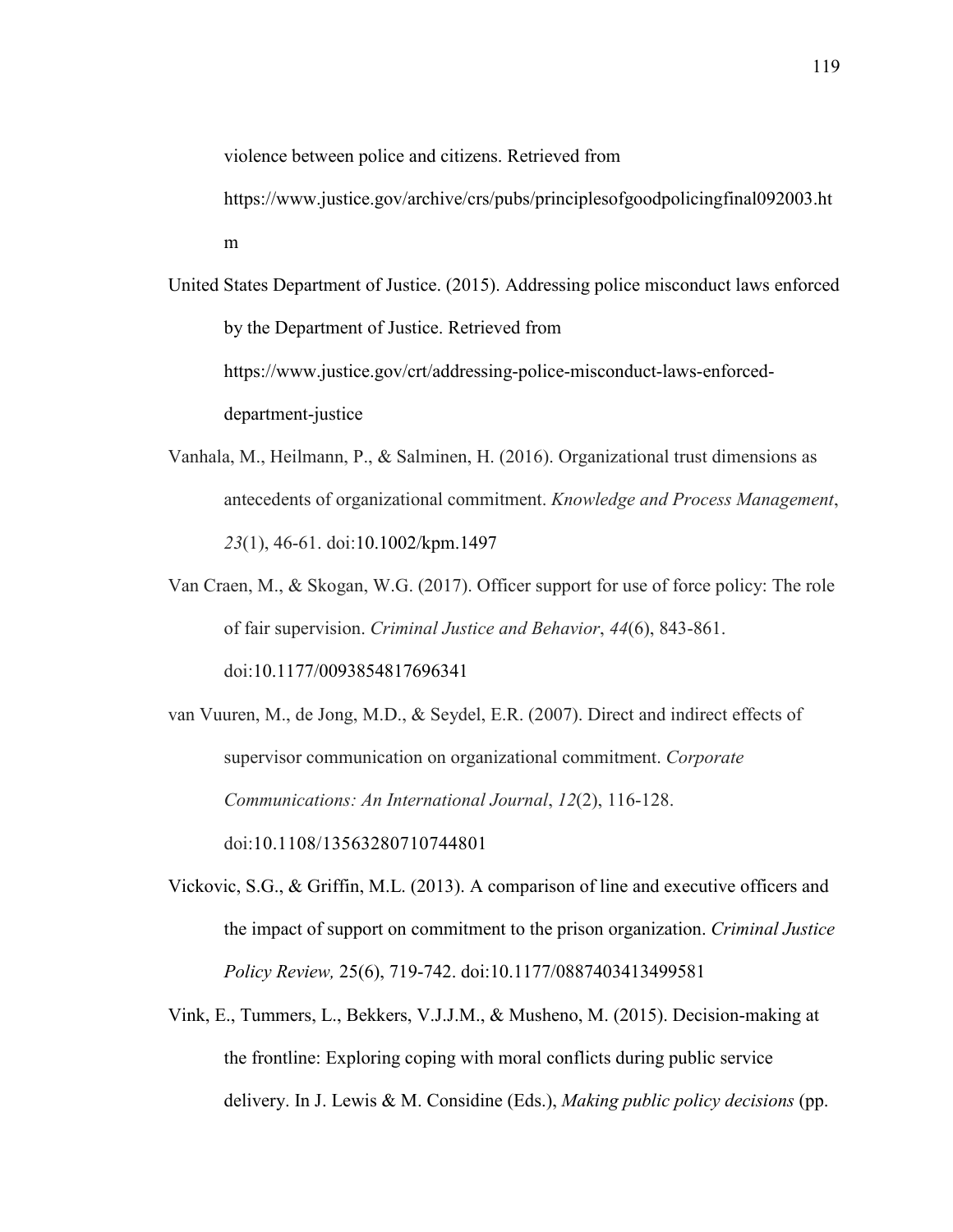112-128). London:Routledge.

von Billerbeck, S.B., & Gippert, B.J. (2017). Legitimacy in Conflict: Concepts, Practices, Challenges. *Journal of Intervention and Statebuilding, 11*(3), 273-285*.*  doi:10.1080/175029777.2017.1357701

Walden University, Center for Research Quality. (n.d.-e). *Institutional review board for ethical standards in research.* Retrieved from http://researchcenter.waldenu.edu/Institutional-Review-Board-for-Ethical-

Standards-in-Research.htm

Walker, D.S. (2012). Police accountability: Current issues and research needs. BiblioGov. Retrieved from

http://www.ncjrs.gov/App/publications/abstract.aspx?ID=240286

- Walker, S. (2008). The neglect of police unions: exploring one of the most important areas of American policing. *Police Practice and Research: An International Journal*, *9*(2), 95-112. doi:10.1080/15614260802081253
- Walker, S. (2016). Governing the American police: Wrestling with the problems of democracy. *U. Chi. Legal F.*, 615. Retrieved from https://chicagounbound.uchicago.edu/cgi/viewcontent.cgi?referer=https://scholar. google.com/&httpsredir=1&article=1577&context=uclf

Walker, S., & Katz, C. M. (2012). *Police in America*. New York, NY: McGraw-Hill.

- Waxman, O.B. (2017, May 18). How the U.S. got its police force. *Time Magazine*. Published on-line. Retrieved from http://time.com/4779112/police-history-origins/
- Weber, G. A. (1919). *Organized efforts for the improvement of methods of administration in the United States* (No. 6). New York, NY: D.Appleton.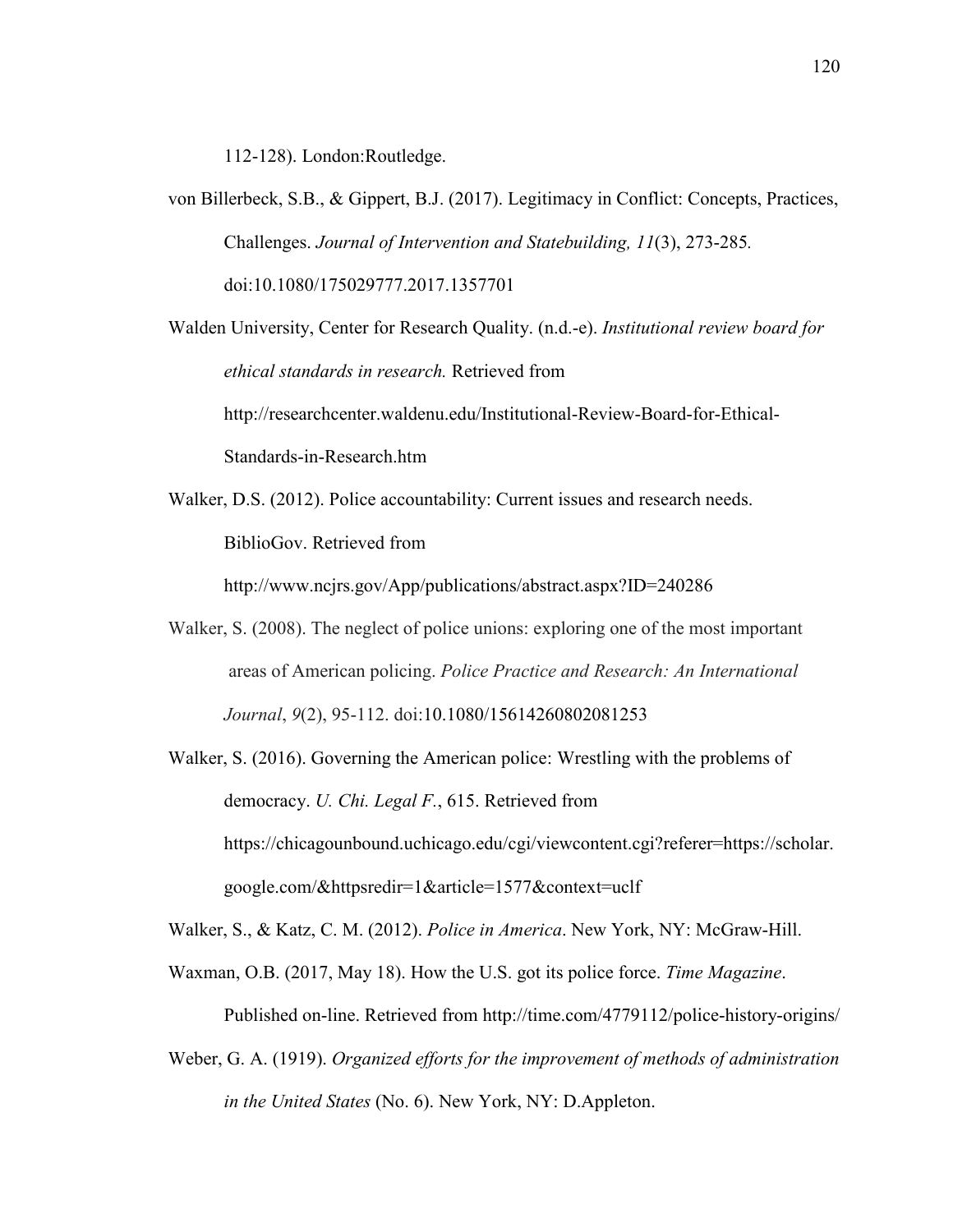- Weible, C.M. (2005). Beliefs and perceived influence in a natural resource conflict: An advocacy coalition approach to policy networks. *Political Research Quarterly*, *58*(3), 461-475. doi:10.1177/106591290505800308
- Weible, C.M., Sabatier, P.A. & Flowers, J. (2008). *Advocacy coalition framework, Encyclopedia of Public Administration and Public Policy*, 2nd. Ed, *1*(1), p. 1-10. London, UK: Mortimer House.
- Willis, J.J., & Mastrofski, S.D. (2017). Understanding the culture of craft: lessons from two police agencies. *Journal of crime and justice*, *40*(1), 84-100. doi: 10.1080/0735648X.2016.1174497
- Wilson, S., & Buckler, K. (2009). The debate over police reform: Examining minority support for citizen oversight and resistance by police unions. *American Journal for Criminal Justice (2010)*. 35,184-197. doi 10.1007/s12103-010-9079-x
- Wolfe, S.E., & Piquero, A.R. (2011). Organizational justice and police misconduct. *Criminal justice and behavior*, *38*(4), 332-353. doi: 10.1177/0093854810397739
- Worden, R.E., Kim, M., Harris, C.J., Pratte, M.A., Dorn, S.E., & Hyland, S.S. (2012). Intervention with problem officers: An outcome evaluation of an EIS intervention. *Criminal Justice and Behavior*, *40*(4), 409-437. doi:10.1177/0093854812458095
- Yin, R.K. (2012). *Application of Case Study Research*. Thousand Oaks, CA: Sage Publications, Inc.
- Yin, R.K. (2017). *Case study research and applications: Design and methods*. Thousand Oaks, CA: Sage Publications, Inc.
- Zach, L. (2006). Using a multiple-case studies design to investigate the information-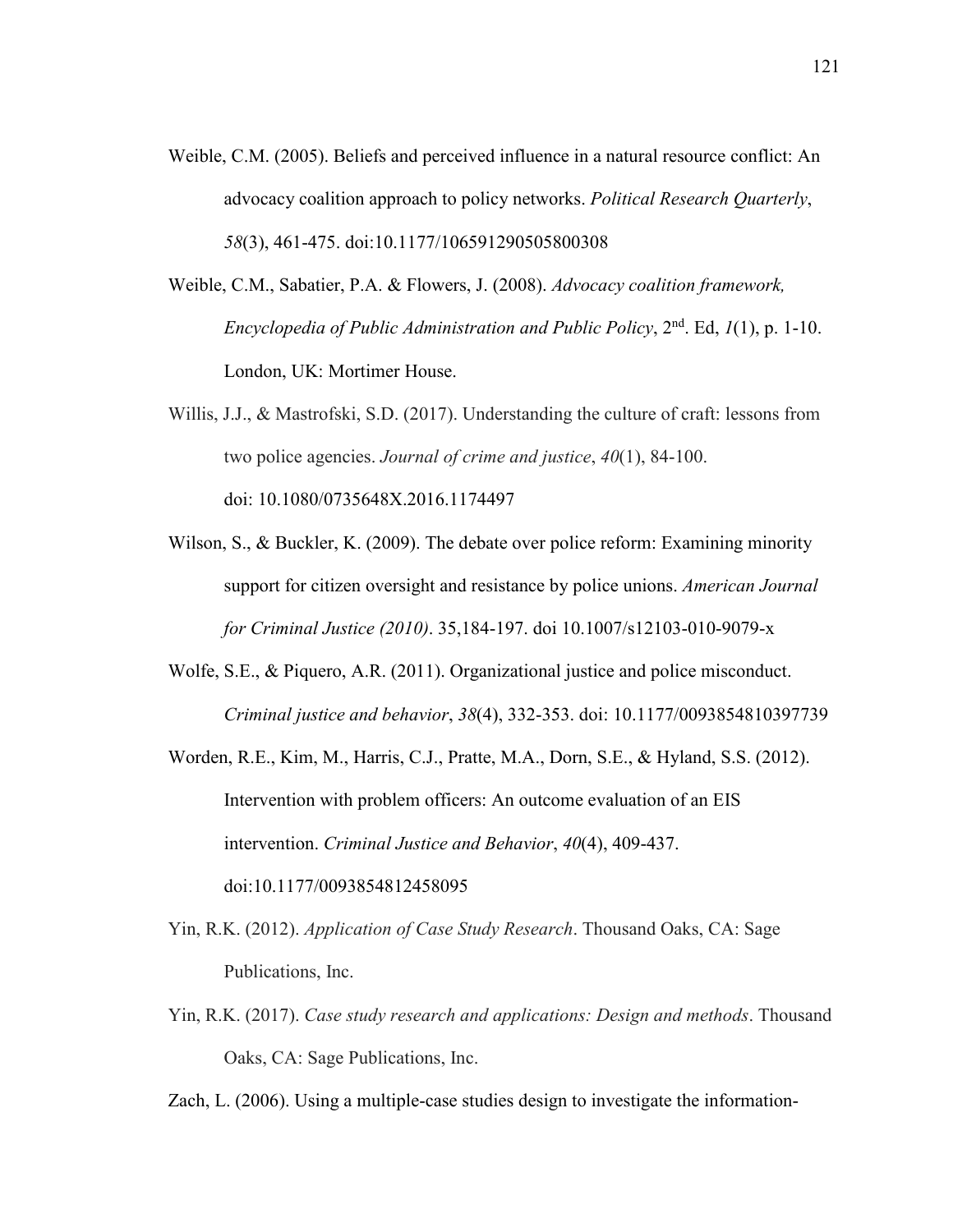seeking behavior of arts administrators. *Library Trends*, *55*(1), 4-21.

doi:10.1108/13563280710744801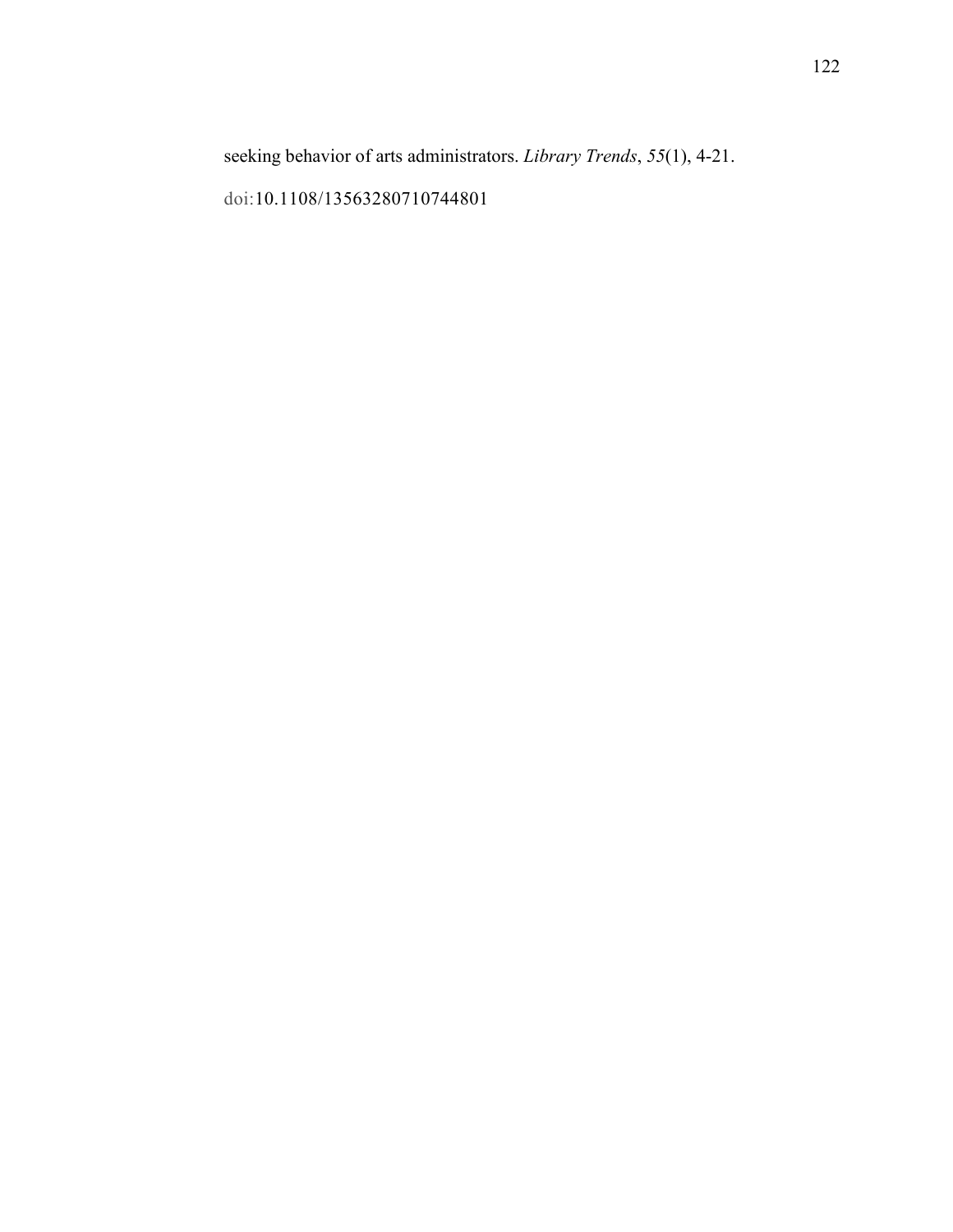#### Appendix A: Study Invitation

Dear Chief:

My name is Mark DeRosia and I am a retired police chief residing in southern California and also a doctoral student at Walden University. I am recruiting municipal police chiefs for a very important study. I am conducting a qualitative study entitled "Dual Commitment: Exploring Police Chiefs' Perceptions of Supervisory Membership in Subordinate Officer Unions." This correspondence is designed to inform you of my upcoming research and seek your assistance by agreeing to be considered as a study participant. Your agency is not an invitee to this research as it is your perceptions only that this research is concerned with.

The study will explore whether or not a dual-commitment conflict exists for a supervisor between the organization and police union. In addition, I am specifically exploring how this membership effects policy enforcement during misconduct investigations of subordinates by police supervisors. I will interview each participant using specified questions. Each interview will be audio recorded and last approximately 45 minutes. At all times I will use pseudonyms and all information will be kept confidential.

Due to the nature of this study, I am only seeking to interview chiefs of police from departments where the police supervisors are members of their subordinates' police union. I plan to begin collecting data by Fig. 1. In order not to inconvenience you in any way, it would be my plan to come to your location to conduct this short interview, or if a face-to-face interview is not possible due to travel, whether, or scheduling issues, a telephone or Skype interview with you.

If you decide to respond to this correspondence, please note that not all Chiefs' of Police that meet the study inclusion criteria will be interviewed due to logistical and cost issues.

My goal is to interview nine chiefs from your geographic location and a total of 27 chiefs state-wide. Your time and consideration is greatly appreciated. Participation in my study will help me fulfill my requirements for a Ph.D. in Criminal Justice at Walden University. I look forward to hearing from you soon.

If you would like to be voluntarily participate in this study, please e-mail me at mark.derosia@waldenu.edu or contact me by telephone at 661-733-7733.

Sincerely,

Mark P. DeRosia, Ed.D. Walden University Ph.D. Student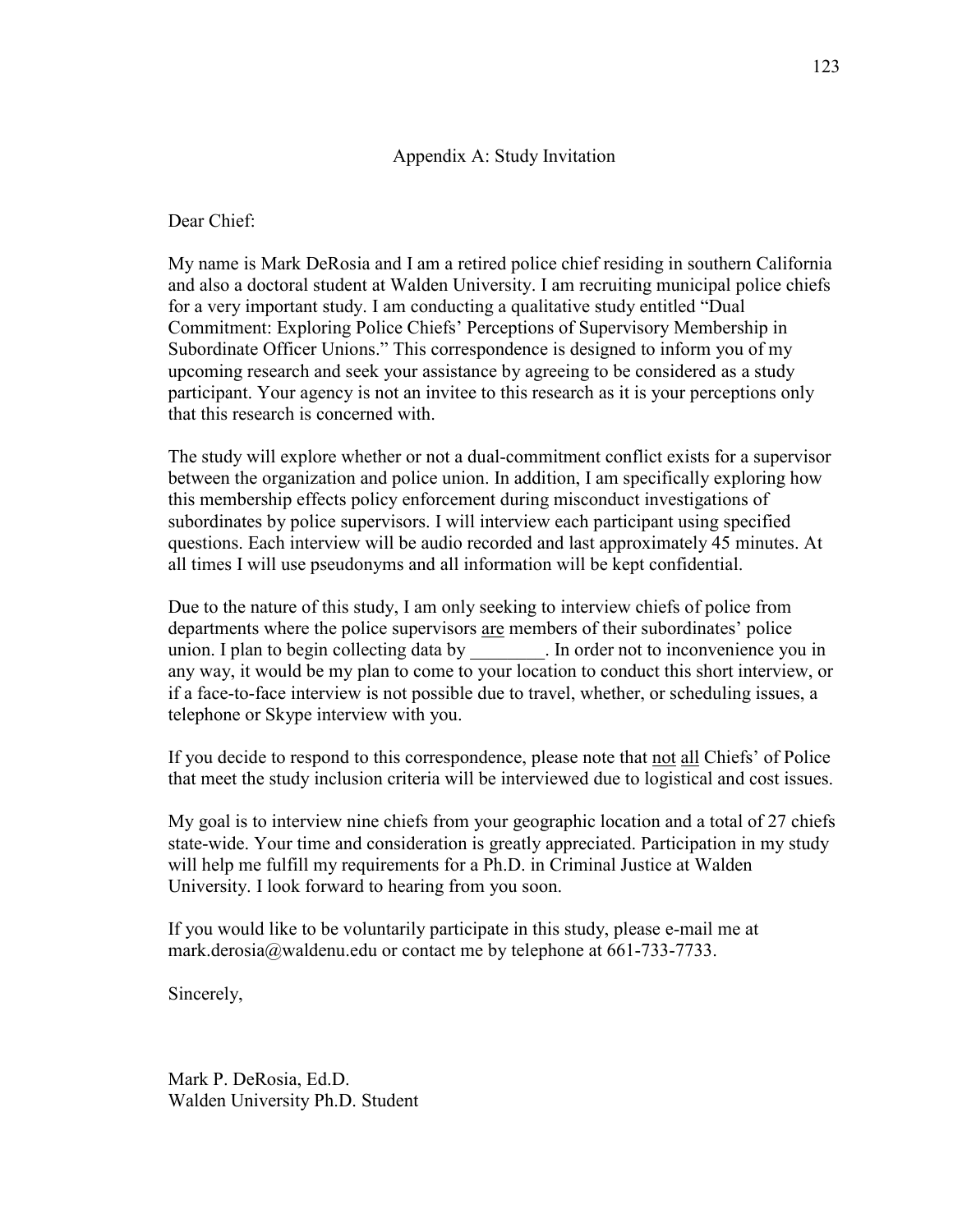Appendix B: Notification of Selection and Request for Interview

Dear Chief \_\_\_\_\_\_\_,

Thank you for your response to my request for information regarding my study regarding concerning police supervisor dual-commitment conflicts between their police union and the organization as it would apply to policy enforcement, and more specifically, investigation of allegations of misconduct of their subordinate union members.

I wish to assure you that any information that you provide during this interview will be kept confidential, and when the study results are reduced to writing, your name will not be included in the final report. A one to two-page summary of the approved study will be provided to you.

I also wish to make it known to you that there are no hidden agendas in this study. With all the incidents regarding police accountability and trust that have surfaced over the last few years, this study will explore how a police supervisor's dual-commitment conflicts may contribute to some of the problems that are being experienced. As professionals within law enforcement, both past and present, we should look for ways to improve our relationships with our communities. The benefits of such review allow us to take a critical look at what we are doing and make improvements where needed, if any. If dualcommitment conflict does not appear to be applicable, this study will not have been in vain as focus on other issues that may contribute to the problem may be explored.

This study, once completed, will be a valuable addition to the existing research on organizational commitment by police supervisors, and hopefully provide some insight into how to improve this commitment. Attached is a copy of the Informed Consent regarding my study which provides a variety of disclosures that you need to be aware of and agree with. If you agree to continue your involvement and provide me with your experiences regarding organizational commitment, I would like to schedule an appointment so that you and I are able to meet.

I will be contacting you within the next two weeks to discuss a time, date, and location for your interview.

Very respectfully,

Mark P. DeRosia, Ed.D. Walden University, PhD Student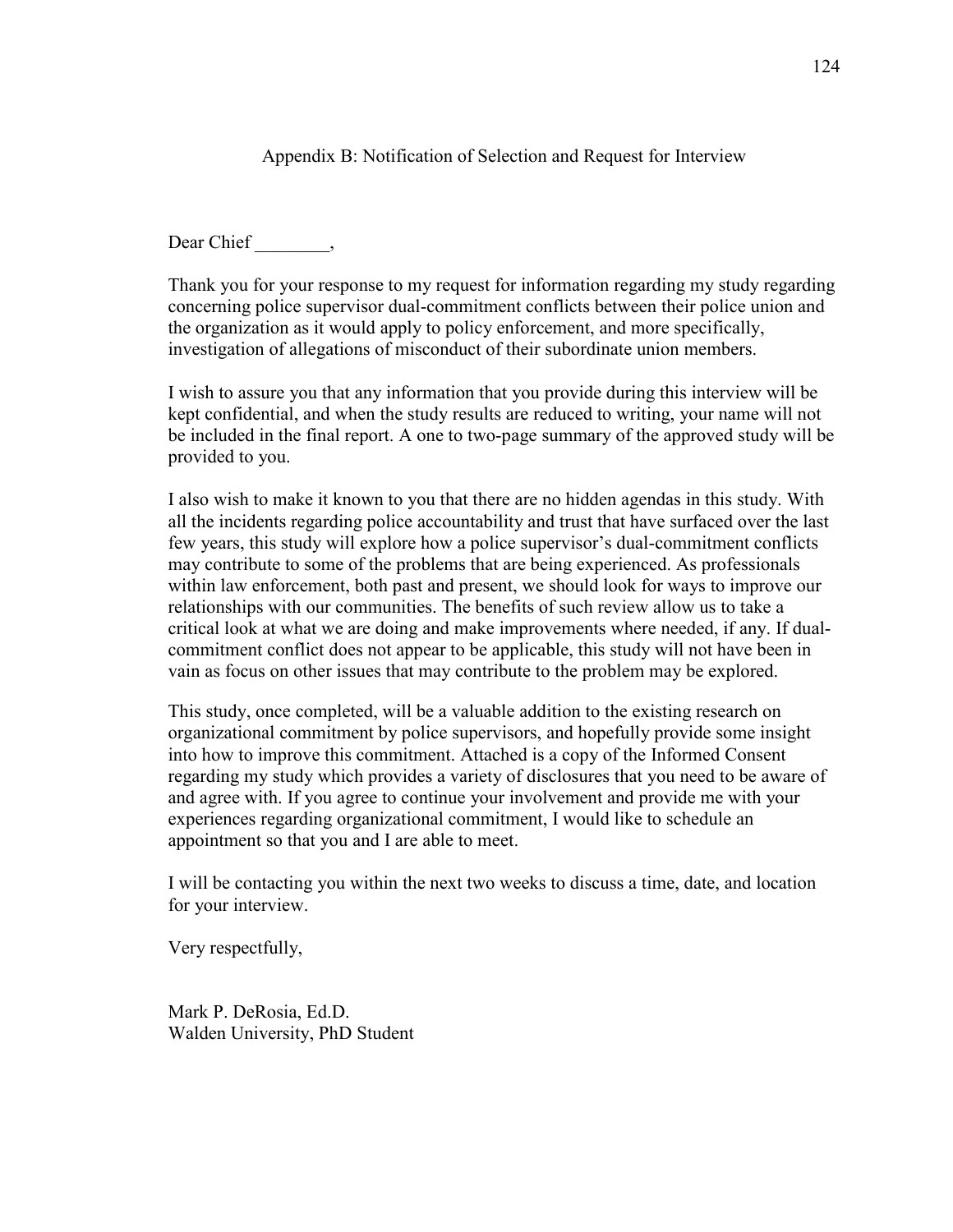Appendix C: Dual-Commitment Interview Questions

# **Agency Size (Sworn Officers) including the Chief of Police:**\_\_\_\_\_\_\_\_

## **Your experience involved in union business:**

Please describe any experience that you may have had serving as a union representative, shop steward, elected police union board member, or other position within an employee union or bargaining unit.

## **Research question** *(RQ-1)***:**

Generally, how does supervisory membership in a subordinate's union affect the type and amount of discipline an officer receives for sustained violations of misconduct?

The following questions address specific issues based on what research has shown may have some relationship to commitment issues:

# **Policy Setting** *(Sub-Question 1):*

*Focus:* How are the union executive board members involved in policy-making process that may have an impact on cooperation within the organization?

- 1. How is the police union involved in making policy for the organization?
- 2.What process is used to include their involvement, if any?
- 3. What is the general theme of the union when they are involved in policy setting? ( i.e., protection of officers, compliance with policy, etc).
- 4. How does the police union deal with new or modified policy within their ranks, i.e., activity support it, fight it, etc?
- 5. How is the management-union relation described during the policy implementation planning process?
- 6. The policy setting process with union involvement can be best described as (a) pleasant (b) awkward (c) difficult. Please explain your response.

#### **Transparency and accountability** *(Sub-Question 2):*

*Focus:* How does a police supervisor violate policy relative to misconduct investigations that result in discipline reductions?

1. How do supervisors express their desire to enforce (or not) organizational policy to their subordinates?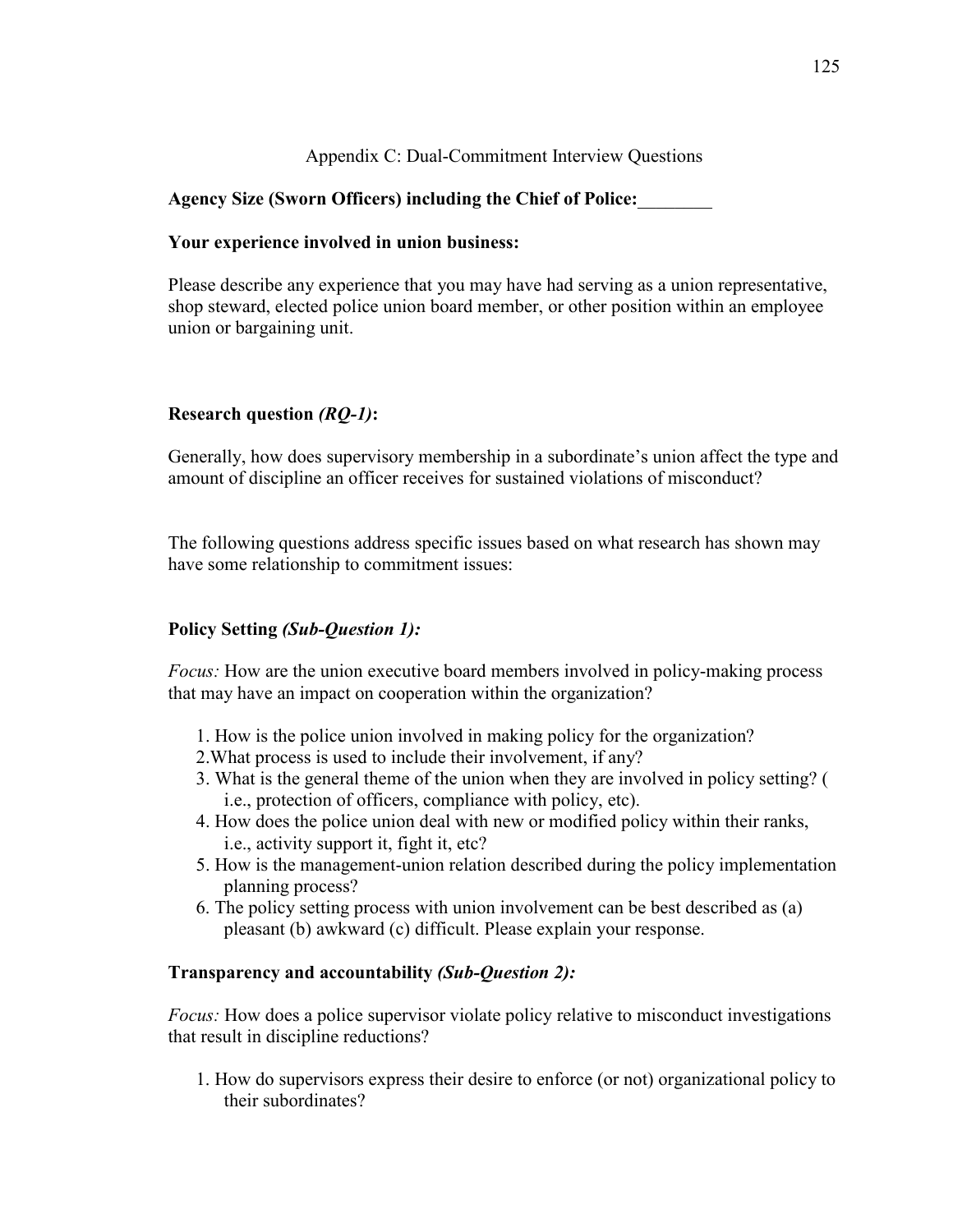- 2. Describe any incidents where supervisors kept information that may be vital to a management decision away from the management team?
- 3. What issues have you experienced regarding a supervisory decision regarding a policy that you have implemented that has affected transparency and accountability of a subordinate relative to potential discipline? Please describe.
- 4. What is the biggest issue that you have noted regarding a supervisor relative to conducting administrative investigations of misconduct on a subordinate? (i.e, does not understand the policies, law, or other).
- 5. It has been said that police officers will protect their own. What is your belief regarding this issue and why?

## **Legitimacy** *Sub-Question 3):*

*Focus:* How is the organizational and managerial legitimacy questioned by police supervisors when choosing to enforce organizational policy?

- 1. How does your police union question the legal authority of policies you develop and implement?
- 2. What factors have impacted whether or not you obtain compliance by police supervisors regarding a policy you have implemented?
- 3. How has a supervisor's lack of taking a corrective action to a policy that you have set caused conflict in the organization?
- 4. What types of conflict has your office experienced due to inconsistent policy enforcement by police supervisors?
- 5. How is it possible for a supervisor to enforce rules on their subordinates' when they are all a part of the same union?

#### **Union Membership** *(Sub-Question 4):*

*Focus:* How is organizational commitment of supervisors to enforce policies relative to conducting subordinate misconduct investigations impacted by their membership in their subordinates' union?

- 1. How has a supervisor's ability to conduct administrative misconduct investigations been impacted by their membership in their subordinates' union?
- 2. How does (if at all) the union cause commitment conflicts between the organization and union for a police supervisor when the supervisor is a member of their subordinates' union.
- 3. Describe how you perceive the statement that a police supervisor will protect their officers' at all cost.
- 4. How could conflict issues for a supervisor best be mitigated?
- 5. What are the advantages (or disadvantages) of a supervisor being a member of their subordinates' union?
- 6. How would you describe a supervisor's commitment to: